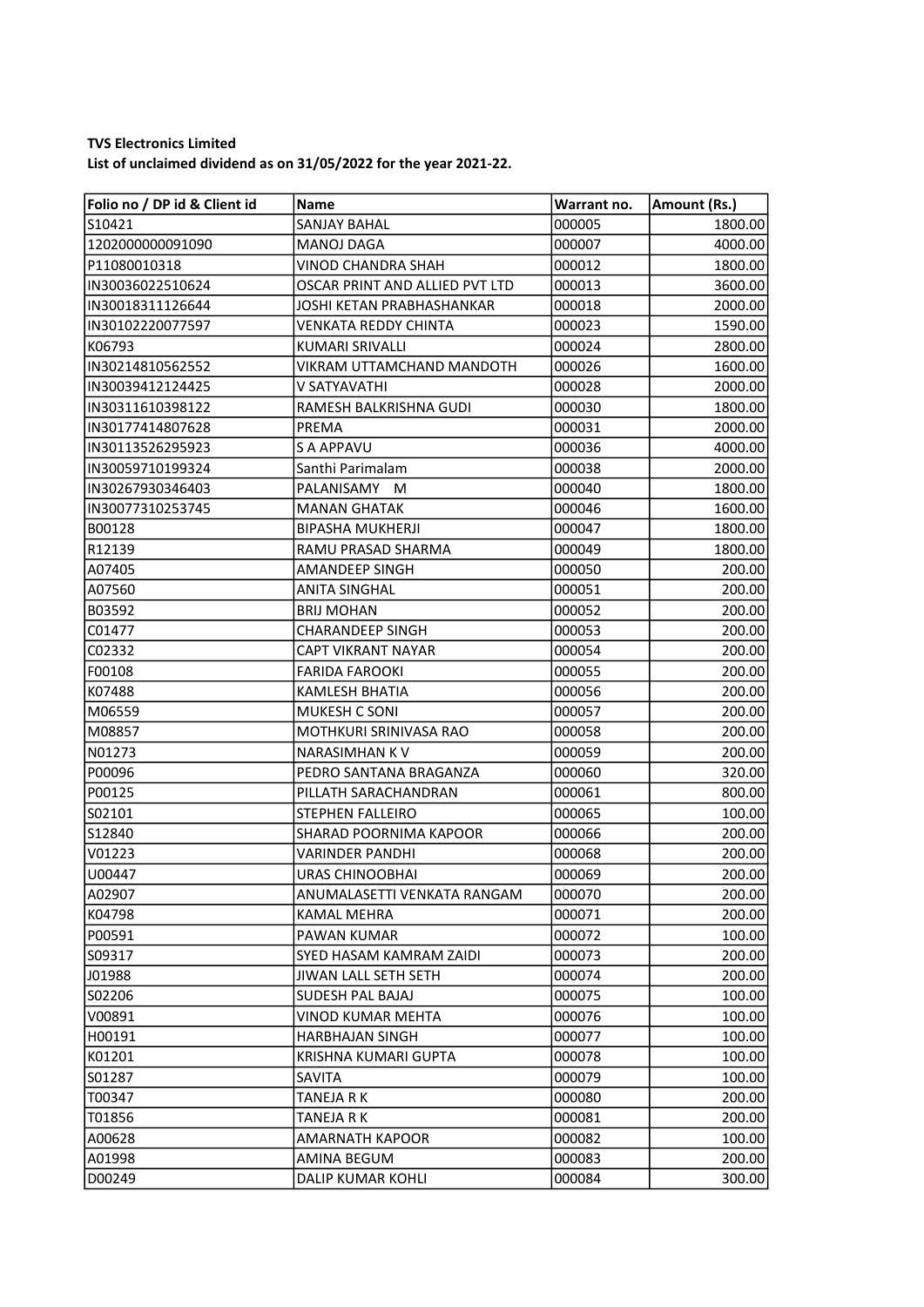| IN30011810444006 | PVR SECURITIES PVT LIMITED   | 000085 | 45.00  |
|------------------|------------------------------|--------|--------|
| P02724           | PRAKASH JAIN                 | 000086 | 200.00 |
| R00874           | <b>RAJIV KAPOOR</b>          | 000087 | 100.00 |
| T00862           | TARULATA M DOSHI             | 000088 | 200.00 |
| A00567           | AKASH BAJAJ                  | 000089 | 100.00 |
| A01177           | <b>ASHOK KUMAR SHARMA</b>    | 000090 | 100.00 |
| A02063           | AMITA JAIN                   | 000091 | 200.00 |
| K04949           | <b>KRISHNA MALHOTRA</b>      | 000092 | 200.00 |
| P00787           | PRAKASH CHAND GUPTA          | 000093 | 200.00 |
| P05687           | PREM KUMAR MEHRA             | 000094 | 200.00 |
| P05688           | PREM KUMAR MEHRA             | 000095 | 200.00 |
| S02671           | SUSHIL KUMARI JAIN           | 000096 | 100.00 |
| U00154           | <b>USHA BHATIA</b>           | 000097 | 100.00 |
| A00848           | <b>ANITA GULATI</b>          | 000098 | 100.00 |
| IN30114310227793 | SHANTA BHATIA                | 000099 | 100.00 |
| B02239           | <b>BIJOLEE CHOWDHARY</b>     | 000100 | 200.00 |
| S02779           | <b>SABITA CHOWDHURY</b>      | 000101 | 200.00 |
| C00190           | C S JANAKY                   | 000102 | 100.00 |
| S02187           | <b>SUCHITA MEHRA</b>         | 000104 | 100.00 |
| S04127           | <b>SAROJ TUCKER</b>          | 000105 | 200.00 |
| IN30086110131728 | PREM LATA                    | 000106 | 30.00  |
| M04132           | <b>MOHINDER KAUR</b>         | 000107 | 200.00 |
| IN30009510118598 | Lt General Gurbir Mansingh   | 000108 | 200.00 |
| N00552           | <b>NAVEEN MITTAL</b>         | 000110 | 100.00 |
| P01044           | PREMNATH KATARIA             | 000111 | 100.00 |
| S01210           | SATINDER KAUR                | 000112 | 100.00 |
| M02313           | <b>MALA KAPUR</b>            | 000113 | 200.00 |
| P03258           | PREM LATA CHANDNA            | 000114 | 200.00 |
| A00624           | <b>AMARJIT SINGH</b>         | 000115 | 100.00 |
| IN30011810152688 | S R VASUDEVA                 | 000116 | 200.00 |
| N02477           | <b>NIRMALA FENN</b>          | 000117 | 200.00 |
| A00690           | AMRIT PAL SINGH BATRA        | 000118 | 100.00 |
| IN30289810032184 | R C GHOSHAL                  | 000119 | 200.00 |
| K01284           | <b>KUL BHUSHAN SETHI</b>     | 000120 | 100.00 |
| N03653           | NEETA GANGOPADHYA            | 000121 | 200.00 |
| N05563           | NIRMAL CHANDRA KANJI LAL     | 000122 | 200.00 |
| P03530           | <b>PUNAM</b>                 | 000123 | 200.00 |
| R02274           | <b>RAJAT DUTT</b>            | 000124 | 200.00 |
| S11801           | <b>SUNIL AGRAWAL</b>         | 000125 | 200.00 |
| V03195           | VISHAKHA GOVIL               | 000126 | 200.00 |
| A07945           | <b>ANTONY V K</b>            | 000127 | 200.00 |
| J03861           | JAGDISH PRASHAD              | 000129 | 200.00 |
| C00025           | <b>CHANDER PUNJABI</b>       | 000132 | 800.00 |
| D04810           | DEEPTI GULATI                | 000133 | 200.00 |
| G00550           | <b>GURVINDER SINGH SETHI</b> | 000134 | 100.00 |
| K06016           | KHEMCHAND VIRMANI            | 000135 | 200.00 |
| S11795           | <b>SHOBHA B KARNICK</b>      | 000136 | 200.00 |
| V02081           | <b>VIJAY KUMAR DUA</b>       | 000138 | 200.00 |
| D00878           | DARSHAN SINGH CHADHA         | 000141 | 200.00 |
| R00853           | RAJESHWARI DEVI              | 000142 | 100.00 |
| M08529           | <b>MADHU KAPOOR</b>          | 000144 | 200.00 |
| V00659           | VIBHA KHANNA                 | 000145 | 100.00 |
| IN30020610019226 | R.K. KHATTAR                 | 000146 | 200.00 |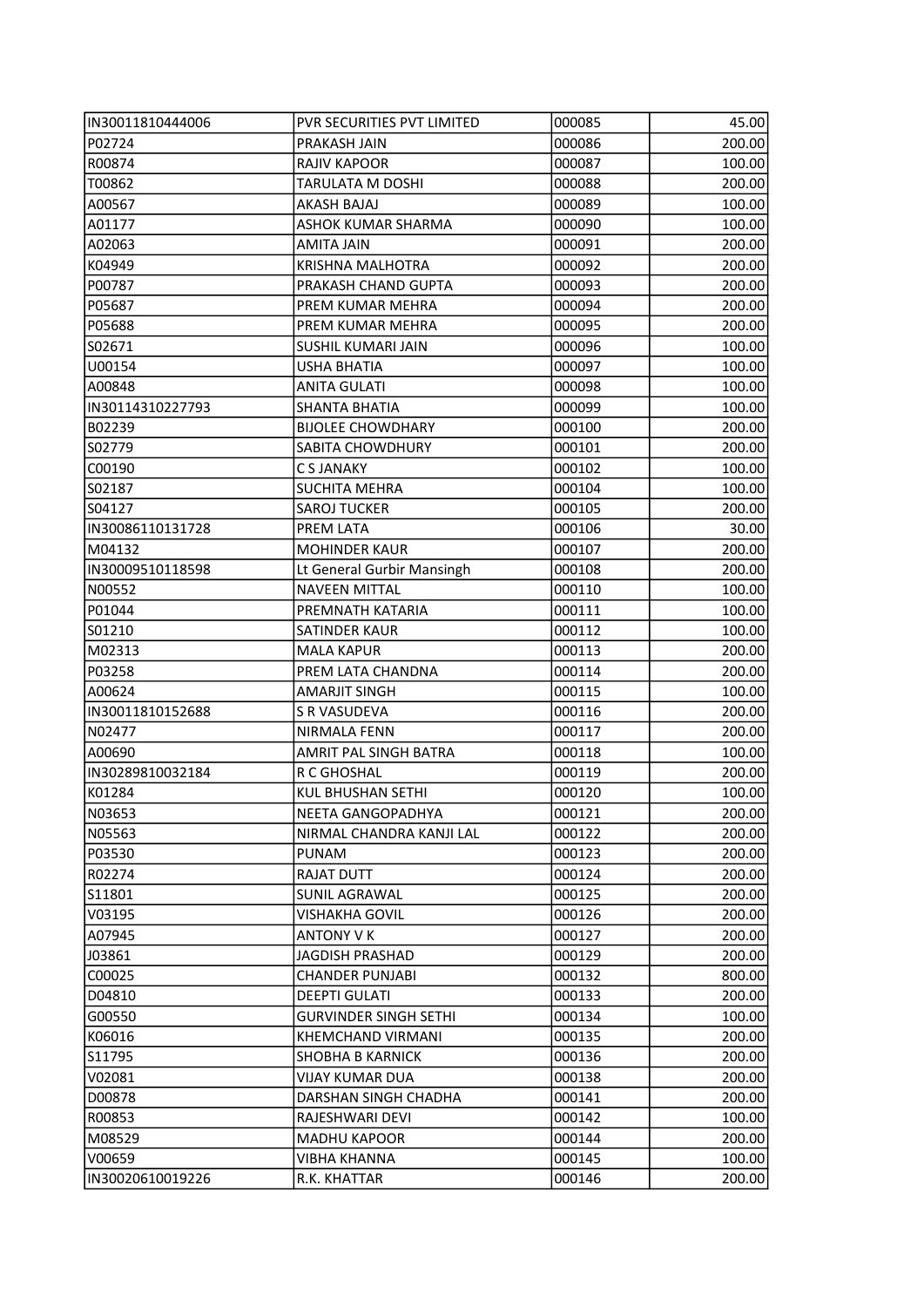| P06684            | PARAMJIT SINGH                  | 000148 | 600.00  |
|-------------------|---------------------------------|--------|---------|
| R00819            | RAJESH KUMAR JAIN               | 000149 | 100.00  |
| S01139            | SAROJ CHADHA                    | 000150 | 100.00  |
| D00376            | DEV RAJ KHANNA                  | 000151 | 100.00  |
| M01015            | MANJULABEN JAYANTILAL VYAS      | 000152 | 100.00  |
| V00450            | <b>VARINDER MALHOTRA</b>        | 000153 | 100.00  |
| V01530            | VEENA KAUL                      | 000154 | 200.00  |
| IN30039412236977  | <b>ATUL GULATI</b>              | 000155 | 200.00  |
| IN30236510221235  | <b>SUDHIR KUMAR</b>             | 000156 | 120.00  |
| IN30177412204740  | JOGINDER SINGH                  | 000157 | 100.00  |
| S09118            | SUSHILA YADAV                   | 000158 | 200.00  |
| A02421            | ANIL KUMAR AGRAWAL              | 000159 | 200.00  |
| A06810            | <b>ARVIND CHOWDHARY</b>         | 000160 | 200.00  |
| B04587            | BEC IMPEX INTERNATIONAL (P) LTD | 000161 | 160.00  |
| V06744            | <b>VINEET TANEJA</b>            | 000163 | 100.00  |
| A01498            | AHLUWALIA S J S                 | 000164 | 200.00  |
| A02204            | ANAND KUMAR AHLUWALIA           | 000165 | 200.00  |
| L00352            | LUXMI RANI                      | 000166 | 100.00  |
| R09852            | RAJ CHOPRA                      | 000167 | 200.00  |
| S03803            | SANYOGITA SABHARWAL             | 000168 | 200.00  |
| IIN30036020193240 | ANIL KUMAR JAIN                 | 000169 | 100.00  |
| P14080016474      | SHASHI SHUKLA                   | 000170 | 400.00  |
| R01246            | RAMINDER BAJAJ                  | 000171 | 100.00  |
| A06803            | AJAY KUMAR                      | 000172 | 200.00  |
| IN30011810107568  | <b>BIMLA RANI</b>               | 000173 | 100.00  |
| IN30131320541224  | SODHBANS BROTHERS PVT LIMITED   | 000174 | 90.00   |
| R02207            | <b>RAJAN MITAL</b>              | 000175 | 200.00  |
| A01121            | <b>ASHOK ANAND</b>              | 000176 | 100.00  |
| C00163            | C K SACHDEVA                    | 000177 | 100.00  |
| G00190            | G NARAYANAMOORTHY               | 000178 | 200.00  |
| S11370            | SARBJIT SHARMA                  | 000179 | 400.00  |
| IN30236510170139  | <b>NAWAL KISHORE</b>            | 000180 | 400.00  |
| S19362            | <b>SUBODH GUPTA</b>             | 000181 | 1000.00 |
| H01783            | <b>HARPALANIHS</b>              | 000182 | 200.00  |
| R04337            | RANI KATARIA                    | 000183 | 200.00  |
| V01900            | <b>VIBHA D SANGAL</b>           | 000184 | 200.00  |
| L00265            | LAXMI DEVI GOEL                 | 000185 | 100.00  |
| M01045            | MANOHARLAL BAGGA                | 000186 | 100.00  |
| R01599            | ROSHAN LAL GOEL                 | 000187 | 100.00  |
| R01600            | ROSHAN LAL GOEL                 | 000188 | 100.00  |
| R04166            | RAMKRISHAN GERA                 | 000189 | 200.00  |
| A04129            | AVENASH CHANDRA MEHTA           | 000190 | 600.00  |
| M02362            | MALINI RAJANI                   | 000191 | 200.00  |
| IN30154915535548  | RITU KAPUR                      | 000192 | 100.00  |
| R03975            | RAMESH NATH CHOPRA              | 000194 | 200.00  |
| R06660            | RAJ GULATI                      | 000195 | 200.00  |
| A00349            | <b>ASIT KUMAR DAS</b>           | 000197 | 160.00  |
| J02129            | <b>JYOT PURI</b>                | 000198 | 200.00  |
| IN30112716595825  | <b>BHARAT SINGH TYAGI</b>       | 000199 | 200.00  |
| 1202990004328753  | <b>USHA AGRAWAL</b>             | 000201 | 160.00  |
| 1202990004731067  | HARI KRISHAN PAHWA              | 000202 | 100.00  |
| D03408            | DR VINOD KUMAR                  | 000203 | 200.00  |
| IN30039411797528  | SHASHI KALA                     | 000204 | 200.00  |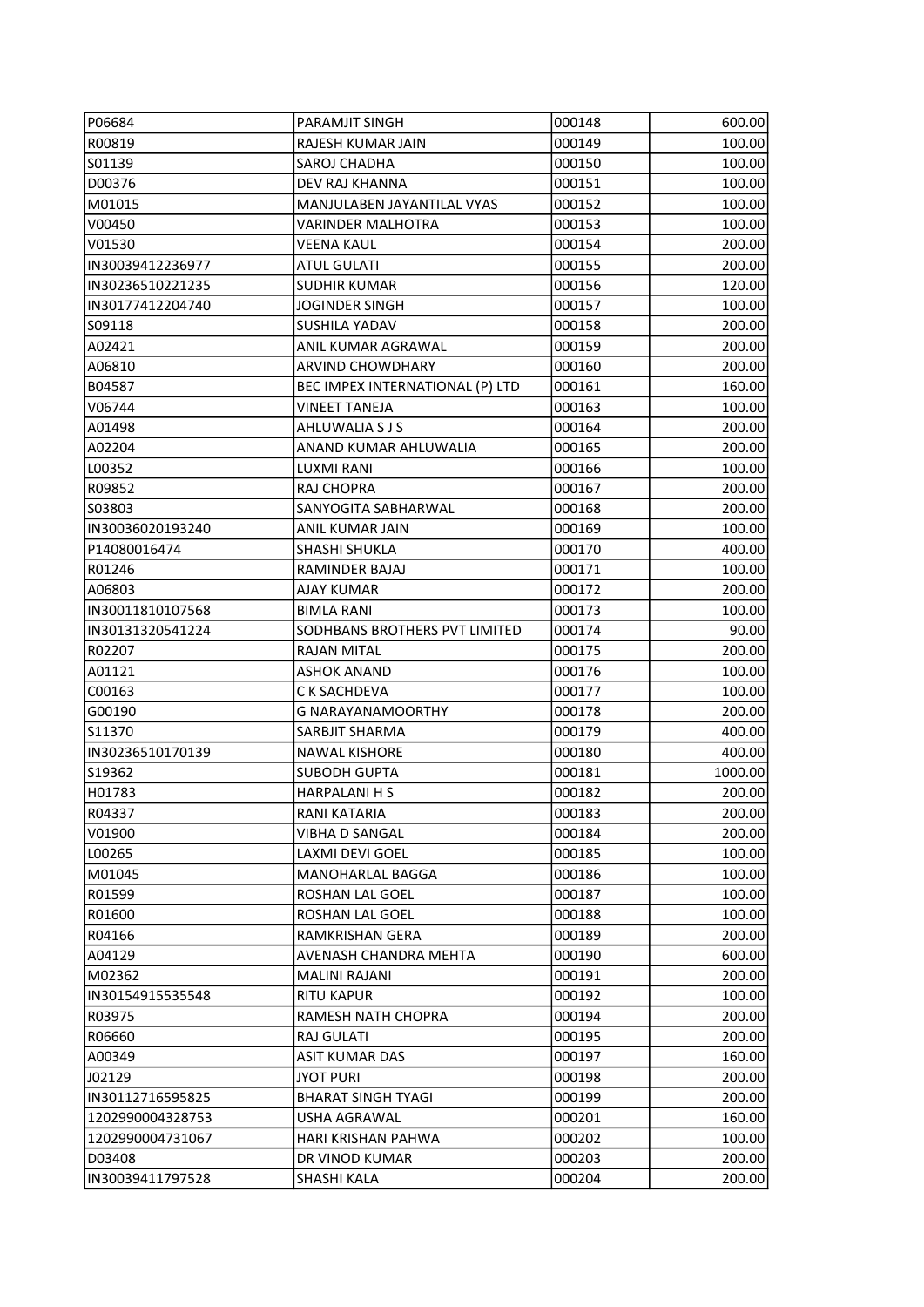| J01985            | <b>JIWAN HANDA</b>          | 000205 | 200.00 |
|-------------------|-----------------------------|--------|--------|
| IN30167010048764  | DEEPAK DHAWAN               | 000206 | 200.00 |
| L01892            | <b>LATHA RAVINDRAN</b>      | 000207 | 200.00 |
| 1201910100153301  | KAVITA JHANWAR              | 000208 | 200.00 |
| A02985            | <b>ANVITA RASTOGI</b>       | 000209 | 200.00 |
| D04406            | DR VISHAL CHAWLA            | 000211 | 200.00 |
| G00530            | <b>GURDIP SINGH JAGPAL</b>  | 000212 | 100.00 |
| IN30007910256333  | SHARVAN KUMAR ROY           | 000213 | 4.00   |
| IN30223610191823  | PRAVESH JAIN                | 000214 | 24.00  |
| S04242            | <b>SAT PAL</b>              | 000215 | 200.00 |
| S20897            | SANJAY KUMAR GOGILA         | 000216 | 100.00 |
| V02157            | <b>VIJAY ROHATGI</b>        | 000218 | 200.00 |
| R00776            | RAJENDRA KUMAR SUJANTI      | 000220 | 100.00 |
| B03980            | <b>BHARAT BHUSAN GUPTA</b>  | 000221 | 200.00 |
| D04073            | DR VIJAY KUMAR TIKIA        | 000222 | 200.00 |
| IN30011810338645  | <b>UPENDRA KUMAR PANDEY</b> | 000223 | 200.00 |
| IIN30226910402478 | DHARAM PAUL AHUJA           | 000224 | 50.00  |
| J00294            | <b>JAIDEEP SINGH BRAR</b>   | 000225 | 200.00 |
| J03884            | JAYALAKSHMI SUBRAMANIAN     | 000226 | 200.00 |
| Z00104            | ZENOBIA SOLI IRANI          | 000227 | 200.00 |
| T00302            | TRIPTA SHARMA               | 000228 | 100.00 |
| IS08588           | SURESH CHANDRA KHANNA       | 000229 | 200.00 |
| M03375            | <b>MAYA JAIN</b>            | 000230 | 200.00 |
| IN30236510869125  | VIRENDER MADAAN             | 000231 | 60.00  |
| IN30236510676962  | AMIT                        | 000232 | 136.00 |
| J03659            | JAGDISH PRASHAD SHARMA      | 000233 | 200.00 |
| J03660            | JAGDISH PRASHAD SHARMA      | 000234 | 200.00 |
| P06037            | PUSHPA DEVI SHARMA          | 000235 | 200.00 |
| P06038            | PUSHPA DEVI SHARMA          | 000236 | 200.00 |
| 1203150000126208  | VIJAY KUMAR THAKRAL         | 000237 | 20.00  |
| 1201060001671743  | <b>PAWAN KUMAR</b>          | 000238 | 60.00  |
| B01681            | <b>BHARAT BHUSHAN AHUJA</b> | 000239 | 200.00 |
| S00633            | S DAVINDER BIR SINGH        | 000240 | 100.00 |
| S00652            | S HARINDERBIR SINGH         | 000241 | 100.00 |
| IN30039417961349  | SHRI KRISHAN NISHAL         | 000242 | 8.00   |
| S20621            | SWARAN SONI                 | 000243 | 100.00 |
| S20998            | SHASHI SOND                 | 000244 | 200.00 |
| H01971            | HARI PRASAD NOWAL           | 000245 | 400.00 |
| H02026            | HARI PRASAD NOWAL           | 000246 | 400.00 |
| K07070            | <b>KHANEJA KL</b>           | 000248 | 400.00 |
| IN30169611165592  | <b>SANJEEV KUMAR</b>        | 000249 | 396.00 |
| IIN30155722165576 | ADITYA MAURYA               | 000250 | 840.00 |
| D04901            | DINESH AGGARWAL             | 000253 | 200.00 |
| H00640            | HARDARSHAM KAUR             | 000254 | 200.00 |
| P01592            | PARAMJIT KAUR SANGA         | 000255 | 200.00 |
| A04247            | ASHWANI KUMAR               | 000256 | 200.00 |
| B01199            | BALRAM OBEROI               | 000257 | 200.00 |
| IN30184610010713  | <b>ASHOK RANI</b>           | 000258 | 400.00 |
| 1202990004328470  | <b>ANUPREET ARORA</b>       | 000261 | 400.00 |
| D01358            | DEVINDER PAL SINGH BHATIA   | 000262 | 200.00 |
| IN30039411280509  | JUDGE AGGARWAL              | 000264 | 200.00 |
| S07532            | <b>SUDHA BHATIA</b>         | 000266 | 200.00 |
| S15405            | <b>SUDHA BHATIA</b>         | 000267 | 200.00 |
|                   |                             |        |        |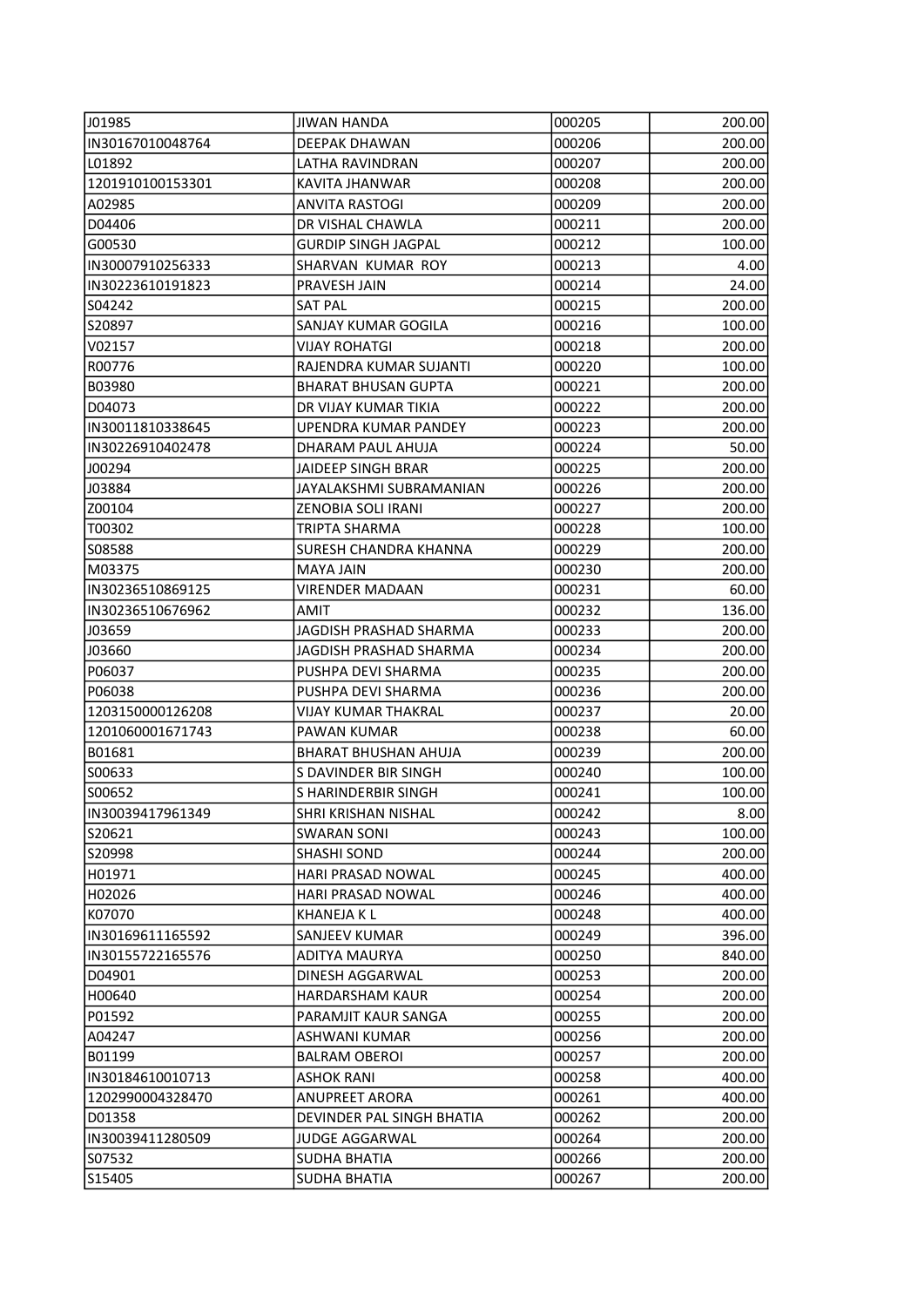| IN30039411498902  | <b>BHAJAN LAL</b>                       | 000268 | 100.00            |
|-------------------|-----------------------------------------|--------|-------------------|
| IN30133017786068  | NIRMALA DEVI JOSHI                      | 000269 | 100.00            |
| R00119            | <b>RAKESH KUMAR</b>                     | 000270 | 320.00            |
| 1202540000326309  | <b>AVINASH CHANDER</b>                  | 000271 | 288.00            |
| B03985            | <b>BALWINDER SINGH</b>                  | 000272 | 200.00            |
| C01387            | <b>CHOPRAPC</b>                         | 000273 | 200.00            |
| K02064            | KAMLESH MADAAN                          | 000275 | 200.00            |
| S08829            | <b>SURINDER SINGH</b>                   | 000276 | 200.00            |
| S08832            | <b>SURINDER SINGH</b>                   | 000277 | 200.00            |
| IN30240410165325  | <b>GURINDER PAL SINGH</b>               | 000279 | 400.00            |
| A06654            | ASHOK KUMAR PAHWA                       | 000280 | 100.00            |
| IN30184610064007  | <b>CHANDER MOHAN CHOPRA</b>             | 000281 | 200.00            |
| IN30114310138770  | <b>ROHIT JAIN</b>                       | 000282 | 200.00            |
| V05086            | <b>VIJAY KUMAR TREHAN</b>               | 000284 | 200.00            |
| M06386            | MOHINDER PAL SETH                       | 000286 | 200.00            |
| R03032            | RAJWANT KAUR BAJWA                      | 000287 | 200.00            |
| S20177            | SAMEER SEKHON                           | 000290 | 200.00            |
| G01791            | <b>GURSEWAK SINGH SIDHU</b>             | 000292 | 200.00            |
| IN30133019332466  | ANU SINGLA                              | 000293 | 400.00            |
| IN30088814314516  | <b>VEENA RANI CHHABRA</b>               | 000294 | 200.00            |
| G01770            | <b>GURDIHL SINGH</b>                    | 000295 | 200.00            |
| A05429            | <b>AMARJIT KAUR</b>                     | 000297 | 200.00            |
| K02104            | KAMWALJIT SINGH CHADDA                  | 000298 | 200.00            |
| 100507            | <b>ISHWARA KAUR SIDHU</b>               | 000300 | 200.00            |
| 100570            | <b>ISHWARA K SIDHU</b>                  | 000301 | 600.00            |
| T00278            | TILAK RAJ BAKSHI                        | 000302 | 100.00            |
| IN30114310074054  | <b>RENU SEKHRI</b>                      | 000304 | 400.00            |
| IN30131320370393  | <b>SANTOSH KUMARI</b>                   | 000305 | 200.00            |
| P04398            | PALLHA B S                              | 000306 | 100.00            |
| IN30088813212959  | <b>SURESH SHARMA</b>                    | 000307 | 200.00            |
| P02321            | PRABHA BHAGRA                           | 000309 | 200.00            |
| 1202420100201728  | AJESH SHARMA                            | 000312 | 200.00            |
| 1202420100000566  | SHAKUNTLA BHARDWAJ                      | 000313 |                   |
| IN30011810201172  | JAGDISH CHAND KASHYAP                   | 000314 | 100.00<br>1200.00 |
|                   |                                         |        |                   |
| R11026 <br>A07160 | RAGINI MAHAJAN<br><b>ASHOK AGGARWAL</b> | 000315 | 200.00            |
|                   |                                         | 000316 | 200.00            |
| IN30112716146158  | MUNISH MAHAJAN                          | 000317 | 400.00            |
| V03695            | VAKIL SINGH BHAU                        | 000318 | 200.00            |
| 1202060000209558  | KAUSAR HUSSAINI                         | 000319 | 50.00             |
| IN30036021620138  | SNEH PRABHA JAIN                        | 000320 | 1000.00           |
| IN30105510059282  | <b>SAROJ GUPTA</b>                      | 000321 | 200.00            |
| P17090060314      | ANIL KUMAR AGARWAL                      | 000322 | 200.00            |
| D00876            | DARSHAN SHARMA                          | 000323 | 200.00            |
| V00777            | VIKAS MEHRA                             | 000324 | 100.00            |
| R00630            | <b>RAGBIR NARAIN</b>                    | 000325 | 100.00            |
| R09931            | RANJNA SHARMA                           | 000326 | 400.00            |
| S07497            | SUDERSHAN KUMAR KHORANA                 | 000327 | 200.00            |
| b03204A           | <b>VIMLA SINGH</b>                      | 000328 | 200.00            |
| S19220            | <b>SHANTI DEVI</b>                      | 000329 | 400.00            |
| IN30020610810066  | DEV SINGH PATHANIA                      | 000330 | 10.00             |
| Y00081            | YOGESH BHATIA                           | 000331 | 100.00            |
| B02594            | <b>BRI J BIHARI GAUR</b>                | 000332 | 200.00            |
| IN30001110100423  | <b>BISHUN DEVI</b>                      | 000334 | 200.00            |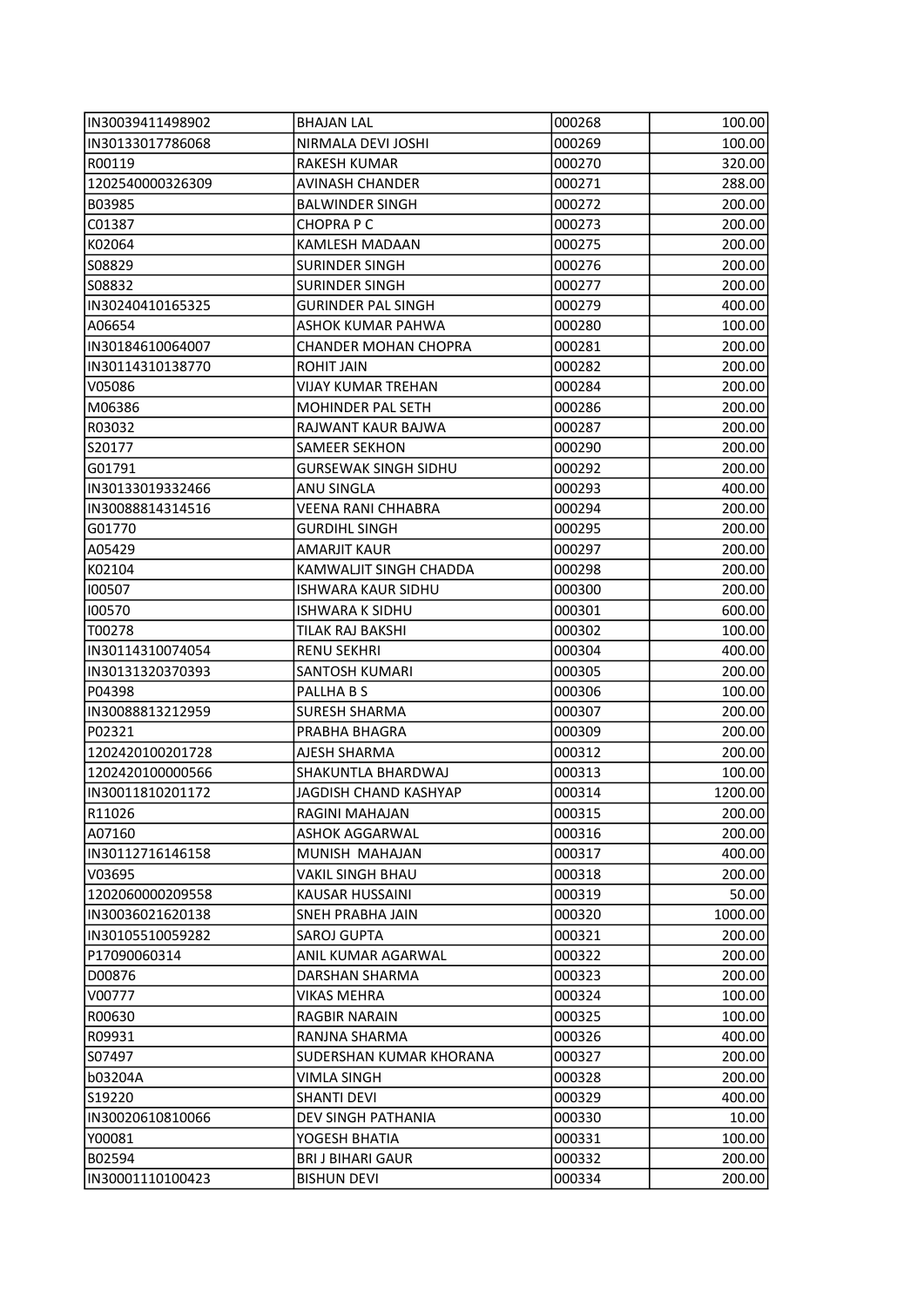| IN30055610149340  | <b>KAMAL KISHORE GUPTA</b>                | 000335 | 200.00         |
|-------------------|-------------------------------------------|--------|----------------|
| K02192            | KANCHAN SOMANI                            | 000336 | 200.00         |
| N02178            | NIGAM GUR NARAIN NIGAM                    | 000337 | 200.00         |
| S18507            | <b>SHEO KUMAR SARAWGI</b>                 | 000340 | 200.00         |
| S20939            | SANJAY KUMAR MAHESHWARI                   | 000341 | 100.00         |
| T00276            | <b>TILAK RAJ</b>                          | 000343 | 100.00         |
| N02418            | NIRMAL KUMAR MITRA                        | 000344 | 200.00         |
| ls11412A          | <b>SWAPNA MITRA</b>                       | 000345 | 1000.00        |
| IN30155720081300  | DINA NATH JAISWAL                         | 000346 | 200.00         |
| A01890            | <b>AMAR KAUR</b>                          | 000347 | 200.00         |
| IIN30155720456952 | <b>NEELAM MANI</b>                        | 000348 | 800.00         |
| 1203410000149442  | AJAY KUMAR MISHRA                         | 000349 | 100.00         |
| IN30223610823628  | SUNITA AGARWAL                            | 000350 | 200.00         |
| P07296            | PAWAN KUMAR                               | 000352 | 400.00         |
| R07340            | RATAN KUMAR SINGH                         | 000353 | 200.00         |
| 1203500000584311  | MAHENDRA KUMAR GUPTA                      | 000354 | 180.00         |
| IIN30133017472950 | NIRAJ KUMAR                               | 000355 | 100.00         |
| D05082            | DAYA RANI KHURANA                         | 000356 | 200.00         |
| M01071            | <b>MANORAMA SRIVASTAVA</b>                | 000357 | 100.00         |
| IN30155722076979  | RAMA KANT DWIVEDI                         | 000358 | 100.00         |
| IN30045011719526  | SITA RAM RASTOGI                          | 000359 | 10.00          |
| IN30133017716358  | N.R.VISHWAKARMA                           | 000360 | 210.00         |
| L02265            | LAKSHMI RAMAN                             | 000361 | 200.00         |
| M01383            | MOTI LAL VERMA                            | 000362 | 100.00         |
| N00017            | NAGENDRA KUMAR SINGH                      | 000363 | 800.00         |
| m05561A           | MOTI LAL VERMA                            | 000364 | 200.00         |
| IN30290247570555  | <b>KIRAN MALL</b>                         | 000365 | 40.00          |
| IN30165310072678  | KASHI RAM                                 | 000366 | 100.00         |
| D00350            | DEEPAK KUMAR SANYAL                       | 000367 | 100.00         |
| IN30155710475579  | SHASHI BALA JAISWAL                       | 000368 | 20.00          |
| V01547            | <b>VEENA PANI DIKSHIT</b>                 | 000369 | 200.00         |
| IIN30105510515202 | NILI VERMA                                | 000370 | 200.00         |
| K06809            | <b>KIRAN BHALLA</b>                       | 000371 | 100.00         |
| J04615            | JAYA KESWANI                              | 000372 | 200.00         |
| 1201090009901569  | RANJANA SINGH                             | 000373 | 20.00          |
| IN30155710080020  | CHANDRAMA INVESTMENT FINANCE & 1000374    |        | 180.00         |
| IN30105510254418  | <b>ARJUN GUPTA</b>                        | 000375 | 200.00         |
| L00576            | <b>LALIT MALKANI</b>                      | 000376 | 200.00         |
| S10694            | <b>SHAIL MEHROTRA</b>                     | 000377 | 200.00         |
| S14195            | SAHARA INDIA FINANCIAL CORPORATION 000378 |        | 160.00         |
| S15551            | SAHARA INDIA INVESTMENT SERVICES P 000379 |        | 160.00         |
| S10474            | <b>SUBIR BAHAL</b>                        | 000380 | 1000.00        |
| 1203460000292797  | <b>MANOJ KUMAR GAUR</b>                   | 000381 | 220.00         |
| IN30155720194270  | MAHJABIN                                  | 000382 | 400.00         |
| IN30020610851739  | LAL BAHADUR YADAV                         | 000383 | 1000.00        |
| 1203980000015296  | RAJ PAL SINGH                             | 000384 | 200.00         |
| 1204470005856020  | SUNITA.                                   | 000385 | 94.00          |
| IN30118620080824  | RATAN K GUPTA                             | 000386 |                |
| IN30226912211742  | <b>ASHA RANI</b>                          | 000387 | 450.00<br>8.00 |
| R02623            | <b>RAJESH KUMAR</b>                       | 000388 | 200.00         |
| 1301440004119331  | RAHUL SRIVASTAVA                          | 000389 | 380.00         |
| 1207040000006441  | AMIR JAVED                                | 000390 | 200.00         |
| IN30020610821293  | LIVLEEN GORAYA                            | 000391 | 400.00         |
|                   |                                           |        |                |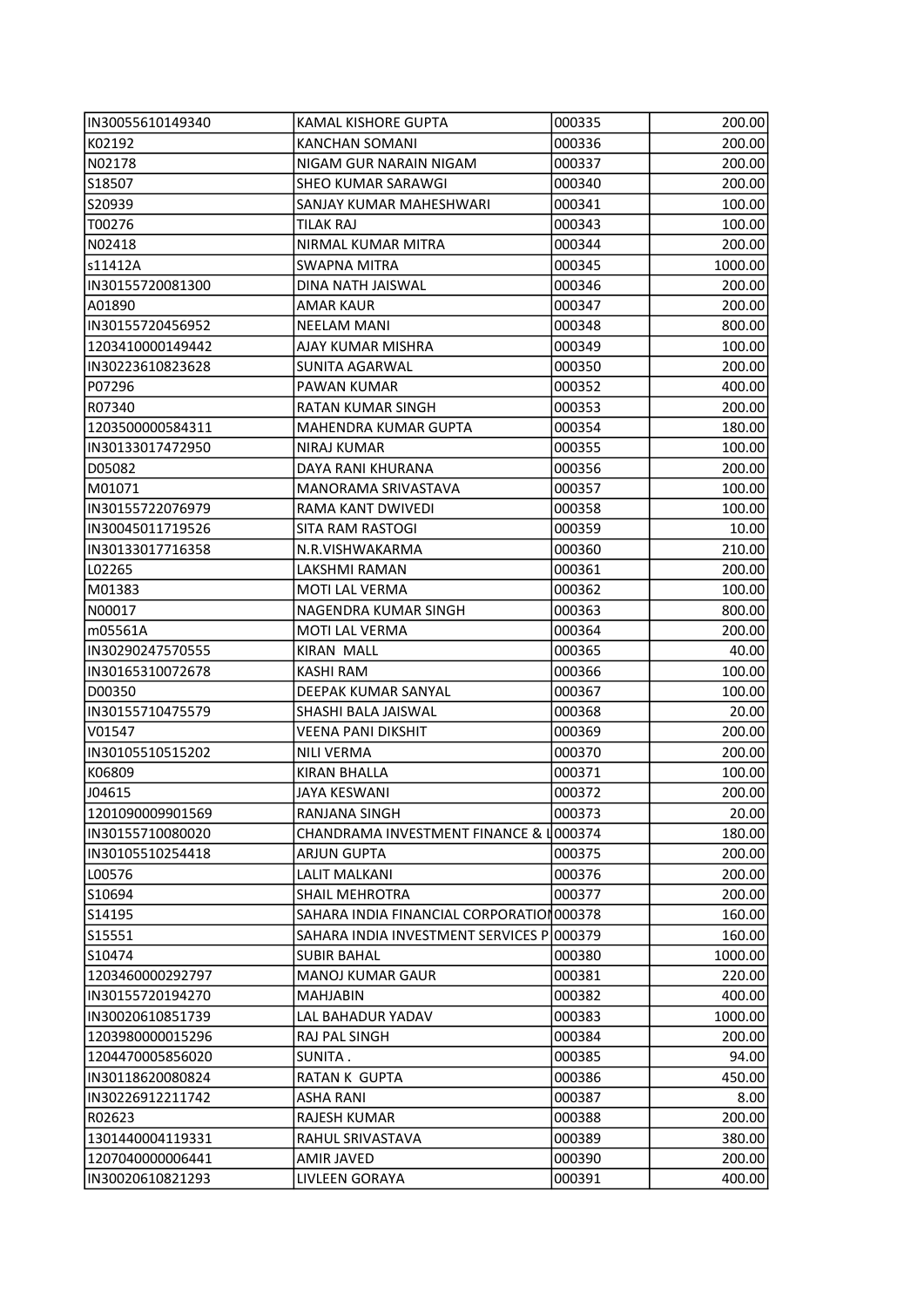| IIN30165310078376 | <b>ANURAG VISHNOI</b>           | 000392 | 80.00   |
|-------------------|---------------------------------|--------|---------|
| S08646            | <b>SURESH KUMAR</b>             | 000393 | 200.00  |
| T00171            | TAJINDER KAUR                   | 000394 | 100.00  |
| R02562            | RAJESH CHANDRA KUMARIA          | 000400 | 200.00  |
| 1301440002135169  | ANITA RAO .                     | 000401 | 600.00  |
| 1203320003463851  | <b>KULDEEP DANGWAL</b>          | 000402 | 400.00  |
| R11974            | RAJESH BHARGAVA                 | 000403 | 400.00  |
| B03391            | BHARTENDRA MOHAN BANSAL         | 000404 | 100.00  |
| A04695            | <b>AJAY ARORA</b>               | 000405 | 200.00  |
| D04396            | DR RAJENDRA KUMAR AGARWALA      | 000406 | 400.00  |
| R10257            | RAJENDRA KUMAR AGARWALA         | 000407 | 400.00  |
| A00977            | <b>ARJUN KUMAR</b>              | 000408 | 100.00  |
| IN30023913237220  | PRAGYA TRIPATHI                 | 000409 | 2.00    |
| IN30155711153754  | VINAYA KUMAR SHARMA             | 000410 | 400.00  |
| J00236            | <b>JAGAT NARAIN KHARE</b>       | 000411 | 100.00  |
| B02467            | <b>BIPIN KUMAR</b>              | 000412 | 200.00  |
| IN30011810339398  | PRANJALI GUPTA                  | 000414 | 600.00  |
| IN30155721434657  | SHELLY MAHAJAN                  | 000415 | 1000.00 |
| IN30155721313745  | MAHARAJ KISHORE MATHUR          | 000419 | 200.00  |
| V02701            | <b>VINOD KUMAR GOYAL</b>        | 000420 | 200.00  |
| R05448            | <b>RUCHI DUBEY</b>              | 000421 | 200.00  |
| B01944            | <b>BHASKER SAINI</b>            | 000422 | 200.00  |
| IN30223610536323  | UPMA JOSHI                      | 000423 | 398.00  |
| M00784            | <b>MAHESH CHAND GOYAL</b>       | 000424 | 100.00  |
| 1203350001274296  | MANISH KUMAR KHANDELWAL         | 000425 | 100.00  |
| IN30148520004325  | <b>MOHANI DEVI</b>              | 000426 | 200.00  |
| V00954            | <b>VIRENDRA MOHAN MATHUR</b>    | 000427 | 100.00  |
| P19010101723      | KRISHAN DAS JAJOO               | 000428 | 200.00  |
| G01370            | <b>GOPAL LAL YADAVE</b>         | 000429 | 200.00  |
| B05661            | <b>BHIKAM SINGH PUROHIT HUF</b> | 000431 | 200.00  |
| D00225            | D S MEENA                       | 000432 | 300.00  |
| H00834            | <b>HARISH CHAND LAKHI</b>       | 000433 | 200.00  |
| K01362            | <b>KUSUM NAG</b>                | 000434 | 100.00  |
| P02099            | <b>PAWAN PATNI</b>              | 000435 | 200.00  |
| 502885            | SAILESH B LAKHI                 | 000436 | 200.00  |
| IN30116030065073  | ASHOK KUMAR MEENA               | 000437 | 400.00  |
| IN30116030099168  | ARVIND KHANDELWAL               | 000439 | 20.00   |
| P04070            | PRAMOD KUMAR GOYAL              | 000440 | 200.00  |
| IN30148520077646  | RUMIKA NAHATA                   | 000441 | 8.00    |
| IIN30160420013315 | DEEN DAYAL MALPANI              | 000442 | 200.00  |
| 1201060500138460  | <b>DEVA PRIYAN</b>              | 000443 | 194.00  |
| IN30088813145371  | <b>CHAND MALL GOLECHHA</b>      | 000444 | 200.00  |
| IIN30160420015306 | O.P. NIRMAL                     | 000445 | 100.00  |
| P13020013270      | SEETA KHANDELWAL                | 000446 | 100.00  |
| K00855            | KARUNA MUTREJA                  | 000448 | 100.00  |
| 1204720010320761  | RICHA SHARMA                    | 000449 | 100.00  |
| S05708            | SHASHI JHALANI                  | 000450 | 200.00  |
| IN30133017030351  | SHAKUNTLA KHANDELWAL            | 000451 | 200.00  |
| 1202650000006173  | PAWAN KUMAR CHAJJER             | 000455 | 50.00   |
| P06691            | PREM JAIN                       | 000456 | 200.00  |
| R04593            | RATAN DEVI AGARWAL              | 000457 | 200.00  |
| Y00495            | YATISH KUMAR JAIN               | 000458 | 200.00  |
| IN30611420078963  | <b>RITU</b>                     | 000459 | 20.00   |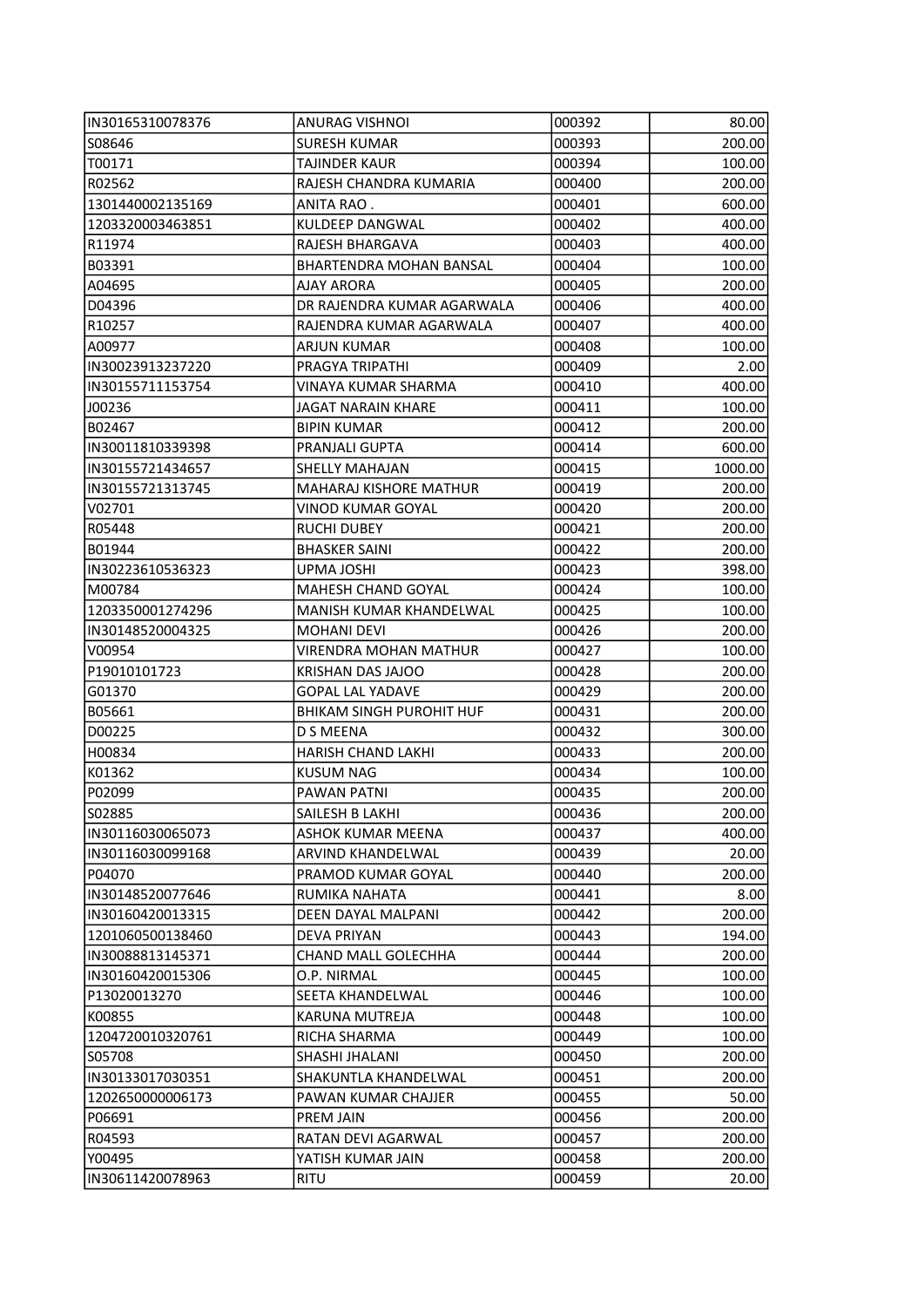| IN30088814342043  | ANIL MODI                      | 000460 | 200.00 |
|-------------------|--------------------------------|--------|--------|
| 1304140001123386  | <b>SUNIL SUNGLIA MALI</b>      | 000461 | 80.00  |
| C02053            | CHOWDHARY K K                  | 000462 | 200.00 |
| D00251            | DALPAT SINGH CHOUDHARI         | 000463 | 100.00 |
| 1201210100391563  | KAVITA TILWANI                 | 000464 | 50.00  |
| 1203300000042569  | MAHAVEER KUMAR SURANA          | 000465 | 10.00  |
| K05225            | KAMALESH CHORDIA               | 000467 | 200.00 |
| 1202060000122555  | <b>DAL CHAND</b>               | 000468 | 2.00   |
| V03153            | <b>VIJAY SINGH RAINKWAR</b>    | 000469 | 200.00 |
| IN30116030028242  | RAJKUMARI KHANDELWAL           | 000471 | 200.00 |
| S19094            | SANJAY KUMAR                   | 000472 | 400.00 |
| R08013            | RAJESH AGARWAL                 | 000473 | 200.00 |
| 1301760000075755  | CHETAN KUMAR JAIN              | 000474 | 400.00 |
| M08782            | MITHLESH SHARMA                | 000475 | 200.00 |
| 1201210100486921  | SATYAVEER SINGH BENIWAL        | 000476 | 200.00 |
| IN30011811182022  | NIRMLA DEVI SONI               | 000478 | 200.00 |
| IN30011811189952  | <b>PARAG BUGALIA</b>           | 000479 | 200.00 |
| IN30116030199894  | PAVAN KUMAR SHARMA             | 000480 | 200.00 |
| J03952            | <b>JITENDER SINGH</b>          | 000482 | 200.00 |
| IN30116030276486  | <b>TAPESH DUGAR</b>            | 000483 | 600.00 |
| A02636            | ANITA LOONKER                  | 000484 | 200.00 |
| IN30073210065089  | SABIR ALI BARKAT               | 000485 | 400.00 |
| R02557            | RAJESH BHOOTRA                 | 000486 | 200.00 |
| U00058            | <b>UGAM KANWAR</b>             | 000487 | 100.00 |
| G01165            | <b>GIRISH RAJ ABANI</b>        | 000488 | 200.00 |
| IN30018313380412  | <b>SUNITA GEHLOT</b>           | 000489 | 200.00 |
| M00639            | MADHU PRIYA KASHYAP            | 000490 | 100.00 |
| S19399            | SAMPAT RAJ DAVE                | 000491 | 100.00 |
| 1202850000034911  | <b>BHAGIRATH AGARWAL</b>       | 000492 | 100.00 |
| D03528            | DHARMENDRA K KHATRI            | 000493 | 200.00 |
| IN30088814803286  | DHARMENDRA KUMAR CHOUDHARY     | 000494 | 400.00 |
| 1201800000428461  | KUNDANBEN RASIKLAL DHAKAN      | 000495 | 100.00 |
| D02070            | DIWALI BAHEN J VEKARIA         | 000496 | 200.00 |
| IN30051310784463  | PANKAJ NARENDRAKUMAR PATADIA   | 000498 | 240.00 |
| A02137            | AMRITBEN GAJJAR                | 000504 | 200.00 |
| L00765            | LAXMAN BHAI CHAUHAN            | 000509 | 200.00 |
| LO0229            | LALITKUMAR CHAMANLAL BHARVADA  | 000511 | 100.00 |
| IN30103924498174  | <b>GEETABEN D SHUKLA</b>       | 000513 | 200.00 |
| K00742            | KANCHANBEN KOTECHA             | 000514 | 100.00 |
| D01619            | DHIRESH SHANTILAL MEHTA        | 000516 | 200.00 |
| IN30103924580225  | RASIDABEN SHABBIR BHARMAL      | 000517 | 64.00  |
| IIN30097411707826 | <b>BINITA NITINKUMAR FALDU</b> | 000519 | 250.00 |
| S05775            | SHASHIKANT LAXMIDAS BHANSALI   | 000520 | 200.00 |
| 1304140002136160  | KAMLESH JIVANLAL PARMAR        | 000521 | 6.00   |
|                   | <b>SAROJBEN SHAH</b>           | 000522 |        |
| S01184            |                                |        | 100.00 |
| P00504            | PANSUKHLAL LAXMIDAS SARDA      | 000524 | 100.00 |
| IN30103924228830  | PRATAPSINH N PARMAR            | 000525 | 200.00 |
| IN30103924055676  | JITENDRA CHHOTALAL POPAT       | 000527 | 40.00  |
| IN30103924448503  | ALANA JUBER ABDUL SATTAR       | 000528 | 200.00 |
| A00813            | ANIL SHANTILAL PAREKH          | 000529 | 100.00 |
| IN30199110437030  | SNEHALATTA DAMODARBHAI PATADIA | 000530 | 192.00 |
| P01063            | PRITI CHHANBILDAS SHAH         | 000532 | 100.00 |
| 1202470000247745  | NIRANJANBHAI VISHNUPRASAD OZA  | 000536 | 42.00  |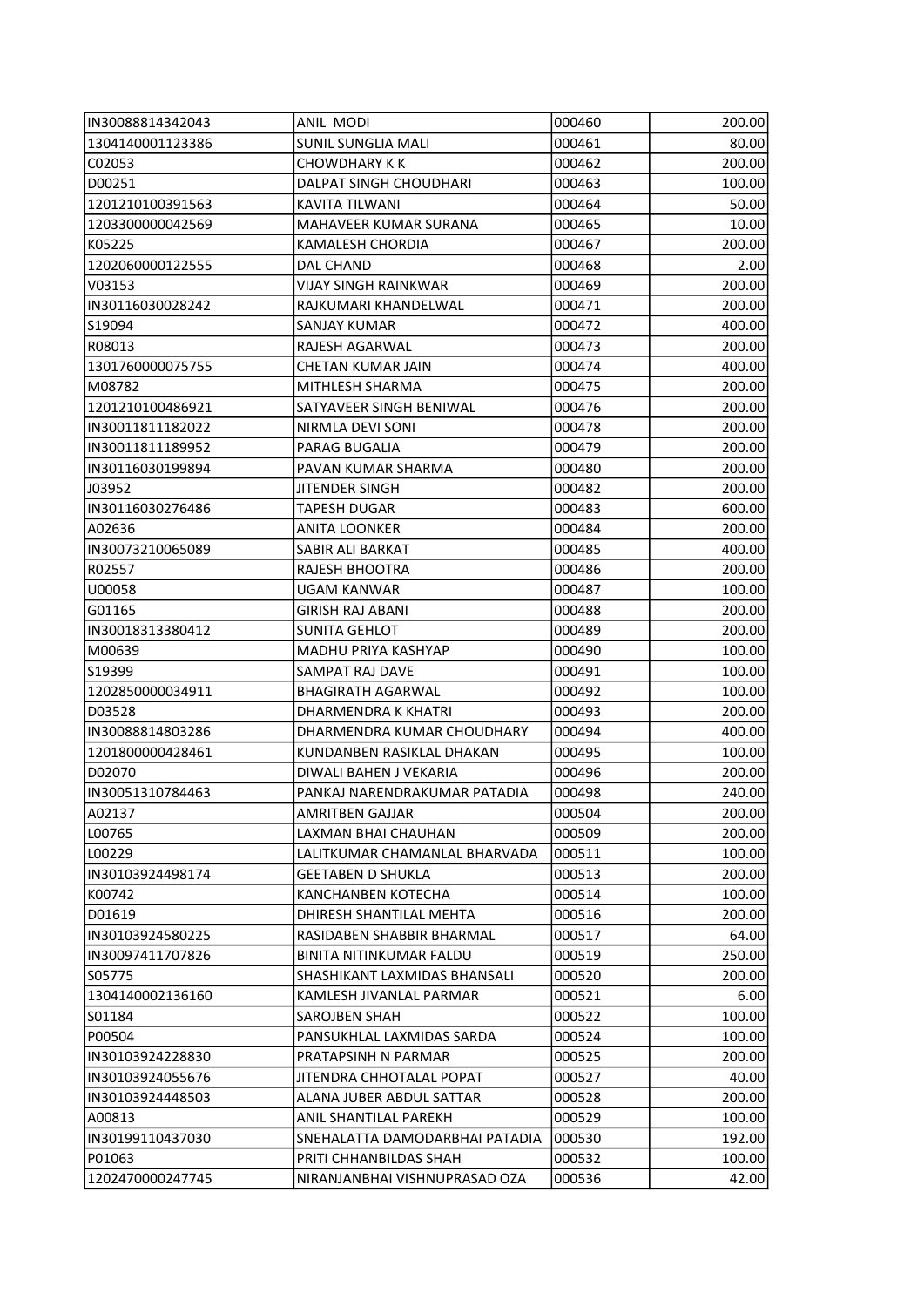| 1203440000199421 | <b>FALGUNI B MEHTA</b>         | 000538 | 50.00   |
|------------------|--------------------------------|--------|---------|
| IN30097410760991 | NEETABEN N. CHAMPANERI         | 000539 | 1000.00 |
| J00306           | JAISHRIBEN S BHAGAT            | 000540 | 100.00  |
| K04457           | KAILASH MUKESH DODIA           | 000541 | 200.00  |
| S09739           | SHASHIKANT BHOGILAL VADODARIA  | 000542 | 400.00  |
| 1204470000059314 | NAVINBHAI HIRALAL KATHARANI    | 000543 | 140.00  |
| IN30103924327544 | JAYANTBHAI NATHABHAI KOTADIA   | 000544 | 400.00  |
| L00719           | LATABEN AJMERA                 | 000545 | 200.00  |
| N02343           | NIRANJAN DAVE                  | 000546 | 200.00  |
| P07527           | PANKAJ C OZA                   | 000547 | 100.00  |
| IN30097411015756 | VITTHALBHAI P. KEVADIYA        | 000549 | 200.00  |
| C02761           | CHHOTALAL J PATEL              | 000551 | 200.00  |
| IN30177414835527 | <b>BHASKARGIRI C GOSAI</b>     | 000553 | 60.00   |
| IN30097410800739 | SATISHKUMAR NATVARLAL ADATIYA  | 000555 | 400.00  |
| 1201800000238588 | <b>VIRJI NANJI THACKER</b>     | 000556 | 50.00   |
| A03551           | ASHISH BHARATKUMAR SHAH        | 000559 | 200.00  |
| B00291           | BADRUNNISA KADRI               | 000560 | 100.00  |
| H02312           | <b>HEMLATTA J PARIKH</b>       | 000561 | 400.00  |
| P00507           | PARAG BHALCHANDRA SARAIYA      | 000564 | 100.00  |
| P06320           | PRANAYBHAI PARIKH              | 000566 | 200.00  |
| R01112           | RAMBHABEN MOHANLAL BHAVSAR     | 000567 | 100.00  |
| S04620           | SAVITABEN LOTWALA              | 000568 | 200.00  |
| S06036           | SHIVANI HARENDRA PARIKH        | 000569 | 200.00  |
| IN30233210033687 | MULCHANDANI JAIKISHAN          | 000572 | 30.00   |
| K01292           | KUM NEHA JASHVANTLAL PANCHAL   | 000573 | 100.00  |
| K05974           | KAMAL VIKRAM SHAH              | 000575 | 200.00  |
| V04809           | VIKRAM MANHERLAL SHAH          | 000577 | 400.00  |
| D02171           | DR JAGDISH SATANI              | 000578 | 200.00  |
| IN30127613705271 | <b>BHATT KAMAL SANATKUMAR</b>  | 000579 | 150.00  |
| P01026           | PREMILABEN TRAMBAKLAL SHAH     | 000580 | 100.00  |
| P01809           | PARTHI G SHAH                  | 000581 | 200.00  |
| P02396           | PRABHAVATHI KANSARA            | 000582 | 200.00  |
| R01720           | RADHA KRISHNA GOENKEC          | 000583 | 200.00  |
| S02623           | <b>SURYABALA D SHAH</b>        | 000584 | 100.00  |
| IS10541          | SHAH USHABEN MAHENDRABHAI      | 000585 | 200.00  |
| R03411           | RAMABEN R THAKER               | 000587 | 200.00  |
| D01447           | DHANVANT SHAH                  | 000590 | 200.00  |
| IN30132110523911 | <b>BHOGILAL KESHAVLAL SHAH</b> | 000593 | 300.00  |
| A01206           | ASHVIN RAMANLAL SHAH           | 000596 | 100.00  |
| B00263           | <b>BABUBHAI VERIDAS PATEL</b>  | 000597 | 100.00  |
| C00682           | <b>CHANDER BHAMBHANI</b>       | 000601 | 200.00  |
| IN30051311765082 | <b>MANOJ A SAMTANI</b>         | 000602 | 120.00  |
| M01365           | <b>MONA SHAH</b>               | 000603 | 100.00  |
| V02637           | VINOD<br>GADHIYA               | 000605 | 200.00  |
| 1203600000966423 | <b>GIRISH GULATI</b>           | 000606 | 20.00   |
| P00908           | PRATIMA BHART DAVE             | 000607 | 100.00  |
| Y00029           | YASHESH K SHAH                 | 000608 | 100.00  |
| R10924           | RAMJIBHAI M PATEL              | 000609 | 200.00  |
| N04952           | NIMISHA CHAMPAKSINH GHARIA     | 000611 | 200.00  |
| M01333           | MOHANLAL KORADIA               | 000612 | 100.00  |
| 100055           | <b>ILA B PADAI</b>             | 000617 | 100.00  |
| LO2194           | LALITA M SOLANKI               | 000618 | 200.00  |
| S19917           | SANJAY KANKRIA                 | 000619 | 200.00  |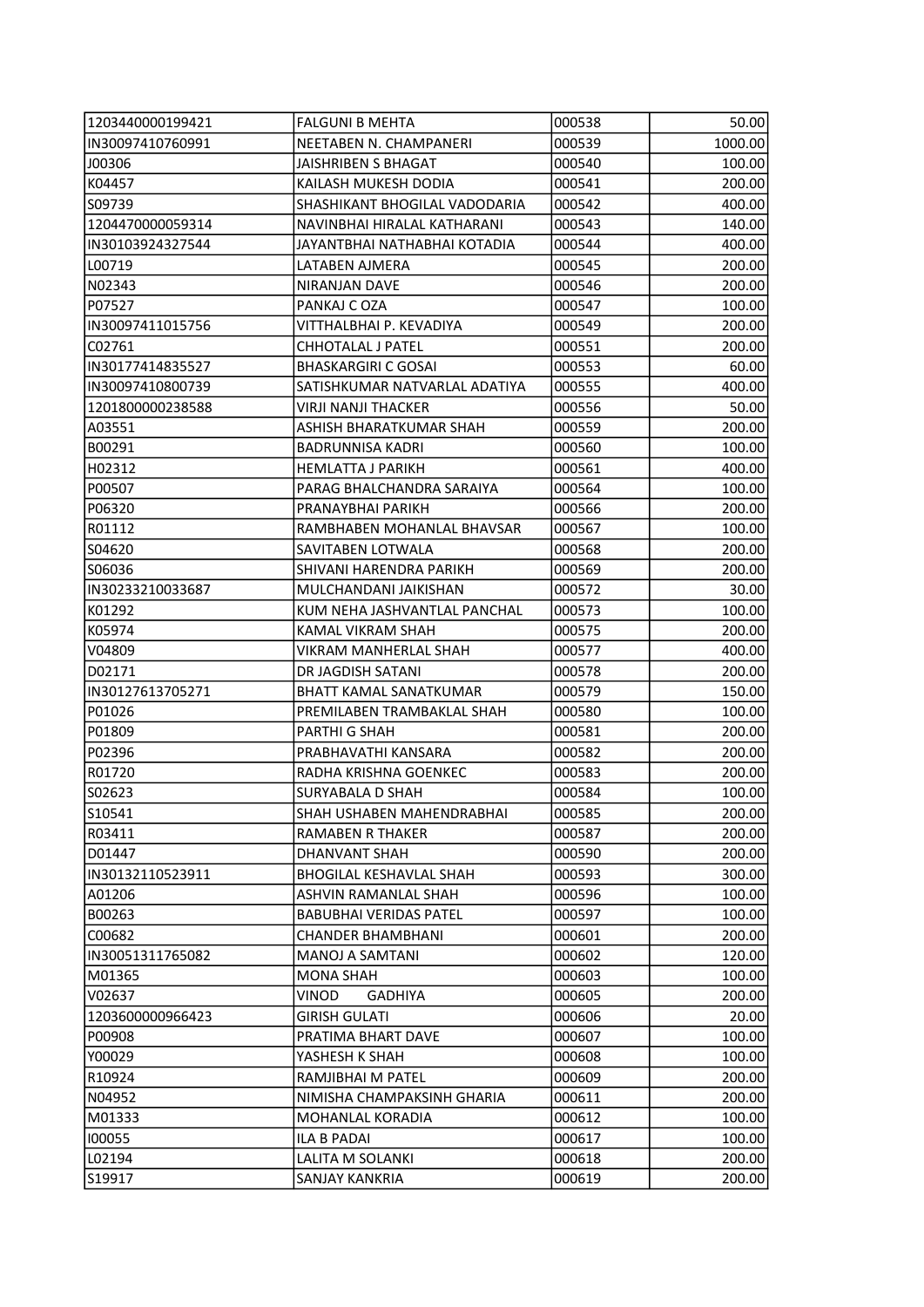| M09511            | MANISH SHAH                            | 000620 | 200.00  |
|-------------------|----------------------------------------|--------|---------|
| IN30148510659480  | PATEL URMILABEN GUNVANTBHAI            | 000621 | 150.00  |
| IIN30034311002713 | PRAJAPATI GOMATIBEN LAXMANBHAI         | 000622 | 200.00  |
| 1205430000031842  | HUSHNABANU NISHARAHMED MODASIN000624   |        | 200.00  |
| IN30177415071633  | NITABEN SHAILESHKUMAR PANDYA           | 000628 | 600.00  |
| J00317            | JAMILABANU MEMON                       | 000629 | 100.00  |
| S00877            | SAJIDMOHMAD SAFIMOHMAD GOYAL           | 000630 | 100.00  |
| 1201910100937143  | <b>DWARKADAS SHAKERLAL PATEL</b>       | 000631 | 60.00   |
| IN30198310669706  | JAGDISH RAMJIBHAI PATEL                | 000633 | 1500.00 |
| K02408            | KANTILAL MOHANLAL HARIBHAI             | 000634 | 200.00  |
| M00611            | MADHABHAI PRAJAPATTI                   | 000636 | 100.00  |
| B00574            | <b>BHARATKUMAR GANDALAL PATEL</b>      | 000637 | 100.00  |
| A00692            | AMRITBHAI BECHARBHAI PATEL             | 000639 | 200.00  |
| D00681            | DR TULSIDAS NATHABHAI PATEL            | 000643 | 100.00  |
| IN30063620037004  | AZIZBHAI MEMON                         | 000644 | 40.00   |
| S06768            | SOHINBEN DHIREN SHETH                  | 000645 | 200.00  |
| IS01901           | SHYAMSUNDER KANTIBHAI PATEL            | 000646 | 100.00  |
| S02521            | SUREKHABEN SHYAMSUNDER PATEL           | 000647 | 100.00  |
| A02114            | AMRISH RAMANBHAI PATEL                 | 000649 | 200.00  |
| G01595            | <b>GOVINDSING K RATHOD</b>             | 000650 | 200.00  |
| IIN30051310874703 | ANKITKUMAR SUBHASHCHANDRA THAKI000651  |        | 200.00  |
| IN30063610126943  | <b>SANJAY SONI</b>                     | 000653 | 100.00  |
| P08336            | PRABHUDAS DAHYABHAI PATEL              | 000654 | 200.00  |
| P02206            | PIYSUH BHAI V PATEL                    | 000657 | 200.00  |
| IN30051312090475  | HARSHIT CHANDRAKANT PATEL              | 000658 | 278.00  |
| B03833            | BHUPENDRA AMRUTLAL THAKKAR             | 000659 | 200.00  |
| K01314            | KUMUDBEN VINODRAI PATEL                |        |         |
|                   |                                        | 000660 | 100.00  |
| 1203000000180101  | PALAKBEN PRESHANTBHAI KANSARA          | 000661 | 400.00  |
| IN30039413988416  | JAGENDRASINGH BABUSINGH BEDVAN         | 000663 | 200.00  |
| 1201090003715940  | HA ISHAQUE GANI BHURA                  | 000664 | 200.00  |
| V06798            | VIJAYKUMAR MUKUNDLAL MUNI              | 000665 | 200.00  |
| A01220            | <b>ASITA SHAH</b>                      | 000666 | 100.00  |
| C00385            | CHARULATA LAXMANRAO GAEKWAD            | 000667 | 100.00  |
| H00199            | <b>HAREN T GANDHI</b>                  | 000668 | 100.00  |
| L00777            | LAXMANBHAI K GAEKWAD                   | 000669 | 200.00  |
| L00781            | LAXMANRAO KRISHNAJI GAEKWAD            | 000670 | 200.00  |
| M00659            | <b>MADHUBEN PAREKH</b>                 | 000671 | 100.00  |
| P03629            | PURUSHOTHAM SREERANGAPATNAM            | 000672 | 200.00  |
| 1301670000273171  | <b>DIPAK PATEL</b>                     | 000673 | 200.00  |
| V05229            | VACHA SHAH                             | 000674 | 400.00  |
| B00623            | <b>BHAVANA SHAH</b>                    | 000675 | 100.00  |
| D01427            | DHANESH R JHATAKIA                     | 000676 | 200.00  |
| J03538            | JAGANNATH TANTIA                       | 000677 | 100.00  |
| b03199A           | BANSILAL C SHAH                        | 000678 | 200.00  |
| U00600            | USHA JAYANT DHOBI                      | 000679 | 200.00  |
| IN30051314348733  | SANHITABEN RAJESHKUMAR MATHURIY 000680 |        | 50.00   |
| P09100002524      | KUSUMBEN ROHIT AMIN                    | 000681 | 100.00  |
| 1203820000038521  | SONI NARESHCHANDRA VADILAL             | 000683 | 20.00   |
| T00090            | TULSIDAS R PATEL                       | 000684 | 1440.00 |
| M03800            | MINAXYEBEN KANUBHAI PATEL              | 000685 | 200.00  |
| 100121            | INDRAVADAN KANAIYALAL MAHETA           | 000686 | 100.00  |
| M01264            | MINAXIBEN KANAIYALAL MAHETA            | 000687 | 100.00  |
| 1201130000031284  | PADMA BHARATKUMAR PATEL                | 000688 | 200.00  |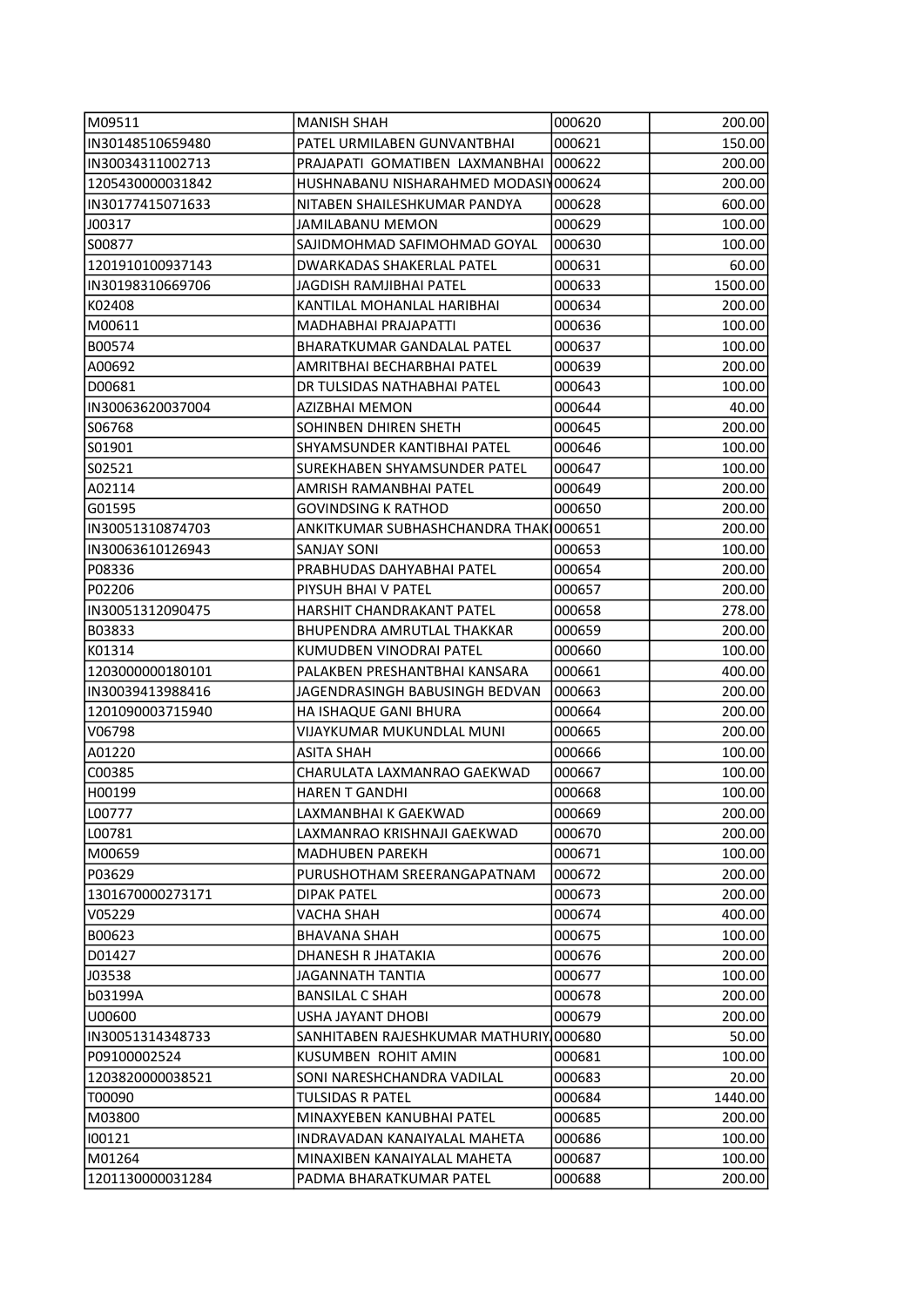| 100895            | <b>INDU SURESH SURTI</b>             | 000690 | 200.00  |
|-------------------|--------------------------------------|--------|---------|
| H00162            | HANSHA PRAKASH SHAH                  | 000691 | 300.00  |
| P00822            | PRAKASH VRAJLAL SHAH                 | 000692 | 100.00  |
| F00261            | FARIDA ISMAIL KHAND                  | 000693 | 200.00  |
| J01635            | JAYESH KUMAR SHAH                    | 000694 | 200.00  |
| M04314            | MUKESH CHABILDAS CHAMPANERIA         | 000695 | 200.00  |
| R06362            | RAJESH KAKAR                         | 000697 | 200.00  |
| IN30042510116469  | SHETA BHARATBHAI MADHAVJIBHAI        | 000698 | 100.00  |
| IN30042510063708  | SURTI CHANDRAKANT MOHANLAL           | 000699 | 200.00  |
| P05700            | PRABHA HARESH DESAI                  | 000700 | 200.00  |
| IIN30018312637173 | KANSARA MANOJKUMAR HASHMUKHLA 000704 |        | 200.00  |
| IN30220111226298  | <b>GANDHI TORAL RAJESHKUMAR</b>      | 000707 | 2.00    |
| P01159            | PUSHPA JHAWAR                        | 000711 | 100.00  |
| P07441            | PRAKASH N SADARANGANI                | 000712 | 200.00  |
| P08337            | PUSHPA S KAMDAR                      | 000713 | 100.00  |
| R00101            | RAJIV SHANTARAM GHURYE               | 000714 | 640.00  |
| 1301540000079879  | <b>GUNAVANTRAI SHANKARLAL JOSHI</b>  | 000716 | 1000.00 |
| C02105            | <b>CRISPINO T MENEZES</b>            | 000720 | 200.00  |
| E00035            | EILEEN MENEZES                       | 000723 | 100.00  |
| H00295            | HARSHA NITINKUMAR SHAH               | 000724 | 100.00  |
| J00320            | JAMNABAI KAPADIA                     | 000725 | 100.00  |
| K06369            | KIRITKUMAR KANTILAL SHAH             | 000726 | 200.00  |
| M08664            | MANEKBAI RANCHHODDAS NATHWANI        | 000727 | 100.00  |
| N05173            | NINA KAPADIA                         | 000728 | 200.00  |
| P03050            | PRATIMA MADHAV BALIGA                | 000729 | 200.00  |
| R09940            | RAMANBEN VASUDEVBHAI KANSARA         | 000730 | 100.00  |
| S00907            | SAMPAT DHELIA                        | 000731 | 100.00  |
| V01688            | VENKATA SURESH KUMAR                 | 000734 | 200.00  |
| V04961            | VIMLADEVI MAHESHWARI                 | 000735 | 200.00  |
| K00632            | <b>KAMALA GUPTA</b>                  | 000736 | 100.00  |
| N04045            | NAFISA A SURATWALA                   | 000737 | 1000.00 |
| R07929            | RUKAYA FIDAHUSAIN RAMPURAWALA        | 000738 | 400.00  |
| R07959            | RUKAYA FIDAHUSAIN RAMPURAWALA        | 000739 | 600.00  |
| S00869            | SAIFUDDIN SOHAGPURWALA               | 000740 | 100.00  |
| S13331            | SHAH S K                             | 000741 | 100.00  |
| A06256            | ARUNA GUPTA                          | 000742 | 200.00  |
| D00503            | DILIP ISHVERLAL SHETH                | 000743 | 100.00  |
| K07582            | <b>KESHARIMAL M JAIN</b>             | 000746 | 200.00  |
| M00940            | <b>MANIBEN B SHAH</b>                | 000747 | 100.00  |
| M06433            | MEM KUMARI JAIN                      | 000748 | 200.00  |
| P00840            | PRAMILABEN R DANI                    | 000749 | 100.00  |
| R09213            | RAJIT SHAH                           | 000751 | 600.00  |
| R10037            | ROSHAN ARDESHIR BHARUCHA             | 000752 | 100.00  |
| S00978            | SANJAY MULRAJ BHATIA                 | 000753 | 100.00  |
| S04220            | SASHIKANT VASANT NABAR               | 000754 | 200.00  |
| 1301190300015145  | ARVIND M. . JOHARI                   | 000755 | 200.00  |
| A05554            | <b>ASPY DADY COOPER</b>              | 000756 | 500.00  |
| IN30074910251152  | KUSAI ABDULLA TOPIWALLA.             | 000758 | 100.00  |
| IM03687           | MELOTH MOHAN NAMBIAR                 | 000760 | 200.00  |
| A02371            | ANIL D BIYANI                        | 000761 | 200.00  |
| F00263            | <b>FRANCIS A D'SOUZA</b>             | 000762 | 200.00  |
| F00264            | <b>FRANCIS A D'SOUZA</b>             | 000763 | 400.00  |
| H00212            | <b>HARESH RUPANI</b>                 | 000764 | 100.00  |
|                   |                                      |        |         |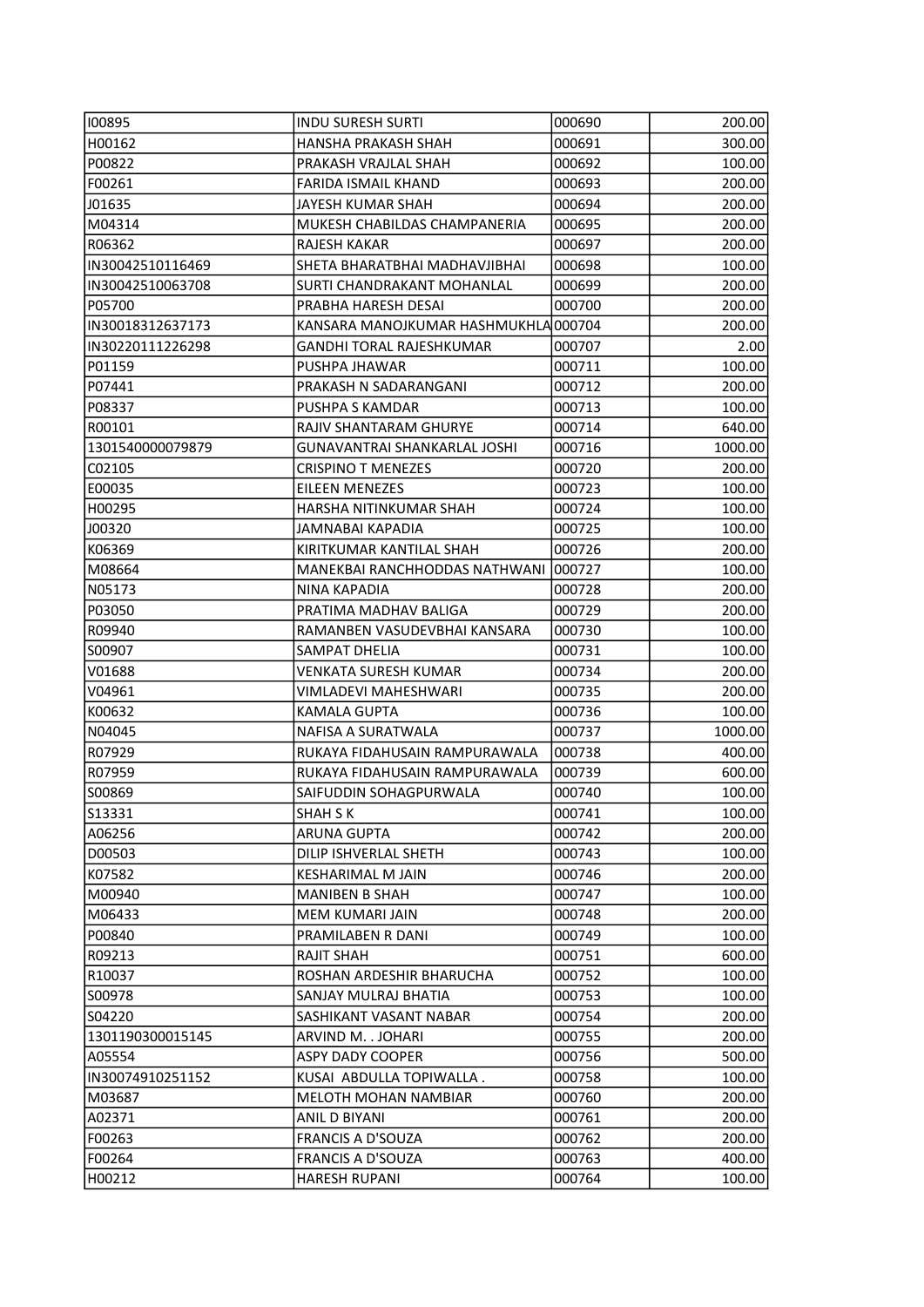| IN30010010475574 | MANISH V SHAH                            | 000765 | 200.00 |
|------------------|------------------------------------------|--------|--------|
| IN30115112145979 | SHRUT SHAH TRADING COMPANY PVT L1000767  |        | 180.00 |
| M01805           | MADHURI RATILAL SHAH                     | 000769 | 200.00 |
| M06834           | <b>MAULIK PARIKH</b>                     | 000770 | 200.00 |
| N04236           | NISHA P D'SOUZA                          | 000771 | 200.00 |
| N04441           | NANDITA CHAUDHURI                        | 000772 | 200.00 |
| P01061           | PRITI BHANSALI                           | 000773 | 100.00 |
| C02973           | CONSOLIDATED INDUSTRIAL FINANCE PV000777 |        | 320.00 |
| D03383           | DEVANG M DALAL                           | 000778 | 400.00 |
| IN30088813618879 | JAYMIN PRANJIVAN MISTRY                  | 000779 | 100.00 |
| R03399           | RAMABAI SHANBHAI                         | 000782 | 200.00 |
| S02041           | SOONU J DAVAR                            | 000783 | 100.00 |
| C00364           | CHANDRU HIRALAL THAKUR                   | 000786 | 100.00 |
| V00809           | VIMAL PATOLAWALA                         | 000787 | 100.00 |
| A04487           | ANURODH R AGRAWAL                        | 000788 | 400.00 |
| H01663           | HAIDERALI ABDULLA VIRANI                 | 000789 | 200.00 |
| E00088           | <b>EMILY LOBO</b>                        | 000791 | 200.00 |
| A00913           | <b>ANTHONY BASIL DIAS</b>                | 000792 | 300.00 |
| IN30051318593488 | <b>TSENG SAN CHAI</b>                    | 000794 | 200.00 |
| K01628           | KALPANA POPATLAL SHAH                    | 000795 | 200.00 |
| V01524           | <b>VEENA J CHANDAN</b>                   | 000796 | 200.00 |
| A00657           | <b>AMIT VORA</b>                         | 000797 | 100.00 |
| N02452           | NIRMALA C SHETH                          | 000800 | 200.00 |
| D03988           | DR SATISH RAJMACHIKAR                    | 000801 | 100.00 |
| 100168           | <b>ISHRAT SHAKAR NURI</b>                | 000803 | 100.00 |
| L00275           | LAXMIBAI VENKATESH KAMAT                 | 000804 | 300.00 |
| S01845           | SHUBHADA RAJENDRA GHARSE                 | 000805 | 100.00 |
| D02189           | DR KATUPUTUR SARMA CHANDRASEKAR000806    |        | 200.00 |
| S16820           | SHANKAR E N                              | 000807 | 100.00 |
| V04159           | VIKRAM JAYSHANKAR GOR                    | 000808 | 100.00 |
| K06137           | <b>KRISHNA KUMAR R</b>                   | 000810 | 200.00 |
| S01609           | SHARDA LABHULAL DOSHI                    | 000812 | 100.00 |
| S02247           | SUDHAKAR K NAYAK                         | 000813 | 100.00 |
| G04112           | <b>GOPI LALCHAND VASWANI</b>             | 000814 | 100.00 |
| IN30115113000946 | PHOENIX SHARE & STOCKBROKERS PVT I000817 |        | 3.00   |
| K05913           | KOMAF FINANCIAL SERVICES LTD             | 000818 | 160.00 |
| P06090           | PRADIP A MIRCHANDANI                     | 000819 | 400.00 |
| B04627           | <b>BALA RAM B</b>                        | 000820 | 400.00 |
| M01916           | MAHALAKSHMI KAKARLA                      | 000822 | 200.00 |
| S02369           | SUMATI SRIDHAR                           | 000824 | 100.00 |
| K07827           | KAILASH P BAHETI                         | 000825 | 200.00 |
| T01499           | THE LAKSHMI VILAS BANK LTD               | 000827 | 800.00 |
| A07068           | ABHIJIT J PARAB                          | 000828 | 200.00 |
| K01991           | KAMLA SHEWARAM CHANDNANI                 | 000829 | 200.00 |
| M06734           | MEHTA SATISH KARTILAL                    | 000830 | 400.00 |
| M06735           | MEHTA SATISH KARTILAL                    | 000831 | 200.00 |
| P05019           | PUSHPA MITHANI                           | 000832 | 200.00 |
| A06221           | <b>ARVIND SHENOY</b>                     | 000833 | 100.00 |
| B03856           | <b>BINA HARIRAM DAIYA</b>                | 000835 | 200.00 |
| D00440           | DHARAMDAS D CHAWLA                       | 000836 | 100.00 |
| M03222           | MANUBHAI DALPATBHAI SHAH                 | 000837 | 200.00 |
| N00144           | NITIN LAXMIDAS NEGANDHI                  | 000838 | 320.00 |
| N05523           | NAMBIAR V K C                            | 000840 | 600.00 |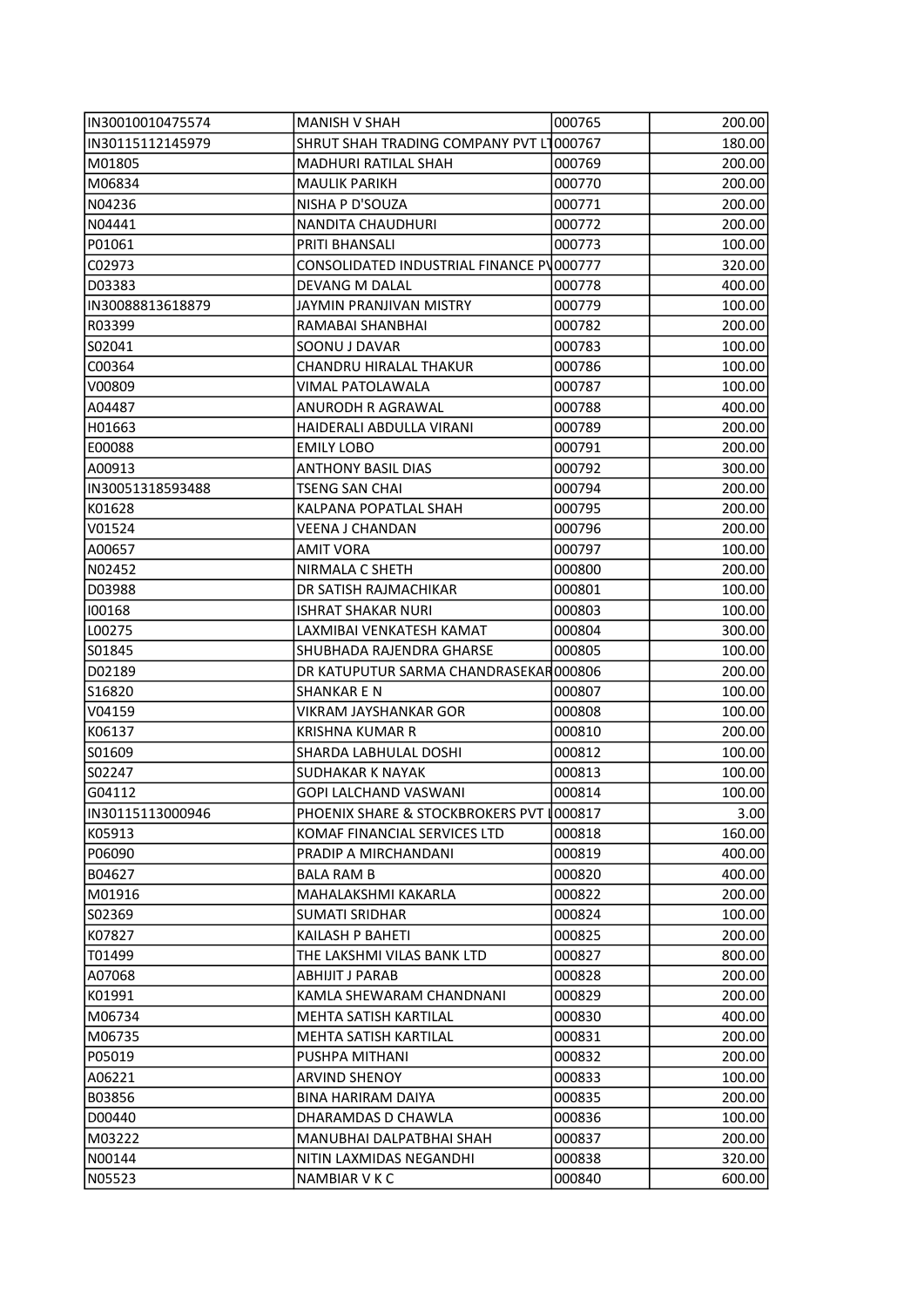| P00071            | <b>PARU NITIN NEGANDHI</b>               | 000841 | 320.00  |
|-------------------|------------------------------------------|--------|---------|
| U00934            | USHA B                                   | 000843 | 200.00  |
| P05881            | PRIYA D'SOUZA                            | 000844 | 200.00  |
| P07212            | PERIN ADI KUTAR                          | 000845 | 100.00  |
| G02272            | <b>GURPUR MOHAN KAMATH</b>               | 000847 | 200.00  |
| G02296            | <b>GURPUR MOHAN KAMATH</b>               | 000848 | 100.00  |
| IN30036020359458  | MURALI VAYALI KRISHNAMOORTHY             | 000849 | 400.00  |
| K02719            | KEDAR SUDHAKAR KSHIRSAGAR                | 000850 | 200.00  |
| P04167            | PRAKASH DORAISWAMI                       | 000851 | 200.00  |
| S01105            | SARITA JAYANT VIJAYAKAR                  | 000854 | 100.00  |
| S01182            | SAROJBEN CHHOTUBHAI VASHI                | 000855 | 100.00  |
| S02451            | SUNIL SHAMRAO NADKARNI                   | 000857 | 100.00  |
| G00533            | <b>GURMUKH B ADVANI</b>                  | 000861 | 100.00  |
| K00973            | KHETBAI RAVAJI SAWLA                     | 000864 | 100.00  |
| D02243            | DR PORAS MARFAIIA                        | 000865 | 200.00  |
| IN30088814761892  | <b>BABAN M SONATE</b>                    | 000868 | 200.00  |
| H02100            | HARESH ARJAN LAKHANI                     | 000871 | 100.00  |
| IN30074910270046  | DARAB D. MEHTA                           | 000872 | 100.00  |
| M01076            | <b>MANSINH MUNJAL</b>                    | 000874 | 100.00  |
| N04388            | NIKHIL MIRCHANDANI                       | 000875 | 200.00  |
| N04509            | NIKHIL MIRCHANDANI                       | 000876 | 200.00  |
| T01364            | THACKER S H                              | 000877 | 200.00  |
| F00069            | <b>FATU THADANI</b>                      | 000878 | 100.00  |
| C02198            | CHERIAN KUNJU N.I                        | 000882 | 200.00  |
| C00226            | CHAMPA J SHAH                            | 000884 | 100.00  |
| 100256            | <b>INDER KUMAR SHARMA</b>                | 000885 | 200.00  |
| T00522            | TEHEMTAN KAIKHUSHRO KARANJIA             | 000887 | 200.00  |
| B00201            | <b>BL SHEWARAM</b>                       | 000890 | 100.00  |
| B04013            | <b>BLOSSOM COUTINHO</b>                  | 000891 | 400.00  |
| J00026            | JAGDISH TAHILRAMANI                      | 000893 | 160.00  |
| M00992            | <b>MANJU SEHGAL</b>                      | 000895 | 100.00  |
| G02306            | <b>GEOFRAN THOMAS</b>                    | 000896 | 600.00  |
| G02529            | <b>GEOFRAN THOMAS</b>                    | 000897 | 1000.00 |
| G03642            | <b>GEOFRAN THOMAS</b>                    | 000898 | 400.00  |
| M01317            | MOHAN RISWADKAR                          | 000899 | 100.00  |
| A01871            | <b>AMALENDU HAJELA</b>                   | 000902 | 200.00  |
| F00063            | FATEHCHAND TEJWANI                       | 000903 | 100.00  |
| P01176            | PUSHPA TEJWANI                           | 000904 | 100.00  |
| P07696            | PARAMANAND KEWALRAMANI                   | 000905 | 600.00  |
| P07745            | PARMANAND KEWALRAMANI                    | 000906 | 200.00  |
| SOO180            | SHAM SUNDAR ROHERA                       | 000907 | 320.00  |
| S05025            | SHAILEN HIRALAL DESAI                    | 000908 | 200.00  |
| IIN30107180000673 | NARESH KUMAR                             | 000912 | 200.00  |
| P03861            | PUSHPARAJAN GOVINDAN AYINIPPULLY 1000913 |        | 200.00  |
| S14898            | <b>SUNIL DALIYA</b>                      | 000914 | 200.00  |
| S14962            | SUNIL D DALIYA                           | 000915 | 200.00  |
| A00002            | ABBAS ALI ATTARWALA                      | 000916 | 320.00  |
| IN30051310415293  | RAJESH CHOUHAN                           | 000917 | 290.00  |
|                   | KIRAN SHANTILAL MEHTA                    | 000919 | 100.00  |
| K00998            |                                          |        |         |
| M06736            | <b>MANUBEN K SHAH</b>                    | 000920 | 200.00  |
| N03985            | <b>NEETA OBEROI</b>                      | 000921 | 400.00  |
| P00606            | PERMANAND MOTIRAM BHATIA                 | 000922 | 100.00  |
| P05136            | PULAK DIWANJI                            | 000923 | 200.00  |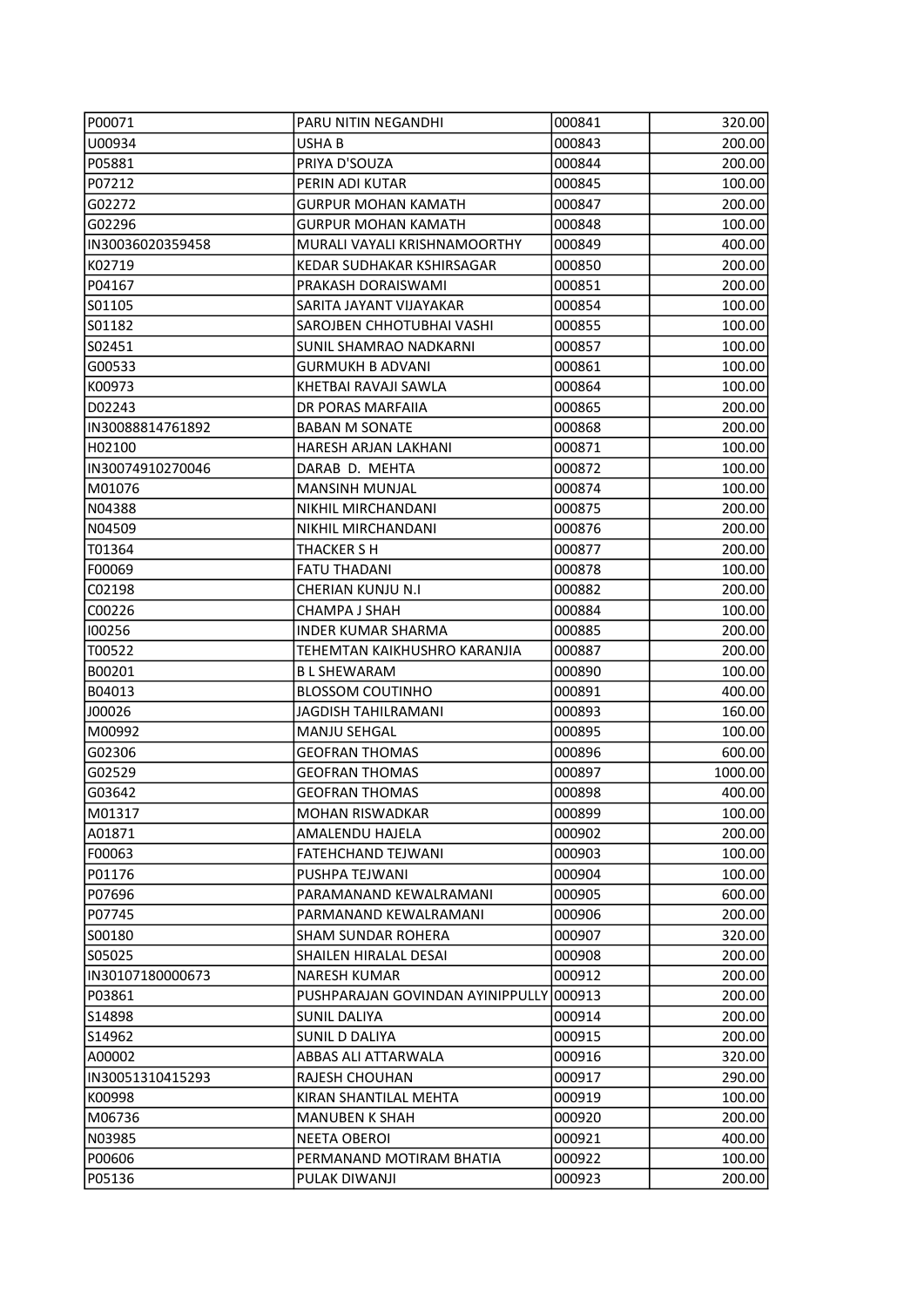| P10020003404     | RAMESH PERMANAND BHATIA                | 000924 | 100.00  |
|------------------|----------------------------------------|--------|---------|
| Y00038           | YASMIN SHABBIR SITABKHAN               | 000925 | 100.00  |
| E00054           | EDWIN ISIDORO COLACO                   | 000926 | 200.00  |
| B04709           | <b>BRIDGET BRITTO</b>                  | 000927 | 100.00  |
| D01548           | DHARMISTHA RAJESH LAKHANI              | 000928 | 200.00  |
| D04762           | <b>DINESH R SANGHVI</b>                | 000929 | 200.00  |
| G04215           | <b>GODWIN PRAKASH PINTO</b>            | 000930 | 800.00  |
| J03906           | <b>JUBIN J MEHTA</b>                   | 000932 | 800.00  |
| J04058           | <b>JUBIN J MEHTA</b>                   | 000933 | 200.00  |
| P00893           | PRATAPCHAND BHOGILAL SHAH              | 000934 | 100.00  |
| R00301           | RITA A PATEL                           | 000935 | 200.00  |
| S01154           | SAROJ K PAREKH                         | 000938 | 100.00  |
| G03037           | <b>GITA R KADAM</b>                    | 000939 | 200.00  |
| IN30090710195959 | CHARU DINESH PANDHI                    | 000940 | 100.00  |
| M00676           | <b>MADHUKAR K SHAH</b>                 | 000942 | 100.00  |
| N04687           | <b>NEKEE VIJAY SANGHAVI</b>            | 000943 | 200.00  |
| IS15844          | SUNITA RANGARAO KADAM                  | 000948 | 200.00  |
| T00273           | THULASI RAO                            | 000949 | 100.00  |
| P06054           | PRASHANT Y HOSKOTE                     | 000952 | 400.00  |
| S01917           | <b>SIMON LOBO</b>                      | 000953 | 100.00  |
| K03616           | KRISHNAJI SWAMIRAO SHIRGUPPI           | 000956 | 200.00  |
| A06497           | ARUNA SARMA G                          | 000957 | 200.00  |
| H02850           | <b>HEENA BHADRESH THAKKER</b>          | 000958 | 200.00  |
| LO1593           | LACHHMAN P BHAGTANI                    | 000959 | 200.00  |
| S20916           | <b>SUSIR KUMAR M</b>                   | 000960 | 400.00  |
| IN30112715605133 | DHIRUBHAI AMRATLAL SHAH                | 000962 | 100.00  |
| K00820           | KANTILAL TIJORIWALA                    | 000965 | 100.00  |
| D02025           | <b>DIPTI KUMARI</b>                    | 000966 | 200.00  |
| A05656           | ANEESH TRIVEDI                         | 000967 | 200.00  |
| K05741           | KAILASH JAIN                           | 000969 | 1000.00 |
| N04342           | NISHI KHANDELWAL                       | 000970 | 200.00  |
| S14038           | SHRIPAL VAKTAVARMAL JAIN               | 000972 | 200.00  |
| 1203320000663141 | <b>HEMANT SHANTILAL SHAH</b>           | 000974 | 400.00  |
| IN30115121903534 | <b>KAPIL JITENDRA GANDHI</b>           | 000977 | 100.00  |
| Y00362           | YOGESH MATHURADAS MALKAN               | 000978 | 200.00  |
| D00559           | DINESH GADIYAR                         | 000980 | 100.00  |
| H02306           | HEMANT ARUNKUMAR JOSHI                 | 000981 | 200.00  |
| H02416           | <b>HEMALATA V TAMHANE</b>              | 000982 | 200.00  |
| M08344           | <b>MRUDULA G SHETTY</b>                | 000983 | 200.00  |
| N03975           | <b>NITIN C JAIN</b>                    | 000984 | 200.00  |
| IN30021414311801 | KIRAN SABHARWAL                        | 000986 | 100.00  |
| M03713           | <b>MERVIN LEE</b>                      | 000987 | 200.00  |
| A00593           | ALIAKBAR ABDULKARIM BAGASRAWALA 000991 |        | 300.00  |
| K03175           | KISHIN MOTIRAM LALVANI                 | 000993 | 200.00  |
| S02293           | <b>SUJATA MANI</b>                     | 000994 | 100.00  |
| S02413           | SUNDARI SANKARAN                       | 000995 | 100.00  |
| S08491           | <b>SURENDRA IYER</b>                   | 000996 | 200.00  |
| L00288           | LAXMIDEVI DAMANI                       | 000997 | 100.00  |
| S01340           | SEEMA WAMAN NABAR                      | 000999 | 100.00  |
| M00396           | MURLIDHAR RAGHAVENDRARAO FADNA 001000  |        | 1120.00 |
| C01912           | CHARULATA MORARJI                      | 001003 | 400.00  |
| H01154           | <b>HEENA KHANDHAR</b>                  | 001005 | 200.00  |
| IN30051310179194 | <b>ABRAHAM JOSEPH</b>                  | 001006 | 400.00  |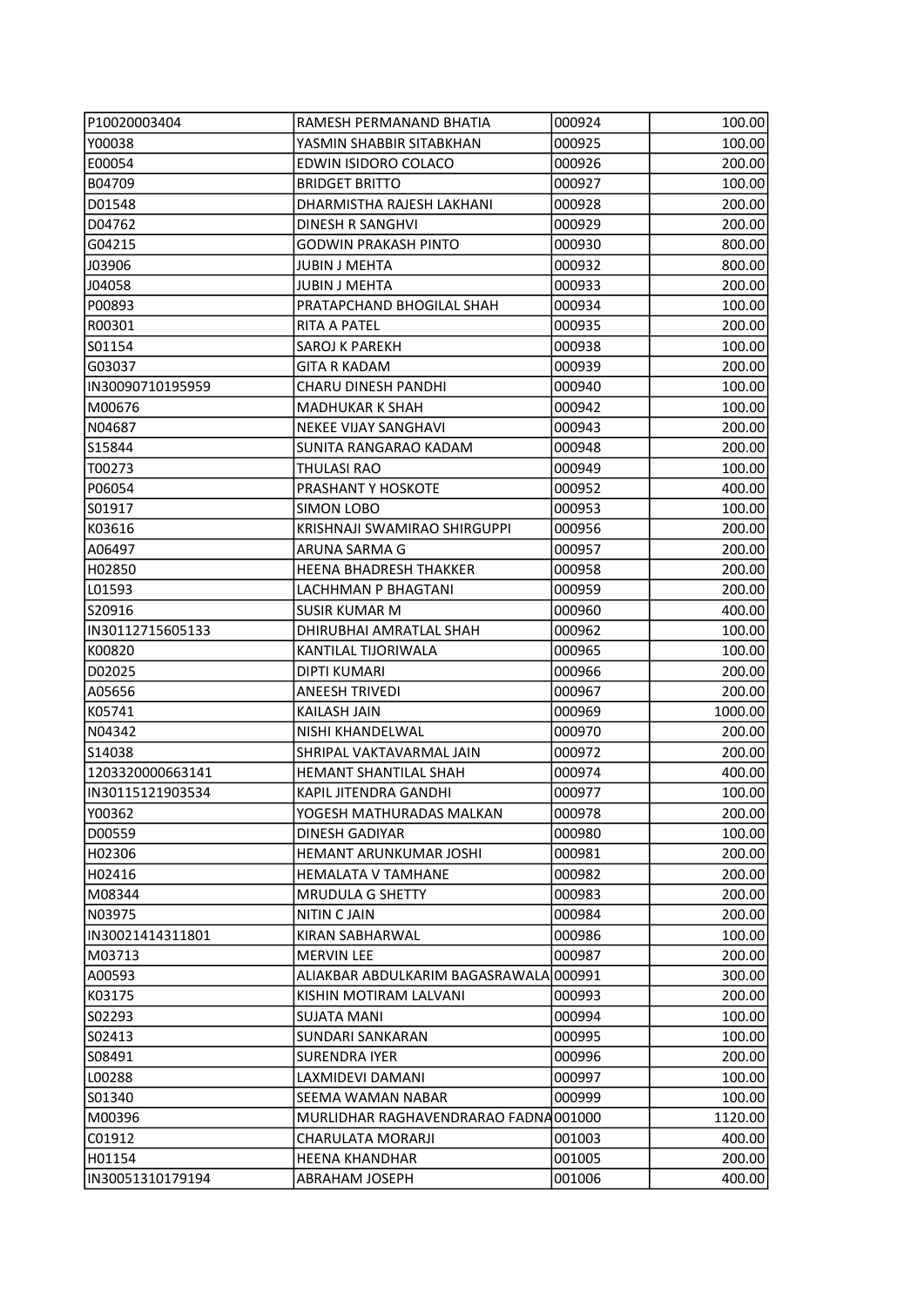| J01631            | JAYESH KHANDHAR                  | 001007 | 200.00  |
|-------------------|----------------------------------|--------|---------|
| K00584            | KALPANA SANAT TRIVEDI            | 001008 | 300.00  |
| M00949            | MANILAL DAHVABHAI SHAH           | 001009 | 100.00  |
| R00515            | R RAVINDRAN                      | 001010 | 100.00  |
| R01463            | RAVINDRA NATHAN                  | 001011 | 100.00  |
| S06119            | SHOBHAGYABEN SHAH                | 001014 | 200.00  |
| M01117            | MATADEEN JAI RAM                 | 001016 | 100.00  |
| A02515            | ANIL RANGNATH WATAMWAR           | 001017 | 200.00  |
| H00269            | <b>HARISH H THACKER</b>          | 001018 | 100.00  |
| IN30075711107612  | <b>LALIT P SANGHVI</b>           | 001019 | 200.00  |
| K06762            | KARAD L A                        | 001022 | 100.00  |
| L02322            | LINDOANTO LINOO ANTO             | 001023 | 200.00  |
| T00954            | THANGAM VANCHESWARAN             | 001026 | 200.00  |
| G03137            | <b>GULABRAI MOHANLAL DESAI</b>   | 001028 | 200.00  |
| L00311            | LEENA L SHAH                     | 001029 | 100.00  |
| IN30223610243313  | PRABHU SAVALARAM                 | 001030 | 3.00    |
| K01370            | KUSUM VINAYKANT PAREKH           | 001033 | 100.00  |
| R01399            | RATHNA SESHADRI                  | 001035 | 100.00  |
| K00126            | KHALIL REHMAN                    | 001036 | 320.00  |
| R08469            | RAVINDRA KULKARNI                | 001037 | 100.00  |
| N00631            | NEELIMA KINI                     | 001039 | 100.00  |
| S18024            | SUBRAMANIAM KRISHNAN             | 001041 | 600.00  |
| IN30063610010213  | URMILA D PUROHIT                 | 001044 | 400.00  |
| J05021            | JAYESH AMBELAL DESAI             | 001045 | 200.00  |
| H02650            | <b>HANSA BHUPTANI</b>            | 001049 | 800.00  |
| J00059            | <b>JASVANT SHAH</b>              | 001050 | 160.00  |
| K05710            | KALPA MUKUNDRAI MUNJYASARA       | 001052 | 200.00  |
| M07388            | <b>MANOHAR U SUVARNA</b>         | 001054 | 200.00  |
| N04005            | <b>NARESH L PATEL</b>            | 001056 | 200.00  |
| S01391            | SHAILA SHARAD MARATHE            | 001059 | 100.00  |
| V00128            | <b>VIJAY KUMAR OJHA</b>          | 001061 | 480.00  |
| V06417            | <b>VENKATASUBRAMANIAN R</b>      | 001062 | 700.00  |
| IIN30075711007458 | DINESH CHIMANLAL SHAH            | 001063 | 400.00  |
| P05479            | PREETI J DOSHI                   | 001065 | 1000.00 |
| SO2284            | SUHAS SHAH                       | 001066 | 100.00  |
| T01673            | TRIVEDI NARAYANLAL HIRALAL       | 001068 | 200.00  |
| IN30154915295277  | PUSHPA DINESH POOJARY            | 001069 | 100.00  |
| P00475            | PANDURANG AMBAJI MARATHE         | 001073 | 500.00  |
| E00303            | <b>ELIAS HANNOCK HYAMES</b>      | 001075 | 200.00  |
| 100898            | INDIRA SRIVATSANGITHAN           | 001076 | 100.00  |
| IN30133017335216  | JAGANNATH POOJARY                | 001077 | 100.00  |
| V00013            | VALERIAN CRASTO                  | 001078 | 320.00  |
| W00009            | <b>WASHINGTON EZKIEL BERNARD</b> | 001081 | 320.00  |
| 1301870000272346  | PRAVIN WAMANRAO PHARKADE         | 001082 | 200.00  |
| D00362            | <b>DEEPIKA GIRDHAR</b>           | 001083 | 100.00  |
| P00800            | PRAKASH K KAKARIYA               | 001084 | 100.00  |
| 1201060002163490  | ULHAS BHALCHANDRA PATANKAR       | 001085 | 400.00  |
| A06540            | ANIL V SALAYE                    | 001086 | 400.00  |
| S16926            | SURESH KESHAV APTE               | 001087 | 200.00  |
| IIN30226911970856 | <b>MANISHA H DHONDE</b>          | 001090 | 42.00   |
| IN30311610242456  | SANJAY RAMNIKLAL CHHATBAR        | 001091 | 10.00   |
| K03247            | KISHORE DULLA                    | 001092 | 200.00  |
| S16174            | SUNITHA KAMALAKAR JADHAV         | 001093 | 200.00  |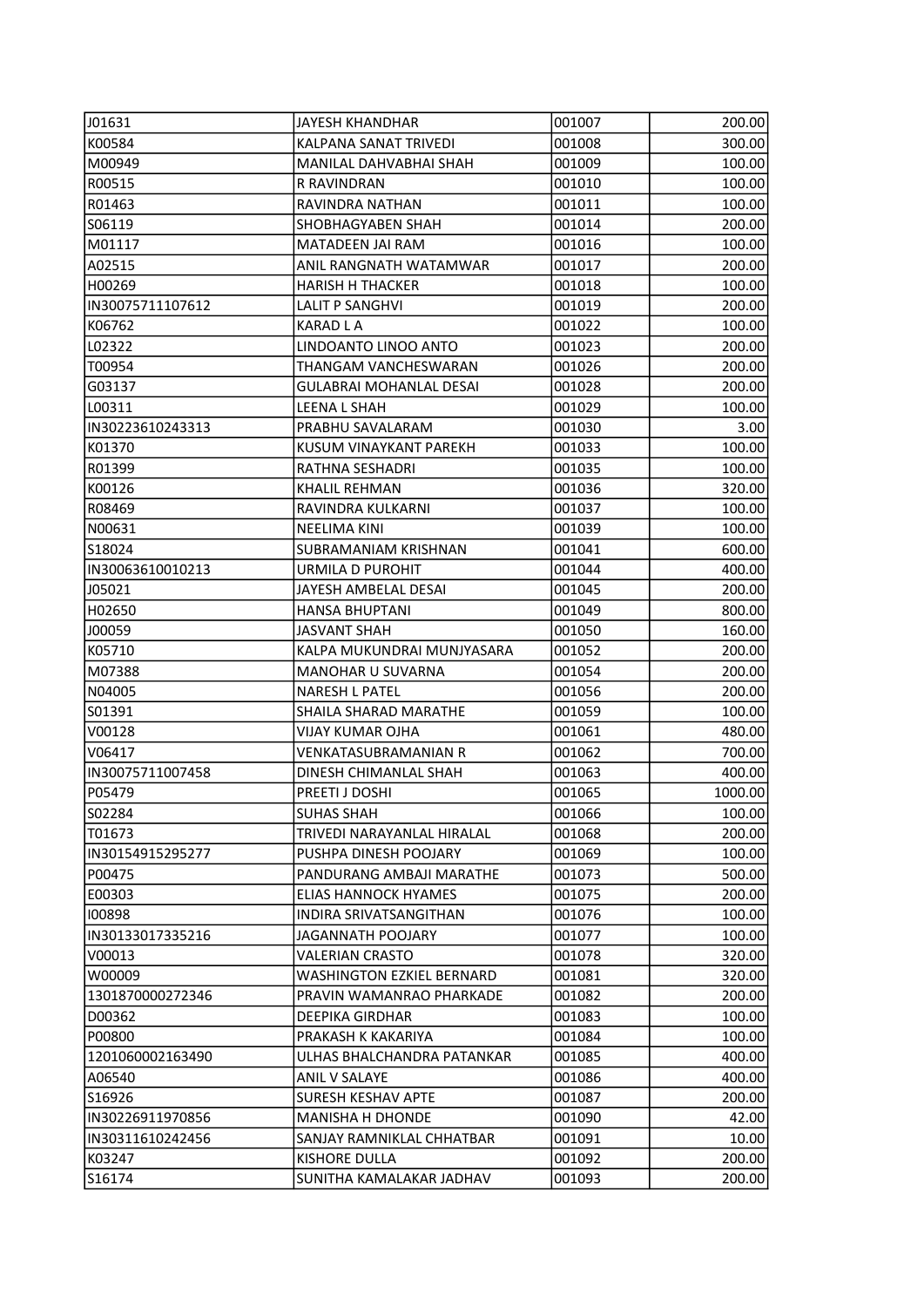| P13010013205      | RAJASHREE RAMKUMAR OBLA              | 001094 | 200.00 |
|-------------------|--------------------------------------|--------|--------|
| F00010            | FARIDA SHARIF KAZI                   | 001095 | 320.00 |
| 1203600000889558  | <b>DIPAK C GHARAT</b>                | 001097 | 20.00  |
| D03555            | <b>DIPALI SEN</b>                    | 001099 | 200.00 |
| S14117            | <b>SUNITI KUMAR SEN</b>              | 001102 | 200.00 |
| S06136            | SHOMENDRA NARAIN ROY                 | 001103 | 200.00 |
| P10120008563      | RAVI KUMAR S                         | 001104 | 100.00 |
| R08920            | RAVICHANDRA D SALIAN                 | 001105 | 200.00 |
| IIN30023912822308 | <b>SUBHASH CHANDRA GUPTA</b>         | 001107 | 40.00  |
| S19145            | SHAH BIPINCHANDRA MOHANLAL           | 001109 | 200.00 |
| IIN30160410279386 | <b>GONSALVES BABITA MICHAEL</b>      | 001110 | 48.00  |
| IN30051315246175  | DEEPAK GHATAWAT                      | 001111 | 400.00 |
| M00689            | <b>MADHURI MUNGIKAR</b>              | 001112 | 100.00 |
| P06736            | PRAKASH PEREIRA                      | 001114 | 200.00 |
| 1208870034132771  | DIGJAY DINESH GAUDE                  | 001115 | 14.00  |
| M09787            | <b>MELWYN CAMARA</b>                 | 001116 | 200.00 |
| J00651            | JOYCE BRAGANZA                       | 001117 | 100.00 |
| F00027            | <b>FLORIPES RITA RODRIGUES</b>       | 001118 | 640.00 |
| S04531            | SATYANARAYANA SHENOY                 | 001119 | 200.00 |
| L00344            | LINO C C DIAS                        | 001120 | 100.00 |
| M06515            | MANUEL G E SEQUEIRA                  | 001121 | 100.00 |
| IN30021413096096  | SHOBHANA JITENDRA SHAH               | 001122 | 40.00  |
| B00437            | <b>BHAGWAN MOTIRAM GIDWANI</b>       | 001123 | 100.00 |
| J00091            | JETHANAND RIJHUMAL BHAGTANI          | 001124 | 400.00 |
| V00621            | VENKATA RAMAYYA PANCHAKARLA          | 001126 | 100.00 |
| V04407            | <b>VIJITA R NAIR</b>                 | 001127 | 200.00 |
| P05265            | PARASMAL JAIN                        | 001129 | 300.00 |
| S12999            | SURESHKUMAR JAIN                     | 001130 | 100.00 |
| S03850            | SARANG DHANANJAY KHARE               | 001132 | 200.00 |
| F00158            | FIROZE ASPANDIAR IRANI               | 001134 | 200.00 |
| S15689            | SHANTHA B                            | 001135 | 200.00 |
| R03960            | RAMESH M BHATAWDEKAR                 | 001136 | 200.00 |
| B00804            | <b>BRIJKISHEN KOTRU</b>              | 001138 | 200.00 |
| IN30226911041557  | <b>RAMESH P NANKANI</b>              | 001139 | 100.00 |
| P07625            | POONAM RAHEJA                        | 001140 | 200.00 |
| S02046            | SOW SHEELA BHANUDAS BHAGWAT          | 001141 | 100.00 |
| G01374            | <b>GOPAL MADHAV KAMATH</b>           | 001142 | 200.00 |
| M09425            | MANE RADHAKRISHNA GAJANAN            | 001143 | 200.00 |
| R03436            | RAMACHANDRAN D                       | 001144 | 200.00 |
| A07056            | ATRE S R                             | 001145 | 200.00 |
| N00043            | <b>NARAYAN BARVE</b>                 | 001147 | 160.00 |
| S02434            | <b>SUNIL KULKARNI</b>                | 001148 | 100.00 |
| S20884            | SATISH LAXMAN SHEWALKAR              | 001149 | 200.00 |
| V04810            | VISHWAS P KOLI                       | 001150 | 200.00 |
| IIN30040910151357 | RAGHUNANDAN JOSHI                    | 001152 | 100.00 |
| S02278            | SUHAS AGASHE                         | 001153 | 100.00 |
| 1201330000312915  | SWAPNIL PRAVIN KATARIYA              | 001154 | 50.00  |
| 1204470006368643  | SHETH NILESH JAWAHAR                 | 001155 | 40.00  |
| S10326            | <b>SURESH SINDHI</b>                 | 001156 | 200.00 |
| D03543            | DR AJOY KUMAR BOSE                   | 001158 | 200.00 |
| N02767            | NANDEO KANHU BARVAKAR                | 001159 | 200.00 |
| D02573            | DHIMANT PRATAPBHAI THAKKAR           | 001161 | 400.00 |
| C00833            | CHANDRAKANT DIGAMBAR DHARMADH 001163 |        | 200.00 |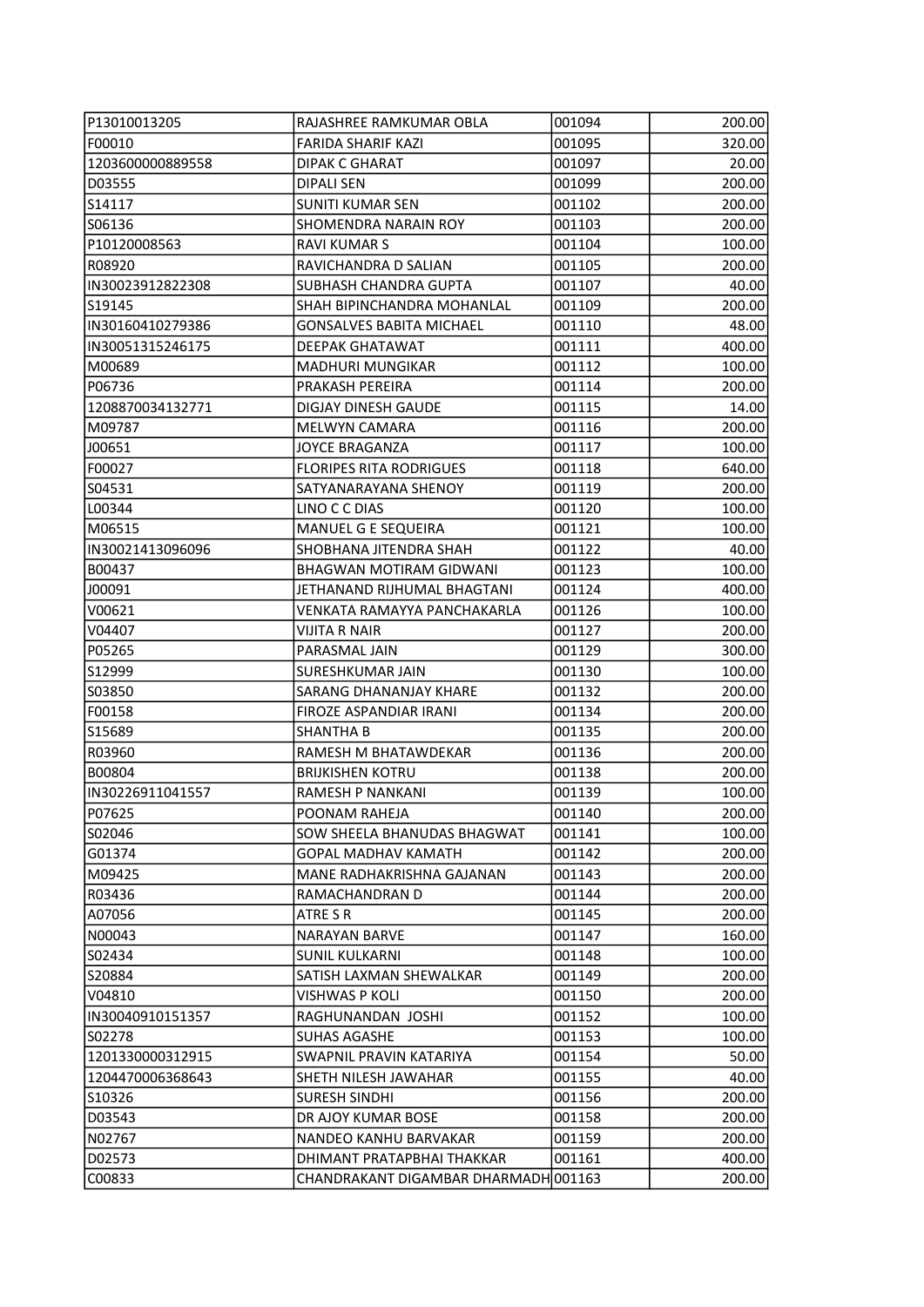| IN30226912295120  | <b>SUNIL GAJANAN GORE</b>             | 001165 | 40.00  |
|-------------------|---------------------------------------|--------|--------|
| 1202470000257713  | VIJAY BABASO BHOSALE                  | 001168 | 200.00 |
| IN30216410384785  | NILESH NANDLAL KUBDE                  | 001169 | 4.00   |
| 1202000000096542  | <b>BIPIN SHRIKISAN JAJOO</b>          | 001170 | 200.00 |
| B05434            | <b>BABULAL T KAJ</b>                  | 001173 | 200.00 |
| S01774            | SHOBHA SUBHASH ARWADE                 | 001174 | 100.00 |
| IN30371910561431  | DEVIDAS BALKRISHNA PARAB              | 001176 | 150.00 |
| K00561            | KALI PODO ROY                         | 001177 | 100.00 |
| 1202300000391941  | NARESH RAMESH BAHRANI                 | 001178 | 200.00 |
| R08954            | REKHA PURUSHOTTAM MOGHE               | 001180 | 200.00 |
| IIN30018311800613 | <b>SHRINIVAS KATARE</b>               | 001181 | 200.00 |
| IN30074910048372  | <b>BHARTI SHAH</b>                    | 001182 | 200.00 |
| 1203320003490345  | NEETA RAVINDRA JADHAV                 | 001183 | 250.00 |
| 1201370000265925  | R.VELU VELU NADAR                     | 001186 | 200.00 |
| IN30311610615714  | <b>VIDYA D DESHMUKH</b>               | 001188 | 20.00  |
| IN30311611054140  | DEEPAK LALTAPRASAD MAURYA             | 001189 | 4.00   |
| D01278            | DEVAYANI ANIL PATWA                   | 001190 | 200.00 |
| R11004            | RAJENDRA DEEPCHAND BEDMUTHA           | 001191 | 200.00 |
| B01925            | <b>BHASKAR SONUJI AHER</b>            | 001192 | 200.00 |
| A06322            | AMARJEET SINGH                        | 001193 | 200.00 |
| S20653            | <b>SONU ATUL BANG</b>                 | 001196 | 200.00 |
| IN30113526905254  | VANDANA SHRIGOPAL BANGAD              | 001197 | 196.00 |
| IN30109810565897  | SUNIL SHIVLING SHIVPUJE               | 001199 | 100.00 |
| IN30051318032452  | <b>SURESH NARAYAN PATIL</b>           | 001200 | 50.00  |
| R04215            | RAMNIKLAL SHAH                        | 001203 | 200.00 |
| 1201060000857051  | SHANTILAL DHANRAJ DOSI                | 001205 | 20.00  |
| IN30177410158659  | Rahatgaonkar Archana                  | 001206 | 40.00  |
| 1203070000070343  | VIJAYKUMAR JAGANNATHJI SOHANI         | 001207 | 200.00 |
| IN30051314914568  | JAYANT SUDHAKAR JOSHI                 | 001208 | 150.00 |
| 1201330001030591  | DINESH NARAYAN KALYAMWAR              | 001209 | 360.00 |
| S10386            | <b>SITA GUPTA</b>                     | 001210 | 400.00 |
| G01330            | <b>GOPAL BHUTADA</b>                  | 001211 | 200.00 |
| 1202700000230543  | AJAY AMARPRASAD JAISWAL               | 001215 | 200.00 |
| 1201330001443507  | SACHIN RAMAJI BARBATE                 | 001217 | 6.00   |
| 1203600000023942  | SHANKAR KARSANBHAI PATEL              | 001218 | 50.00  |
| 1201090000857895  | RANUBEN PRAKASH PATEL                 | 001219 | 400.00 |
| IN30177414746077  | MOHANIDEVI LAXMINARAYAN CHANDA 001220 |        | 150.00 |
| IS08301           | SUNITA ATMARAM WANKHADE               | 001221 | 200.00 |
| IZ00008           | ZARINA HARUN GIGANI                   | 001222 | 400.00 |
| 1204470000082810  | BALKRISHNA TEUMAL PURSWANI            | 001223 | 194.00 |
| IN30198310661984  | ANKIT KUMAR JAIN                      | 001224 | 20.00  |
| N02557            | NIRMLA ARORA                          | 001225 | 200.00 |
| S00502            | SYED KAMBER ALI ZAIDI                 | 001227 | 800.00 |
| S02366            | SUMATI LILADHAR CHAUDHARI             | 001228 | 100.00 |
| S04148            | SAROJA SIVAKUMAR                      | 001229 | 200.00 |
| S11401            | SANJAY JAYANT KULKARNI                | 001230 | 200.00 |
| A00609            | <b>ALOK MODI</b>                      | 001231 | 100.00 |
| C00724            | CHANDRA BHUSHAN KHAJANCHI             | 001232 | 200.00 |
| P18100098400      | <b>USHA SANCHETI</b>                  | 001233 | 100.00 |
| S15864            | SANDHYA DALAL                         | 001234 | 100.00 |
| S20834            | SANDHYA DALAL                         | 001235 | 200.00 |
| IN30018312927975  | KANAKLATA KHURANA                     | 001236 | 400.00 |
| 1301760000139276  | PRABHA GARG                           | 001237 | 100.00 |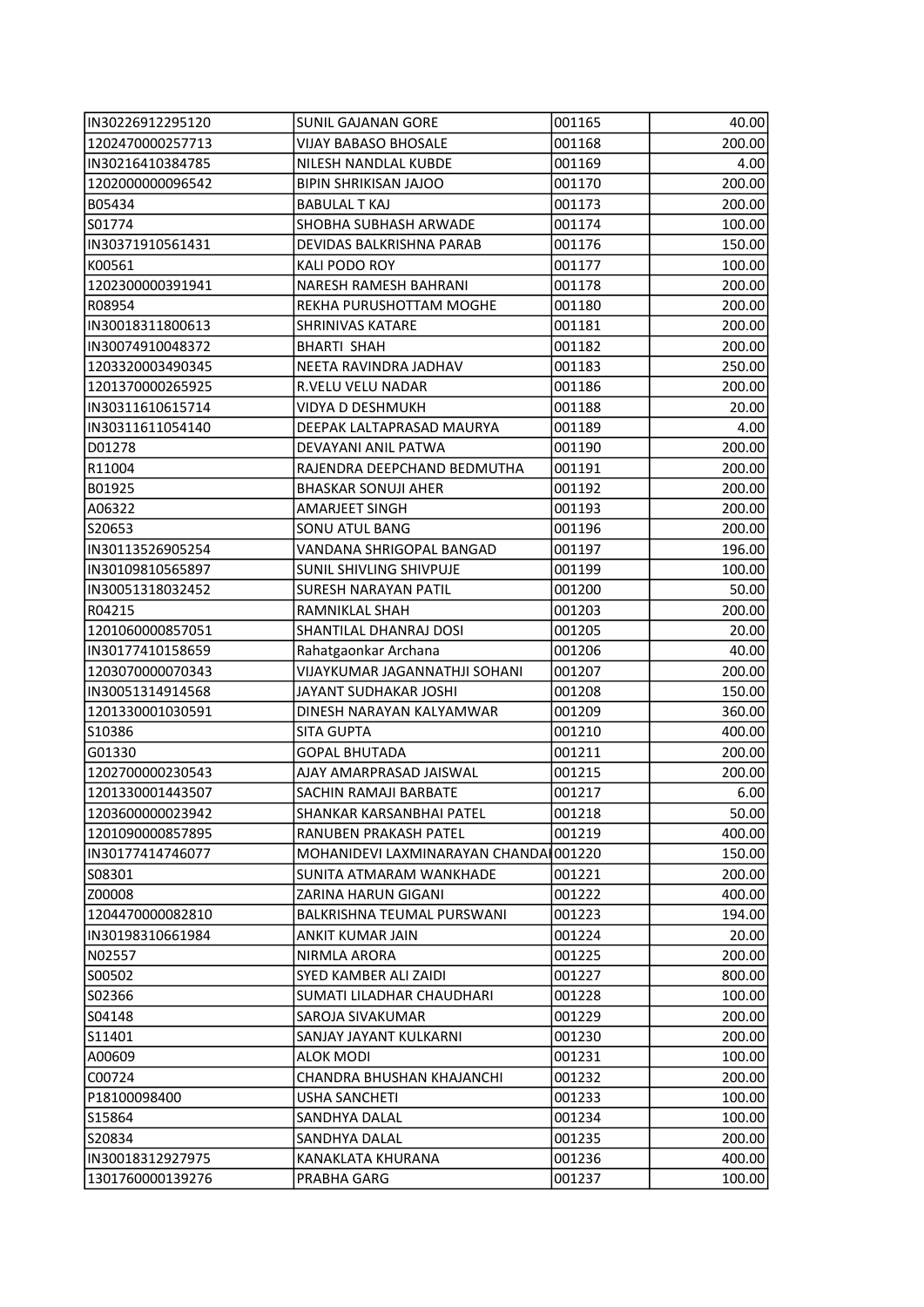| 1204470001755229<br><b>NARENDRA PAL</b><br>001241<br>4.00<br>001242<br>200.00<br> IN30133020018918<br>SHISH MOHD KHAN<br>198.00<br> IN30198310497926<br>DHANNALAL SAHU<br>001245<br>IN30198310548899<br><b>MANOJ KUMAR JAIN</b><br>001246<br>2.00<br>20.00<br>1201910100964055<br>VIKAS KUMAR JAIN<br>001247<br>1201060000060105<br>100.00<br>Ashok Kumar Jain<br>001248<br>1201060100110175<br>100.00<br>JAIKISHAN RATHI<br>001249<br>A08448<br>AMARJEET SINGH CHAWLA<br>001250<br>200.00<br> IN30198310003492<br><b>HEMANT KUMAR MATHUR</b><br>001251<br>80.00<br><b>MOHAN SINGH TIU</b><br>001253<br>220.00<br>IN30133018661654<br>100.00<br>1302590000641821<br>RITESH KUMAR<br>001254<br>1201060800105444<br>SALMA NOOR<br>001255<br>200.00<br>001256<br>H02929<br><b>HANNAH KHOSLA</b><br>200.00<br>IN30018312905657<br>800.00<br>SOPHIA KHOSLA<br>001257<br>1201330000943280<br>001258<br>2.00<br>YOGESH VERMA<br>20.00<br>1203350001050374<br>VIVEK PRAKASH SHARMA<br>001259<br>R00718<br><b>RAJANI G KHUNE</b><br>100.00<br>001260<br>200.00<br>IN30051316790092<br>SANGEETA SANJEEV GUPTA<br>001261<br>IN30045010788905<br><b>SAROJ JAIN</b><br>001263<br>50.00<br>M09638<br><b>MANOJ TAPADIA</b><br>001264<br>200.00<br>1201860000033052<br>KISHAN PATWA<br>001266<br>400.00<br>IN30133019845694<br>PRAKASH CHAND LUNIA<br>001268<br>200.00<br>1203320004050525<br><b>AMRESH GUPTA</b><br>001269<br>60.00<br>B00403<br>BELPU CHANDRASHEKAR RAO<br>001270<br>100.00<br>001271<br> Z00099<br>ZUBEDA GHOUSUDDIN<br>2.00<br>K02957 <br>001274<br>200.00<br>KIRAN CHABRIAH<br>P18120100553<br>SHAH RAMESH THAKORLAL<br>001277<br>100.00<br>R07065 <br>RAJENDRA GUPTA<br>001278<br>200.00<br>1205450000024208<br>200.00<br>RASHID MASOOD AHMED<br>001279<br>S10874<br><b>SONAL BANSAL</b><br>400.00<br>001281<br> IN30018311796036<br>MURALIDHARARAO BISABATHUNI<br>001282<br>200.00<br>A07170<br><b>ARCHANA B</b><br>001283<br>200.00<br>L00877<br>LEELABAI MODANI<br>001284<br>200.00<br>P05449<br>PURUSHOTHAM DAS SHARDA<br>001285<br>200.00<br>B03477 <br>001286<br>100.00<br>BALAJI J<br>S12738<br>200.00<br><b>SHANKAR GUPTA S</b><br>001287<br>IIN30002011164276<br>KATRAGADDA RAMAKRISHNA CHOUDAR 001289<br>180.00<br>S04238<br>SASTRY S B S<br>001291<br>200.00<br>1201090000950263<br>MANJU DEVI . AGARWAL<br>001292<br>1000.00<br>V01446 <br><b>VASUMATI POLEPEDDI</b><br>001294<br>200.00<br>S02759<br>SYED ALAUDDIN QUADRI<br>001295<br>100.00<br> IN30102210016437<br>B S INVESTMENT COMPANY PRIVATE LIN001296<br>95.00<br>N04266 <br>001297<br>2.00<br>NALINI SAI SUBRAMANIAM<br>M06956 <br><b>MADHUKER RAO P</b><br>001298<br>2.00<br>R12161<br>RAJEEV A<br>001299<br>100.00<br>V04335<br><b>VINOD PRAKASH</b><br>001300<br>200.00<br>B00775<br>BOPPANA KAMALA<br>001302<br>100.00<br>H02024<br>HANUMANTHA RAO C<br>001303<br>400.00<br> IN30039410810418<br>TADIGOTLA RADHARANI<br>001304<br>400.00<br>K05155 <br>KIRAN D B<br>001305<br>200.00<br>V04833<br>VENKATA RAJU K<br>001309<br>2.00<br>P07500<br>PODURI MURUGAN CHAKRAVARTHI<br>001310<br>200.00 | S08384 | <b>SUNITADEVI SHARDA</b> | 001238 | 200.00 |
|----------------------------------------------------------------------------------------------------------------------------------------------------------------------------------------------------------------------------------------------------------------------------------------------------------------------------------------------------------------------------------------------------------------------------------------------------------------------------------------------------------------------------------------------------------------------------------------------------------------------------------------------------------------------------------------------------------------------------------------------------------------------------------------------------------------------------------------------------------------------------------------------------------------------------------------------------------------------------------------------------------------------------------------------------------------------------------------------------------------------------------------------------------------------------------------------------------------------------------------------------------------------------------------------------------------------------------------------------------------------------------------------------------------------------------------------------------------------------------------------------------------------------------------------------------------------------------------------------------------------------------------------------------------------------------------------------------------------------------------------------------------------------------------------------------------------------------------------------------------------------------------------------------------------------------------------------------------------------------------------------------------------------------------------------------------------------------------------------------------------------------------------------------------------------------------------------------------------------------------------------------------------------------------------------------------------------------------------------------------------------------------------------------------------------------------------------------------------------------------------------------------------------------------------------------------------------------------------------------------------------------------------------------------------------------------------------------------------------------------------------------------------------------------------------------------------------------------------------------------------------------------------------------------------------------------------------------------------------------------------------------------------------------------------------------------------------------|--------|--------------------------|--------|--------|
|                                                                                                                                                                                                                                                                                                                                                                                                                                                                                                                                                                                                                                                                                                                                                                                                                                                                                                                                                                                                                                                                                                                                                                                                                                                                                                                                                                                                                                                                                                                                                                                                                                                                                                                                                                                                                                                                                                                                                                                                                                                                                                                                                                                                                                                                                                                                                                                                                                                                                                                                                                                                                                                                                                                                                                                                                                                                                                                                                                                                                                                                                  |        |                          |        |        |
|                                                                                                                                                                                                                                                                                                                                                                                                                                                                                                                                                                                                                                                                                                                                                                                                                                                                                                                                                                                                                                                                                                                                                                                                                                                                                                                                                                                                                                                                                                                                                                                                                                                                                                                                                                                                                                                                                                                                                                                                                                                                                                                                                                                                                                                                                                                                                                                                                                                                                                                                                                                                                                                                                                                                                                                                                                                                                                                                                                                                                                                                                  |        |                          |        |        |
|                                                                                                                                                                                                                                                                                                                                                                                                                                                                                                                                                                                                                                                                                                                                                                                                                                                                                                                                                                                                                                                                                                                                                                                                                                                                                                                                                                                                                                                                                                                                                                                                                                                                                                                                                                                                                                                                                                                                                                                                                                                                                                                                                                                                                                                                                                                                                                                                                                                                                                                                                                                                                                                                                                                                                                                                                                                                                                                                                                                                                                                                                  |        |                          |        |        |
|                                                                                                                                                                                                                                                                                                                                                                                                                                                                                                                                                                                                                                                                                                                                                                                                                                                                                                                                                                                                                                                                                                                                                                                                                                                                                                                                                                                                                                                                                                                                                                                                                                                                                                                                                                                                                                                                                                                                                                                                                                                                                                                                                                                                                                                                                                                                                                                                                                                                                                                                                                                                                                                                                                                                                                                                                                                                                                                                                                                                                                                                                  |        |                          |        |        |
|                                                                                                                                                                                                                                                                                                                                                                                                                                                                                                                                                                                                                                                                                                                                                                                                                                                                                                                                                                                                                                                                                                                                                                                                                                                                                                                                                                                                                                                                                                                                                                                                                                                                                                                                                                                                                                                                                                                                                                                                                                                                                                                                                                                                                                                                                                                                                                                                                                                                                                                                                                                                                                                                                                                                                                                                                                                                                                                                                                                                                                                                                  |        |                          |        |        |
|                                                                                                                                                                                                                                                                                                                                                                                                                                                                                                                                                                                                                                                                                                                                                                                                                                                                                                                                                                                                                                                                                                                                                                                                                                                                                                                                                                                                                                                                                                                                                                                                                                                                                                                                                                                                                                                                                                                                                                                                                                                                                                                                                                                                                                                                                                                                                                                                                                                                                                                                                                                                                                                                                                                                                                                                                                                                                                                                                                                                                                                                                  |        |                          |        |        |
|                                                                                                                                                                                                                                                                                                                                                                                                                                                                                                                                                                                                                                                                                                                                                                                                                                                                                                                                                                                                                                                                                                                                                                                                                                                                                                                                                                                                                                                                                                                                                                                                                                                                                                                                                                                                                                                                                                                                                                                                                                                                                                                                                                                                                                                                                                                                                                                                                                                                                                                                                                                                                                                                                                                                                                                                                                                                                                                                                                                                                                                                                  |        |                          |        |        |
|                                                                                                                                                                                                                                                                                                                                                                                                                                                                                                                                                                                                                                                                                                                                                                                                                                                                                                                                                                                                                                                                                                                                                                                                                                                                                                                                                                                                                                                                                                                                                                                                                                                                                                                                                                                                                                                                                                                                                                                                                                                                                                                                                                                                                                                                                                                                                                                                                                                                                                                                                                                                                                                                                                                                                                                                                                                                                                                                                                                                                                                                                  |        |                          |        |        |
|                                                                                                                                                                                                                                                                                                                                                                                                                                                                                                                                                                                                                                                                                                                                                                                                                                                                                                                                                                                                                                                                                                                                                                                                                                                                                                                                                                                                                                                                                                                                                                                                                                                                                                                                                                                                                                                                                                                                                                                                                                                                                                                                                                                                                                                                                                                                                                                                                                                                                                                                                                                                                                                                                                                                                                                                                                                                                                                                                                                                                                                                                  |        |                          |        |        |
|                                                                                                                                                                                                                                                                                                                                                                                                                                                                                                                                                                                                                                                                                                                                                                                                                                                                                                                                                                                                                                                                                                                                                                                                                                                                                                                                                                                                                                                                                                                                                                                                                                                                                                                                                                                                                                                                                                                                                                                                                                                                                                                                                                                                                                                                                                                                                                                                                                                                                                                                                                                                                                                                                                                                                                                                                                                                                                                                                                                                                                                                                  |        |                          |        |        |
|                                                                                                                                                                                                                                                                                                                                                                                                                                                                                                                                                                                                                                                                                                                                                                                                                                                                                                                                                                                                                                                                                                                                                                                                                                                                                                                                                                                                                                                                                                                                                                                                                                                                                                                                                                                                                                                                                                                                                                                                                                                                                                                                                                                                                                                                                                                                                                                                                                                                                                                                                                                                                                                                                                                                                                                                                                                                                                                                                                                                                                                                                  |        |                          |        |        |
|                                                                                                                                                                                                                                                                                                                                                                                                                                                                                                                                                                                                                                                                                                                                                                                                                                                                                                                                                                                                                                                                                                                                                                                                                                                                                                                                                                                                                                                                                                                                                                                                                                                                                                                                                                                                                                                                                                                                                                                                                                                                                                                                                                                                                                                                                                                                                                                                                                                                                                                                                                                                                                                                                                                                                                                                                                                                                                                                                                                                                                                                                  |        |                          |        |        |
|                                                                                                                                                                                                                                                                                                                                                                                                                                                                                                                                                                                                                                                                                                                                                                                                                                                                                                                                                                                                                                                                                                                                                                                                                                                                                                                                                                                                                                                                                                                                                                                                                                                                                                                                                                                                                                                                                                                                                                                                                                                                                                                                                                                                                                                                                                                                                                                                                                                                                                                                                                                                                                                                                                                                                                                                                                                                                                                                                                                                                                                                                  |        |                          |        |        |
|                                                                                                                                                                                                                                                                                                                                                                                                                                                                                                                                                                                                                                                                                                                                                                                                                                                                                                                                                                                                                                                                                                                                                                                                                                                                                                                                                                                                                                                                                                                                                                                                                                                                                                                                                                                                                                                                                                                                                                                                                                                                                                                                                                                                                                                                                                                                                                                                                                                                                                                                                                                                                                                                                                                                                                                                                                                                                                                                                                                                                                                                                  |        |                          |        |        |
|                                                                                                                                                                                                                                                                                                                                                                                                                                                                                                                                                                                                                                                                                                                                                                                                                                                                                                                                                                                                                                                                                                                                                                                                                                                                                                                                                                                                                                                                                                                                                                                                                                                                                                                                                                                                                                                                                                                                                                                                                                                                                                                                                                                                                                                                                                                                                                                                                                                                                                                                                                                                                                                                                                                                                                                                                                                                                                                                                                                                                                                                                  |        |                          |        |        |
|                                                                                                                                                                                                                                                                                                                                                                                                                                                                                                                                                                                                                                                                                                                                                                                                                                                                                                                                                                                                                                                                                                                                                                                                                                                                                                                                                                                                                                                                                                                                                                                                                                                                                                                                                                                                                                                                                                                                                                                                                                                                                                                                                                                                                                                                                                                                                                                                                                                                                                                                                                                                                                                                                                                                                                                                                                                                                                                                                                                                                                                                                  |        |                          |        |        |
|                                                                                                                                                                                                                                                                                                                                                                                                                                                                                                                                                                                                                                                                                                                                                                                                                                                                                                                                                                                                                                                                                                                                                                                                                                                                                                                                                                                                                                                                                                                                                                                                                                                                                                                                                                                                                                                                                                                                                                                                                                                                                                                                                                                                                                                                                                                                                                                                                                                                                                                                                                                                                                                                                                                                                                                                                                                                                                                                                                                                                                                                                  |        |                          |        |        |
|                                                                                                                                                                                                                                                                                                                                                                                                                                                                                                                                                                                                                                                                                                                                                                                                                                                                                                                                                                                                                                                                                                                                                                                                                                                                                                                                                                                                                                                                                                                                                                                                                                                                                                                                                                                                                                                                                                                                                                                                                                                                                                                                                                                                                                                                                                                                                                                                                                                                                                                                                                                                                                                                                                                                                                                                                                                                                                                                                                                                                                                                                  |        |                          |        |        |
|                                                                                                                                                                                                                                                                                                                                                                                                                                                                                                                                                                                                                                                                                                                                                                                                                                                                                                                                                                                                                                                                                                                                                                                                                                                                                                                                                                                                                                                                                                                                                                                                                                                                                                                                                                                                                                                                                                                                                                                                                                                                                                                                                                                                                                                                                                                                                                                                                                                                                                                                                                                                                                                                                                                                                                                                                                                                                                                                                                                                                                                                                  |        |                          |        |        |
|                                                                                                                                                                                                                                                                                                                                                                                                                                                                                                                                                                                                                                                                                                                                                                                                                                                                                                                                                                                                                                                                                                                                                                                                                                                                                                                                                                                                                                                                                                                                                                                                                                                                                                                                                                                                                                                                                                                                                                                                                                                                                                                                                                                                                                                                                                                                                                                                                                                                                                                                                                                                                                                                                                                                                                                                                                                                                                                                                                                                                                                                                  |        |                          |        |        |
|                                                                                                                                                                                                                                                                                                                                                                                                                                                                                                                                                                                                                                                                                                                                                                                                                                                                                                                                                                                                                                                                                                                                                                                                                                                                                                                                                                                                                                                                                                                                                                                                                                                                                                                                                                                                                                                                                                                                                                                                                                                                                                                                                                                                                                                                                                                                                                                                                                                                                                                                                                                                                                                                                                                                                                                                                                                                                                                                                                                                                                                                                  |        |                          |        |        |
|                                                                                                                                                                                                                                                                                                                                                                                                                                                                                                                                                                                                                                                                                                                                                                                                                                                                                                                                                                                                                                                                                                                                                                                                                                                                                                                                                                                                                                                                                                                                                                                                                                                                                                                                                                                                                                                                                                                                                                                                                                                                                                                                                                                                                                                                                                                                                                                                                                                                                                                                                                                                                                                                                                                                                                                                                                                                                                                                                                                                                                                                                  |        |                          |        |        |
|                                                                                                                                                                                                                                                                                                                                                                                                                                                                                                                                                                                                                                                                                                                                                                                                                                                                                                                                                                                                                                                                                                                                                                                                                                                                                                                                                                                                                                                                                                                                                                                                                                                                                                                                                                                                                                                                                                                                                                                                                                                                                                                                                                                                                                                                                                                                                                                                                                                                                                                                                                                                                                                                                                                                                                                                                                                                                                                                                                                                                                                                                  |        |                          |        |        |
|                                                                                                                                                                                                                                                                                                                                                                                                                                                                                                                                                                                                                                                                                                                                                                                                                                                                                                                                                                                                                                                                                                                                                                                                                                                                                                                                                                                                                                                                                                                                                                                                                                                                                                                                                                                                                                                                                                                                                                                                                                                                                                                                                                                                                                                                                                                                                                                                                                                                                                                                                                                                                                                                                                                                                                                                                                                                                                                                                                                                                                                                                  |        |                          |        |        |
|                                                                                                                                                                                                                                                                                                                                                                                                                                                                                                                                                                                                                                                                                                                                                                                                                                                                                                                                                                                                                                                                                                                                                                                                                                                                                                                                                                                                                                                                                                                                                                                                                                                                                                                                                                                                                                                                                                                                                                                                                                                                                                                                                                                                                                                                                                                                                                                                                                                                                                                                                                                                                                                                                                                                                                                                                                                                                                                                                                                                                                                                                  |        |                          |        |        |
|                                                                                                                                                                                                                                                                                                                                                                                                                                                                                                                                                                                                                                                                                                                                                                                                                                                                                                                                                                                                                                                                                                                                                                                                                                                                                                                                                                                                                                                                                                                                                                                                                                                                                                                                                                                                                                                                                                                                                                                                                                                                                                                                                                                                                                                                                                                                                                                                                                                                                                                                                                                                                                                                                                                                                                                                                                                                                                                                                                                                                                                                                  |        |                          |        |        |
|                                                                                                                                                                                                                                                                                                                                                                                                                                                                                                                                                                                                                                                                                                                                                                                                                                                                                                                                                                                                                                                                                                                                                                                                                                                                                                                                                                                                                                                                                                                                                                                                                                                                                                                                                                                                                                                                                                                                                                                                                                                                                                                                                                                                                                                                                                                                                                                                                                                                                                                                                                                                                                                                                                                                                                                                                                                                                                                                                                                                                                                                                  |        |                          |        |        |
|                                                                                                                                                                                                                                                                                                                                                                                                                                                                                                                                                                                                                                                                                                                                                                                                                                                                                                                                                                                                                                                                                                                                                                                                                                                                                                                                                                                                                                                                                                                                                                                                                                                                                                                                                                                                                                                                                                                                                                                                                                                                                                                                                                                                                                                                                                                                                                                                                                                                                                                                                                                                                                                                                                                                                                                                                                                                                                                                                                                                                                                                                  |        |                          |        |        |
|                                                                                                                                                                                                                                                                                                                                                                                                                                                                                                                                                                                                                                                                                                                                                                                                                                                                                                                                                                                                                                                                                                                                                                                                                                                                                                                                                                                                                                                                                                                                                                                                                                                                                                                                                                                                                                                                                                                                                                                                                                                                                                                                                                                                                                                                                                                                                                                                                                                                                                                                                                                                                                                                                                                                                                                                                                                                                                                                                                                                                                                                                  |        |                          |        |        |
|                                                                                                                                                                                                                                                                                                                                                                                                                                                                                                                                                                                                                                                                                                                                                                                                                                                                                                                                                                                                                                                                                                                                                                                                                                                                                                                                                                                                                                                                                                                                                                                                                                                                                                                                                                                                                                                                                                                                                                                                                                                                                                                                                                                                                                                                                                                                                                                                                                                                                                                                                                                                                                                                                                                                                                                                                                                                                                                                                                                                                                                                                  |        |                          |        |        |
|                                                                                                                                                                                                                                                                                                                                                                                                                                                                                                                                                                                                                                                                                                                                                                                                                                                                                                                                                                                                                                                                                                                                                                                                                                                                                                                                                                                                                                                                                                                                                                                                                                                                                                                                                                                                                                                                                                                                                                                                                                                                                                                                                                                                                                                                                                                                                                                                                                                                                                                                                                                                                                                                                                                                                                                                                                                                                                                                                                                                                                                                                  |        |                          |        |        |
|                                                                                                                                                                                                                                                                                                                                                                                                                                                                                                                                                                                                                                                                                                                                                                                                                                                                                                                                                                                                                                                                                                                                                                                                                                                                                                                                                                                                                                                                                                                                                                                                                                                                                                                                                                                                                                                                                                                                                                                                                                                                                                                                                                                                                                                                                                                                                                                                                                                                                                                                                                                                                                                                                                                                                                                                                                                                                                                                                                                                                                                                                  |        |                          |        |        |
|                                                                                                                                                                                                                                                                                                                                                                                                                                                                                                                                                                                                                                                                                                                                                                                                                                                                                                                                                                                                                                                                                                                                                                                                                                                                                                                                                                                                                                                                                                                                                                                                                                                                                                                                                                                                                                                                                                                                                                                                                                                                                                                                                                                                                                                                                                                                                                                                                                                                                                                                                                                                                                                                                                                                                                                                                                                                                                                                                                                                                                                                                  |        |                          |        |        |
|                                                                                                                                                                                                                                                                                                                                                                                                                                                                                                                                                                                                                                                                                                                                                                                                                                                                                                                                                                                                                                                                                                                                                                                                                                                                                                                                                                                                                                                                                                                                                                                                                                                                                                                                                                                                                                                                                                                                                                                                                                                                                                                                                                                                                                                                                                                                                                                                                                                                                                                                                                                                                                                                                                                                                                                                                                                                                                                                                                                                                                                                                  |        |                          |        |        |
|                                                                                                                                                                                                                                                                                                                                                                                                                                                                                                                                                                                                                                                                                                                                                                                                                                                                                                                                                                                                                                                                                                                                                                                                                                                                                                                                                                                                                                                                                                                                                                                                                                                                                                                                                                                                                                                                                                                                                                                                                                                                                                                                                                                                                                                                                                                                                                                                                                                                                                                                                                                                                                                                                                                                                                                                                                                                                                                                                                                                                                                                                  |        |                          |        |        |
|                                                                                                                                                                                                                                                                                                                                                                                                                                                                                                                                                                                                                                                                                                                                                                                                                                                                                                                                                                                                                                                                                                                                                                                                                                                                                                                                                                                                                                                                                                                                                                                                                                                                                                                                                                                                                                                                                                                                                                                                                                                                                                                                                                                                                                                                                                                                                                                                                                                                                                                                                                                                                                                                                                                                                                                                                                                                                                                                                                                                                                                                                  |        |                          |        |        |
|                                                                                                                                                                                                                                                                                                                                                                                                                                                                                                                                                                                                                                                                                                                                                                                                                                                                                                                                                                                                                                                                                                                                                                                                                                                                                                                                                                                                                                                                                                                                                                                                                                                                                                                                                                                                                                                                                                                                                                                                                                                                                                                                                                                                                                                                                                                                                                                                                                                                                                                                                                                                                                                                                                                                                                                                                                                                                                                                                                                                                                                                                  |        |                          |        |        |
|                                                                                                                                                                                                                                                                                                                                                                                                                                                                                                                                                                                                                                                                                                                                                                                                                                                                                                                                                                                                                                                                                                                                                                                                                                                                                                                                                                                                                                                                                                                                                                                                                                                                                                                                                                                                                                                                                                                                                                                                                                                                                                                                                                                                                                                                                                                                                                                                                                                                                                                                                                                                                                                                                                                                                                                                                                                                                                                                                                                                                                                                                  |        |                          |        |        |
|                                                                                                                                                                                                                                                                                                                                                                                                                                                                                                                                                                                                                                                                                                                                                                                                                                                                                                                                                                                                                                                                                                                                                                                                                                                                                                                                                                                                                                                                                                                                                                                                                                                                                                                                                                                                                                                                                                                                                                                                                                                                                                                                                                                                                                                                                                                                                                                                                                                                                                                                                                                                                                                                                                                                                                                                                                                                                                                                                                                                                                                                                  |        |                          |        |        |
|                                                                                                                                                                                                                                                                                                                                                                                                                                                                                                                                                                                                                                                                                                                                                                                                                                                                                                                                                                                                                                                                                                                                                                                                                                                                                                                                                                                                                                                                                                                                                                                                                                                                                                                                                                                                                                                                                                                                                                                                                                                                                                                                                                                                                                                                                                                                                                                                                                                                                                                                                                                                                                                                                                                                                                                                                                                                                                                                                                                                                                                                                  |        |                          |        |        |
|                                                                                                                                                                                                                                                                                                                                                                                                                                                                                                                                                                                                                                                                                                                                                                                                                                                                                                                                                                                                                                                                                                                                                                                                                                                                                                                                                                                                                                                                                                                                                                                                                                                                                                                                                                                                                                                                                                                                                                                                                                                                                                                                                                                                                                                                                                                                                                                                                                                                                                                                                                                                                                                                                                                                                                                                                                                                                                                                                                                                                                                                                  |        |                          |        |        |
|                                                                                                                                                                                                                                                                                                                                                                                                                                                                                                                                                                                                                                                                                                                                                                                                                                                                                                                                                                                                                                                                                                                                                                                                                                                                                                                                                                                                                                                                                                                                                                                                                                                                                                                                                                                                                                                                                                                                                                                                                                                                                                                                                                                                                                                                                                                                                                                                                                                                                                                                                                                                                                                                                                                                                                                                                                                                                                                                                                                                                                                                                  |        |                          |        |        |
|                                                                                                                                                                                                                                                                                                                                                                                                                                                                                                                                                                                                                                                                                                                                                                                                                                                                                                                                                                                                                                                                                                                                                                                                                                                                                                                                                                                                                                                                                                                                                                                                                                                                                                                                                                                                                                                                                                                                                                                                                                                                                                                                                                                                                                                                                                                                                                                                                                                                                                                                                                                                                                                                                                                                                                                                                                                                                                                                                                                                                                                                                  |        |                          |        |        |
|                                                                                                                                                                                                                                                                                                                                                                                                                                                                                                                                                                                                                                                                                                                                                                                                                                                                                                                                                                                                                                                                                                                                                                                                                                                                                                                                                                                                                                                                                                                                                                                                                                                                                                                                                                                                                                                                                                                                                                                                                                                                                                                                                                                                                                                                                                                                                                                                                                                                                                                                                                                                                                                                                                                                                                                                                                                                                                                                                                                                                                                                                  |        |                          |        |        |
|                                                                                                                                                                                                                                                                                                                                                                                                                                                                                                                                                                                                                                                                                                                                                                                                                                                                                                                                                                                                                                                                                                                                                                                                                                                                                                                                                                                                                                                                                                                                                                                                                                                                                                                                                                                                                                                                                                                                                                                                                                                                                                                                                                                                                                                                                                                                                                                                                                                                                                                                                                                                                                                                                                                                                                                                                                                                                                                                                                                                                                                                                  |        |                          |        |        |
|                                                                                                                                                                                                                                                                                                                                                                                                                                                                                                                                                                                                                                                                                                                                                                                                                                                                                                                                                                                                                                                                                                                                                                                                                                                                                                                                                                                                                                                                                                                                                                                                                                                                                                                                                                                                                                                                                                                                                                                                                                                                                                                                                                                                                                                                                                                                                                                                                                                                                                                                                                                                                                                                                                                                                                                                                                                                                                                                                                                                                                                                                  |        |                          |        |        |
|                                                                                                                                                                                                                                                                                                                                                                                                                                                                                                                                                                                                                                                                                                                                                                                                                                                                                                                                                                                                                                                                                                                                                                                                                                                                                                                                                                                                                                                                                                                                                                                                                                                                                                                                                                                                                                                                                                                                                                                                                                                                                                                                                                                                                                                                                                                                                                                                                                                                                                                                                                                                                                                                                                                                                                                                                                                                                                                                                                                                                                                                                  |        |                          |        |        |
|                                                                                                                                                                                                                                                                                                                                                                                                                                                                                                                                                                                                                                                                                                                                                                                                                                                                                                                                                                                                                                                                                                                                                                                                                                                                                                                                                                                                                                                                                                                                                                                                                                                                                                                                                                                                                                                                                                                                                                                                                                                                                                                                                                                                                                                                                                                                                                                                                                                                                                                                                                                                                                                                                                                                                                                                                                                                                                                                                                                                                                                                                  |        |                          |        |        |
|                                                                                                                                                                                                                                                                                                                                                                                                                                                                                                                                                                                                                                                                                                                                                                                                                                                                                                                                                                                                                                                                                                                                                                                                                                                                                                                                                                                                                                                                                                                                                                                                                                                                                                                                                                                                                                                                                                                                                                                                                                                                                                                                                                                                                                                                                                                                                                                                                                                                                                                                                                                                                                                                                                                                                                                                                                                                                                                                                                                                                                                                                  |        |                          |        |        |
|                                                                                                                                                                                                                                                                                                                                                                                                                                                                                                                                                                                                                                                                                                                                                                                                                                                                                                                                                                                                                                                                                                                                                                                                                                                                                                                                                                                                                                                                                                                                                                                                                                                                                                                                                                                                                                                                                                                                                                                                                                                                                                                                                                                                                                                                                                                                                                                                                                                                                                                                                                                                                                                                                                                                                                                                                                                                                                                                                                                                                                                                                  |        |                          |        |        |
|                                                                                                                                                                                                                                                                                                                                                                                                                                                                                                                                                                                                                                                                                                                                                                                                                                                                                                                                                                                                                                                                                                                                                                                                                                                                                                                                                                                                                                                                                                                                                                                                                                                                                                                                                                                                                                                                                                                                                                                                                                                                                                                                                                                                                                                                                                                                                                                                                                                                                                                                                                                                                                                                                                                                                                                                                                                                                                                                                                                                                                                                                  |        |                          |        |        |
|                                                                                                                                                                                                                                                                                                                                                                                                                                                                                                                                                                                                                                                                                                                                                                                                                                                                                                                                                                                                                                                                                                                                                                                                                                                                                                                                                                                                                                                                                                                                                                                                                                                                                                                                                                                                                                                                                                                                                                                                                                                                                                                                                                                                                                                                                                                                                                                                                                                                                                                                                                                                                                                                                                                                                                                                                                                                                                                                                                                                                                                                                  |        |                          |        |        |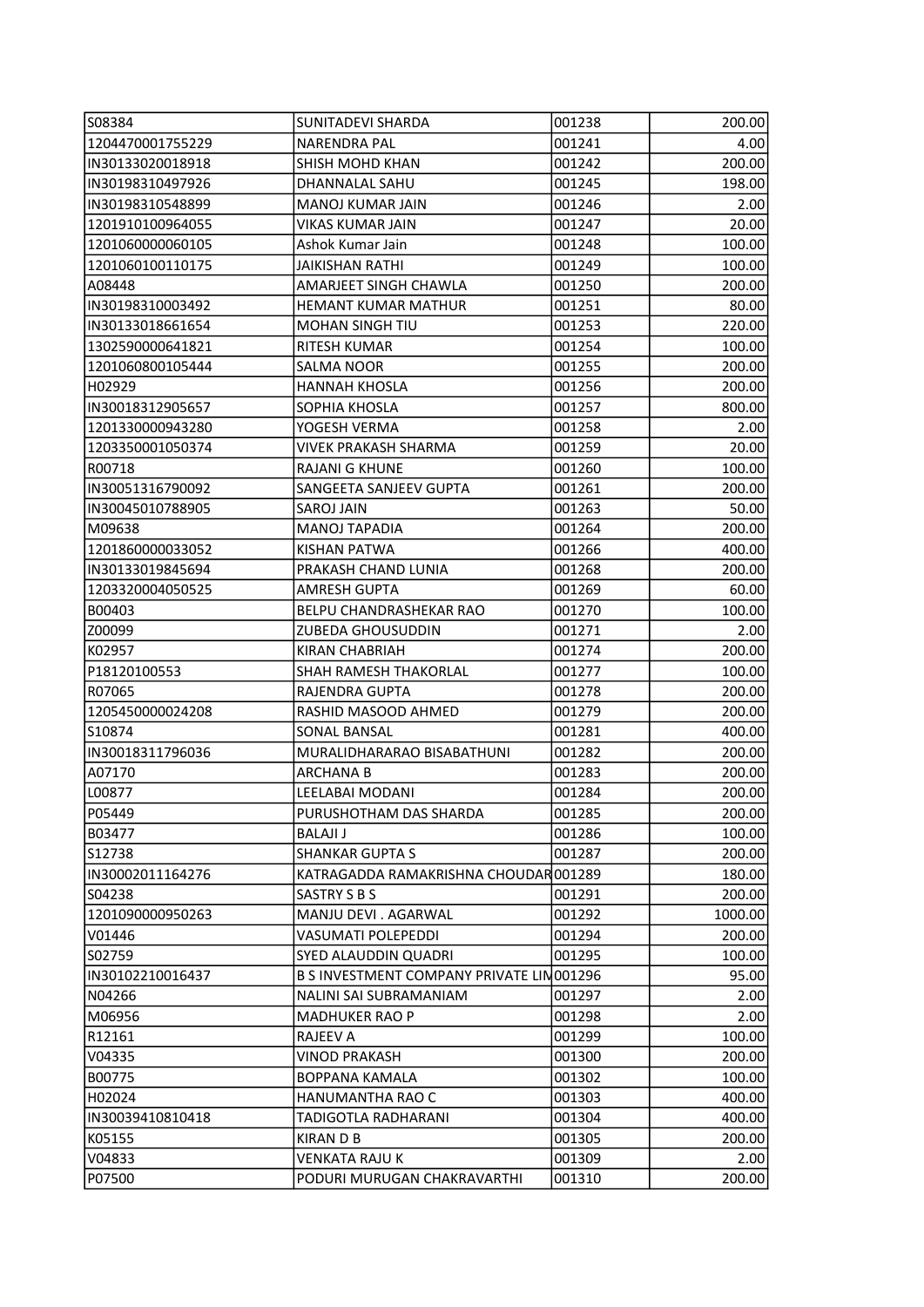| S02758                     | <b>SYAMALA IVATURI</b>         | 001311 | 300.00          |
|----------------------------|--------------------------------|--------|-----------------|
| 1203840000322776           | RAMA LAKSHMI EALESWARAPU.      | 001312 | 200.00          |
| IN30169610116037           | VIVEKANANDAM.L.K               | 001313 | 200.00          |
| R08698                     | <b>RAMESH K</b>                | 001314 | 2.00            |
| IN30232410698408           | CH SIVA REDDY                  | 001316 | 50.00           |
| K04380                     | KARUMBUR SRINIVASA RANGARAJAN  | 001318 | 200.00          |
| S14872                     | SUNIL KUMAR AGARWAL            | 001319 | 200.00          |
| IN30177415395834           | SUBHASH GOUD YERUKALI          | 001320 | 40.00           |
| L01859                     | LATHA AMEDA                    | 001321 | 400.00          |
| IN30177410780627           | SADULA VENKATESWARLU           | 001322 | 200.00          |
| IIN30039411789585          | RACHAKONDA PRASAD              | 001324 | 400.00          |
| 1203070000116311           | G B MAHARSHI.                  | 001325 | 200.00          |
| IN30220111400091           | DODA RAJA REDDY                | 001327 | 20.00           |
| IN30102220359046           | P SUBBA RAO                    | 001329 | 400.00          |
| IN30102220351009           | <b>BURRA RAMESH BABU</b>       | 001330 | 600.00          |
| P06185                     | PANTHANGI SHANKAR RAO          | 001332 | 200.00          |
| 1204470001473275           | KONDURU RAMBABU                | 001333 | 386.00          |
| 1203910000019550           | SATYANARAYANA MOTHUKURI        | 001334 | 200.00          |
| IN30039411314407           | <b>CHANDRA SHAKER N</b>        | 001335 | 150.00          |
| 1201090001649592           | VUPPALA SREENIVAS.             | 001336 | 196.00          |
| IN30102220607958           | MOHD ABDUL MATEEN              | 001337 | 800.00          |
| S16658                     | <b>SURESH KUMAR V</b>          | 001338 | 200.00          |
| IN30023911432855           | <b>BATCHU PRABHAKARA GUPTA</b> | 001339 | 160.00          |
| P06694                     | PADMA M                        | 001340 | 800.00          |
| R03681                     | RAMAPRASAD PANYAM              | 001341 | 200.00          |
| IN30113526169854           | GOPA NARAYANASWAMY             | 001342 | 100.00          |
| IN30102220759640           | LAKSMI KRISHNAM                | 001344 | 200.00          |
| V05345                     | DR VADDI SRINIVASULU           | 001345 | 200.00          |
| S14127                     | SHANTILAL N                    | 001346 | 200.00          |
| 1203520000030913           | LAKSHMI NARAYANA J .           | 001347 | 50.00           |
| Y00467                     | YOGANANDAM NAIDU P             | 001348 | 200.00          |
| 1202230000014741           | <b>SUBBARAYUDU B</b>           | 001349 | 200.00          |
| A01425                     | ADINARAYANA GUPTA V            | 001350 | 200.00          |
| P06529                     | PRAHLADA RAO T                 | 001353 | 200.00          |
| P09090002311               | ANUSUYA DEVI T N               | 001355 | 400.00          |
| IIN30066910094503          | J BHASKAR                      | 001357 | 100.00          |
| IN30232410027124           | <b>D SRINIVAS</b>              | 001358 | 100.00          |
| C02995                     | CHITTOOR SESHAPILLAI GIRIJA    | 001359 | 1000.00         |
| N04704                     | NAGI REDDY N                   | 001360 | 600.00          |
| B01144                     | BALASUBRAMANYAM RAJU PANDETI   | 001361 | 200.00          |
| R09769                     | RAJA LAKSHMAIAH                | 001362 | 200.00          |
| IN30102220727715           | AMARAVATHI PEDDA YELLALU       | 001364 | 400.00          |
| P07404                     | PRITHVIRAJ MOOLCHAND SHAH      | 001365 | 200.00          |
| V06634                     | VIKRAM KUMAR M SHAH            | 001366 | 200.00          |
| L00459                     | LAKSHMI KANTHAMMA N            | 001368 | 200.00          |
| U01294                     | UMAMAHESWARA RAO N             | 001369 | 400.00          |
| R01867                     | RAGHAVENDRA RAO PULIVENDALA    | 001370 | 200.00          |
| IN30039413908433           | S S V V PRASAD YADLAPALLI      | 001372 | 700.00          |
| IN30102220672925           | ANNE PRASUNA LAKSHMI           | 001373 | 200.00          |
| S04488                     | SATYA SUJATHA GANDHAM          | 001375 | 200.00          |
|                            | <b>VENKAT RAVI GANDHAM</b>     | 001376 | 200.00          |
| V01637<br>IN30102220383484 | VALLURUPALLI RANI              | 001377 |                 |
| IN30232410253764           | <b>BURAGADDA SRI HARI RAO</b>  | 001378 | 50.00<br>400.00 |
|                            |                                |        |                 |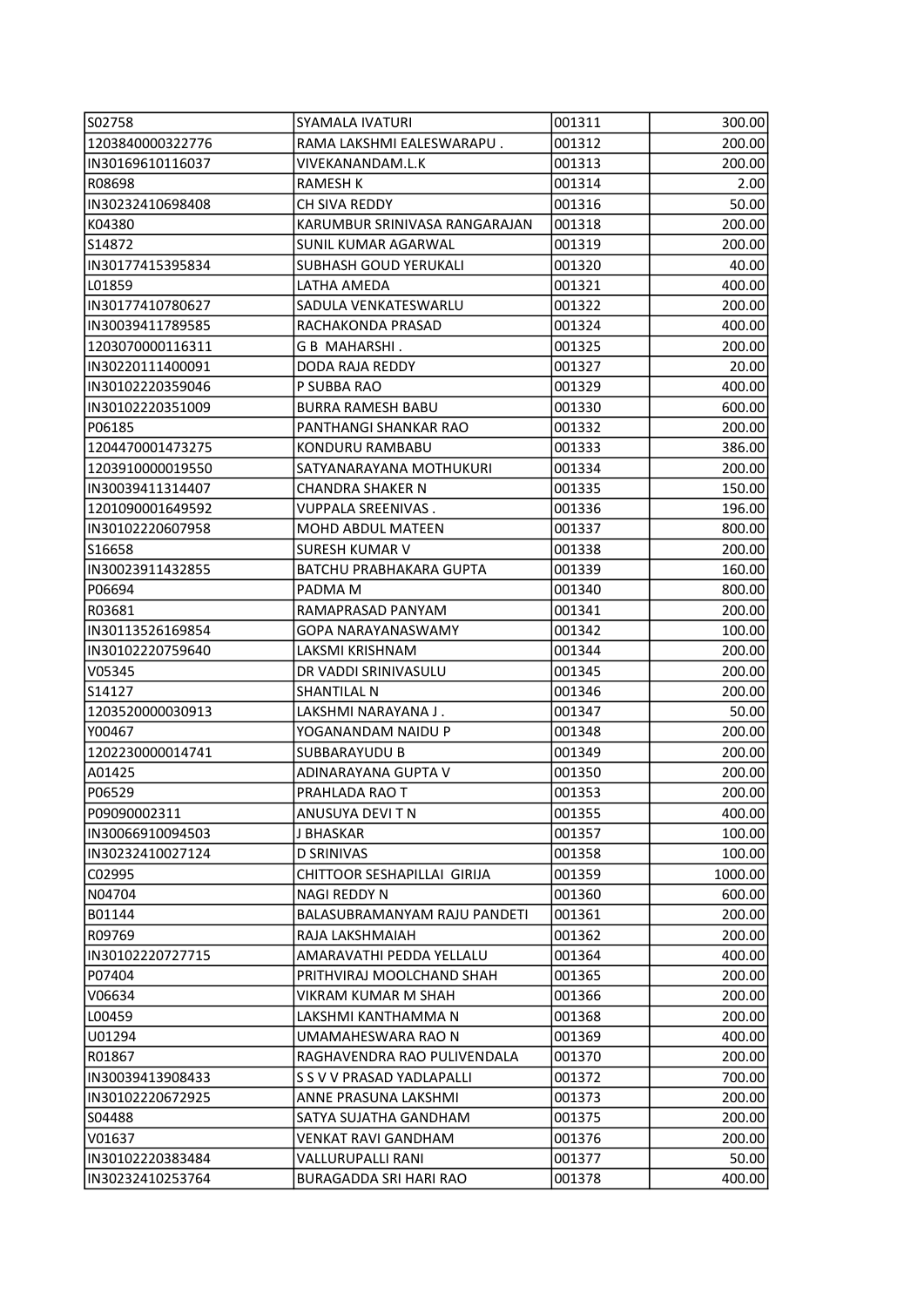| V00503            | VASANTHI VELLANKI                      | 001379 | 100.00           |
|-------------------|----------------------------------------|--------|------------------|
| R01469            | RAVIPRASAD VALLABHANENI                | 001381 | 100.00           |
| V00629            | VENKATADRI VALLABHANENI                | 001382 | 300.00           |
| 1201350000022473  | SHAIK SANDANI BASHA                    | 001383 | 900.00           |
| IN30036010048294  | <b>GUTTA UMA DEVI</b>                  | 001384 | 6.00             |
| U01751            | UMA MAHESWARA RAO J                    | 001385 | 100.00           |
| IN30232410754749  | AMARA VEERA VENKATA SATYANARAYAI001386 |        | 200.00           |
| IN30102221351410  | CHEKURI VEDAMURTHY                     | 001387 | 200.00           |
| IN30039410702435  | <b>SRINIVAS BURLE</b>                  | 001390 | 100.00           |
| IN30102220941849  | <b>GRANDHI SRIRAMULU</b>               | 001391 | 200.00           |
| 1203690000079109  | GOKARAJU VENKATESWARA RAJU             | 001392 | 100.00           |
| IN30232410875652  | NEERUMALLA SURESH BABU                 | 001393 | 600.00           |
| IN30232410716632  | APPA RAO VISWANADHUNI                  | 001394 | 100.00           |
| A07169            | <b>ALA VENKATAIAH</b>                  | 001395 | 200.00           |
| A07488            | <b>ALA VENKATAIAH</b>                  | 001396 | 400.00           |
| IN30169610543715  | CHEBROLU SAMBASIVARAO                  | 001397 | 120.00           |
| S14457            | SRINIVASA RAO N                        | 001398 | 400.00           |
| M08567            | <b>MURALI BABU P S</b>                 | 001399 | 200.00           |
| 1204770000038534  | JAYABHARATHRAJU A B                    | 001400 | 150.00           |
| IIN30066910165197 | AVADANAM BADVELI NARAYANA RAJU         | 001401 | 150.00           |
| R08005            | RAMA MOHAN RAO G                       | 001402 | 200.00           |
| R00737            | RAJASEKHAR P                           | 001403 | 200.00           |
| IN30021415044245  | MALLIKARJUNA RAO BHADRI                | 001404 | 2.00             |
| IN30189510427043  | A SIVA KUMAR                           | 001405 | 600.00           |
| V03246            | <b>VEERASWAMY YALLA</b>                | 001406 | 200.00           |
| G01497            | <b>GOURI SHANKAR A</b>                 | 001407 | 200.00           |
| B00613            | BHASKARA RAMA MURTY EMANI              | 001408 | 100.00           |
| IN30232410848674  | MALLA SESHU LAKSHMI                    | 001409 | 30.00            |
| G02498            | <b>GRANDHI SAMANTHAKAM</b>             | 001410 | 200.00           |
| V01743            | VENKATARAMANA TADINADA                 | 001411 | 200.00           |
| IIN30226911174366 | TANGUDU SUBRHAMANYAM                   | 001412 | 100.00           |
| IIN30232410573195 | NIRANJAN PANDA                         | 001413 | 400.00           |
| IN30232410778598  | MATTA DHARMA RAJU                      | 001414 | 200.00           |
| A07454            | <b>ANANDA KUMAR V</b>                  | 001415 | 100.00           |
| IA07460           | ANANDA KUMAR V                         | 001416 | 100.00           |
| IN30131321136292  | PULAVARTY KRISHNAMURTY                 | 001417 | 135.00           |
| V06251            | <b>VEERANAGA MANI M</b>                | 001418 | 200.00           |
| IN30039414454655  | L N V S MURTHY                         | 001419 | 50.00            |
| IIN30039412360079 | <b>G SURYANARAYANA MURTHY</b>          | 001420 |                  |
| 1204470000497740  | JAIN PRAKASHKUMAR                      | 001421 | 100.00<br>200.00 |
| K05925            | KHASIM SAHEB S                         | 001422 | 200.00           |
| lS16059           | SREE LAKSHMI M                         | 001423 | 200.00           |
| 1203520000029758  | <b>BURLE SURYANARAYANA.</b>            | 001426 | 200.00           |
|                   |                                        |        |                  |
| IIN30131320209032 | KOPPULA HEMANADHA RAO                  | 001427 | 400.00           |
| J03122            | JHANSI RANI K V C                      | 001429 | 200.00           |
| J03250            | <b>JHANSI RANI K V C</b>               | 001430 | 200.00           |
| C02520            | CHANDRAVATHI MADIPALLI                 | 001431 | 200.00           |
| M10117            | M RAVINDRANADH                         | 001432 | 100.00           |
| IN30039410951324  | M G S H G KRISHNA                      | 001433 | 400.00           |
| B05136            | <b>BASHA S G</b>                       | 001434 | 200.00           |
| S18928            | SUBBAYAMMA T                           | 001435 | 200.00           |
| A06150            | ANAND KUMAR                            | 001436 | 200.00           |
| H02193            | <b>HIFZA BANU</b>                      | 001437 | 200.00           |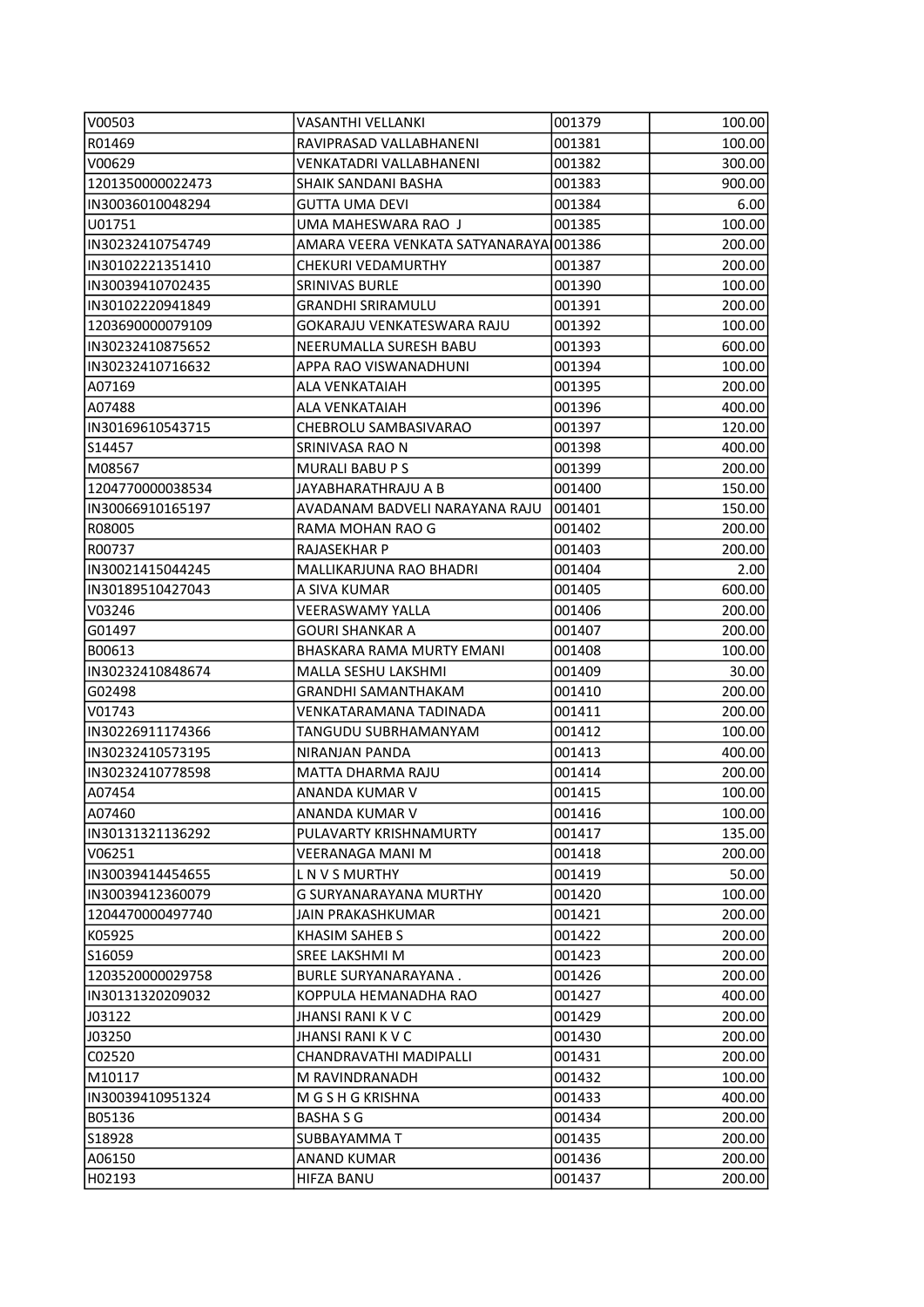| N01310            | NARAYAN PRASAD PATODIA                   | 001438 | 200.00  |
|-------------------|------------------------------------------|--------|---------|
| S04638            | SAVITHRI MACHAIAH                        | 001439 | 200.00  |
| K06390            | KIRLOSKAR INVESTMENTS AND FINANCE 001440 |        | 1120.00 |
| N00465            | <b>NARENDRA N SHAH</b>                   | 001441 | 100.00  |
| S06799            | SOMASEKHARIAH H A                        | 001443 | 200.00  |
| S21024            | SOMASEKHARAIAH H.A                       | 001444 | 200.00  |
| R08395            | <b>RENUKAPRASAD S</b>                    | 001446 | 200.00  |
| IS00805           | S V PADMANABHA IYENGAR                   | 001447 | 100.00  |
| IIN30192630769256 | C V RUKMINI                              | 001449 | 200.00  |
| R03020            | RAJU SRINIVAS MURTI                      | 001450 | 200.00  |
| lG02787           | <b>GOVINDARAJ K</b>                      | 001451 | 100.00  |
| S19820            | <b>SUNITA JAIN</b>                       | 001452 | 1200.00 |
| S00564            | SRIDHARA MURTHY SL                       | 001457 | 400.00  |
| S00589            | <b>SUNDAR RAMAN K M</b>                  | 001458 | 200.00  |
| V03175            | <b>VASANTHA DEVI</b>                     | 001460 | 200.00  |
| 1302080000075267  | LAKSHMI RUDRAPPA                         | 001461 | 200.00  |
|                   | PRAKASH KAMATH K                         |        |         |
| P06559            |                                          | 001465 | 200.00  |
| R09821            | <b>RAMESH B S</b>                        | 001467 | 200.00  |
| A02215            | ANAND KUMAR M R                          | 001468 | 200.00  |
| J03716            | <b>JOYLET DAWSON</b>                     | 001469 | 200.00  |
| U00317            | UMA S                                    | 001470 | 200.00  |
| C00169            | C MALATHI                                | 001472 | 100.00  |
| E00043            | ESWARA CHANDRA VIDYA SAGAR               | 001473 | 100.00  |
| N02938            | <b>NANDEESWAR C B</b>                    | 001474 | 200.00  |
| R09673            | <b>RAVIKS</b>                            | 001475 | 200.00  |
| S07189            | <b>SUBBA RAO K S</b>                     | 001476 | 200.00  |
| J01183            | JANITA R                                 | 001477 | 200.00  |
| A02933            | ANUPAMA RAM MOHAN                        | 001478 | 200.00  |
| IN30012610963198  | <b>GUDIBANDE VENKATARAO JANNAH</b>       | 001479 | 400.00  |
| A01725            | ALAMELU P                                | 001481 | 200.00  |
| R00652            | RAJ DEVI BOTHRA                          | 001482 | 100.00  |
| R00133            | RAMA IYENGAR MURALI                      | 001483 | 1000.00 |
| M00572            | M TAJAMMUL HUSSAIN                       | 001484 | 100.00  |
| A08579            | ANASUYAMMA M S                           | 001485 | 200.00  |
| A08966            | ANASUYAMMA M S                           | 001486 | 200.00  |
| S16995            | <b>SOPHY ABYMOAN</b>                     | 001487 | 100.00  |
| P00367            | P S VENKATARAMANA                        | 001488 | 100.00  |
| IN30113526011769  | M A MUNINANJAPPA                         | 001489 | 1300.00 |
| B00608            | BHASKAR RAMCHANDRA PAI                   | 001492 | 100.00  |
| G02489            | <b>GOURI SINHA</b>                       | 001493 | 200.00  |
| IN30169612204693  | <b>NORMAN MACHADO</b>                    | 001494 | 1000.00 |
| L00133            | <b>LAKSHMI KUMAR</b>                     | 001496 | 100.00  |
| lM08402           | MEENAKSHI SRIRAM                         | 001497 | 200.00  |
| P02408            | PRABHU A T                               | 001498 | 200.00  |
| S00540            | SHANMUGASUNDARAM G V                     | 001499 | 400.00  |
| IN30009510482203  | D T Muthappa                             | 001501 | 100.00  |
| 1204470007274873  | ANJALI DAGA                              | 001502 | 1000.00 |
| C01162            | CHETANA J RAO                            | 001505 | 200.00  |
| D03591            | DR M B VASUDEV                           | 001506 | 200.00  |
| IN30131321049116  | KALYANARAMAN R                           | 001507 | 100.00  |
| S00662            | S K RAMAMOORTHY                          | 001508 | 100.00  |
| S13395            | <b>SURESH V</b>                          | 001509 | 400.00  |
| 1302080000096129  | SRINIVASA MURTHY B N                     | 001510 | 200.00  |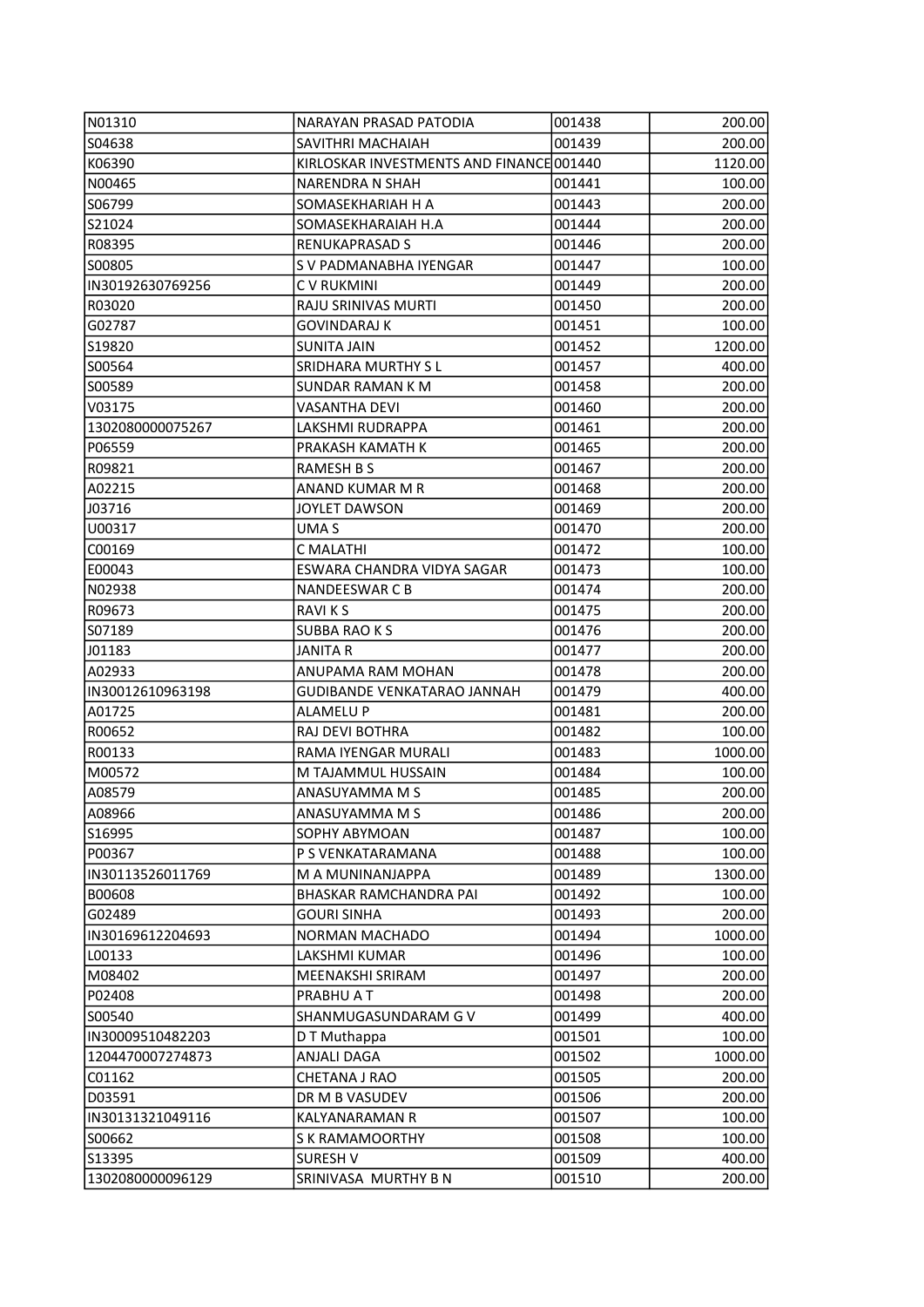| M05709           | MUCKATIRA A KARUMBAIAH                | 001512 | 400.00           |
|------------------|---------------------------------------|--------|------------------|
| W00063           | WILSON P J                            | 001513 | 400.00           |
| D02773           | DR R K NARAIN                         | 001514 | 200.00           |
| IN30059710158756 | ADIL ISMAIL SAIT                      | 001515 | 200.00           |
| 000347           | OLIVER JAMES D SOUZA                  | 001516 | 200.00           |
| IN30037810022417 | <b>NUSRATH ATHAR</b>                  | 001519 | 400.00           |
| IN30113526027261 | GANPAT LAL MEHTA                      | 001521 | 400.00           |
| IN30214810253697 | RAJESH KUMAR                          | 001522 | 600.00           |
| L00176           | LALIT KUMAR S                         | 001523 | 100.00           |
| U01240           | UMA PADMANABHAN                       | 001524 | 600.00           |
| V01168           | <b>VANITHA B S</b>                    | 001525 | 200.00           |
| V06274           | VENKAT S                              | 001526 | 200.00           |
| S13152           | SAVITHRI C                            | 001528 | 200.00           |
| IN30023930059059 | VENKATA RAO P                         | 001529 | 684.00           |
| S11821           | <b>SURESH KUMAR M</b>                 | 001530 | 200.00           |
| B00212           | <b>B R MEGHASHYAM</b>                 | 001532 | 100.00           |
| K04202           | KRISHNASWAMY NARASIMHALU NAIDU        | 001533 | 200.00           |
| P04583           | PADMAVATHY SARMA M                    | 001534 | 200.00           |
| IN30051314922704 | ANOOP KUMAR K                         | 001535 | 200.00           |
| IN30059710123327 | <b>BANU P SAMY</b>                    | 001536 | 1000.00          |
| M07445           | <b>MOHAN K</b>                        | 001537 | 600.00           |
| P10110008007     | RAMACHANDRA G V                       | 001538 | 200.00           |
| V00378           | V VENGHATARAMANEN                     | 001541 |                  |
| IN30214810485238 | K E SANKARANARAYANAN                  | 001542 | 100.00<br>100.00 |
| P06634           | PREMNATH SHENOY K R                   | 001544 | 200.00           |
| S13857           | SHAILA S                              | 001545 | 200.00           |
| B04862           | <b>BHASKARDK</b>                      | 001546 | 200.00           |
| IN30061010016244 | <b>SUNILYS</b>                        | 001549 | 100.00           |
| V00971           | VISALAKSHI SANTHANAM                  | 001550 | 100.00           |
| J00751           | JAGADISH KUMAR                        | 001551 | 200.00           |
| B04458           | <b>BADRINATH H R</b>                  | 001552 | 200.00           |
| M00463           | M BHASKARAN                           | 001553 | 100.00           |
| IN30021410527818 | R C MANI                              | 001554 | 200.00           |
| IN30135620012201 | <b>K B VENU</b>                       | 001555 | 400.00           |
| N00088           | NATHAN BUJAKA BOOSHNAM                | 001556 | 1000.00          |
| 1302080000075330 |                                       |        | 200.00           |
| R06700           | AVINASH YEROLKAR<br>RATHNAMMA NAGAPPA | 001557 | 200.00           |
|                  |                                       | 001561 |                  |
| IN30192630159083 | R KRISHNAMURTHY                       | 001562 | 238.00           |
| U00115           | URMIL BATRA                           | 001564 | 100.00           |
| G03407           | <b>GOVINDA RAJU R</b>                 | 001565 | 200.00           |
| S09322           | SYEDUNNISSA                           | 001566 | 200.00           |
| M04669           | MYSORE SHANKARANARAYANA RAJU          | 001567 | 200.00           |
| N03139           | NEMICHAND S                           | 001568 | 200.00           |
| 1202890000809050 | NANDISH KUMAR G. .                    | 001570 | 2.00             |
| B01355           | <b>BASAVARAJ KOTRAIAH</b>             | 001574 | 200.00           |
| V02599           | VINAYAKA KOTRAIAH                     | 001575 | 200.00           |
| IN30023911881677 | <b>VIMALA S BHAT</b>                  | 001576 | 132.00           |
| S16167           | SUBRASMANYA HOLLA K S                 | 001577 | 200.00           |
| IN30177413793414 | KOOGEKODY VEERAPPA GANESH             | 001578 | 300.00           |
| IN30192630094577 | A M NATARAJA                          | 001582 | 46.00            |
| IN30061010288886 | C N ANANTHARAMAIAH SETTY              | 001583 | 200.00           |
| M04031           | <b>MOHAN PRASAD</b>                   | 001585 | 200.00           |
| G01574           | GOVINDARAJU PALASAMUDRAM P S          | 001587 | 200.00           |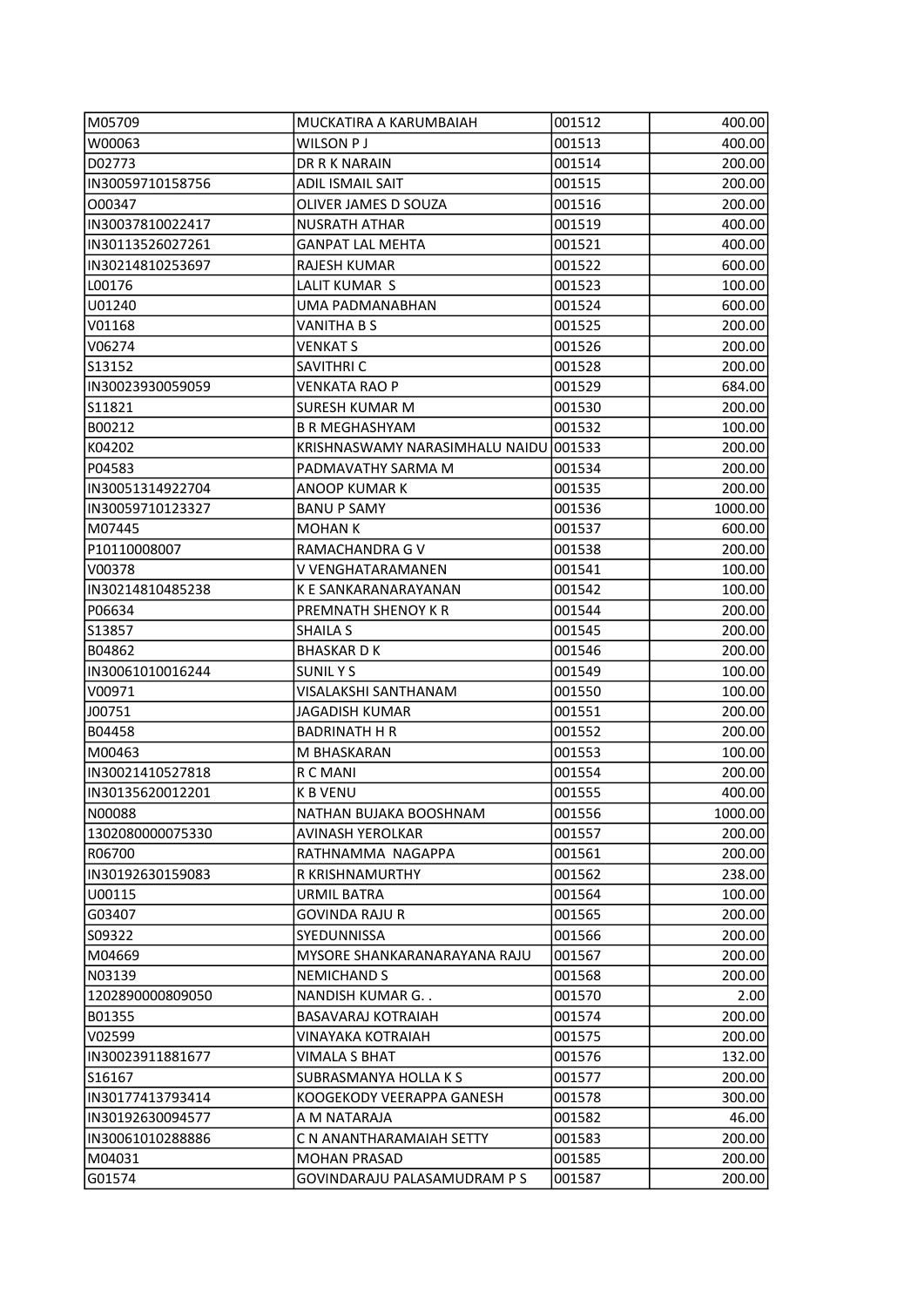| V05416            | <b>VENKATESH G</b>                   | 001588 | 200.00 |
|-------------------|--------------------------------------|--------|--------|
| 1203070000086176  | C S PRAHALLADA                       | 001589 | 27.00  |
| IN30214810509283  | RASHMI                               | 001590 | 30.00  |
| S19748            | SAMPATH IYENGER                      | 001592 | 200.00 |
| A06545            | ASHOK ADYANTHAYA M                   | 001593 | 400.00 |
| R06824            | <b>RAVATHI P SHENOY</b>              | 001597 | 200.00 |
| V04354            | VISHWANATH HEGDE A                   | 001598 | 200.00 |
| 1201090000788266  | NARAYANA. KINI                       | 001599 | 200.00 |
| S14277            | SHEELAVATHI R ADAPPA                 | 001600 | 200.00 |
| A00146            | ALEXANDER VICTOR D'SOUZA             | 001601 | 320.00 |
| IIN30113526361955 | <b>LYNAL PINTO</b>                   | 001602 | 200.00 |
| G02775            | <b>GURUDUTT BALIGA B</b>             | 001604 | 200.00 |
| M00460            | M ANSUYA                             | 001610 | 100.00 |
| S10164            | <b>SAPNA S PAI</b>                   | 001612 | 600.00 |
| S10217            | <b>SAPNA S PAI</b>                   | 001613 | 400.00 |
| M00565            | M SHANTHA KINI                       | 001618 | 100.00 |
| 000267            | OTILIA LOBO                          | 001619 | 200.00 |
| B05456            | <b>BHUMIKA PRABHU</b>                | 001624 | 400.00 |
| R05329            | RODNEY VINCENT A LEWIS               | 001629 | 200.00 |
| N04750            | NATARAJ KINI M                       | 001630 | 400.00 |
| S05376            | SHANTHA SHETTY H                     | 001632 | 200.00 |
| 1203500000693570  | RAGHAVENDRA UDUPA                    | 001633 | 28.00  |
| IN30214810209205  | NALINI JAVANMAL                      | 001634 | 100.00 |
| K02727            | <b>KENCHAPPA</b>                     | 001635 | 200.00 |
| V01324            | VASANTHA KUMAR J N                   | 001636 | 200.00 |
| IN30023913140503  | PHILIP N S                           | 001638 | 36.00  |
| 1201770000081215  | <b>S R RAVIKUMAR</b>                 | 001640 | 20.00  |
| IN30039416725267  | C PRAKASH                            | 001643 | 20.00  |
| IN30039417400859  | JAGADEESH K V                        | 001644 | 50.00  |
| IN30192630844809  | BASAVARAJU B H                       | 001645 | 56.00  |
| IN30223611060258  | VEERABHADRAGOUDA S PATIL             | 001646 | 100.00 |
| A00479            | <b>ABDUL GAFFAR SIRUR</b>            | 001647 | 100.00 |
| G01117            | <b>GIRIJA KRISHNAMURTHY V Y</b>      | 001648 | 200.00 |
| C00598            | CHAMUNDESHWARI PUJARI                | 001651 | 200.00 |
| IN30113526351600  | SUHAS RAGHURAM SWADI                 | 001654 | 200.00 |
| 1201060000538221  | VEERAPPA B SUNAGAR                   | 001655 | 600.00 |
| IN30192630745708  | DRAKSHAYANI NAIK                     | 001656 | 22.00  |
| 1203320001118648  | PRAKASH M JAIN                       | 001657 | 20.00  |
| L00308            | LEELAWATI GANESH MAVINKURVE          | 001659 | 100.00 |
| S04285            | SATHYDEVI CHANDRAKANT INGOLE         | 001660 | 200.00 |
| V05948            | <b>VIDYA BHAT</b>                    | 001661 | 200.00 |
| Y00509            | YOGESH BHAT                          | 001662 | 200.00 |
| IN30113526233866  | MANJUNATH DEVARU BHAT                | 001663 | 200.00 |
| D02319            | DR. RAMANAND PRABHU                  | 001664 | 200.00 |
| M09159            | MAHABALESHWAR GANAPATI HEGDE         | 001665 | 200.00 |
| 1203530000009413  | SUSHILADEVI VIJAYKUMAR BAGMAR        | 001666 | 200.00 |
| IN30192630154908  | SURESH M SHETTAR                     | 001667 | 70.00  |
| IN30192630175771  | VASANT NAGESH PALANKAR               | 001668 | 160.00 |
| IN30192630618372  | MADANLAL RIKABCHAND OSWAL            | 001669 | 60.00  |
| IN30044110954550  | FAKEERASA RAJANASA MERWADE           | 001670 | 200.00 |
| IN30192610573966  | K H LAKSHMI                          | 001672 | 40.00  |
| IN30192630591290  | R PEDDANNA                           | 001673 | 70.00  |
| 1204470001872315  | SANNAAYYANA GOUDANAVARA PAMPA 001674 |        | 100.00 |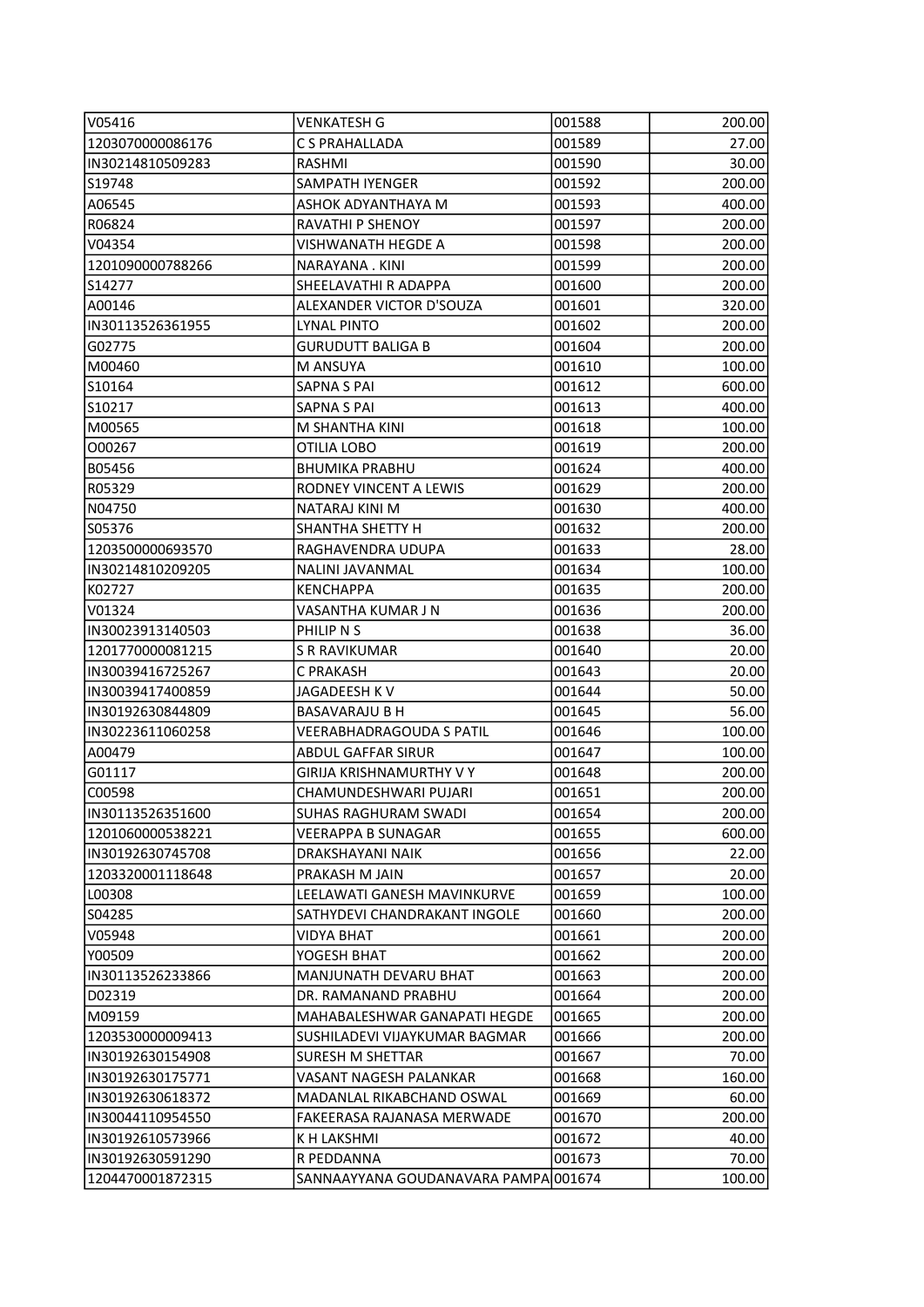| IN30039416626288  | MALLANAGOUD G                              | 001676 | 110.00  |
|-------------------|--------------------------------------------|--------|---------|
| IN30192630589711  | SHRIKRISHNA KULKARNI                       | 001677 | 46.00   |
| IIN30039416880754 | KALINGAREDDY BHAVIKATTI                    | 001678 | 20.00   |
| IN30192630818317  | DAYANAND G HANJAGIMATH                     | 001679 | 26.00   |
| M00214            | MOHAMED ABDUL RAHMAN RAJU                  | 001680 | 320.00  |
| A08985            | <b>AMAR B KHANDRE</b>                      | 001681 | 200.00  |
| IN30039417972657  | <b>ASHOK S JIDDI</b>                       | 001682 | 100.00  |
| IN30039417734398  | <b>SRISHAIL R PATIL</b>                    | 001683 | 40.00   |
| IN30039416947804  | SANDEEP Y CHINNAPUR                        | 001684 | 48.00   |
| IN30039417515279  | BHARAMAPPA KHANDEKAR                       | 001685 | 40.00   |
| IN30192630631646  | NASREEN DEVALAPUR                          | 001687 | 20.00   |
| 1201320001535975  | NANDINI PRASAD GUDI                        | 001690 | 200.00  |
| G00466            | GOPALKRISHNA CHANDAVARKAR                  | 001691 | 100.00  |
| 1301440002714513  | CHANDRAKANT KENGERI.                       | 001693 | 70.00   |
| IN30192630737804  | NARASIMHA HEGADE                           | 001694 | 20.00   |
| IN30192630654977  | <b>MALAGOUDAR SANTOSH</b>                  | 001695 | 50.00   |
| 1301440000797410  | DHARMAPPA K HOOLI                          | 001696 | 30.00   |
| 1202000000146014  | RUPALI RAHUL MEHTA                         | 001697 | 200.00  |
| 1301440001331920  | AJEESH V .                                 | 001698 | 60.00   |
| 1301440002133385  | MANJUNATH SIDDAPPA PUJERI                  | 001699 | 60.00   |
| 1202890000151472  | KAMLESH SOHANLAL JAIN                      | 001700 | 300.00  |
| IN30039416703175  | <b>MAHADEV B TAMBURI</b>                   | 001701 | 14.00   |
| IN30039416766852  | ABDULQUADER MAHBUB PEERZADE                | 001702 | 50.00   |
| 1201060001267108  | CHAINRAJ.                                  | 001704 | 4.00    |
| 1204010000002108  | G.R. KRISHNA PRASAD.                       | 001705 | 1000.00 |
| IN30108022241786  | S SURENDRA KUMAR BHORA                     | 001709 | 180.00  |
| IN30226910013484  | R HASMUKH RANKA                            | 001710 | 2.00    |
| N04537            | NEETHILINGA RAJA R                         | 001713 | 800.00  |
| S00964            | <b>SANJAY GOEL</b>                         | 001714 | 100.00  |
| IN30030210042379  | GAJENDRA KUMAR KANKARIYA                   | 001717 | 2.00    |
| IIN30036020463362 | <b>D NOOR MOHAMED</b>                      | 001718 | 400.00  |
| LO0118            | <b>LAKHMIR SINGH ANAND</b>                 | 001719 | 100.00  |
| F00103            | <b>FAREEDA BEGUM P</b>                     | 001722 | 200.00  |
| K07278            | KANTILAL J CHOKSHI                         | 001723 | 200.00  |
| M07746            | MOHIDEEN IBRAHIM SAHIB S V S               | 001724 | 200.00  |
| M07776            | <b>MURUGESAN S</b>                         | 001725 | 200.00  |
| N02131            | <b>NEHAL R SHELAT</b>                      | 001726 | 200.00  |
| A00380            | <b>ARUN VITTAL</b>                         | 001729 | 400.00  |
| A07434            | <b>ARUNACHALAM S</b>                       | 001730 | 200.00  |
| B04412            | BHUVANESWARI SIVASANKARAN                  | 001731 | 200.00  |
| IN30189510211919  | <b>HEMA THULSIDHOS</b>                     | 001735 | 130.00  |
| K00390            | K RAGHUNATHAN                              | 001737 | 100.00  |
| K01874            | KAMALA VISWANATHAN                         | 001738 | 200.00  |
| S17598            | <b>SIVARAM P S</b>                         | 001741 | 200.00  |
| V02223            | <b>VIJAYA R</b>                            | 001743 | 200.00  |
| V05432            | VENKATESH V                                | 001745 | 200.00  |
| IN30057210009219  | K.PARIMALA                                 | 001746 | 100.00  |
| IN30108022083039  | V VISHWANATHAN                             | 001747 | 200.00  |
| IN30108022166854  | K VENKATESAN                               | 001748 | 200.00  |
| R01866            | RAGHAVENDRA RAO A S                        | 001751 | 200.00  |
| S18656            | SUBRAMANIAN K                              | 001753 | 200.00  |
| S19953            | <b>SURAJ JOSHI</b>                         | 001754 | 200.00  |
| G03602            | <b>GOODWILL FINANCIAL SERVICES PRIVATI</b> | 001755 | 1280.00 |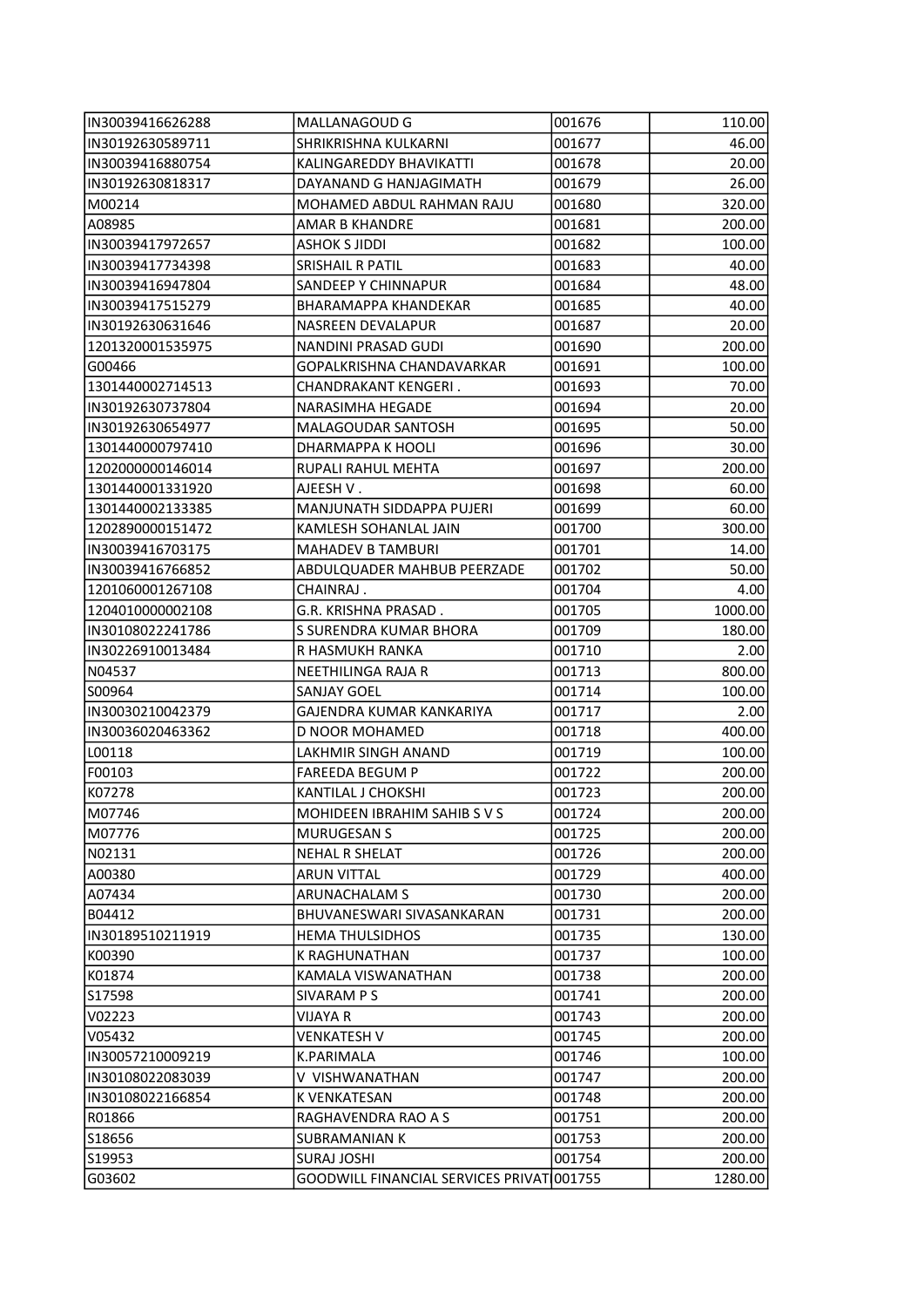| J00469            | <b>JAYANTHI SHANKAR</b>       | 001758 | 100.00  |
|-------------------|-------------------------------|--------|---------|
| J00746            | JAGADEESWARI KANNAN           | 001759 | 200.00  |
| J01450            | JAYANTHI SRINIVASAN           | 001760 | 200.00  |
| N03442            | <b>NANAKRAM P</b>             | 001761 | 200.00  |
| P18120100558      | PRITHA RATNAM                 | 001762 | 200.00  |
| V02947            | VISALAKSHIAMMA S B            | 001765 | 200.00  |
| V05260            | VIJAYARANGAN T                | 001766 | 200.00  |
| Y00455            | YESWANTH A                    | 001767 | 400.00  |
| 1201330000240532  | SARITHA.                      | 001768 | 2.00    |
| 1203840000170168  | V. KANTHA KAWAR.              | 001769 | 4.00    |
| E00261            | ESSA SEAFOODS (PVT) LTD       | 001770 | 160.00  |
| IN30037810292889  | <b>SARITHA</b>                | 001771 | 2.00    |
| IN30154915613249  | MITUL K SHETH                 | 001772 | 300.00  |
| IN30189510679019  | <b>REKHA KOTHARI</b>          | 001774 | 2.00    |
| K01973            | <b>KAMLAL</b>                 | 001777 | 200.00  |
| C02284            | CHANDAR KUMAR MEHRA           | 001779 | 400.00  |
| S16578            | <b>SUNITA SETHI</b>           | 001782 | 400.00  |
| G02025            | <b>GIRDHARIDAS VIRBHANDAS</b> | 001784 | 200.00  |
| IN30036020890480  | D ANITHA                      | 001785 | 2.00    |
| IN30131320241988  | RAJAM K R                     | 001786 | 1000.00 |
| IIN30131320473651 | <b>INGRID ELIZABETH NAIR</b>  | 001787 | 200.00  |
| M02844            | <b>MANJU JOSEPH</b>           | 001788 | 200.00  |
| G00971            | <b>GENABAI</b>                | 001790 | 200.00  |
| IN30131320254901  | RAJASEKAR TV                  | 001792 | 200.00  |
| L00888            | LEELARAM A D                  | 001793 | 200.00  |
| M07975            | <b>MYTHILI U</b>              | 001794 | 400.00  |
| N04059            | NAMADEVAN V                   | 001795 | 200.00  |
| P06909            | PANDURANGAM T                 | 001796 | 100.00  |
| R09495            | RAJAVELU R                    | 001797 | 200.00  |
| IN30061010525357  | M SANTOSH                     | 001798 | 600.00  |
| IN30163760064947  | SRINIVAS B M                  | 001799 | 4.00    |
| A07509            | ALI BHAI                      | 001800 | 400.00  |
| 1206690000527318  | K SETHURAMAN.                 | 001801 | 2.00    |
| 1206690000527322  | G JACKULIN SETHURAMAN         | 001802 | 2.00    |
| D04100            | DANIEL J                      | 001803 | 200.00  |
| IIN30089610245708 | <b>SETHURAMAN K</b>           | 001804 | 2.00    |
| IN30089610245733  | <b>SETHURAMAN K</b>           | 001805 | 4.00    |
| IN30089610372926  | JOICE RAMILA L                | 001806 | 2.00    |
| IN30189510341828  | <b>G JACKULIN SETHURAMAN</b>  | 001807 | 2.00    |
| IN30189510351077  | <b>K SETHURAMAN</b>           | 001808 | 2.00    |
| IIN30189510351093 | <b>G JACKULIN SETHURAMAN</b>  | 001809 | 2.00    |
| IIN30189510351106 | <b>K SETHURAMAN</b>           | 001810 | 2.00    |
| IN30189510351123  | <b>G JACKULIN SETHURAMAN</b>  | 001811 | 2.00    |
| IN30189510352109  | <b>K SETHURAMAN</b>           | 001812 | 2.00    |
| IN30189510352125  | G JACKULIN SETHURAMAN         | 001813 | 2.00    |
| IN30189510352133  | K SETHURAMAN                  | 001814 | 2.00    |
| IN30189510354443  | K SETHURAMAN                  | 001815 | 2.00    |
| IN30189510355762  | K SETHURAMAN                  | 001816 | 2.00    |
| IN30189510355816  | <b>G JACKULIN SETHURAMAN</b>  | 001817 | 2.00    |
| IN30189510355875  | K SETHURAMAN                  | 001818 | 2.00    |
| IN30189510355883  | K SETHURAMAN                  | 001819 | 2.00    |
| IN30189510355913  | K SETHURAMAN                  | 001820 | 2.00    |
| IN30189510357470  |                               |        | 2.00    |
|                   | K SETHURAMAN                  | 001821 |         |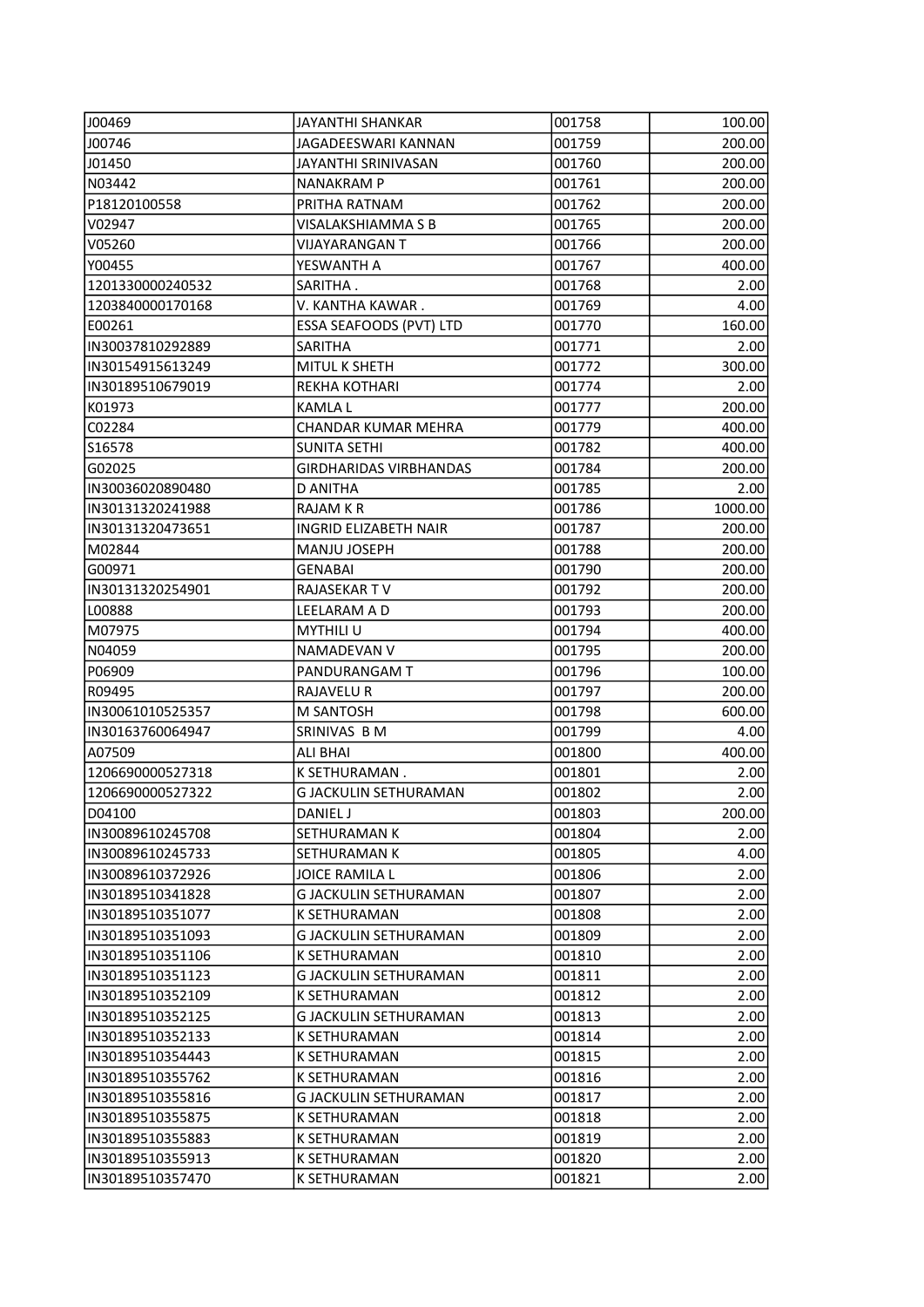| IN30189510358343  | G JACKULIN SETHURAMAN                  | 001822           | 2.00             |
|-------------------|----------------------------------------|------------------|------------------|
| IN30189510358376  | <b>G JACKULIN SETHURAMAN</b>           | 001823           | 2.00             |
| IN30189510358384  | <b>G JACKULIN SETHURAMAN</b>           | 001824           | 2.00             |
| IN30189510358393  | <b>G JACKULIN SETHURAMAN</b>           | 001825           | 2.00             |
| IIN30189510370434 | K SETHURAMAN                           | 001826           | 2.00             |
| K06435            | <b>KOSHY DANIEL</b>                    | 001827           | 200.00           |
| LOOO83            | L AMBUJAM                              | 001828           | 100.00           |
| M07287            | MAHAVEEER CHAND                        | 001829           | 200.00           |
| R00456            | R LAKSHMI NARASIMHAN                   | 001830           | 100.00           |
| IN30039410506626  | R SAMPATH                              | 001831           | 200.00           |
| J01191            | JANKIRAMAN REGHUNATHA SASTRIGAL 001832 |                  | 200.00           |
| IN30044110881174  | <b>MANICKAM C</b>                      | 001833           | 200.00           |
| A00398            | A I SRINIVASAN ALWAR IYENGAR           | 001835           | 100.00           |
| C00278            | CHANDRA KUNCHITHAPATHAM                | 001836           | 100.00           |
| H01707            | <b>HEMA VENKATRAMAN</b>                | 001839           | 200.00           |
| IN30108022017156  | PULIUR SRINIVASAN SANTHANAM            | 001840           | 800.00           |
| IN30108022446118  | CHANDRIKA. A. MEHTA                    | 001841           | 200.00           |
| IN30131320782988  | <b>BALA KRISHNA SARMA</b>              | 001843           | 100.00           |
| lk00586           | KALPANA VENKATESWARAN                  | 001844           | 100.00           |
| M03542            | <b>MEENAKSHIK</b>                      | 001846           | 200.00           |
| P00428            | PADMA SHREE                            | 001847           | 100.00           |
| P06651            | PADAM D                                | 001849           | 600.00           |
| R03520            | <b>RAMAKRISHNAN S</b>                  | 001851           | 200.00           |
| R05927            | RAMAMRITHAM VENKATRAMAN                | 001852           | 200.00           |
| R08251            | RAMASAMY RM                            | 001853           | 200.00           |
| R09388            | RAJAM BALASUBRAMANIAM                  | 001861           | 400.00           |
| S17192            | SAROJA SWAMINATHAN S                   | 001864           | 200.00           |
| S19449            | SEETHARAMAN N                          | 001865           | 200.00           |
| S20926            | SATYAVATHI P                           | 001866           | 100.00           |
| V01351            | VASANTHY SRINIVASAN B                  | 001868           | 200.00           |
| A09176            | <b>ARJUN BAGRI</b>                     | 001870           | 800.00           |
| IIN30036010062209 | <b>VIJAYA MANOHAR</b>                  | 001871           | 200.00           |
| lk00502           | K VENKATAKRISHNAN                      | 001875           | 100.00           |
| K04428            | <b>KOSHY JOHN</b>                      | 001876           | 200.00           |
| K04440            | KOSHY JOHN                             | 001877           | 200.00           |
| M06939            | <b>MUKUND</b>                          | 001879           | 200.00           |
| V00326            | V R SIVARAMAN                          | 001883           | 100.00           |
| lV00334           | V RAJANI                               | 001884           | 100.00           |
| IIN30108022230044 | K PRAMILLA RANI                        | 001885           | 200.00           |
| M05340            | MOHANASUNDARAM R                       | 001886           | 400.00           |
| B00470            | <b>BHANU GURUMURTHY</b>                | 001888           | 100.00           |
| C00699            | <b>CHANDER R</b>                       | 001889           | 200.00           |
| H02403            | <b>HARIDAS K B</b>                     | 001890           | 400.00           |
| 100950            | <b>INDIRA R</b>                        | 001891           | 200.00           |
| IN30108022416797  | S. VIJAYALAKSHMI                       |                  |                  |
| J04149            | JANAKAN J P                            | 001892<br>001895 | 200.00<br>200.00 |
| K08269            | <b>KAMALA J</b>                        | 001896           | 200.00           |
|                   |                                        |                  |                  |
| M00443            | MURALIDHARAN ALAMPOONDI SETHUR 001897  |                  | 400.00           |
| P11060010066      | <b>GOWRI NARAYANAN</b>                 | 001899           | 100.00           |
| P14080016620      | JAGADISH BALAKRISHNAN                  | 001900           | 200.00           |
| R08722            | RAJAGOPALAN K                          | 001903           | 200.00           |
| S08892            | <b>SURYANARAYAN C R</b>                | 001904           | 200.00           |
| S16166            | SRIKANT SRINIVASAN                     | 001905           | 400.00           |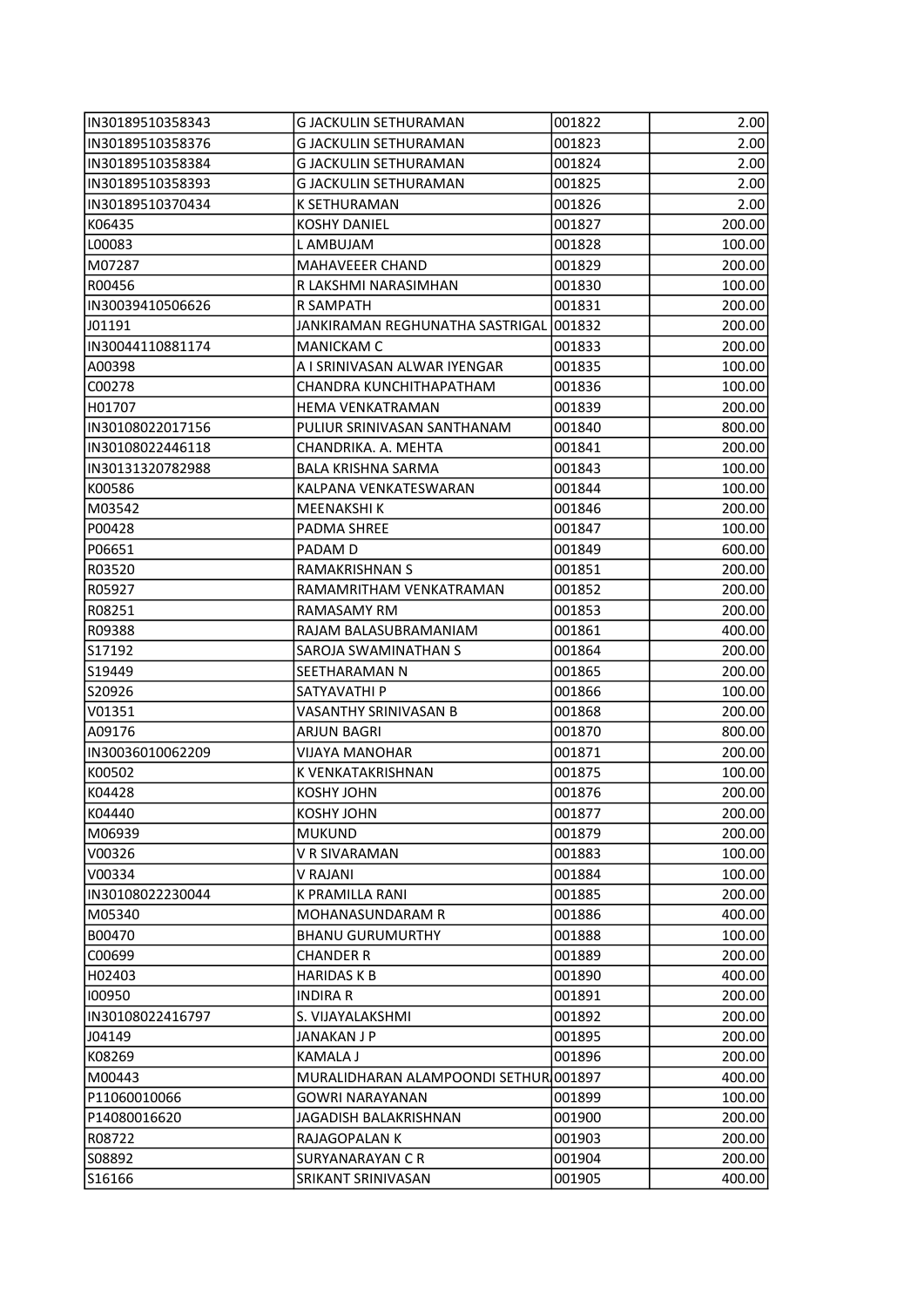| U01278            | <b>UMAYAL K</b>            | 001906 | 200.00 |
|-------------------|----------------------------|--------|--------|
| V02261            | VIJAYALAKSHMI ANJANEYAN    | 001907 | 200.00 |
| V05528            | VASANTHA T R               | 001908 | 200.00 |
| IN30163760016133  | <b>JAGASURIAN A</b>        | 001909 | 100.00 |
| IIN30323710095456 | S RAJAN                    | 001910 | 2.00   |
| K08195            | KAUSHALYA EMAROSE          | 001911 | 20.00  |
| N01086            | NAMBI NARAYANAN A          | 001912 | 200.00 |
| R00442            | R KANNAN                   | 001913 | 100.00 |
| B04490            | <b>BHUVANESWARIK</b>       | 001914 | 200.00 |
| S15337            | <b>SUKUMAR SILVEIRA</b>    | 001916 | 400.00 |
| T01433            | THALLAM SUBRAMANYAM        | 001917 | 200.00 |
| V00530            | VASUDEVAN V R              | 001918 | 100.00 |
| A06041            | ADISESHAVARAPRASAD M D     | 001919 | 2.00   |
| IN30039411566749  | <b>K S KOLAPPAN</b>        | 001921 | 200.00 |
| J03268            | JYOTHILAKSHMI M D          | 001922 | 2.00   |
| P05451            | PADMAVATHI M S             | 001923 | 2.00   |
| P05452            | PADMAVATHI M S             | 001924 | 2.00   |
| P05453            | PRASAD M D A V             | 001925 | 2.00   |
| P05454            | PADMAVATHI M S             | 001926 | 2.00   |
| P05455            | PADMAVATHI M S             | 001927 | 2.00   |
| P05456            | PADMAVATHI M S             | 001928 | 2.00   |
| S13493            | SIVASUBRAMANIAM M D        | 001929 | 2.00   |
| S13494            | SIVASUBRAMANIAM M D        | 001930 | 2.00   |
| S13495            | SUBBARAYUDU M D            | 001931 | 2.00   |
| S13496            | SUBBARAYUDU M D            | 001932 | 2.00   |
| S13497            | SUBBARAYUDU M D            | 001933 | 2.00   |
| V00291            | V KRISHNAN                 | 001934 | 300.00 |
| A06783            | <b>ASHOK KUMAR</b>         | 001935 | 200.00 |
| D02325            | DR.DWARAKNATH REDDY P      | 001936 | 200.00 |
| G03532            | <b>GOPALAKRISHNAN S N</b>  | 001937 | 100.00 |
| IN30044110571361  | <b>KRISHNA RAO R</b>       | 001938 | 200.00 |
| IN30044110696982  | VITTAL RAJ R               | 001939 | 200.00 |
| IN30044110903403  | <b>DAKSHAYANI REDDY</b>    | 001940 | 400.00 |
| IIN30057210031110 | S.JAYARAMAN                | 001941 | 200.00 |
| K05896            | KAMINI V MURTHY            | 001943 | 200.00 |
| R09585            | RITA CHERUKURE             | 001946 | 200.00 |
| S14919            | SITHALAKSHMI S             | 001947 | 200.00 |
| S15862            | SEETHALAKSHMI T            | 001948 | 200.00 |
| S20061            | SUBRAMANIAM M              | 001950 | 600.00 |
| L00999            | LOGANATHAN P M             | 001951 | 200.00 |
| A03770            | ASHOK KUMAR MADATHIL       | 001954 | 200.00 |
| IN30036020436534  | <b>B EMRATH LAL JAIN</b>   | 001955 | 2.00   |
| IN30051311374750  | PARAMESWARA RAVINDRAN      | 001956 | 98.00  |
| V03103            | VIVEK NORMAN               | 001959 | 200.00 |
| 100824            | <b>INDRAJIT CHATTERJEE</b> | 001960 | 200.00 |
| K08235            | KALAVATHI K                | 001961 | 200.00 |
| A08530            | ANANTHAN M R               | 001962 | 200.00 |
| C02326            | <b>CHANDRA C</b>           | 001963 | 200.00 |
| K00272            | KRISHNAN SOUNDARARAJAN     | 001967 | 200.00 |
| IM07416           | MEENAMBAL J                | 001968 | 200.00 |
| P18060093844      | RAMAA ANANDALWAN           | 001969 | 200.00 |
| R09806            | RAMASWAMY S V              | 001971 | 400.00 |
| S18218            | SARAVANAN C                | 001972 | 200.00 |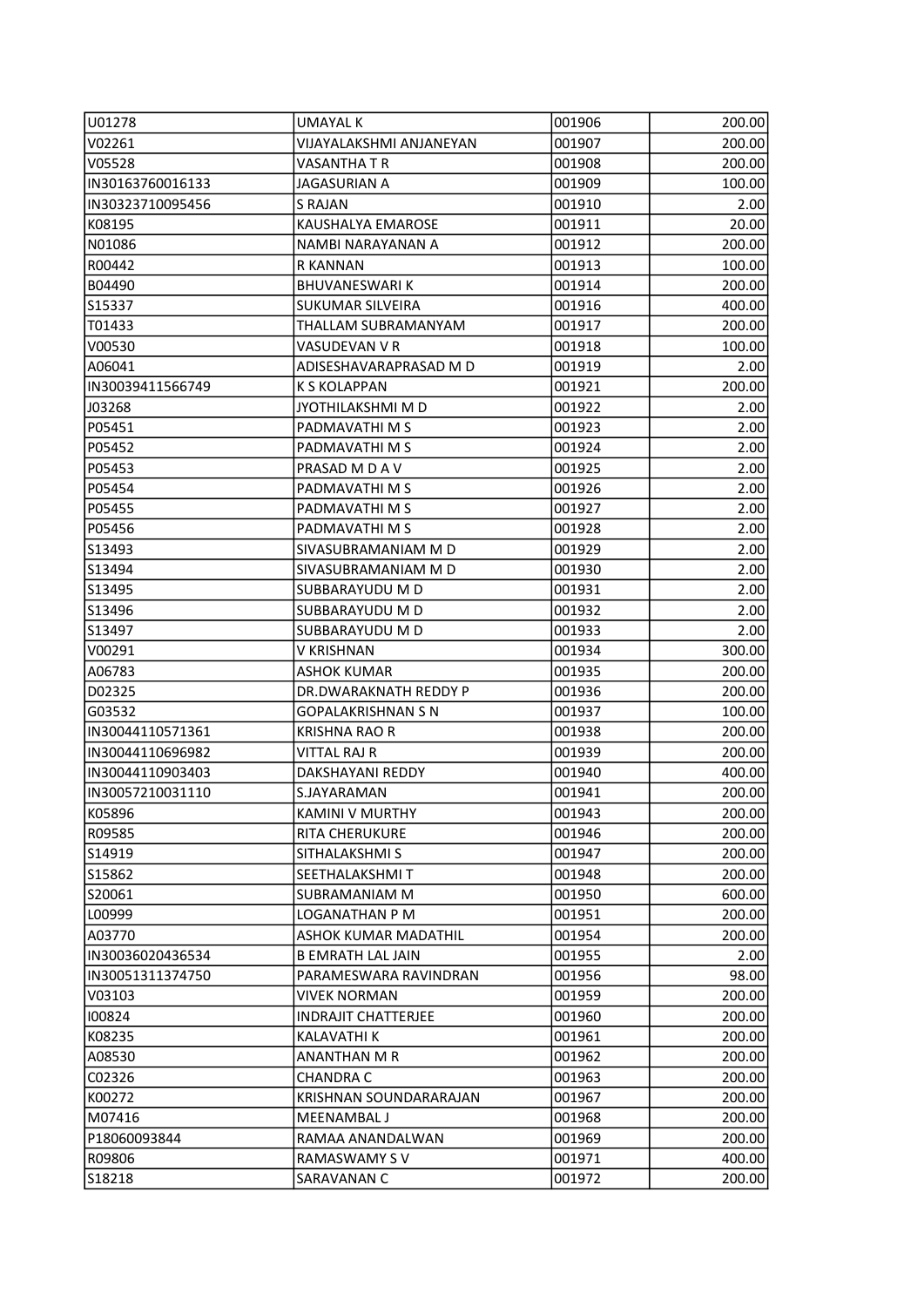| V01772           | VENKATASUBRAMANIAN R                  | 001973 | 200.00  |
|------------------|---------------------------------------|--------|---------|
| A02307           | ANANTHALAXMI SANKARAN                 | 001974 | 200.00  |
| D05094           | DESIKAN V R                           | 001976 | 400.00  |
| IN30267930334446 | CHITRA B                              | 001979 | 12.00   |
| M02482           | MANATHATTAI RENGASAMY NARAYANA 001980 |        | 200.00  |
| P06695           | PREMA                                 | 001982 | 200.00  |
| IS03834          | SARAH OMMAN                           | 001983 | 200.00  |
| S07232           | <b>SUBHADRA S</b>                     | 001984 | 200.00  |
| lU01467          | USHA SARMA                            | 001985 | 200.00  |
| R00085           | RAJENDRAN VISALAKSHI                  | 001986 | 200.00  |
| R04648           | RATHNAM                               | 001987 | 200.00  |
| S13804           | SRIKANTH RAMACHANDRAN P               | 001988 | 200.00  |
| M08126           | <b>MURALI N R</b>                     | 001990 | 200.00  |
| IN30131320617623 | <b>MATHIVANAN N</b>                   | 001991 | 1400.00 |
| N04086           | NATHMAL KANKARIA                      | 001993 | 2.00    |
| 1301440004167050 | LALITHA.                              | 001994 | 100.00  |
| A05324           | ANANDHI                               | 001995 | 200.00  |
| A06774           | ANNAMMA VERGHESE                      | 001996 | 200.00  |
| B01131           | BALASUBRAMANIAN                       | 001997 | 200.00  |
| C02241           | <b>CHATEESH M S</b>                   | 001998 | 200.00  |
| C02356           | <b>CARLTON YOUNG</b>                  | 001999 | 200.00  |
| IN30108022711073 | A ARUNA SUNDARI                       | 002002 | 2.00    |
| J03381           | <b>JHANSI LAXMI B</b>                 | 002005 | 200.00  |
| K06184           | <b>KRISHNAMOORTHY K R</b>             | 002006 | 200.00  |
| L01840           | DR. LILY NEELANKAVIL                  | 002007 | 200.00  |
| N00960           | NAGENDRAN V                           | 002009 | 200.00  |
| S04135           | SAROJA R                              | 002012 | 200.00  |
| 100806           | INDIRA RAGHAVAN                       | 002015 | 200.00  |
| IN30115112377253 | <b>MANU ANANTH</b>                    | 002016 | 600.00  |
| J01449           | JAYANTHI SEKHAR                       | 002017 | 200.00  |
| J03833           | JAYASHREE KRISHNAMURTHY               | 002018 | 200.00  |
| P00350           | P RAGHURAMAN                          | 002022 | 100.00  |
| S15984           | <b>SUJATHA GOPAL</b>                  | 002024 | 200.00  |
| S16081           | <b>SUJATHA GOPAL</b>                  | 002025 | 200.00  |
| V00092           | VENKATARAMANAN A V                    | 002026 | 960.00  |
| IN30163740567212 | <b>IZOL V V</b>                       | 002027 | 6.00    |
| IN30611490810107 | VASUDEVA BHAT.V                       | 002029 | 200.00  |
| P06730           | PARASURAMAN R                         | 002030 | 200.00  |
| D03976           | <b>DEVANATHAN KV</b>                  | 002032 | 200.00  |
| V04788           | VENKATARAMAN S                        | 002033 | 200.00  |
| B04648           | BALASUBRAMANIAN N                     | 002034 | 200.00  |
| P17110078310     | <b>KUBERAN N K S</b>                  | 002036 | 200.00  |
| S00682           | S MANJULA SESHADRI                    | 002037 | 100.00  |
| V06900           | <b>VENUGOPAL P</b>                    | 002039 | 200.00  |
| IN30009511285052 | M Rajesh                              | 002040 | 250.00  |
| IN30131320039157 | <b>MANOHARK</b>                       | 002041 | 200.00  |
| M10018           | MARGABANDU T                          | 002043 | 100.00  |
| R09532           | RAMANAN J                             | 002045 | 200.00  |
| R09589           | RAMACHANDRAN P G                      | 002046 | 200.00  |
| IN30169610128647 | <b>GOUTHAM CHAND.M</b>                | 002049 | 200.00  |
| K06467           | KALYANA SUNDARAM S                    | 002050 | 200.00  |
| S07575           | SUDHA RAO M                           | 002051 | 200.00  |
| IN30131320995416 | <b>BALASUBRAMANIAN G</b>              | 002053 | 200.00  |
|                  |                                       |        |         |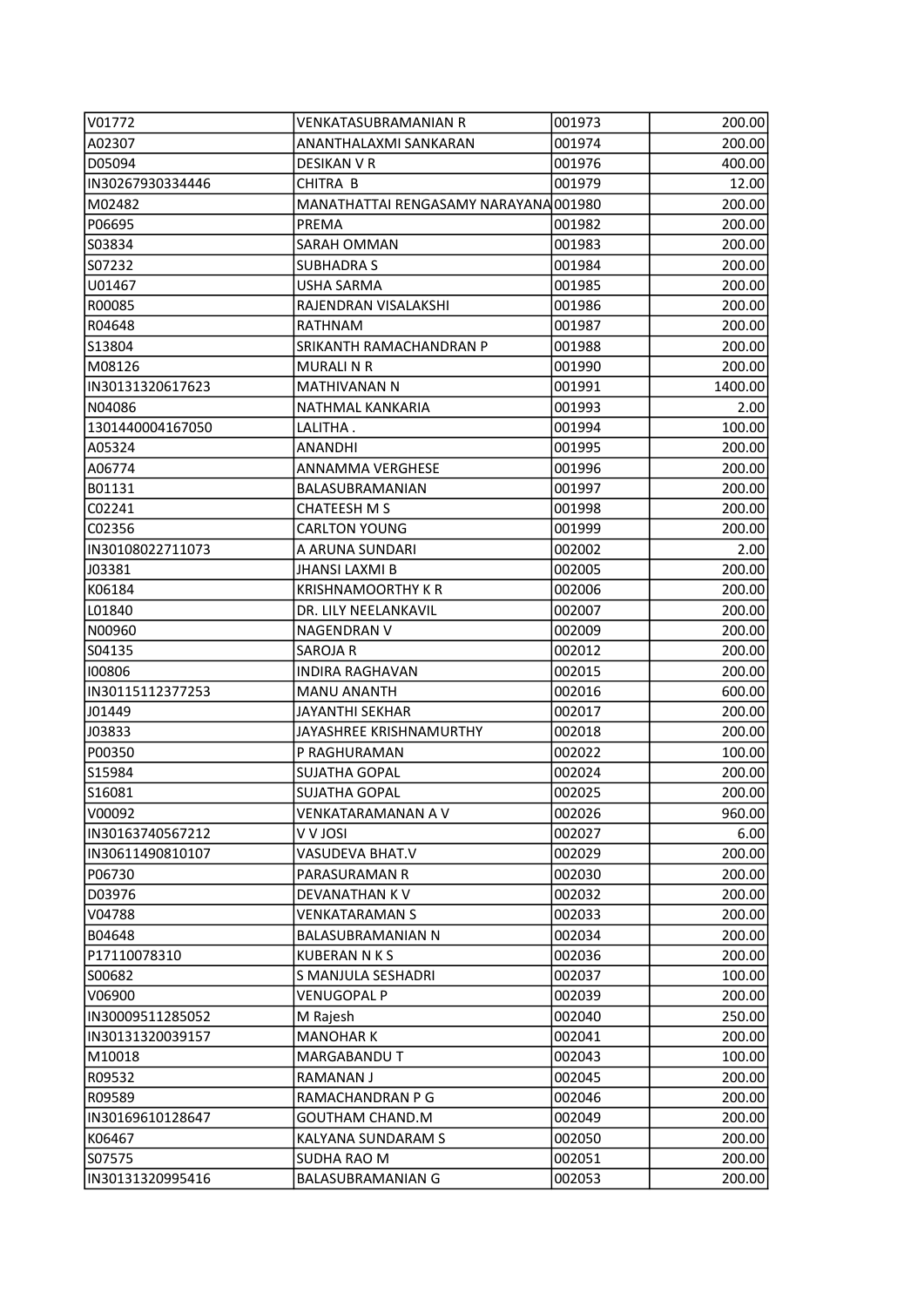| N04864            | <b>NEELAGANTAN S P</b>                  | 002055 | 200.00  |
|-------------------|-----------------------------------------|--------|---------|
| IN30131320797527  | SATHYA BAMA R                           | 002056 | 12.00   |
| IN30169610004146  | UNNIKRISHNAN.C.K                        | 002057 | 200.00  |
| P06660            | PAUL DOSS B                             | 002058 | 200.00  |
| C01361            | CHITRA VENKATESWARAN                    | 002059 | 200.00  |
| P06840            | PARAMASIVAM N                           | 002060 | 200.00  |
| S04859            | SETHU VENKATESWARAN R                   | 002061 | 200.00  |
| G00177            | <b>G KESAVAN</b>                        | 002062 | 100.00  |
| N04658            | NANDAKUMAR E                            | 002063 | 200.00  |
| A07140            | <b>ARUL MOZHI S</b>                     | 002064 | 400.00  |
| D00277            | DANDAPANI DORAISWAMI                    | 002065 | 100.00  |
| IN30108022345829  | S. MOHANABAI                            | 002066 | 100.00  |
| IN30136410003308  | LAKSHMI KUMARI R                        | 002067 | 2.00    |
| L00641            | LALITHA K                               | 002068 | 200.00  |
| S06030            | SHIVAKUMAR R                            | 002069 | 200.00  |
| S07078            | SRINIVASAN G                            | 002070 | 200.00  |
| S12130            | SRIDHAR R                               | 002071 | 100.00  |
| B03655            | BHAWARLAL                               | 002072 | 2.00    |
| B03860            | <b>BHAWARLAL P</b>                      | 002073 | 2.00    |
| G04011            | <b>GANESH BABU S</b>                    | 002075 | 200.00  |
| IIN30030210016687 | NIRMAL KAVER                            | 002076 | 400.00  |
| IN30108022051930  | CHANDAN BALA                            | 002078 | 2.00    |
| IN30108022275917  | JAYANTILAL JUHARMAL JAIN                | 002079 | 400.00  |
| IN30163740372586  | REKHA                                   | 002080 | 2.00    |
| M06706            | <b>MAFIBAI</b>                          | 002082 | 2.00    |
| S20851            | SADHNA H VORA                           | 002085 | 200.00  |
| H02524            | <b>HARIHARAN D</b>                      | 002086 | 1000.00 |
| IN30036021564092  | K A NAGARAJAN                           | 002087 | 200.00  |
| IN30108022250315  | V RATHNAVATHY                           | 002088 | 300.00  |
| IN30163740489195  | JAYA BASKAR P                           | 002089 | 2.00    |
| L00422            | LAKSHMANAN N                            | 002091 | 200.00  |
| S16196            | SRINIVASAN K                            | 002092 | 200.00  |
| A07291            | ARULNESAN M                             | 002093 | 200.00  |
| IN30044110537074  | RAJAKANTHAN G                           | 002094 | 200.00  |
| ISO7033           | SRINIVAS K                              | 002096 | 200.00  |
| B04881            | <b>BALARAMAN D</b>                      | 002098 | 200.00  |
| IN30131320528815  | RUKMANI HEALTH FOUNDATION               | 002100 | 480.00  |
| M08675            | <b>MOHAN KUMAR B</b>                    | 002101 | 200.00  |
| IIN30108022059887 | <b>D MADHAVI</b>                        | 002102 | 200.00  |
| A00417            | A M SRINIVASAN                          | 002103 | 100.00  |
| A00418            | A M SRINIVASAN                          | 002104 | 100.00  |
| A00419            | A M SRINIVASAN                          | 002105 | 100.00  |
| A07204            | ARCHANA REDDY D                         | 002106 | 200.00  |
| J04179            | JAYASRI N                               | 002109 | 200.00  |
| S01014            | SANMAR HOLDINGS LIMITED                 | 002111 | 80.00   |
| IN30036021435954  | C PADMA                                 | 002112 | 200.00  |
| IN30267930345276  | RAJAMANICKAM R                          | 002113 | 200.00  |
| R11996            | RAJAMANICKAM R                          | 002114 | 200.00  |
| V06930            | V Mohamed Khaleel                       | 002115 | 2.00    |
| K02662            | KAVASSERI KRISHNA IYER RAMASWAMY 002118 |        | 200.00  |
| L01816            | LAKSHMI RANI K R                        | 002119 | 200.00  |
| M05869            | MUTHU KUMAR A                           | 002120 | 200.00  |
| P06142            | PRIYA RAMAN                             | 002121 | 200.00  |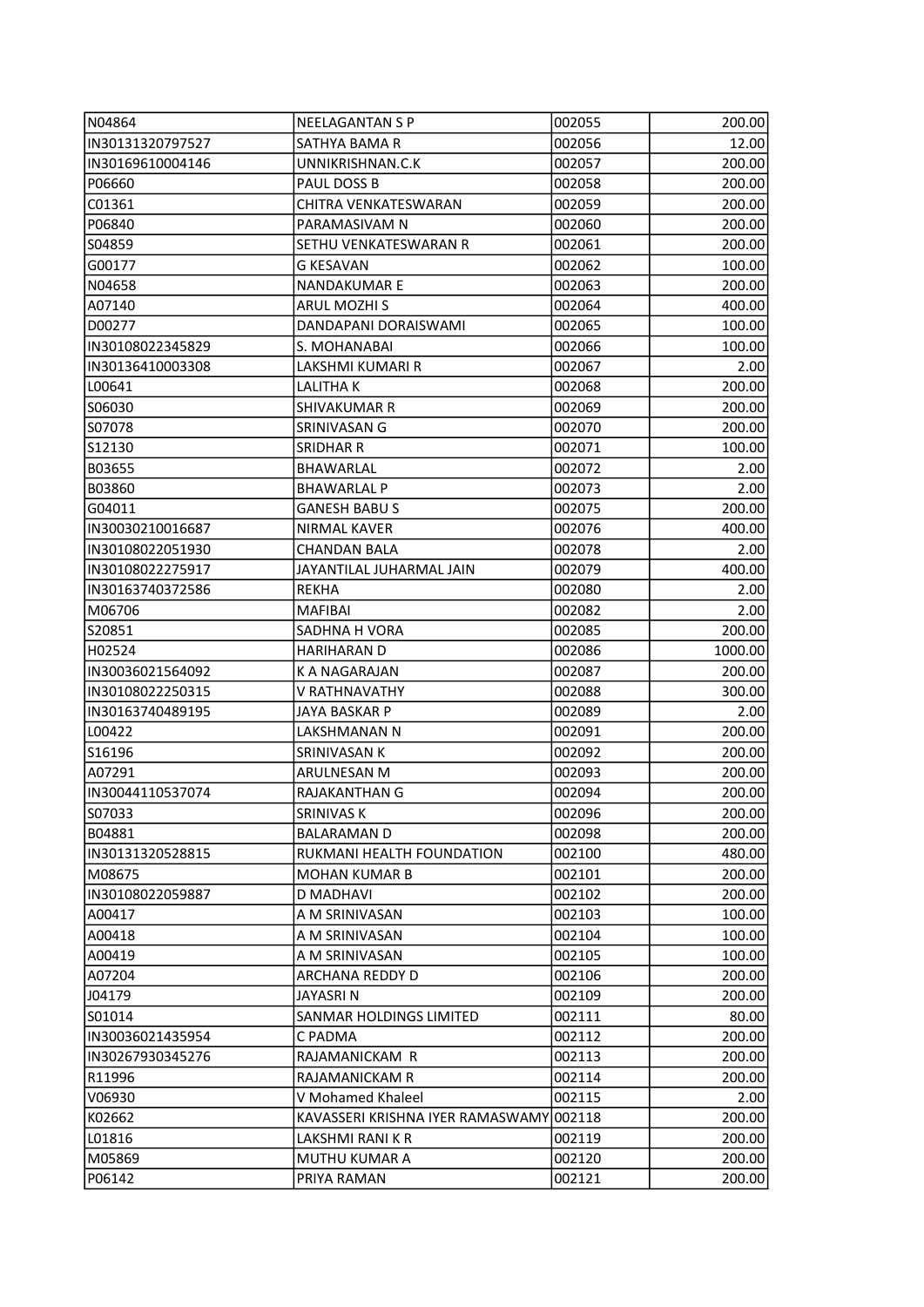| C02267            | <b>CHANDRASEKAR K</b>                | 002123 | 200.00  |
|-------------------|--------------------------------------|--------|---------|
| IN30163740770366  | ANAND S                              | 002124 | 8.00    |
| IN30323710013927  | RAJENDRAN                            | 002125 | 2.00    |
| S00541            | SHANMUGASUNDARAM SUBBIAH GOVIN002129 |        | 200.00  |
| S16069            | <b>SAKTHIVEL V</b>                   | 002130 | 200.00  |
| B04501            | <b>BADRI NARAYANAN R</b>             | 002131 | 200.00  |
| S14178            | SIVARAMAKRISHNAN P K                 | 002133 | 200.00  |
| A06872            | <b>ANAND KS</b>                      | 002134 | 200.00  |
| IIN30267930342405 | SHYAMALA B                           | 002136 | 200.00  |
| S14059            | SREENIVASAN G C                      | 002138 | 200.00  |
| S19584            | <b>SHYAMALA B</b>                    | 002139 | 200.00  |
| U00308            | UMA R N KUMAR                        | 002144 | 200.00  |
| 100372            | <b>INDRANI D</b>                     | 002145 | 200.00  |
| IN30108022003368  | E JOHN MANOHARAN                     | 002147 | 200.00  |
| K07170            | <b>KANNAN B</b>                      | 002148 | 200.00  |
| C02974            | CHOCKALINGAM RM                      | 002149 | 200.00  |
| IS17773           | SRINIVASAN V R G                     | 002150 | 400.00  |
| IN30015910180772  | <b>HASAN ALI DHALA</b>               | 002152 | 1200.00 |
| P10030003825      | AMMALUKUTTY GOVINDAN NAIR            | 002154 | 100.00  |
| S07755            | <b>SUJATHA K</b>                     | 002155 | 200.00  |
| K03396            | KOUSALAYA BHAGWANDAS                 | 002156 | 200.00  |
| G00150            | GOPINATH G                           | 002157 | 200.00  |
| L01957            | LALARAM CHOUDHARY J                  | 002158 | 200.00  |
| S15716            | SUGUNA N M                           | 002160 | 200.00  |
| T01687            | THIAGARAJAN J                        | 002161 | 300.00  |
| V05350            | <b>VARGHESE OOMMEN</b>               | 002162 | 200.00  |
| IN30163760023870  | RAMESH S                             | 002163 | 200.00  |
| R04317            | RANGASWAMY REDDY N                   | 002165 | 200.00  |
| 1301740000042176  | F. SELVANATHAN.                      | 002166 | 2.00    |
| IN30181110035556  | S. DAVID JEBAKUMAR                   | 002167 | 200.00  |
| lS19344           | SRIDHAR V                            | 002168 | 400.00  |
| IN30036021195847  | <b>S RANJIT KUMAR</b>                | 002169 | 400.00  |
| IN30163741048582  | <b>THANGAVEL P</b>                   | 002171 | 2.00    |
| J04731            | JAYA SANKAR K                        | 002172 | 200.00  |
| S09316            | SYED BURHAN                          | 002173 | 200.00  |
| N04462            | NARAYANASAMI R                       | 002174 | 200.00  |
| K06042            | KALYANI DESHMUKH                     | 002175 | 200.00  |
| D04402            | <b>DINKAR PATEL</b>                  | 002176 | 400.00  |
| D02132            | DR ASHOK SHANKARRAO BADHE            | 002177 | 200.00  |
| R09898            | RADHA S                              | 002178 | 200.00  |
| V04612            | VASANTHA KRISHNAN K                  | 002179 | 200.00  |
| IN30131320691656  | SIGAPPI P L                          | 002180 | 100.00  |
| 1204880000026790  | P MURUGADAS                          | 002181 | 100.00  |
| C00422            | CHIDAMBARANATHAN K                   | 002182 | 100.00  |
| M05737            | <b>MURUGAN P</b>                     | 002184 | 200.00  |
| 1203280000019343  | CHAKRAVARTHY.R .                     | 002185 | 200.00  |
| IN30017510644237  | <b>KESAVAN V</b>                     | 002186 | 2.00    |
| S00163            | SHAIK MOHAMEDALLA BAKSH              | 002188 | 320.00  |
| K06152            | KALPANA R                            | 002189 | 200.00  |
| E00208            | EPHSIBA VOCTORIA JAYAKUMARI E        | 002191 | 400.00  |
| G03444            | <b>GANESANN K S</b>                  | 002193 | 1200.00 |
| G04119            | <b>GANESH K S</b>                    | 002194 | 200.00  |
| P06683            | PARTHA SARATHY R                     | 002196 | 200.00  |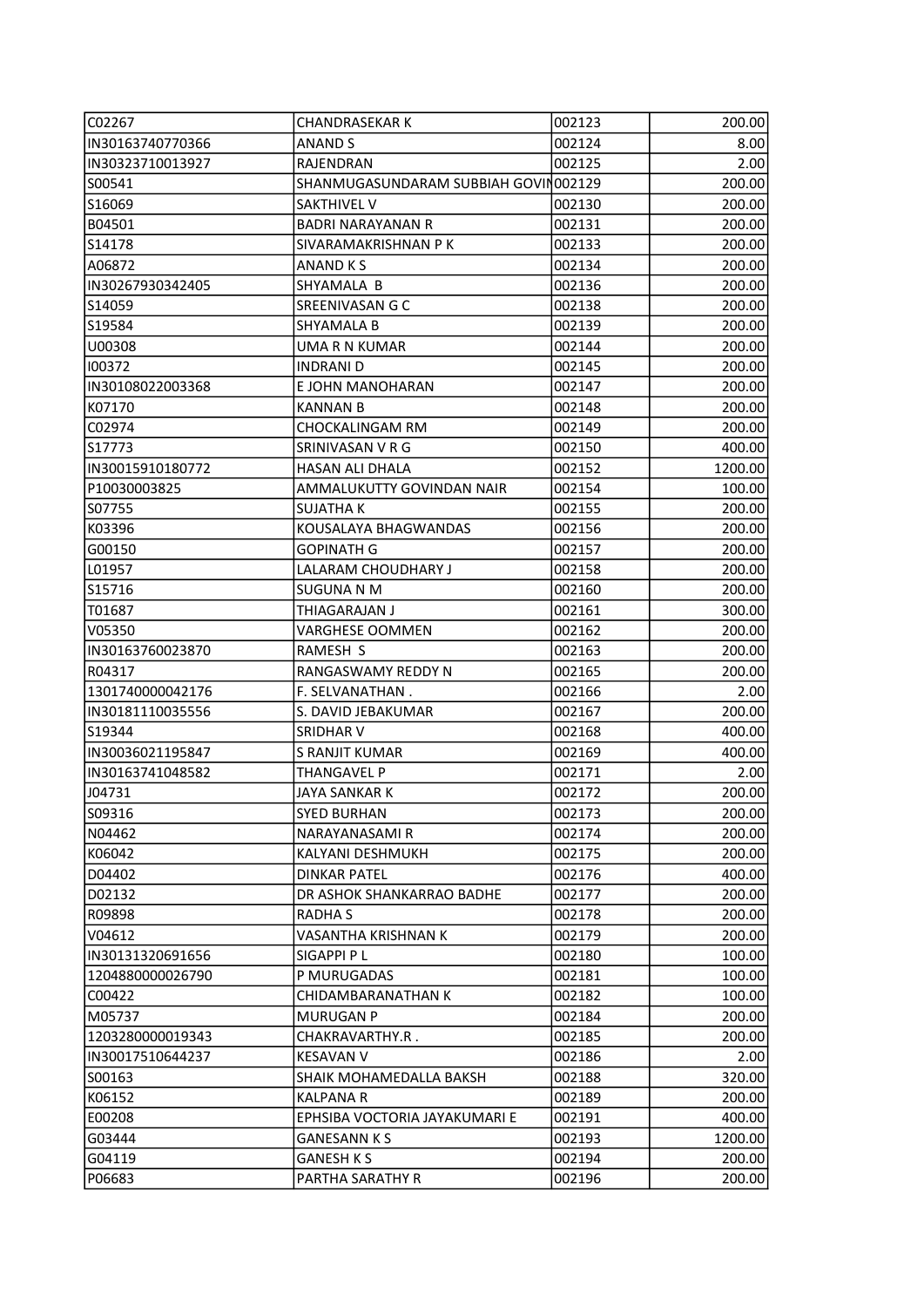| S05374            | <b>SHANTHA R</b>                | 002197 | 200.00 |
|-------------------|---------------------------------|--------|--------|
| IN30163740230072  | RAMACHANDRAN G                  | 002198 | 2.00   |
| L00760            | LAWRENCE KANAGARAJAN            | 002199 | 200.00 |
| R07901            | RAMASWAMY T                     | 002200 | 200.00 |
| N01282            | NARASIMMARAJ B                  | 002201 | 200.00 |
| R05742            | RAMAKRISHNAN R                  | 002203 | 200.00 |
| S00562            | SRIDHAR V                       | 002204 | 200.00 |
| A03899            | <b>ASHOKAN P</b>                | 002205 | 200.00 |
| B04322            | <b>BALACHANDAR K</b>            | 002206 | 200.00 |
| H00495            | HAJINISA MOHAMED HUSSAIN        | 002207 | 200.00 |
| 100010            | <b>IMTHIYAZ A</b>               | 002208 | 800.00 |
| M03810            | MINOR S KARTHIKESH S SELVARAJAN | 002210 | 200.00 |
| N01693            | <b>NATARAJAN S</b>              | 002211 | 200.00 |
| V01727            | <b>VENKATARAMAN R</b>           | 002212 | 200.00 |
| V06958            | <b>VIJAYA RAGUPATHY</b>         | 002213 | 200.00 |
| S00648            | <b>S GURUMURTHY</b>             | 002217 | 100.00 |
| N04672            | <b>NAGARAJAN R</b>              | 002218 | 200.00 |
| S07380            | <b>SUBRAMANIAN B</b>            | 002220 | 200.00 |
| IN30017510111759  | SANTHANAM. K                    | 002222 | 600.00 |
| IN30059710196078  | Vasudevan.R.                    | 002224 | 200.00 |
| 1201090003830966  | ABDUL WAHAB KA.                 | 002225 | 50.00  |
| J00095            | JINNAH M                        | 002228 | 320.00 |
| 1201090006562392  | MOHAMED SAMEEM.                 | 002229 | 100.00 |
| IN30017510539496  | MUTHULAKSHMI V                  | 002230 | 20.00  |
| A04904            | AJIT P C                        | 002231 | 200.00 |
| P03364            | PREMKUMAR VENKATACHALA          | 002232 | 200.00 |
| P07761            | PUSPHA BAI K                    | 002233 | 200.00 |
| S19646            | SHYAMALA MURALIDHARAN           | 002235 | 400.00 |
| IZ00097           | <b>ZAKIR HUSSAIN</b>            | 002236 | 200.00 |
| IN30177410170559  | S Muthuraman                    | 002237 | 160.00 |
| lso7360           | <b>SUBRAMANI RATHNAM</b>        | 002238 | 200.00 |
| IN30017510165862  | AVICHI CHETTIAR. M              | 002239 | 300.00 |
| R07781            | RAJALAKSHMI R                   | 002240 | 200.00 |
| IIN30017510174306 | VIJAYA. R                       | 002241 | 200.00 |
| R11607            | RAMESH R                        | 002242 | 200.00 |
| IN30039415944562  | JITENDRA KUMAR K                | 002245 | 200.00 |
| M00513            | M NAGAMMAI                      | 002248 | 100.00 |
| M03596            | <b>MEERA BADRINATH</b>          | 002249 | 200.00 |
| S15608            | SEKKAPPAN M                     | 002250 | 400.00 |
| 1201910101016181  | PARASMAL CHANDANMAL             | 002251 | 422.00 |
| R09953            | RAMANATHAN S                    | 002252 | 200.00 |
| V03830            | VISALAKSHI ACHI SP              | 002253 | 200.00 |
| 1204470004622914  | K PALANI KUMAR                  | 002255 | 220.00 |
| lIN30039415304099 | <b>MURUGAN M</b>                | 002256 | 86.00  |
| IN30059710198942  | Arunachalam.A.                  | 002257 | 200.00 |
| K06618            | <b>KALAICHELVI B</b>            | 002258 | 200.00 |
| B01382            | <b>BATHRINATH K</b>             | 002259 | 200.00 |
| G00618            | <b>GANAPATHY V</b>              | 002260 | 200.00 |
| G01437            | <b>GOPALARAM B R</b>            | 002261 | 200.00 |
| J00781            | JAGANNATHAN B R                 | 002263 | 200.00 |
| N00870            | NAGAMMAI ACHI N                 | 002264 | 200.00 |
| S04878            | SEYED MOHAMED M H               | 002266 | 200.00 |
| S08051            | SUNDARALINGAM S                 | 002267 | 200.00 |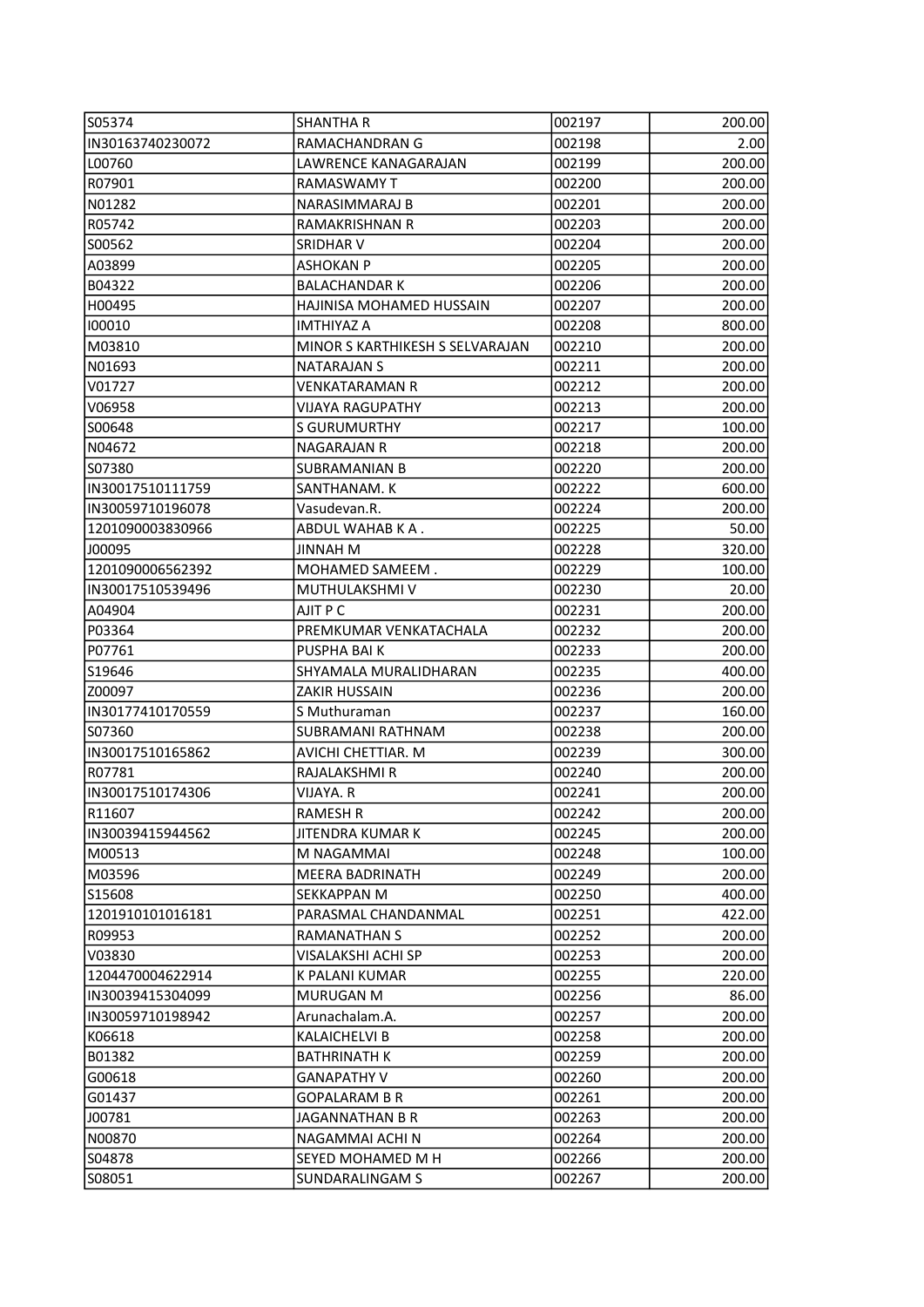| V03083           | <b>VITOBATK</b>             | 002268 | 200.00  |
|------------------|-----------------------------|--------|---------|
| T00623           | THIAGARAJAR S N             | 002273 | 200.00  |
| IN30017510119732 | PARAMASIVAM. S              | 002275 | 4.00    |
| R12262           | RAMASUBRAHMANYAN V          | 002276 | 100.00  |
| A06278           | <b>ARAVINDAN R</b>          | 002277 | 200.00  |
| IN30267930355313 | VISALAKSHI SUBRAMANIAM      | 002279 | 400.00  |
| IN30017510164508 | KAPILA AVINASH              | 002281 | 600.00  |
| IN30131320856369 | <b>KRISHNARAJA S</b>        | 002282 | 40.00   |
| S15667           | <b>SUREKA DEEPAK</b>        | 002284 | 200.00  |
| S16450           | <b>SUREKHA DEEPAK</b>       | 002285 | 400.00  |
| B05629           | <b>BALAMANI M</b>           | 002287 | 200.00  |
| IN30017510353897 | SETHURAMAN. PL              | 002288 | 2.00    |
| IN30226910734078 | M SADUKKANI                 | 002289 | 90.00   |
| M04078           | <b>MOHANDOSS P</b>          | 002290 | 200.00  |
| G00688           | <b>GANESH T S</b>           | 002292 | 200.00  |
| R03717           | <b>RAMASWAMY P</b>          | 002294 | 200.00  |
| A04921           | <b>ALAMELU N</b>            | 002295 | 200.00  |
| A06548           | <b>AMEEN SURYA</b>          | 002296 | 2.00    |
| J01158           | <b>JANAKI VENUGOPALAN</b>   | 002299 | 200.00  |
| IN30177410493598 | NAVANETHAN                  | 002300 | 200.00  |
| B01366           | <b>BASKARANS</b>            | 002302 | 200.00  |
| IN30023910206875 | SUBRAMANIYAN G.             | 002307 | 10.00   |
| B04233           | BALASUBRAMANI N N           | 002309 | 200.00  |
| 1203600001179601 | JEYAMURUGAN.                | 002312 | 60.00   |
| G02840           | <b>GNANA PRAKASH R</b>      | 002313 | 200.00  |
| A03007           | APPASAMY A                  | 002314 | 200.00  |
| IN30017510030670 | <b>BALAMMAL. M</b>          | 002315 | 700.00  |
| IN30044110894547 | SHANTHI MAHADEVAN           | 002316 | 200.00  |
| S02802           | SADAGOPAN SRINIVASAN        | 002317 | 200.00  |
| S14055           | SANKARA SUBRAMANIAM A       | 002319 | 200.00  |
| 1304140005588488 | NALVAZHVU R                 | 002324 | 200.00  |
| M04993           | MOHAN THANGAPANDIAN A       | 002325 | 200.00  |
| V00335           | V RAJESWARI                 | 002327 | 100.00  |
| IN30044110194677 | SRINIVASAN .R               | 002328 | 200.00  |
| V00073           | VEERA PERUMAL PERUMAL SWAMY | 002330 | 320.00  |
| K07120           | KAVITHA M                   | 002331 | 200.00  |
| M07065           | <b>MAHENDRAN CR</b>         | 002332 | 200.00  |
| S00573           | SRINIVASAN T R              | 002333 | 200.00  |
| IN30017510307400 | <b>VENKATESAN.R</b>         | 002335 | 200.00  |
| 1204450000415449 | M SUBBIAH                   | 002336 | 40.00   |
| J03458           | <b>JHON LAWRENCE C</b>      | 002338 | 200.00  |
| A06893           | <b>AIYAPPAN S</b>           | 002340 | 200.00  |
| B01147           | <b>BALASUBRAMONIAM S</b>    | 002341 | 200.00  |
| 1201160000058257 | <b>VASANTHAL R</b>          | 002342 | 200.00  |
| IN30131321036216 | <b>INDIRA R</b>             | 002343 | 100.00  |
| T01380           | THIAGARAJAN A               | 002344 | 200.00  |
| R12255           | <b>RM RAMASAMY</b>          | 002347 | 400.00  |
| IN30169610782872 | SUYAMPIRAKASAM.VR           | 002349 | 20.00   |
| IN30017510645796 | <b>RAMAMOORTHY S</b>        | 002350 | 200.00  |
| R11993           | <b>REVATHIP</b>             | 002351 | 1000.00 |
| G02423           | GOVARDHANAM K               | 002354 | 200.00  |
| IN30017510371765 | SURESH. T                   | 002355 | 10.00   |
| IN30267930346574 | BHUVANESWARI R              | 002356 | 20.00   |
|                  |                             |        |         |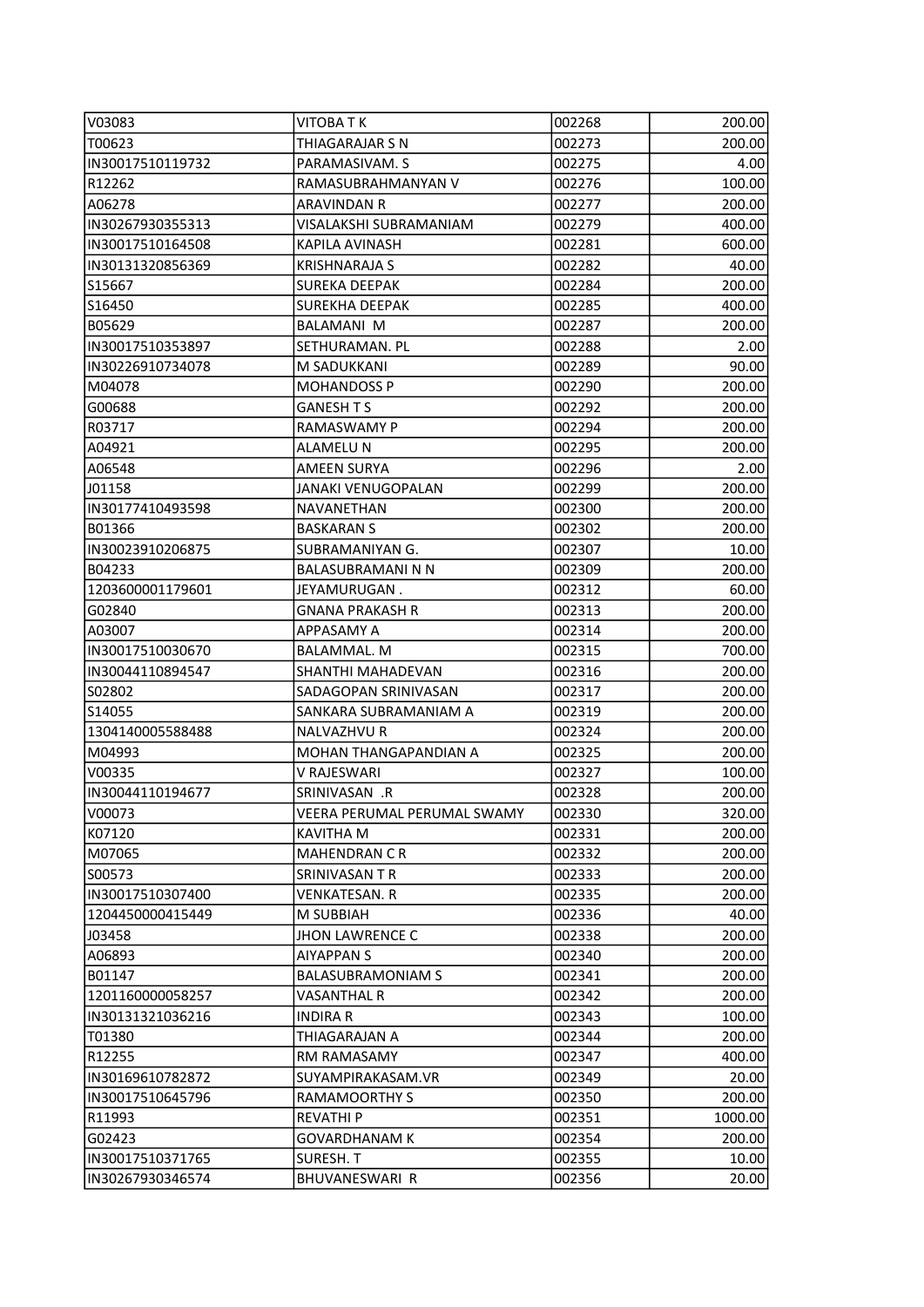| T00648                       | THIRUNAVUKKARASU RAJAMANICKAM- | 002357 | 200.00          |
|------------------------------|--------------------------------|--------|-----------------|
| A09103                       | ARUL S                         | 002359 | 200.00          |
| P06424                       | PURUSHOTHAMAN V                | 002360 | 200.00          |
| P06469                       | PURUSHOTHAMAN V                | 002361 | 200.00          |
| R04771                       | <b>RAVI SANKAR S</b>           | 002362 | 200.00          |
| IN30108022194832             | A S RAJASEKARAN                | 002364 | 100.00          |
| IN30108022295377             | N. SARAVANAN                   | 002365 | 200.00          |
| J04059                       | <b>JAWAHAR G</b>               | 002366 | 800.00          |
| S20212                       | SAJJANRAJ GIRIYA               | 002370 | 200.00          |
| V05602                       | <b>VENKATESWARI M</b>          | 002371 | 1200.00         |
| IN30039411662513             | H M SARAVANA BABU              | 002372 | 200.00          |
| IN30051311034032             | <b>B JANARDHANAN</b>           | 002373 | 22.00           |
| R08969                       | <b>RAJARAM S</b>               | 002374 | 400.00          |
| 1201090000424346             | KASIAMMAL R.                   | 002375 | 200.00          |
| IN30039413940599             | C MADAN RAJ                    | 002376 | 400.00          |
| B04678                       | <b>BANUMATHY R</b>             | 002377 | 200.00          |
| E00100                       | <b>ESWARAN N</b>               | 002378 | 200.00          |
| S03648                       | SANTHI R                       | 002379 | 200.00          |
| A07013                       | <b>ARUL R</b>                  | 002381 | 200.00          |
| 1202300000027416             | K HARIKRISHNARAJ               | 002384 | 60.00           |
| IN30017510271408             | <b>GUNA SEKARAN. G</b>         | 002385 | 152.00          |
| IIN30017510160762            | KALAISELVAN. P                 | 002387 | 400.00          |
| LO1863                       | LATHA S                        | 002388 | 200.00          |
| IN30295120107362             | <b>HAREKRUSHNA SENDH</b>       | 002391 | 20.00           |
| R09347                       | <b>RAMAMOORTHY R</b>           | 002392 | 800.00          |
| IN30017510319837             | DEVAN. K                       | 002393 | 80.00           |
|                              | VIJAYA P K                     | 002394 |                 |
| V06852 <br> IN30021411690989 | M BALAKRISHNAN                 | 002395 | 200.00<br>20.00 |
| M08177                       | MOHAN RAJ                      | 002397 | 200.00          |
| IN30044110869176             | <b>MANIMEKALA S</b>            | 002398 | 200.00          |
| K00405                       | K RAMAMOORTHY                  | 002400 | 100.00          |
| K06866                       | <b>KRISHNA MOORTHY K P</b>     | 002401 | 200.00          |
| R00420                       | R DHANABAGYAM GURUSWAMY        | 002402 | 100.00          |
| R04755                       | <b>RAVIN</b>                   | 002403 | 200.00          |
| IN30017510341695             | ZUBAIR. A                      | 002406 | 200.00          |
| 1203350000011599             | RAMASUBBU SANKARA SUBRAMANIAN. | 002407 | 200.00          |
| IN30059710198660             | Rajendran.M.                   | 002408 | 200.00          |
| B04237                       | <b>BALAKRISHNAN C</b>          | 002411 | 200.00          |
| IN30163741427916             | <b>DHANDAPANI P</b>            | 002412 | 20.00           |
| S10645                       | SAMPATH R                      | 002414 | 200.00          |
| IN30163740208325             | <b>KARUPPANNAN L</b>           | 002415 | 200.00          |
| IN30177414420060             | <b>K AMUDHA</b>                | 002416 | 40.00           |
| G03179                       | <b>GOPALAKRISHNAN S</b>        | 002417 | 200.00          |
| IN30108022095712             | M P BALAKRISHNAN               | 002418 | 1000.00         |
| S17699                       | SUBRAMANIAN A                  | 002420 | 100.00          |
| V04225                       | VISWANATHAN K S                | 002421 | 100.00          |
| M07549                       | <b>MYILSAMY K M</b>            | 002422 | 200.00          |
| M07661                       | <b>MUTHU KUMAR S</b>           | 002423 | 400.00          |
| N00916                       | <b>NAGARAJAN R</b>             | 002425 | 200.00          |
| IN30059710015403             | SAKTHIVEL S M MR               | 002430 | 400.00          |
| S02950                       | SAKUNTHALA P                   | 002432 | 200.00          |
| P06748                       | PALANISAMY K                   | 002433 | 200.00          |
| S16482                       | SENTHIL KUMAR P                | 002434 | 600.00          |
|                              |                                |        |                 |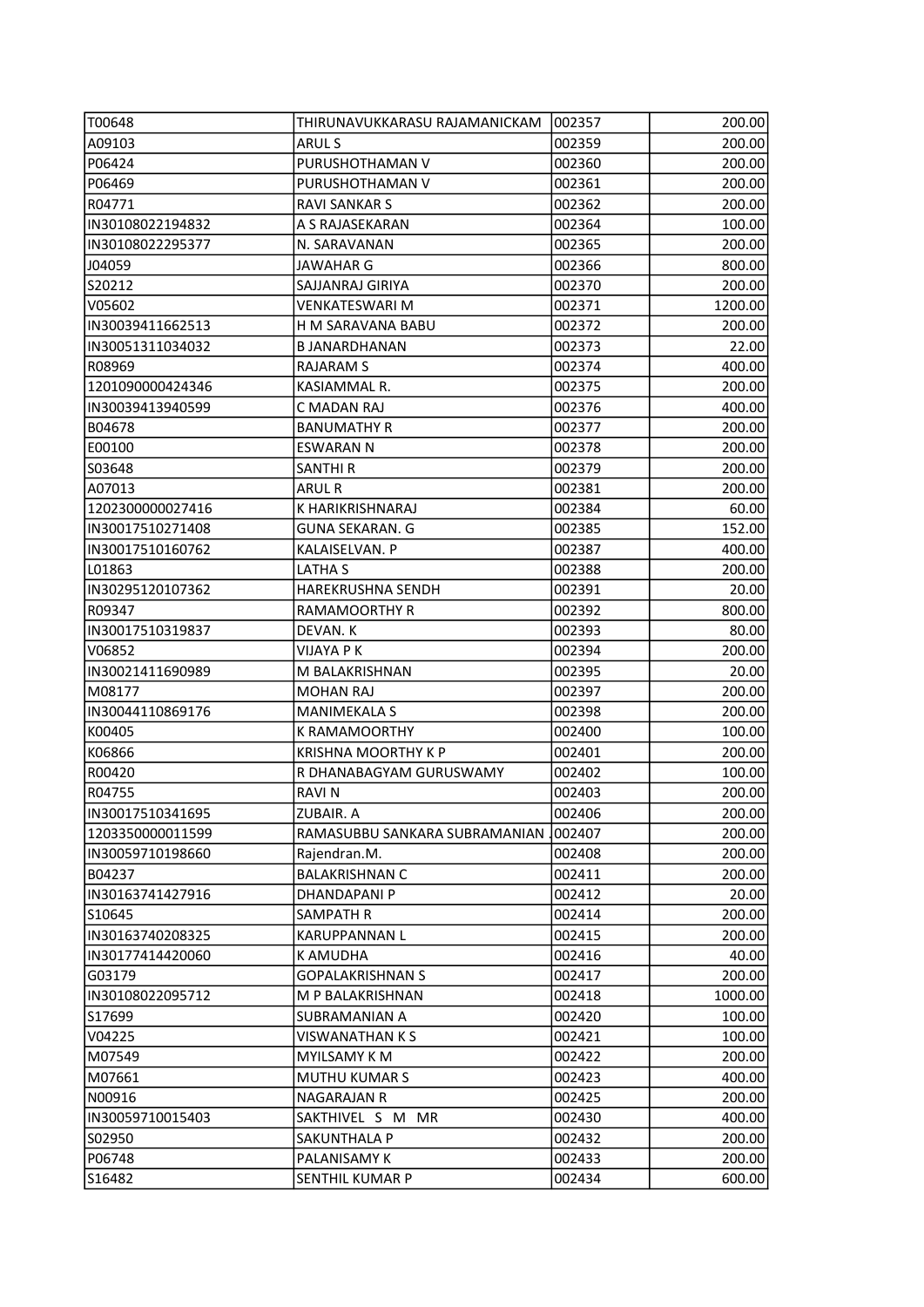| M03925            | MOHAMED AYUB ANSARI M                 | 002435 | 200.00 |
|-------------------|---------------------------------------|--------|--------|
| R03700            | RAMASAMY S M                          | 002436 | 200.00 |
| 1204720000140093  | RAJALAKSHMI A                         | 002439 | 2.00   |
| 1204760000079200  | <b>NAVANEETHAN R</b>                  | 002440 | 100.00 |
| F00075            | FR CARMEL IRUDAYAM                    | 002442 | 100.00 |
| J00193            | J SARASWATHI ACHI                     | 002444 | 100.00 |
| M01505            | MURUGESH VISWANATHAN                  | 002445 | 100.00 |
| N04694            | NACHIYAPPAN SP                        | 002446 | 200.00 |
| S13928            | SUNDARASAN M                          | 002450 | 600.00 |
| R09830            | <b>RANGANATH R</b>                    | 002452 | 200.00 |
| IIN30059710176636 | Anusuya.R.                            | 002453 | 200.00 |
| J01451            | JAYANTHI V                            | 002454 | 200.00 |
| P19010101726      | <b>SUBRAMANIAN K</b>                  | 002456 | 200.00 |
| S15439            | <b>SELVAM K</b>                       | 002457 | 200.00 |
| IN30037810088977  | <b>MUFADDAL</b>                       | 002463 | 200.00 |
| P06721            | <b>PRAKASH S</b>                      | 002466 | 200.00 |
| R11101            | RAVI SWAMINATHAN N                    | 002467 | 200.00 |
| T01817            | TARUN DEVDAS                          | 002469 | 200.00 |
| V06620            | VIKRAM SHHRAM J                       | 002470 | 200.00 |
| IN30017510102206  | SWAMINATHAN. C. D                     | 002472 | 200.00 |
| 1203500000123161  | S. SHREERAM BABU                      | 002473 | 382.00 |
| IN30059710183418  | SRIDHARAN.C.S                         | 002475 | 200.00 |
| M03537            | MEENAKSHI G                           | 002476 | 200.00 |
| A02311            | ANANTHANARAYANAN C S                  | 002477 | 200.00 |
| D02153            | DR DHANDAYUDHAM M                     | 002478 | 200.00 |
| P06716            | <b>PRAKASH S</b>                      | 002481 | 200.00 |
| IN30039411538140  | <b>MOYYED</b>                         | 002482 | 600.00 |
| U01397            | USHA N                                | 002484 | 200.00 |
| IN30051313053494  | RAJESWARI K A                         | 002488 | 400.00 |
| P08017            | PURUSHOTHAMAN P K                     | 002495 | 200.00 |
| 1201330000867917  | SHAHZAD AQIB                          | 002496 | 20.00  |
| 1203600000087076  | K V SHELLYMON                         | 002497 | 60.00  |
| B00022            | <b>BALAKRISHNAN P NAMBIAR</b>         | 002499 | 400.00 |
| M06920            | MARYKUTTY THOMAS MEVADA               | 002501 | 600.00 |
| 1202390000088197  | GIREESH KA.                           | 002502 | 200.00 |
| P07698            | PRATHIBHA AJAY                        | 002503 | 200.00 |
| 1304140005860931  | <b>VAHIDA RAUF</b>                    | 002504 | 10.00  |
| S18383            | <b>SUBRAMANIAN K R</b>                | 002505 | 200.00 |
| L02085            | LATHA M PRABHU                        | 002507 | 200.00 |
| IN30023910404372  | ANSARI M A                            | 002508 | 100.00 |
| B04514            | <b>BABU SEBASTIAN</b>                 | 002509 | 200.00 |
| IN30023912894627  | PRASEETH K S                          | 002510 | 200.00 |
| 1204470005308647  | <b>JOSEPH M P</b>                     | 002511 | 88.00  |
| K05899            | <b>KASIM K</b>                        | 002512 | 200.00 |
| IN30023913743744  | ASHIK T K                             | 002514 | 2.00   |
| A03784            | ASHOK KUMAR PARAKKAT                  | 002515 | 200.00 |
| E00029            | E V GOPALAKRISHNAN                    | 002516 | 100.00 |
| K06833            | KAVITHA V                             | 002517 | 200.00 |
| IN30226913287303  | NILAMBUR KOVILAKAM DHANALAKSHM 002518 |        | 200.00 |
| J01365            | JAYAKRISHNAN B                        | 002519 | 200.00 |
| H00775            | HARIHARAN B                           | 002521 | 200.00 |
| R01502            | REMADEVI ULLATTIL                     | 002522 | 100.00 |
| N01347            | NARAYANAN A                           | 002523 | 200.00 |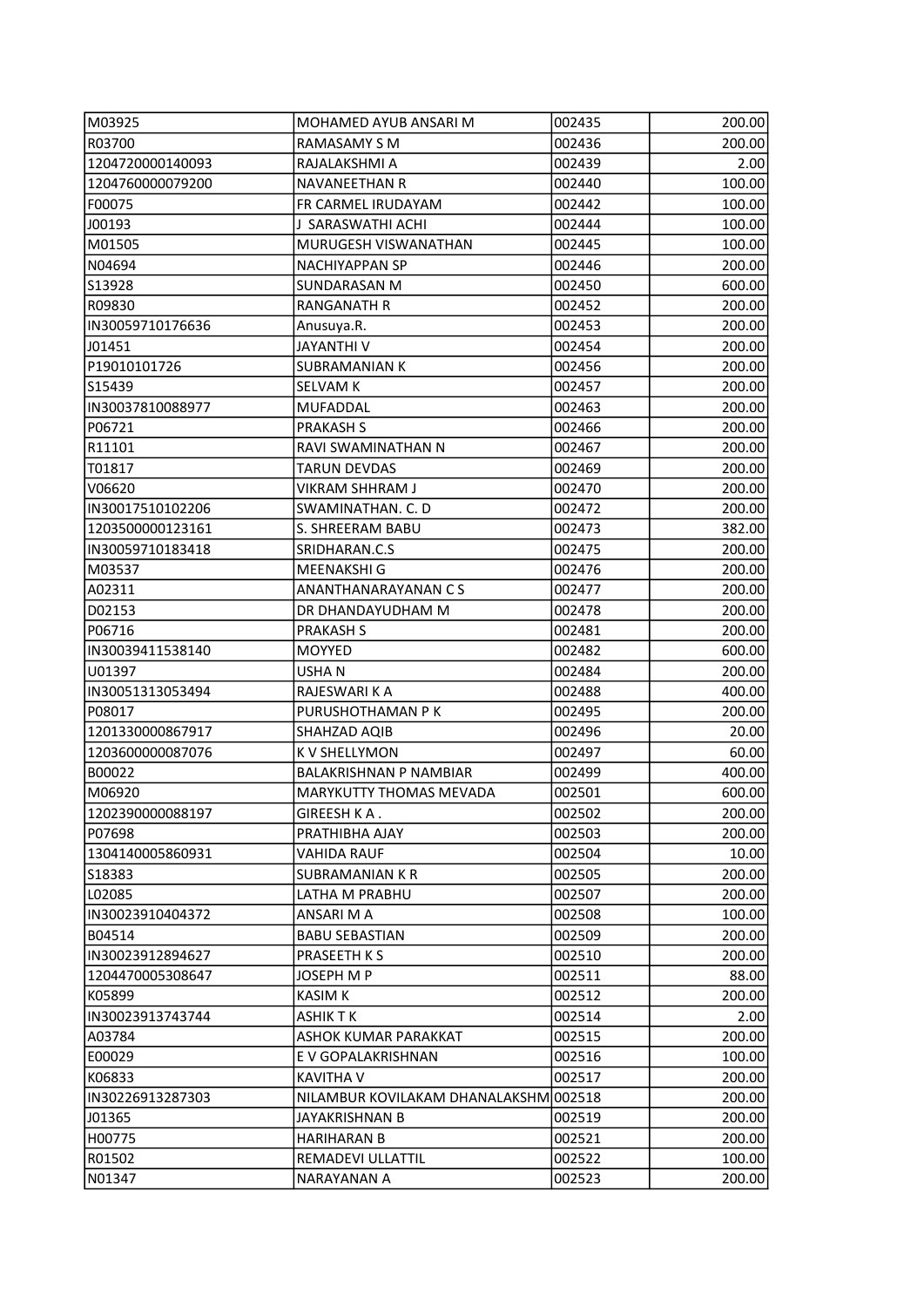| B01070            | <b>BALACHANDRAN VELLAT</b>            | 002524 | 200.00 |
|-------------------|---------------------------------------|--------|--------|
| IN30163740705043  | SIVAPRASAD K                          | 002525 | 560.00 |
| IIN30163740911492 | T CHANDRASEKHARAN                     | 002526 | 200.00 |
| B03459            | <b>BALASUBRAMANIAN P</b>              | 002528 | 200.00 |
| IN30189510197560  | P VINODINI                            | 002530 | 50.00  |
| C02113            | CHINNAMMA K A                         | 002531 | 200.00 |
| R08159            | RAMADAS K                             | 002532 | 200.00 |
| IZ00040           | <b>ZARIN HUSSAIN</b>                  | 002533 | 200.00 |
| IN30220111270295  | LISA ANOJ                             | 002537 | 20.00  |
| K02927            | KINATINGAL CHACKO XAVIER              | 002538 | 200.00 |
| R08269            | RAVINDRA NATHAN M K                   | 002539 | 200.00 |
| S15542            | SHAJU SEBASTIAN                       | 002540 | 200.00 |
| B00061            | <b>BENEDICT PINTO</b>                 | 002542 | 320.00 |
| 1201090012671715  | VINOD KUMAR.                          | 002543 | 10.00  |
| IN30163710135476  | ANTO M J                              | 002544 | 200.00 |
| S00264            | SIDHARTHAN POYYARA P R                | 002545 | 792.00 |
| K06830            | KOCHU KADEEJA M S                     | 002547 | 400.00 |
| A06583            | ANU MARIA FRANCIS                     | 002548 | 200.00 |
| IN30163710133329  | <b>GEJO .P PAUL</b>                   | 002549 | 2.00   |
| T01287            | <b>THOMAS JOSE</b>                    | 002550 | 200.00 |
| A07079            | ALI MOHAMED A G                       | 002552 | 200.00 |
| V04769            | <b>VIDYA V SHENOY</b>                 | 002554 | 200.00 |
| J01370            | JAYAKUMAR V                           | 002557 | 200.00 |
| P03321            | PREMA JAYAKUMAR                       |        |        |
|                   |                                       | 002558 | 200.00 |
| P04014            | PREETHA JOSE C                        | 002559 | 200.00 |
| S15200            | <b>SHERRY LUKOSE</b>                  | 002560 | 200.00 |
| J02508            | <b>JYOTHI THOMAS</b>                  | 002563 | 400.00 |
| IN30023911411220  | <b>BASHEER AHAMMED VK</b>             | 002564 | 200.00 |
| N03819            | NIMMY JOSE                            | 002565 | 200.00 |
| S20746            | SATHEESAN K P                         | 002566 | 200.00 |
| IN30189510244916  | K RAMESH DAS                          | 002567 | 200.00 |
| P05525            | PANKAJAKSHAN PILLAI R                 | 002568 | 400.00 |
| IN30039415608167  | DOMINIC FERNANDEZ                     | 002569 | 4.00   |
| C01394            | <b>CHRISSY KURIAN</b>                 | 002570 | 200.00 |
| S11651            | <b>SUBRAMONY D S</b>                  | 002572 | 200.00 |
| A04233            | AJIT MATHEW                           | 002573 | 400.00 |
| B03862            | <b>BABYKUTTY RAJAN</b>                | 002574 | 400.00 |
| S10079            | SOUMINI GOPINATH                      | 002575 | 200.00 |
| G03364            | GOPALAKRISHNNAN R                     | 002576 | 200.00 |
| 000154            | OMANA BHAVANI AMMA                    | 002578 | 200.00 |
| R01904            | <b>RAGHUPATHY V</b>                   | 002579 | 200.00 |
| M01201            | MEENAKSHY AMMA T                      | 002580 | 100.00 |
| S08287            | <b>SUNILKUMAR K K</b>                 | 002581 | 200.00 |
| L01041            | LUKOSE TJ                             | 002582 | 200.00 |
| R00711            | RAJAMANI GEORGE                       | 002583 | 100.00 |
| K01330            | <b>KURIEN JACOB</b>                   | 002585 | 100.00 |
| IN30023910362472  | PARAMESWARAN NAIR C R                 | 002590 | 200.00 |
| IN30023910386904  | <b>SREEDEVI V</b>                     | 002591 | 200.00 |
| T00027            | THATTARUPARAMBIL NATESAN MOHAN 002592 |        | 160.00 |
| T00898            | THARU A M                             | 002594 | 200.00 |
| A09219            | ARYADEVI NARAYANAN MOOSS              | 002598 | 200.00 |
| C00500            | <b>CHACKO GEORGE P</b>                | 002599 | 200.00 |
| t01054A           | THOMAS THOMAS                         | 002600 | 200.00 |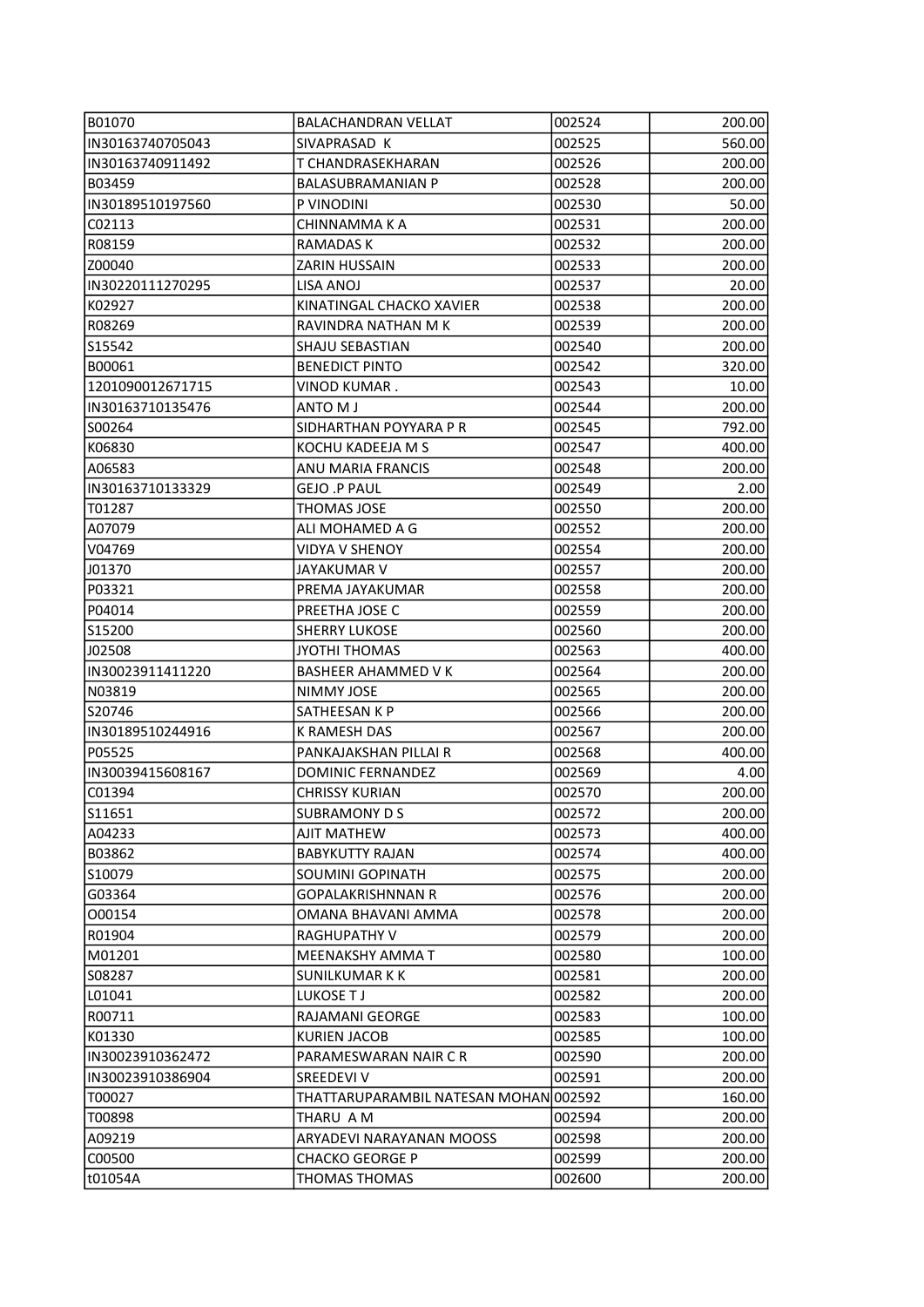| IIN30089610490150 | <b>SHAJI MATHEW</b>         | 002601 | 160.00  |
|-------------------|-----------------------------|--------|---------|
| J02040            | JOSE M K                    | 002603 | 200.00  |
| IN30039415722036  | <b>THOMAS CHACKO</b>        | 002604 | 20.00   |
| L01553            | LISSIAMMA MATHEW            | 002605 | 200.00  |
| A02791            | ANNAKUTTY K M               | 002606 | 200.00  |
| IN30023910387753  | VIJAYAN A                   | 002609 | 200.00  |
| G02035            | <b>GEORGE AJOY</b>          | 002610 | 200.00  |
| K03973            | <b>KURIAN P ISSAC</b>       | 002611 | 200.00  |
| V01215            | VARGHESE P I                | 002612 | 200.00  |
| X00003            | <b>XAVIER MATHEW</b>        | 002613 | 200.00  |
| S14120            | SAGAR B                     | 002615 | 200.00  |
| IN30089610030516  | K P LALI                    | 002617 | 633.00  |
| IN30051318649149  | XAVIER M A                  | 002619 | 100.00  |
| B04652            | <b>BABY KP</b>              | 002620 | 400.00  |
| R00046            | RAJAGOPALAN NAIR            | 002621 | 160.00  |
| IIN30089610064960 | SANTHA SANKAR               | 002624 | 400.00  |
| Z00003            | ZACHARIAH K V               | 002625 | 320.00  |
| T00556            | <b>TESSY FRANCIS THOMAS</b> | 002626 | 1000.00 |
| IS00076           | SARAMMA VARGHESE            | 002629 | 1000.00 |
| 1205670000164028  | ZACHARIAH K JACOB           | 002633 | 100.00  |
| 1202390000112457  | LIZZY ANN GEORGE.           | 002634 | 200.00  |
| 1202390000302875  | RADHAKRISHNA PILLAI S.      | 002635 | 200.00  |
| M07592            | <b>MUTHU LEKSHMI</b>        | 002636 | 200.00  |
| IN30181110200055  | K. VIDYASAGAR               | 002637 | 20.00   |
| IN30039415238288  | E MAHESHWARA PRASAD         | 002638 | 300.00  |
| E00037            | ELMA HYACINTH PEREIRA       | 002639 | 100.00  |
| S06442            | <b>SIMPSON PERAIRA</b>      | 002641 | 200.00  |
| M00354            | <b>VARGHESE CHACKO</b>      | 002643 | 320.00  |
| P00051            | PARAMESWARI AMMAL ANANTHAM  | 002645 | 800.00  |
| IS00369           | SUBRAMONIAN                 | 002646 | 800.00  |
| C01140            | <b>CHERIAN VARGHESE</b>     | 002647 | 200.00  |
| A02764            | ANJU SREENIVASAN            | 002648 | 200.00  |
| S06945            | SREENIVASAN M S             | 002649 | 200.00  |
| J00374            | <b>JASMINE KRUVILLA</b>     | 002652 | 300.00  |
| V01277            | VARUGHESE IDICULA           | 002653 | 200.00  |
| IS00266           | SILVASTER SWARAJ            | 002654 | 480.00  |
| G03325            | <b>GIRISH R</b>             | 002655 | 200.00  |
| V05012            | VARATHARAJAN P              | 002656 | 200.00  |
| IV05019           | VARATHARAJAN P              | 002657 | 200.00  |
| IN30023913763196  | JEZEEM T                    | 002659 | 1474.00 |
| J00107            | JOHN EAPEN                  | 002660 | 400.00  |
| 1301760000134394  | SOHAN LAL DAGA              | 002661 | 72.00   |
| A01893            | AMAR KUMAR PASARI           | 002662 | 200.00  |
| B00675            | <b>BHUPENDRA V KAPADIA</b>  | 002663 | 400.00  |
| C00387            | CHATAR CHAND MEHTA          | 002664 | 100.00  |
| IN30125028369330  | RITA GOYAL                  | 002665 | 200.00  |
| J00230            | JAGANNATH SINGHI            | 002666 | 100.00  |
| J01827            | <b>JHARNA DUTTA</b>         | 002667 | 200.00  |
| K01338            | KUSUM B KAPADIA             | 002668 | 200.00  |
| K01530            | KALA DHIRAJLAL GANDHI       | 002669 | 200.00  |
| M00928            | MANGLABEN L MALVANIA        | 002670 | 100.00  |
| M09982            | MOHENDRA NATH MUKHERJEE     | 002671 | 200.00  |
| P00227            | PURNENDU KUMAR DAS          | 002672 | 320.00  |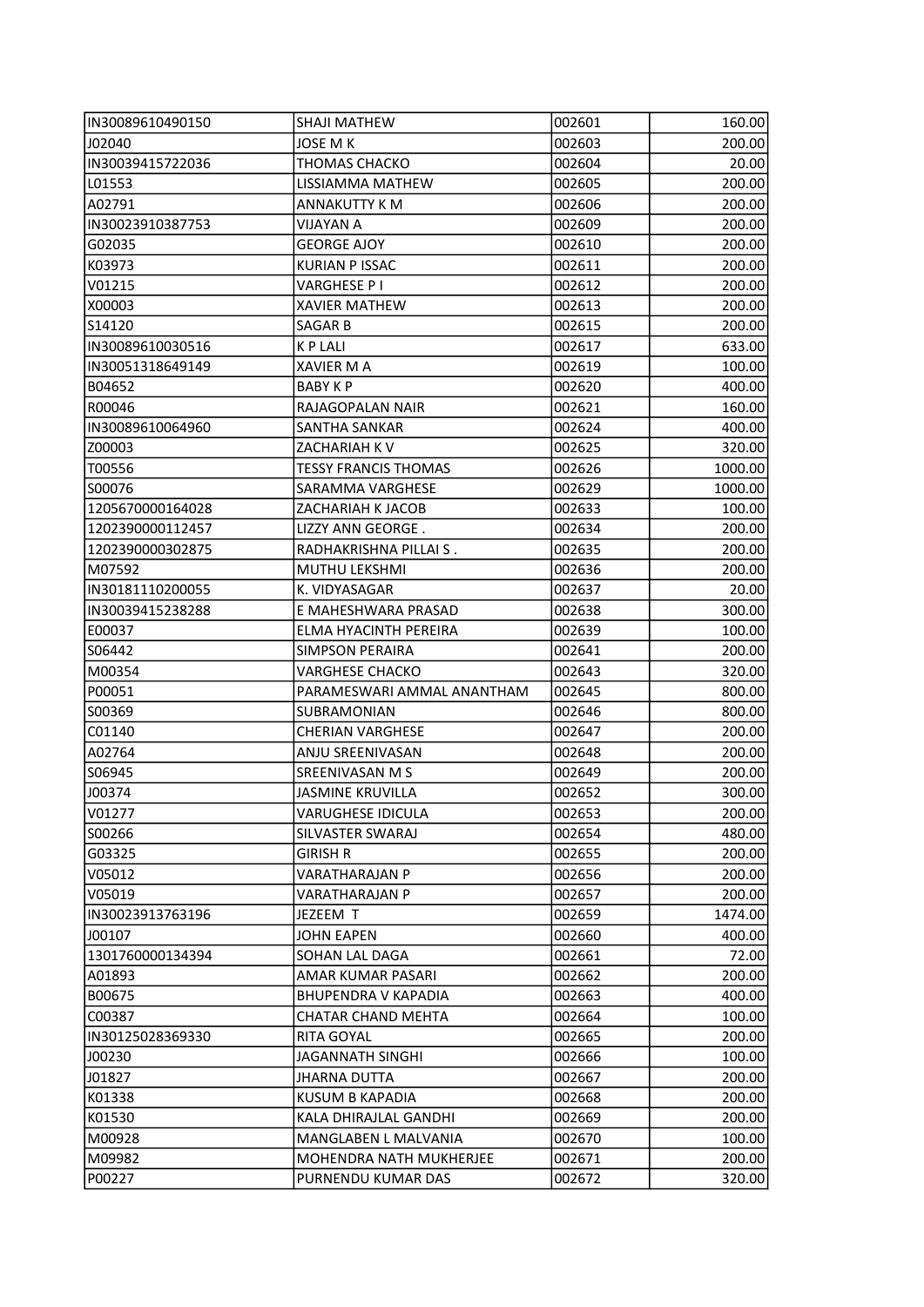| R01031           | RAMACHANDRA SUNDARARAJAN             | 002674 | 100.00  |
|------------------|--------------------------------------|--------|---------|
| S09701           | SUSANTA KUMAR KHAN                   | 002675 | 200.00  |
| V00871           | <b>VINOD GOLIA</b>                   | 002678 | 100.00  |
| P01224           | PADAM KUMAR SETHIA                   | 002679 | 200.00  |
| R01738           | RADHA RANI SIKDER                    | 002680 | 200.00  |
| A00492           | ABHIJIT KUMAR BANERJEE               | 002681 | 100.00  |
| A08457           | AMAR NATH DHAR                       | 002682 | 200.00  |
| S16279           | <b>SWAPAN SARKAR</b>                 | 002684 | 400.00  |
| A02906           | ANUJA TAPARIA                        | 002685 | 200.00  |
| B01664           | BHANWARLAL NARENDRA KUMAR KOTH002686 |        | 200.00  |
| B02709           | <b>BINOD KUMAR SHARMA</b>            | 002687 | 200.00  |
| IN30032710228483 | SAROJ BAJAJ                          | 002689 | 200.00  |
| IN30036020369384 | SHYAM SUNDER SHARMA                  | 002690 | 200.00  |
| N00373           | NANDKISHORE BHATIA                   | 002698 | 100.00  |
| N01644           | NARSHIBHAI LALLUBHAI PATEL           | 002699 | 200.00  |
| P05134           | PARUL SALOT                          | 002700 | 400.00  |
| R02663           | <b>RAJESH KUMAR ROY</b>              | 002701 | 200.00  |
| R04145           | RAMJI LAL KEDIA                      | 002702 | 200.00  |
| R09170           | RAMCHANDRA AGARWAL                   | 002703 | 200.00  |
| lS14869          | SRIKRISHNA KANKANI                   | 002704 | 2.00    |
| S20689           | SHANTI MALANI                        | 002705 | 100.00  |
| V00896           | VINOD KUMAR SINGH                    | 002706 | 100.00  |
| S07457           | <b>SUBRATA SARKAR</b>                | 002707 | 200.00  |
| S08969           | SUSHIL KUMAR CHATTERJEE              | 002708 | 200.00  |
| B04777           | <b>BHARVADA CK</b>                   | 002709 | 800.00  |
| L01717           | LAKSHMI DEVI                         | 002710 | 400.00  |
| IN30154916080448 | SHREE KANTA DAMANI                   | 002711 | 1200.00 |
| IN30154916080714 | <b>BIJAY KUMAR DAMANI</b>            | 002712 | 200.00  |
| J04418           | JAYA BHAGWAN LAKHANI                 | 002713 | 200.00  |
| J02470           | JAGDISH CH JANA                      | 002715 | 200.00  |
| R05824           | <b>REENA NIRULA</b>                  | 002716 | 200.00  |
| S16392           | <b>SHANKARNATH GHOSE</b>             | 002717 | 200.00  |
| A00556           | AJIT KUMAR SURANA                    | 002718 | 100.00  |
| A03064           | <b>ARIF AHMED</b>                    | 002719 | 200.00  |
| S11536           | <b>SUNIL KUMAR BHARTIA</b>           | 002720 | 200.00  |
| P02531           | PRADIP KR BHATTACHARYYA              | 002721 | 200.00  |
| K01119           | <b>KOKILA H DOSHI</b>                | 002722 | 100.00  |
| P07102           | PRASANTA KUMAR ROY                   | 002723 | 200.00  |
| S16738           | <b>SANJOY SEN</b>                    | 002724 | 1000.00 |
| B02314           | <b>BIMLA CHADHA</b>                  | 002725 | 200.00  |
| A00555           | AJIT KUMAR MITRA                     | 002727 | 100.00  |
| B01214           | <b>BANANI SARKAR</b>                 | 002728 | 200.00  |
| G01077           | GINIA DEVI JHUNJHUNWALA              | 002729 | 200.00  |
| IN30022210020706 | SHRUTI JHUNJHUNWALA                  | 002730 | 200.00  |
| S15176           | SOMA ROY                             | 002733 | 400.00  |
| P03497           | PROTIP KUMAR SEN                     | 002734 | 200.00  |
| P05991           | PRANESKUMAR SENGUPTA                 | 002735 | 200.00  |
| S03725           | SANTOSH KUMAR GOSH DASTIDAR          | 002736 | 200.00  |
| S16797           | SUBAJA SATHIAVASAN                   | 002737 | 200.00  |
| M07700           | MALLIKA GUHA                         | 002738 | 200.00  |
| D03322           | DR MANUJENDRA NATH ROY               | 002739 | 100.00  |
| C02678           | <b>CHERIAN MATHEW P</b>              | 002740 | 200.00  |
| K04075           | KUSUM SHARMA                         | 002741 | 200.00  |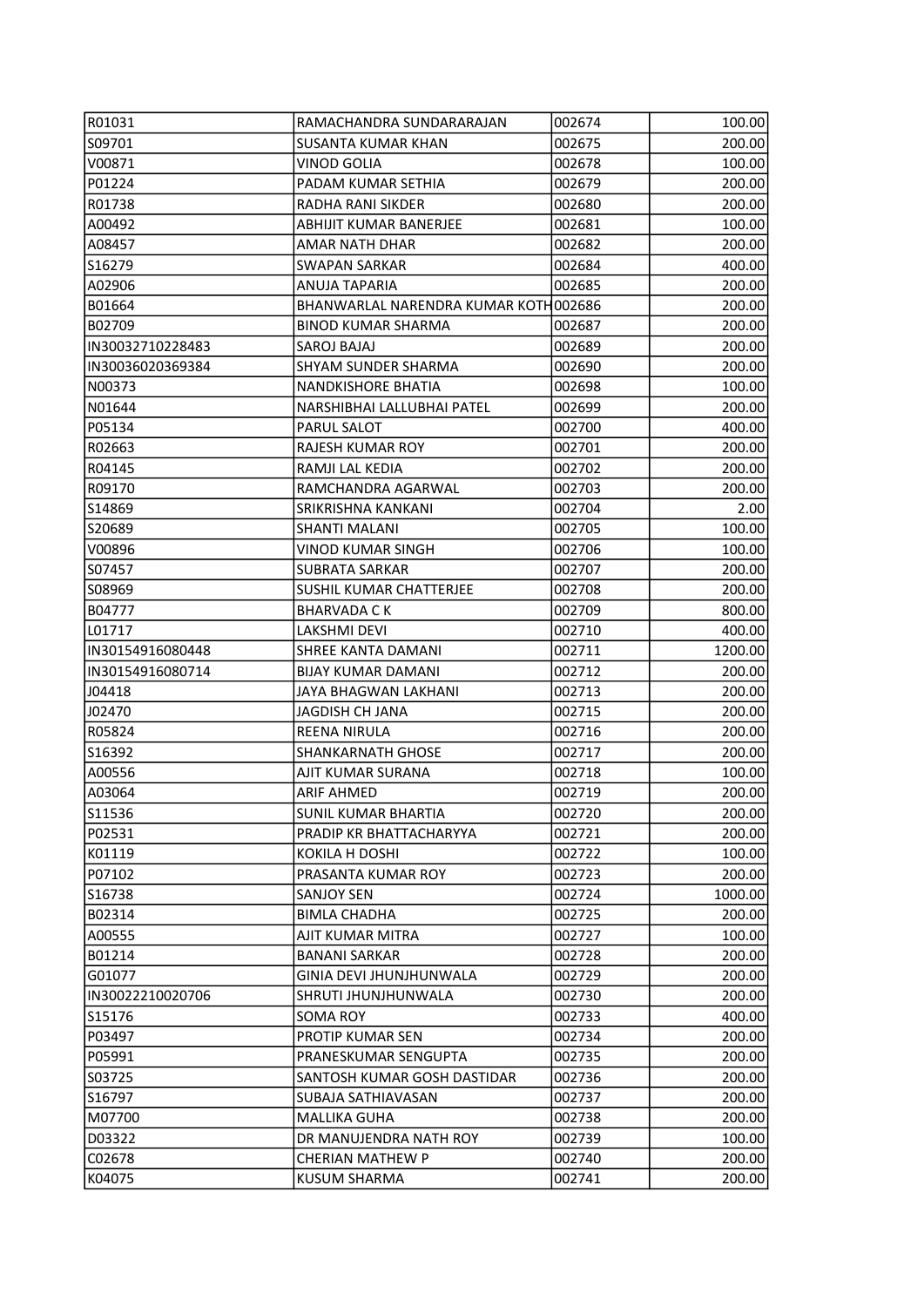| P01995            | PATIT PABAN RAY               | 002742 | 200.00 |
|-------------------|-------------------------------|--------|--------|
| R01388            | RATAN DEVI SHARMA             | 002743 | 100.00 |
| B02702            | <b>BASANTI CHAKRAVORTY</b>    | 002744 | 200.00 |
| A03190            | ARUN KUMAR MUKHERJEE          | 002745 | 200.00 |
| M03589            | <b>MEENU PITTY</b>            | 002746 | 200.00 |
| P00613            | PETER PINTO                   | 002747 | 100.00 |
| C01633            | <b>CYRIL MOSES COHEN</b>      | 002748 | 200.00 |
| A04567            | <b>ASHIS BASU</b>             | 002750 | 400.00 |
| K04115            | <b>KAMAL KOTHARI</b>          | 002751 | 200.00 |
| K04306            | <b>KAMAL KOTHARI</b>          | 002752 | 200.00 |
| D03969            | DIPAK KUMARDAS                | 002753 | 400.00 |
| IN30032710217147  | <b>MADHUCHHANDA DAS</b>       | 002754 | 200.00 |
| S15502            | SHALWI MODI                   | 002755 | 2.00   |
| M00863            | <b>MALAYA CHAKRABORTY</b>     | 002757 | 100.00 |
| M00977            | MANJU DUGAR                   | 002758 | 100.00 |
| B00692            | <b>BIMAL KUMAR CHOUDHARY</b>  | 002759 | 100.00 |
| B01797            | <b>BHARATI MAJUMDAR</b>       | 002760 | 200.00 |
| B02206            | <b>BIDYUT KUMAR MITTRA</b>    | 002761 | 200.00 |
| B04830            | <b>BISWANATH MUKHERJI</b>     | 002762 | 100.00 |
| D01031            | DEBADITYA MUKHERJEE           | 002763 | 200.00 |
| N02161            | <b>NEPTUNE SRIMAL</b>         | 002764 | 200.00 |
| P06711            | PRATIMA GANGULY               | 002765 | 200.00 |
| S06534            | SITAGSHU BHUSAN THAKUR        | 002766 | 200.00 |
| A03042            | <b>ARCHANA GUPTA</b>          | 002767 | 200.00 |
| S03910            | SARBATI DEVI GUPTA            | 002768 | 200.00 |
| S21010            | <b>SWARAN LATA PURI</b>       | 002769 | 100.00 |
| M07515            | MASOOD KHERALUWALA            | 002772 | 200.00 |
| IV03709           | <b>VIPUL RUPANI</b>           | 002773 | 200.00 |
| B01917            | <b>BHASKAR DOSHI</b>          | 002774 | 200.00 |
| M03657            | <b>MEHTAKC</b>                | 002776 | 200.00 |
| N02935            | <b>NANI GOPAL KUNDU</b>       | 002778 | 200.00 |
| P07869            | PRALOY MAJVMDER               | 002779 | 200.00 |
| M04001            | <b>MOHAN LAL BINANI</b>       | 002784 | 200.00 |
| S07325            | <b>SUBIR ACHARYA</b>          | 002785 | 200.00 |
| IS09877           | SUBIR CHAKRABORTY             | 002786 | 200.00 |
| A03987            | ASISH GHOSH                   | 002787 | 200.00 |
| 1203000000045357  | PRITISH KR SARKER             | 002788 | 124.00 |
| K01186            | <b>KRISHNA GHOSH</b>          | 002789 | 100.00 |
| G01338            | <b>GOPAL CHANDRA BHANDARY</b> | 002790 | 200.00 |
| IS06472           | SIPRA BHANDARY                | 002791 | 200.00 |
| V00766            | <b>VIJAYKUMAR PUGALIA</b>     | 002792 | 100.00 |
| A01868            | AMAL KUMAR DUTTA              | 002793 | 200.00 |
| 1302340000089450  | ASHOK KUMAR JHUJHARSINGKA     | 002794 | 10.00  |
| IN30026310155024  | SANDIP BOSE                   | 002795 | 60.00  |
| D02881            | DR MANNALAL BHANSALI          | 002796 | 200.00 |
| IIN30032710428059 | DIPTI DAS                     | 002797 | 300.00 |
| R10803            | RAMSHARANLAL SAXENA           | 002798 | 200.00 |
| R06041            | RADHIKA MOHAN DUTTA           | 002799 | 200.00 |
| IN30021414012843  | SUNIL KUMAR DASSANI           | 002800 | 200.00 |
| P00715            | PRABIR KUMAR MUKHERJEE        | 002801 | 100.00 |
| S02439            | SUNIL KUMAR NAHATA            | 002804 | 100.00 |
| P03710            | PUSHPA CHOWDHARY              | 002806 | 200.00 |
| S17468            | SNEH LATA PATEL               | 002807 | 200.00 |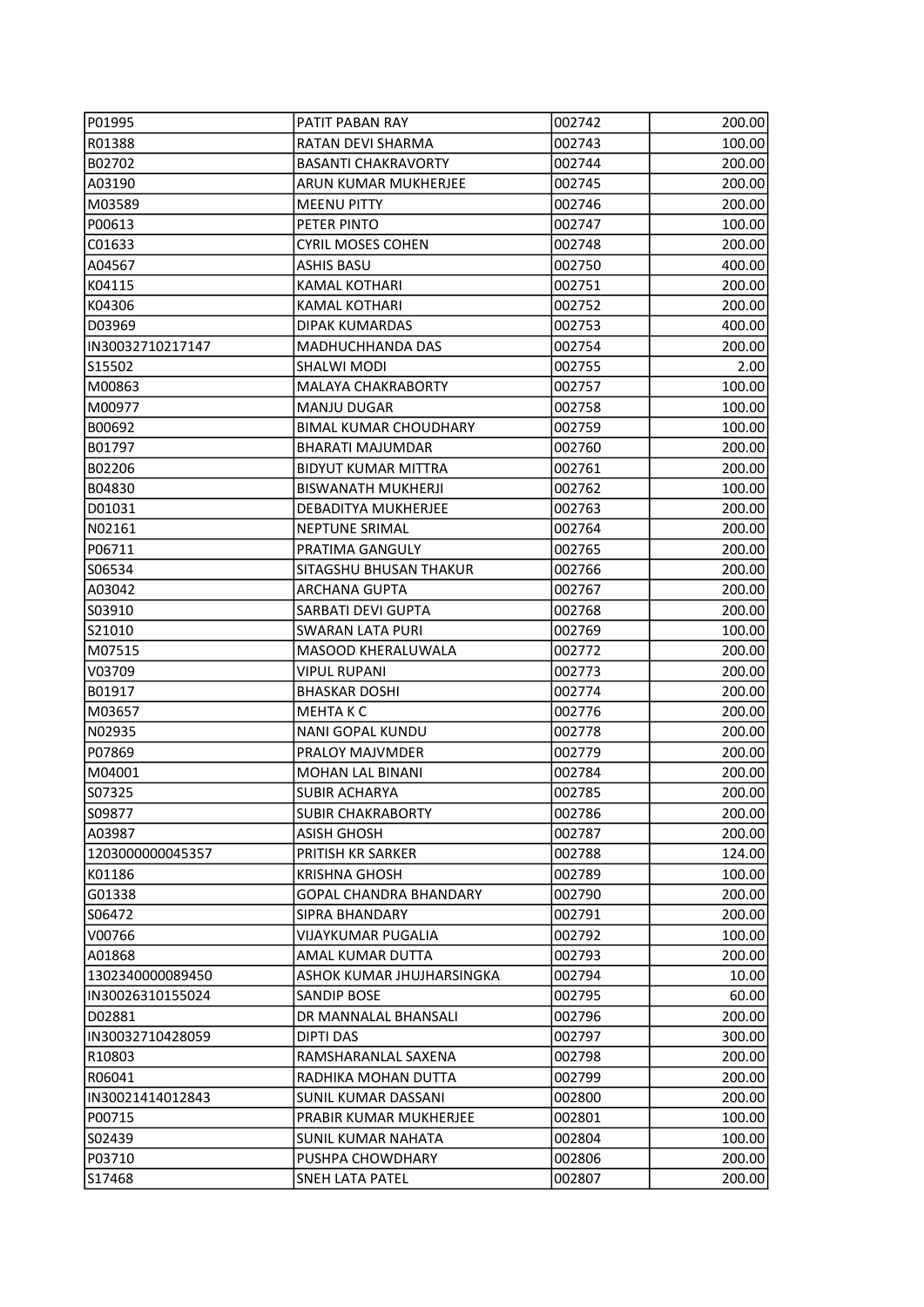| 1204450000457160  | PRABHAT SAMIR DAS           | 002808 | 100.00 |
|-------------------|-----------------------------|--------|--------|
| D02838            | <b>DEBASIS NANDI</b>        | 002809 | 400.00 |
| C02313            | CHANDRAVATI DEVI            | 002810 | 100.00 |
| A07000            | <b>AMIT KUMAR SAHA</b>      | 002811 | 200.00 |
| IIN30026310037819 | <b>BHADRA BISWAS</b>        | 002812 | 200.00 |
| R01522            | <b>RENUKA KUMAR</b>         | 002813 | 100.00 |
| Y00024            | YAMA MAHESHWARI             | 002815 | 100.00 |
| IN30032710173423  | UMESH KUMAR SINGH           | 002816 | 400.00 |
| IN30032710583189  | VARDHMAN JAIN BAFNA         | 002817 | 100.00 |
| IIN30125028684537 | SHYAMAL KUNDU               | 002818 | 100.00 |
| 1203350001622523  | <b>GOBINDA SANDHUKHA</b>    | 002819 | 100.00 |
| 1203840000016377  | NEPAL CHANDRA DEY           | 002820 | 100.00 |
| IN30077310027380  | ATANU KUMAR GANGULY         | 002821 | 200.00 |
| IN30125013435456  | <b>ASHOK KHAN</b>           | 002822 | 200.00 |
| IN30169610108378  | <b>SUNIRMAL GHATAK</b>      | 002823 | 200.00 |
| IN30077310094149  | DIBBYENDU BHATTACHARJEE     | 002824 | 400.00 |
| IN30021410778239  | KANCHAN HALDER              | 002825 | 200.00 |
| P11010008730      | SANGITA DOKANIA             | 002826 | 200.00 |
| V04211            | VIKASH KUMAR GOYAL          | 002827 | 200.00 |
| 1201910300184814  | <b>SIMA SINGHANIA</b>       | 002828 | 196.00 |
| K02650            | <b>KAUSHIK SARKER</b>       | 002830 | 200.00 |
| 1201330000199022  | <b>JAGDISH SHARMA</b>       | 002831 | 40.00  |
| S06814            | SOMNATH KUNDU               | 002833 | 200.00 |
| IN30240410098807  | FALGUNI BANIK               | 002834 | 400.00 |
| L00552            | <b>LALIMA SEN</b>           | 002836 | 200.00 |
| A01641            | AJIT KUMAR BHATTACHARYYA    | 002837 | 200.00 |
| IN30265410002868  | Subrata Sarkar              | 002838 | 200.00 |
| A04333            | <b>ARUP CHATTERJEE</b>      | 002839 | 200.00 |
| A02026            | AMIT KUMAR BASU             | 002840 | 200.00 |
| M06732            | <b>MANOJ KUMAR GUPTA</b>    | 002841 | 200.00 |
| A07570            | ASHANJALI NAYAK             | 002842 | 200.00 |
| P06429            | PROBODHA KUMAR HOTA         | 002843 | 200.00 |
| IN30039415371777  | LINGARAJ MAHAPATRA          | 002844 | 200.00 |
| P06406            | PRASANTA KUMAR DASH         | 002845 | 400.00 |
| IIN30039411887297 | SUVENDU KUMAR BEURIA        | 002846 | 216.00 |
| 11601010000094603 | RAJIV NANDA                 | 002847 | 200.00 |
| IN30232410814798  | <b>SWET PADMAPAL</b>        | 002848 | 6.00   |
| 1202230000097580  | PRADEEP KUMAR BADATYA       | 002849 | 22.00  |
| IM08385           | MANJU MODI                  | 002850 | 200.00 |
| IN30039411795916  | <b>MONALISA MISHRA</b>      | 002851 | 600.00 |
| P08300            | PRAKASH AGARWAL             | 002854 | 200.00 |
| B01001            | <b>BAJRANGLAL SHARMA</b>    | 002855 | 200.00 |
| B02285            | <b>BIMAL KUMAR JAIN</b>     | 002856 | 200.00 |
| M01885            | MAHABIR PRASAD JAIN         | 002857 | 200.00 |
| U00529            | USHA BEZBARUA               | 002858 | 200.00 |
| 1302340000124931  | AMIT PANDYA                 | 002859 | 264.00 |
| M08257            | <b>MENAKA GUPTA</b>         | 002860 | 400.00 |
| IN30125028558486  | KAPOORI DEVI JAIN           | 002861 | 400.00 |
| IN30085310340164  | <b>BARNODIP BORO</b>        | 002862 | 2.00   |
| IIN30125028770867 | ARUN KEDIA                  | 002864 | 200.00 |
| 1201910300540037  | WAZID KHAN                  | 002865 | 10.00  |
| M02767            | MANJIL GOGOI                | 002866 | 200.00 |
| G00980            | <b>GEORGE JOHN AMBOOKEN</b> | 002867 | 200.00 |
|                   |                             |        |        |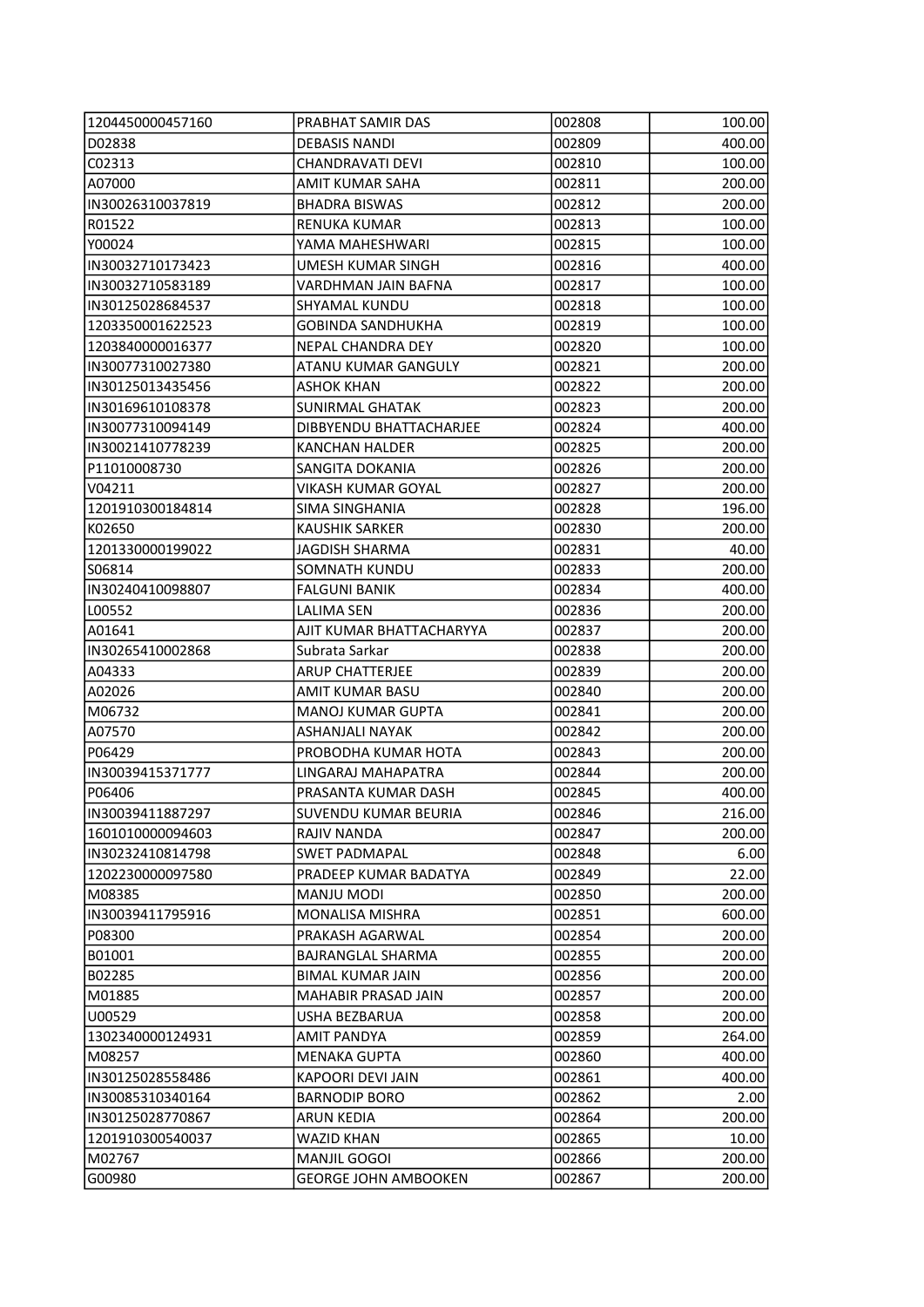| 1201090003078741 | <b>JYOTI SHARMA</b>           | 002869 | 130.00 |
|------------------|-------------------------------|--------|--------|
| B02518           | <b>BIRESWAR PAUL</b>          | 002870 | 200.00 |
| A06318           | <b>ABHAS KUMAR</b>            | 002871 | 200.00 |
| IN30058910075801 | <b>Bibhawari Singh</b>        | 002872 | 400.00 |
| IN30112715392610 | SANJEEV KUMAR                 | 002873 | 400.00 |
| S13961           | <b>SUNIL KUMAR</b>            | 002874 | 200.00 |
| V03168           | VISHWA MOHAN SINHA            | 002875 | 200.00 |
| S04430           | SATYA BHAMA DEVI              | 002876 | 200.00 |
| IN30058910173623 | POONAM DEVI                   | 002877 | 200.00 |
| IN30245310124824 | <b>RAJNI DEVI</b>             | 002878 | 100.00 |
| 1203450000545851 | AMIT KUMAR SINGH              | 002879 | 20.00  |
| S05411           | SHANTI DEVI AGRAWAL           | 002880 | 200.00 |
| B04659           | <b>BASANT KUMAR MUNDRA</b>    | 002881 | 200.00 |
| A00552           | AJIT KUMAR AGARWAL            | 002882 | 200.00 |
| IN30169610314952 | RASHMI                        | 002883 | 70.00  |
| N00841           | NAENDRA KUMAR CHOUDHARY       | 002884 | 200.00 |
| IN30216410111073 | <b>PUSPA BASAK</b>            | 002886 | 300.00 |
| 1201060001053570 | <b>SUMAN DEVI HELIWAL</b>     | 002887 | 200.00 |
| 1201092600173284 | SUNIL KUMAR VERMA             | 002888 | 20.00  |
| 1203840000435195 | DAYA RAM                      | 002889 | 4.00   |
| IN30051312220090 | <b>GURMIT SINGH</b>           | 002890 | 900.00 |
| B05060           | <b>BANDITA PANDA</b>          | 002891 | 200.00 |
| 1203450000154233 | JITENDRA KUMAR SINGH          | 002892 | 400.00 |
| R03101           | RAKESH KUMAR JAIN             | 002893 | 200.00 |
| S07994           | SUMITRA DEVI PODDAR           | 002894 | 200.00 |
| S08411           | <b>SUPREET KUMAR PRASAD</b>   | 002895 | 200.00 |
| D02504           | <b>DRAUPADI DEVI</b>          | 002896 | 200.00 |
| D04138           | DRAUPADI DEVI                 | 002897 | 200.00 |
| D04368           | DRAUPADI DEVI                 | 002898 | 800.00 |
| 1304140005229148 | <b>SURENDRA KUMAR RAY</b>     | 002899 | 200.00 |
| IN30177413298037 | RAVI SHANKAR SHARMA           | 002901 | 50.00  |
| B04924           | <b>BRAJ KISHORE</b>           | 002902 | 200.00 |
| IN30051315134373 | DINDAYAL HISARIA              | 002903 | 100.00 |
| A00005           | <b>ABBY ERALIL CHANDY</b>     | 002904 | 800.00 |
| A00010           | ABDUL AZEEZ                   | 002905 | 160.00 |
| A00018           | ABDUL HASEEB M                | 002906 | 320.00 |
| A00021           | ABDUL KADER K                 | 002907 | 480.00 |
| A00027           | ABDUL KARIM VALIA PADANAKARA  | 002908 | 320.00 |
| A00030           | <b>ABDUL KHADER</b>           | 002909 | 320.00 |
| A00031           | ABDUL LATHEEF P P             | 002910 | 160.00 |
| A00033           | ABDUL MAJEED M                | 002911 | 800.00 |
| A00034           | <b>ABDUL MAJEED OTTTAKATH</b> | 002912 | 480.00 |
| A00043           | ABDUL RAHIMAN ABDUL MAJEETH   | 002913 | 480.00 |
| A00044           | ABDUL RAHMAN ASAN MOHAMED     | 002914 | 160.00 |
| A00048           | ABDUL REHIMAN KALLIYIL MANGAT | 002915 | 480.00 |
| A00058           | ABDULKADER KAMALBATCHA        | 002916 | 640.00 |
| A00064           | <b>ABDULLAH BIN ABOOD</b>     | 002917 | 480.00 |
| A00075           | <b>ABRAHAM K GEORGE</b>       | 002918 | 160.00 |
| A00077           | ABRAHAM MATHEW                | 002919 | 320.00 |
| A00082           | <b>ABRAHAM VARGHESE</b>       | 002920 | 800.00 |
| A00093           | ADIMOOLA CHETTY RAGUNATHAN    | 002921 | 800.00 |
| A00096           | AFTAB AHMED D PATEL           | 002922 | 800.00 |
| A00122           | <b>AKSHAY KOTHARI</b>         | 002923 | 800.00 |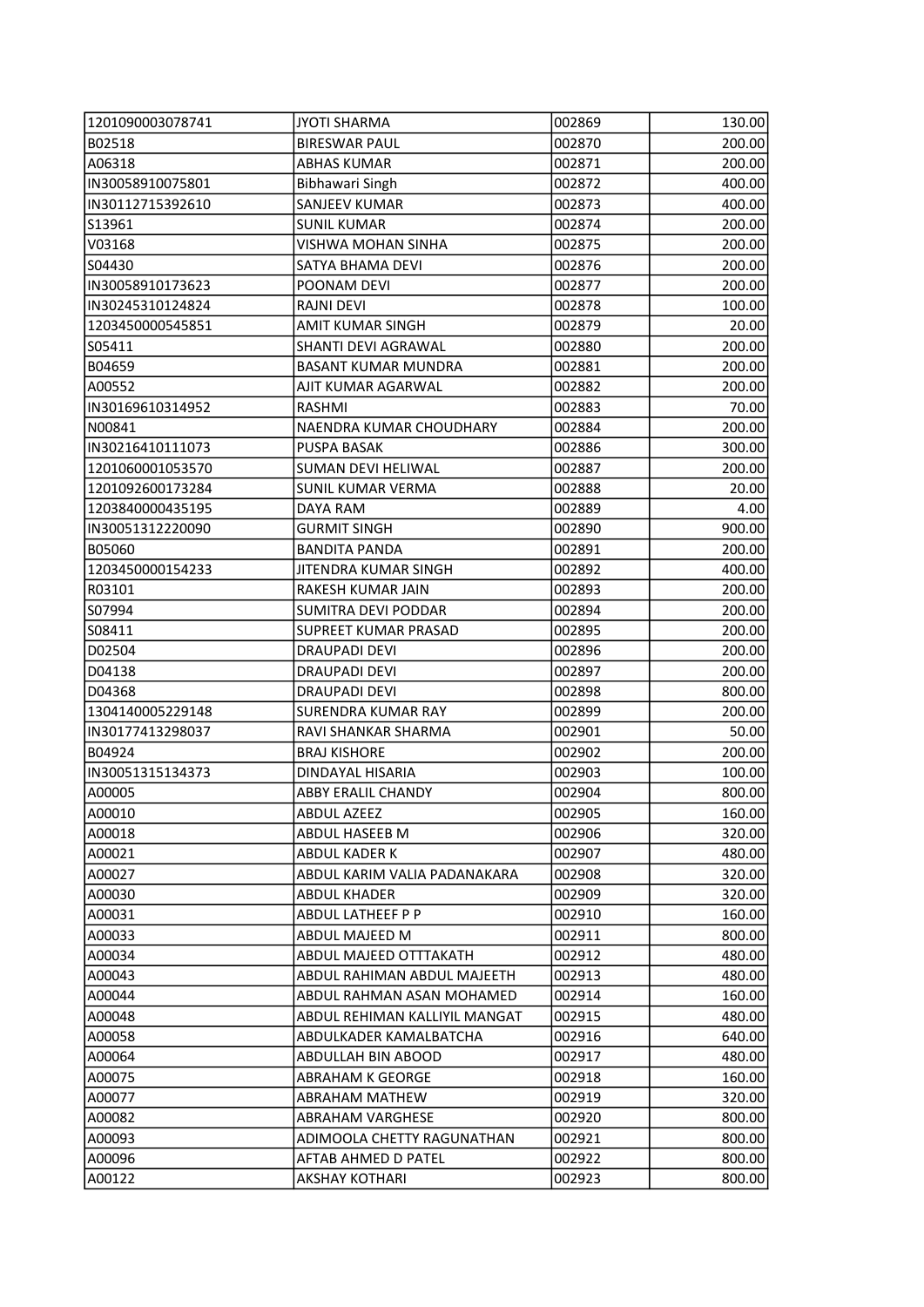| A00128           | ALAGUTHEVAR PONNUCHAMY                | 002924 | 320.00  |
|------------------|---------------------------------------|--------|---------|
| A00153           | ALKA BHARAT KOTHARI                   | 002925 | 320.00  |
| A00182           | AMULYA KUMAR MUKERJEE                 | 002926 | 640.00  |
| A00189           | <b>ANAND PAVITHRAN</b>                | 002927 | 320.00  |
| A00190           | ANAND SHANKAR DESHPANDE               | 002928 | 160.00  |
| A00191           | ANANDA NARAYANAN MUTHU KRISHNA 002929 |        | 480.00  |
| A00203           | ANDRE CAETANO GABRIEL RODRIGUES       | 002930 | 480.00  |
| A00222           | ANIS ABBASBHAI COCHINWALA             | 002931 | 320.00  |
| A00225           | ANIYAN PARAMBAN MOHAMMEDALI           | 002932 | 480.00  |
| A00243           | <b>ANTHONY AGNELLO D'COSTA</b>        | 002933 | 800.00  |
| A00288           | ARUMUGAM A                            | 002934 | 160.00  |
| A00307           | ASAIR MOHAMED                         | 002935 | 640.00  |
| A00333           | ASHOK MANGHNANI                       | 002936 | 160.00  |
| A00342           | <b>ASHVIN SAMTANI</b>                 | 002937 | 800.00  |
| A00359           | AVERTANO XAVIER MONTEIRO              | 002938 | 960.00  |
| A00369           | DR M AZAD MOOPEN                      | 002939 | 320.00  |
| B00009           | <b>BADRUL AMIN</b>                    | 002940 | 480.00  |
| B00014           | BAKULESHCHANDRA DEVCHAND LAKHAI002941 |        | 480.00  |
| B00063           | <b>BENZIGAR XAVICUR</b>               | 002942 | 320.00  |
| B00071           | BHAGWAN SAJANDAS DATWANI              | 002943 | 320.00  |
| B00074           | BHAGWANDAS JAGATRAM VASWANI           | 002944 | 160.00  |
| B00086           | <b>BHARAT MANUBHAI KOTHARI</b>        | 002945 | 160.00  |
| B00087           | <b>BHARATHAN THUNDIVALAPPIL</b>       | 002946 | 320.00  |
| B00104           | BHATIA VALLABH DEVKISHINDAS           | 002947 | 320.00  |
| B00117           | <b>BHUSHANAM DUDALA</b>               | 002948 | 320.00  |
| C00003           | <b>CARMO JOHNNY MENDES</b>            | 002949 | 320.00  |
| C00045           | CHANDRASEKARAN P V                    | 002950 | 1440.00 |
| C00052           | CHANDRASHEKHARA AITHAL G              | 002951 | 320.00  |
| C00057           | CHANDRU TIKAMDAS LALWANI              | 002952 | 160.00  |
| C00074           | <b>CHELLAPPA G</b>                    | 002953 | 960.00  |
| C00083           | <b>CHERIAN GEORGE</b>                 | 002954 | 320.00  |
| C00085           | <b>CHERIAN PHILIP</b>                 | 002955 | 160.00  |
| C00097           | CHIRU KANDATH RAGHAVAN SUDHEER        | 002956 | 800.00  |
| C00109           | CHUKKIRIYAN VAREED THOMAS             | 002957 | 160.00  |
| C00112           | CLARENCE FONCECA                      | 002958 | 800.00  |
| C00120           | <b>COSMAS FRANCIS FERNANDES</b>       | 002959 | 800.00  |
| C00121           | <b>CRISTO R T F FERNANDES</b>         | 002960 | 640.00  |
| C00124           | CYNTHIA CANDIDA BRITTO                | 002961 | 320.00  |
| D00002           | <b>DAGMA FONCECA</b>                  | 002962 | 800.00  |
| D00011           | DANIEL JOHN                           | 002963 | 480.00  |
| D00075           | DILIP PUROHIT                         | 002964 | 160.00  |
| D00115           | DR B ASHOKA ACHARYA                   | 002965 | 1440.00 |
| D00126           | DR JAYARAMAN RAVINDRAN                | 002966 | 480.00  |
| D00144           | DR NOBLE ZACHARIAH                    | 002967 | 800.00  |
| D00173           | DURAI ELANGO                          | 002968 | 320.00  |
| E00001           | EAPEN ABRAHAM                         | 002969 | 480.00  |
| E00006           | EBRAHIM JAMAL MOHIDEEN                | 002970 | 1440.00 |
|                  | EDAKKAPORATH RAMACHANDRAN             | 002971 |         |
| E00007<br>F00028 | FLOSSY HILDA MIRANDA                  | 002972 | 800.00  |
|                  |                                       |        | 480.00  |
| G00008           | <b>GANAPATHY SETHURAJA PILLAI</b>     | 002973 | 1425.00 |
| G00042           | <b>GENGAMMAL GURUSAMY</b>             | 002974 | 160.00  |
| G00059           | <b>GEORGE THOMAS</b>                  | 002975 | 1440.00 |
| G00074           | <b>GHOUSE MOHIUDDIN ALI</b>           | 002976 | 320.00  |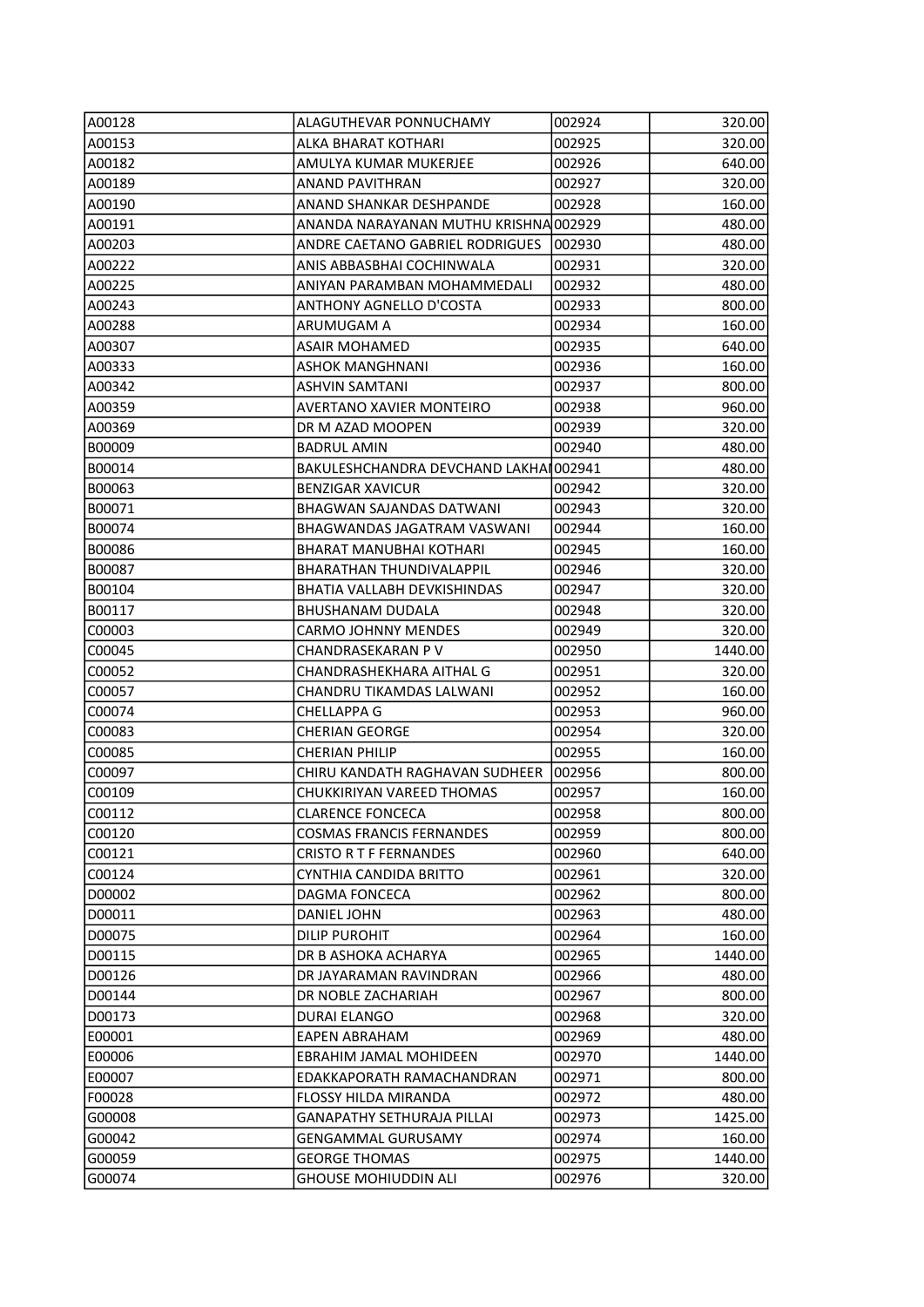| G00075  | <b>GHULAM MOHAMED Y A</b>             | 002977 | 800.00  |
|---------|---------------------------------------|--------|---------|
| G00076  | GINO POYYARA                          | 002978 | 800.00  |
| G00107  | <b>GORDHANBHAI CHHOTABHAI PATEL</b>   | 002979 | 1440.00 |
| G00114  | <b>GOWHER SULTANA</b>                 | 002980 | 1440.00 |
| H00001  | DR S HABEEBULLA ROWTHER               | 002981 | 160.00  |
| H00011  | HANEEFA MOHAMED M                     | 002982 | 800.00  |
| H00027  | HARIHARAN RAMAKRISHNAN CHETTIAR       | 002983 | 320.00  |
| H00032  | HARISH CHANDRA KHANNA                 | 002984 | 1440.00 |
| H00067  | <b>HEMALATHA VUYYURU</b>              | 002985 | 160.00  |
| 100006  | ILYAS AHMED RASHEED                   | 002986 | 160.00  |
| 1100027 | <b>IOSYN RAY CECIL FONSECA</b>        | 002987 | 480.00  |
| 100036  | ISHWAR LEKHRAJ MIRPURI                | 002988 | 320.00  |
| 100039  | <b>ISMAIL H B LAMBAY</b>              | 002989 | 320.00  |
| J00027  | JAHER HUSSAIN M                       | 002990 | 320.00  |
| J00045  | JANARDHAN T N                         | 002991 | 320.00  |
| J00085  | JEMMA JOY PANIKULAM                   | 002992 | 160.00  |
| J00086  | JEPPU PURUSHOTHAM NAYAK               | 002993 | 800.00  |
| J00103  | <b>JOAQUIM FERNANDES</b>              | 002994 | 160.00  |
| J00125  | <b>JOSE AGNELOEDDIE VIEGAS</b>        | 002995 | 800.00  |
| J00135  | JOSEPH ARACKAL JOSEPH                 | 002996 | 320.00  |
| J00143  | <b>JOSEPH F DOURADO</b>               | 002997 | 800.00  |
| J00149  | JOSEPH KOOVAKADA KURIAKOSE            | 002998 | 320.00  |
| J00156  | <b>JOSEPH POTHEN</b>                  | 002999 | 800.00  |
| J00175  | JULIET ASOKAN                         | 003000 | 1440.00 |
| J00180  | JYOTHIBASU RAJASEKHARU                | 003001 | 320.00  |
| K00011  | KADOOR THINDUMMAL VASUMATHI PA 003002 |        | 320.00  |
| K00028  | KALIQ JAMAN P A M                     | 003003 | 800.00  |
| K00043  | KALYANA SUNDARA KAILASANATH           | 003004 | 160.00  |
| K00071  | KANNAN K                              | 003005 | 800.00  |
| K00073  | KANNEMPILLIL VASU MANIKUTTAN          | 003006 | 800.00  |
| K00084  | <b>KARAKKETTA KUMARAN</b>             | 003007 | 800.00  |
| K00090  | <b>KARUNAKARAN MOHAN</b>              | 003008 | 320.00  |
| K00109  | KAVIL MOHANAN                         | 003009 | 640.00  |
| K00114  | KAZI ABDUL SALAM ABDUL GAFOOR         | 003010 | 320.00  |
| K00124  | KHADER SHAREEF A                      | 003011 | 320.00  |
| K00127  | KHURSHEEDA BEGUM IFTAKHAR             | 003012 | 1440.00 |
| K00142  | KISHORE MANJUNATH KULKARNI            | 003013 | 640.00  |
| K00159  | KOLLARKANDY PAVITHRAN                 | 003014 | 320.00  |
| K00200  | KRISHNAMURTHY SIVASUBRAMONIAN         | 003015 | 320.00  |
| K00233  | KUNJUNNI JAYABALAN                    | 003016 | 480.00  |
| K00241  | <b>KUPPUSWAMY P G</b>                 | 003017 | 800.00  |
| L00041  | LATHA VISWANATHAN                     | 003018 | 1440.00 |
| L00063  | LINTON EDAKKADAN                      | 003019 | 320.00  |
| L00065  | LISSIE RENEE GLORIA BABU              | 003020 | 640.00  |
| L00069  | LT COL SUNDARAM S S                   | 003021 | 1440.00 |
| M00017  | MADHAVAN KUTTY MENON PULLANIKK4003022 |        | 480.00  |
| M00029  | <b>MAGAN JAIN</b>                     | 003023 | 160.00  |
| M00044  | <b>MAHENDRA SHAH</b>                  | 003024 | 640.00  |
| M00048  | <b>MAHESH KUMAR DOSHI</b>             | 003025 | 1440.00 |
| M00055  | MAINUDDIN DARYAKHAN DALWAI            | 003026 | 800.00  |
| M00059  | MALATHI RAVISHANKAR                   | 003027 | 1440.00 |
| M00077  | <b>MANDAKINI H PATEL</b>              | 003028 | 320.00  |
| M00106  | MANNOOCHERIEL ABRAHAM THOMAS          | 003029 | 320.00  |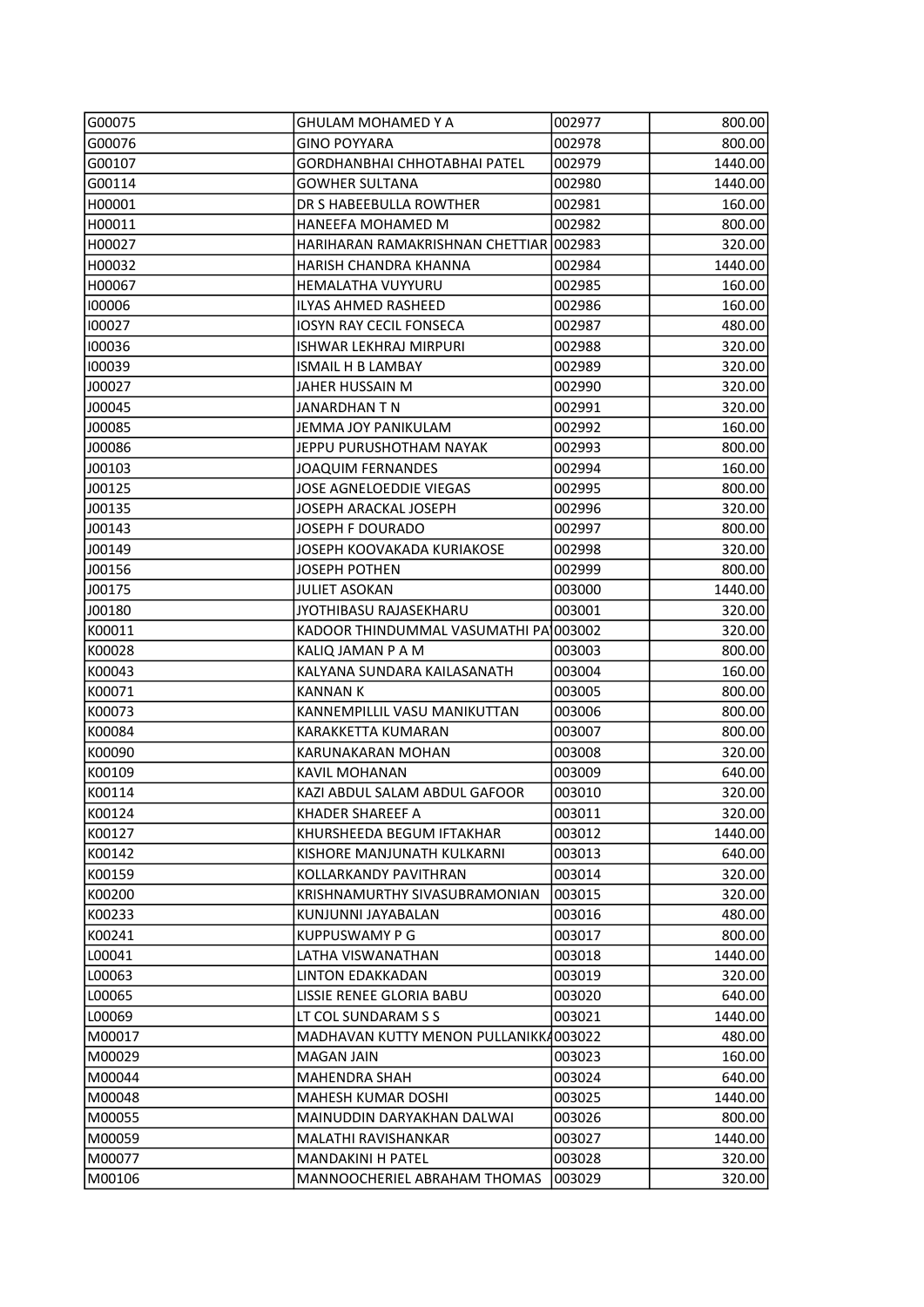| M00108 | <b>MANOHAR SAWLANI</b><br>R             | 003030 | 800.00  |
|--------|-----------------------------------------|--------|---------|
| M00128 | <b>MARK CLEMENT SERRAO</b>              | 003031 | 800.00  |
| M00153 | <b>MATHEW VARGHESE</b>                  | 003032 | 320.00  |
| M00166 | <b>MAYUR M TRIVEDI</b>                  | 003033 | 480.00  |
| M00180 | <b>MEETTINA VENU</b>                    | 003034 | 320.00  |
| M00192 | MICHAEL CAJETAN FERNANDES               | 003035 | 320.00  |
| M00195 | MILINDKUMAR AMIN                        | 003036 | 480.00  |
| M00197 | <b>MILTON FERNANDES</b>                 | 003037 | 320.00  |
| M00217 | <b>MOHAMED ALI S</b>                    | 003038 | 800.00  |
| M00220 | <b>MOHAMED ARIFF P S</b>                | 003039 | 960.00  |
| M00222 | <b>MOHAMED FAROOK</b>                   | 003040 | 320.00  |
| M00223 | MOHAMED GHOUSE DAWOOD MIAKHA 003041     |        | 160.00  |
| M00235 | MOHAMED MAIDEEN M CSSD                  | 003042 | 320.00  |
| M00244 | MOHAMED YOUSOUF N                       | 003043 | 960.00  |
| M00250 | MOHAMMAD JAHANGIR ALI                   | 003044 | 1440.00 |
| M00251 | MOHAMMAD JAMALUDDIN                     | 003045 | 640.00  |
| M00254 | MOHAMMAD RIAZUDDIN                      | 003046 | 800.00  |
| M00257 | MOHAMMED ABDUL ALEEM                    | 003047 | 320.00  |
| M00258 | MOHAMMED ABDUL ALEEM                    | 003048 | 320.00  |
| M00262 | MOHAMMED ALI SYED                       | 003049 | 160.00  |
| M00272 | MOHAMMED MOAZAM ALI                     | 003050 | 800.00  |
| M00274 | MOHAMMED NASEER UDDIN ARIF              | 003051 | 800.00  |
| M00277 | MOHAMMED RASHEED S                      | 003052 | 1440.00 |
| M00287 | MOHAN K                                 | 003053 | 320.00  |
| M00300 | MOHANDAS MADHAVAN KUNNATHULLY003054     |        | 1440.00 |
| M00301 | MOHD AMIN BAND                          | 003055 | 1280.00 |
| M00302 | MOHD AMIR SIDDIQUE                      | 003056 | 320.00  |
| M00307 | <b>MOHD SHARIF SHAIK DAWOOD</b>         | 003057 | 480.00  |
| M00312 | <b>MOHIDIN BASHA QUAZI</b>              | 003058 | 160.00  |
| M00349 | MANOJKUMAR GUHA                         | 003059 | 320.00  |
| M00351 | MR PUTHENPEEDIKAYIL SCARIAH VARGH003060 |        | 800.00  |
| N00054 | NARAYANAN RV                            | 003061 | 800.00  |
| N00131 | NIRMAL PARTAP BHATIA                    | 003062 | 320.00  |
| N00152 | <b>NOOR MOHAMED</b>                     | 003063 | 160.00  |
| 000001 | OCTAVIANO SEQUEIRA                      | 003064 | 1440.00 |
| 000015 | OOMMEN K IYPE                           | 003065 | 800.00  |
| 000016 | <b>OONNOONNY PT</b>                     | 003066 | 320.00  |
| P00020 | PAKKEERKANNU PAHARU DEEN                | 003067 | 800.00  |
| P00023 | PALANISWAMY GOVINDARAJAN                | 003068 | 480.00  |
| P00025 | PALIMAR RANGA KRISHNA RAO               | 003069 | 320.00  |
| P00054 | PARASHOTAM DASS DHILL                   | 003070 | 320.00  |
| P00138 | PONNAMBATH SALEEM                       | 003071 | 160.00  |
| P00147 | POOVAIAH RAMAPRASAD CHEPUDIRA           | 003072 | 960.00  |
| P00180 | PRAKASH RAO BANDARI                     | 003073 | 320.00  |
| P00214 | PRIYA SARA CHANDY                       | 003074 | 800.00  |
| R00005 | RADHA MANI NAIR                         | 003075 | 1120.00 |
| R00015 | RADHAKRISHNAN NAIR S                    | 003076 | 1120.00 |
| R00019 | RAFEEQUE AHMED M                        | 003077 | 480.00  |
| R00034 | RAHILA GHULAM                           | 003078 | 800.00  |
| R00042 | RAJA MOHAMMED S                         | 003079 | 1440.00 |
| R00057 | RAJAN KARTHA                            | 003080 | 320.00  |
| R00103 | RAJKUMAR GANSHAMDAS BHATIA              | 003082 | 1440.00 |
| R00125 | RAM KISHORE SINGH                       | 003083 | 800.00  |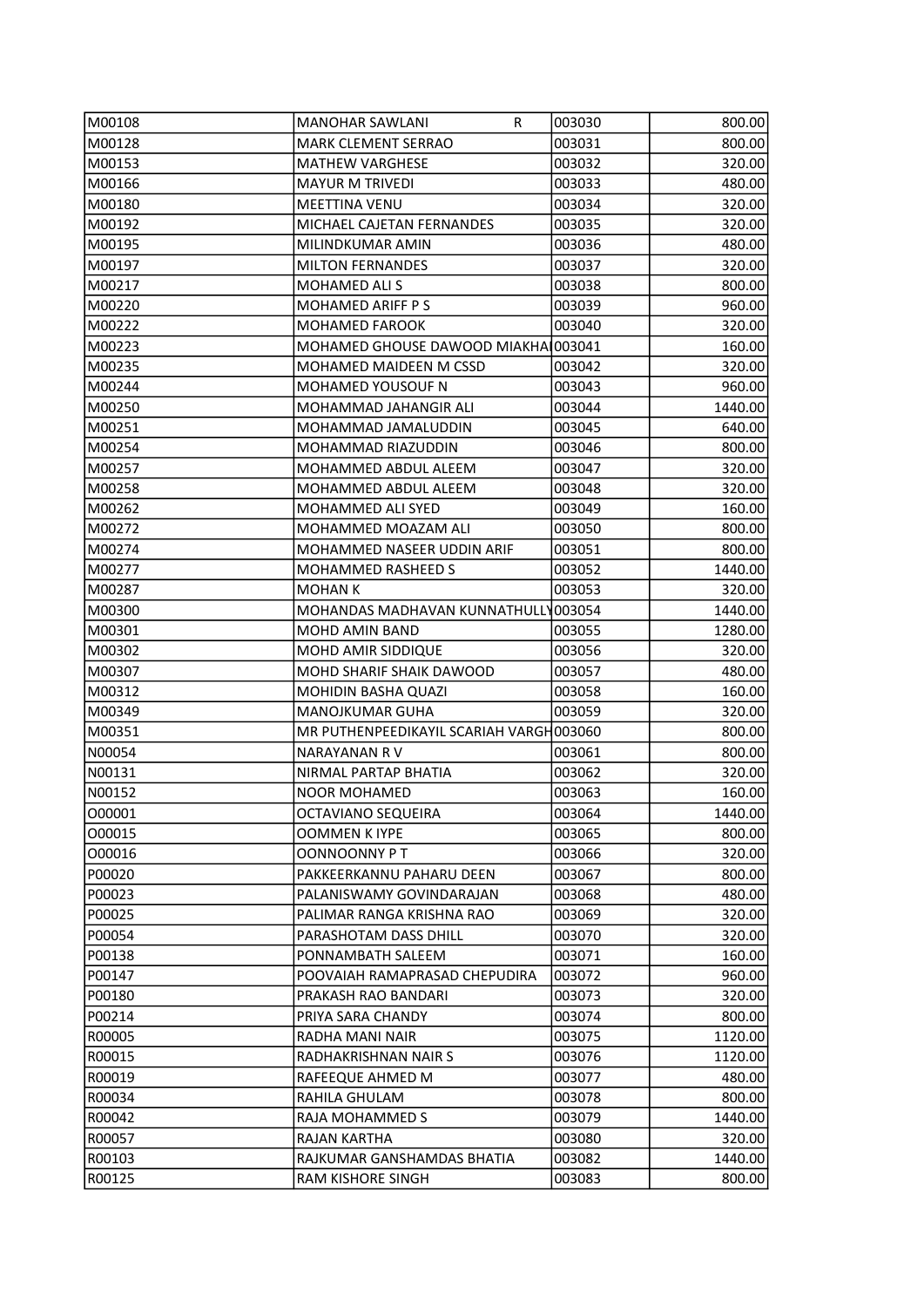| R00139           | RAMA PRASAD                             | 003084  | 320.00  |
|------------------|-----------------------------------------|---------|---------|
| R00166           | RAMALINGA REDDY NALINI                  | 003085  | 320.00  |
| R00175           | <b>RAMAN KUMAR</b>                      | 003086  | 320.00  |
| R00176           | <b>RAMANSS</b>                          | 003087  | 160.00  |
| R00207           | RAMESH MAHADEV BHAT                     | 003088  | 480.00  |
| R00229           | RANDHIR CHANDER MEHTA                   | 003089  | 320.00  |
| R00248           | RASHEED KUTTY                           | 003090  | 640.00  |
| R00259           | <b>RATTI GADHOK</b>                     | 003091  | 320.00  |
| R00286           | <b>REHMAN PAEES A</b>                   | 003092  | 320.00  |
| R00292           | REMEDIANA SEBASTIANA FERNANDES          | 003093  | 320.00  |
| R00303           | RITA PATRICIA SERRAO                    | 003094  | 960.00  |
| R00316           | ROSHAN MOHIDEEN                         | 003095  | 800.00  |
| S00002           | SABBIR DOHADWALA                        | 003096  | 320.00  |
| S00021           | SAIFUDDIN BORIAWALA                     | 003097  | 320.00  |
| S00034           | SAMBASIVA RAO VEMULA                    | 003098  | 320.00  |
| S00092           | SAROJ SINGLA                            | 003099  | 800.00  |
| S00101           | SASIDHARAN NAIR N                       | 003100  | 1440.00 |
| S00143           | SENTHILARUMUGAM SUNDAR                  | 003101  | 800.00  |
| S00210           | <b>SHARDA SAWHNEY</b>                   | 003102  | 960.00  |
| S00215           | SHASHI BHUSHAN KHANNA                   | 003103  | 640.00  |
| S00219           | SHASHIKALA K MODI                       | 003104  | 480.00  |
| S00236           | SHIRLEY CRUZINA CARMO JOHNNY MEN 003105 |         | 320.00  |
| S00240           | <b>SHIV RATAN GUPTA</b>                 | 003106  | 1440.00 |
| S00265           | SIKANDAR ALI KHAN                       | 003107  | 1440.00 |
| S00284           | SIVARAMA PILLAI RAJASEKHARAN NAIR       | 003108  | 800.00  |
| S00300           | SOMASUNDARAM S                          | 003109  | 800.00  |
| S00355           | SUBRAMANIAM                             | 003110  | 320.00  |
| SOO364           | SUBRAMANIAN SWAMINATHAN                 | 003111  | 160.00  |
| IS00380          | SUDHAKARAN C K                          | 003112  | 480.00  |
| S00409           | <b>SUMITRA JAIN</b>                     | 003113  | 320.00  |
| S00418           | <b>SUNDARAM S A</b>                     | 003114  | 800.00  |
| S00422           | SUNDARAVADIVELU SELVARAJ                | 003115  | 320.00  |
| S00425           | <b>SUNDRAM PRAMANANDAN</b>              | 003116  | 320.00  |
| S00427           | SUNEETA SHANTI KUMAR SHARMA             | 003117  | 160.00  |
| ISO0442          | SURENDRA RATANSHI GOKANI                | 003118  | 320.00  |
| S00446           | <b>SURENDRAN K P</b>                    | 003119  | 640.00  |
| S00452           | <b>SURESH CHANDRA MISRA</b>             | 003120  | 160.00  |
| ISO0474          | <b>SUSAN ALEXANDER</b>                  | 003121  | 160.00  |
| S00497           | SYED FAZZULLAH KHADRI                   | 003122  | 320.00  |
| S00500           | SYED HUSSAIN NAWAZ                      | 003123  | 320.00  |
| SO0508           | SYED RAZIUDDIN ALI                      | 003124  | 800.00  |
| T00042           | THETHINGAVIL UNNI KRISHNAN              | 003125  | 320.00  |
| T00070           | THONSE DAMODARSAMANI                    | 003127  | 320.00  |
| T00078           | TITUS FRNANDES PRABHU                   | 003128  | 800.00  |
| T00082           | TONY J S RODRINGUES                     | 003129  | 480.00  |
| U00010           | UMESH SHANKAR MISHRA                    | 003130  | 640.00  |
| V00001           | VADAKKA V V MOHAMMED                    | 003131  | 320.00  |
|                  | VAIDYANATHAN UMASHANKAR                 | 003132  | 480.00  |
| V00008<br>V00016 | VALIYAKATH MOHAMMED BADRUDDIN           | 1003133 | 320.00  |
| V00026           | VALSAN M P                              | 003134  | 1440.00 |
| V00075           | VELA PARAMBIL RAMAN VIDYASAGAR          | 003135  | 640.00  |
| V00088           | VENKATANARASIMHARAO MADAPATI            | 003136  | 160.00  |
| V00179           | VINOD RAMANATHAN CHITHUR                | 003137  | 160.00  |
|                  |                                         |         |         |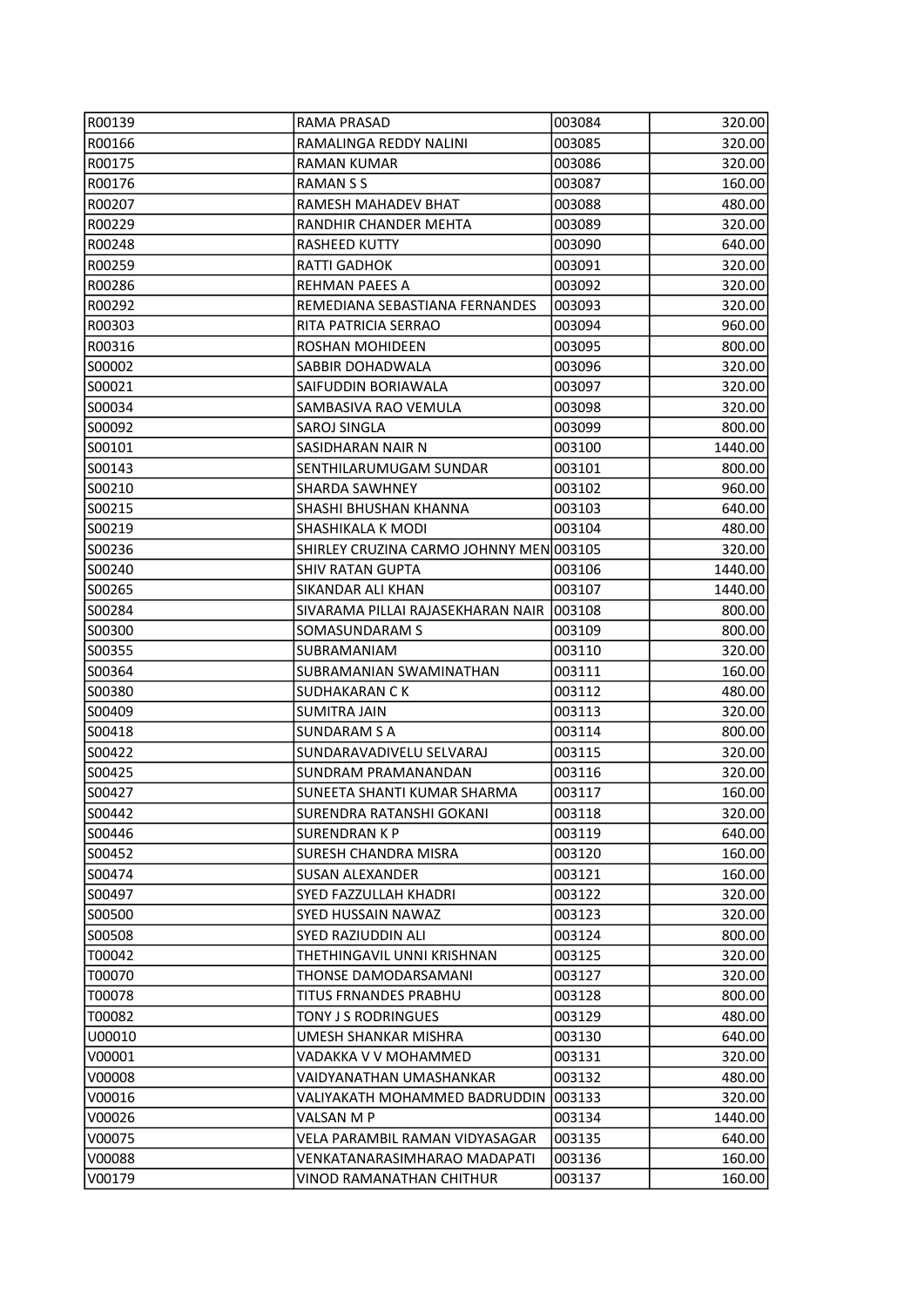| V00197            | VISWANATHAN P V                          | 003138 | 1440.00 |
|-------------------|------------------------------------------|--------|---------|
| V00203            | VIVAKE RAINA                             | 003139 | 800.00  |
| V05046            | <b>VASANTHA RAJAGOPALAN</b>              | 003140 | 800.00  |
| W00008            | WARIS ALI M SHAREEF                      | 003141 | 320.00  |
| 1203760000073518  | <b>HEMANT KUMAR SATIJA</b>               | 003250 | 400.00  |
| 1304140003773489  | KAUSHAL KISHORE SRIVASTAVA               | 003498 | 26.00   |
| 1203350002400490  | HOZEFA BOHRA                             | 003637 | 3817.00 |
| IN30114311104008  | KARANSINH PARMAR                         | 003822 | 40.00   |
| 1203440001056669  | ARCADIA SHARE AND STOCK BROKERS P 004081 |        | 1.00    |
| IN30429515017400  | SANDEEP KUMAR VERMA                      | 004649 | 2.00    |
| 1203320004271752  | DINAVAHI UMA KUMAR                       | 004826 | 94.00   |
| 1203320001327272  | SHAJU SHEKHARAN                          | 004916 | 200.00  |
| 1204470004620541  | VINAY SATHYANARAYAN                      | 004966 | 2.00    |
| IN30037810003385  | A .G PRASANNA KUMAR                      | 005015 | 200.00  |
| 1203320004411675  | JAGADISH HEGDE HEGDE                     | 005017 | 100.00  |
| IN30039417024702  | SRIKANTH N                               | 005072 | 2.00    |
| IIN30192630737007 | ILAGAR NAGAYYA                           | 005087 | 94.00   |
| 1201090005631521  | DHANASEKAR G.                            | 005095 | 2.00    |
| 1201330000240416  | NEMICHAND KOTHARI                        | 005109 | 2.00    |
| IN30021417936884  | <b>GAGAN N SETHIYA</b>                   | 005115 | 6.00    |
| IN30096610313152  | VIJAYA RAJ KOTHARI                       | 005119 | 4.00    |
| IN30429513569839  | <b>ANIL TIWARI</b>                       | 005150 | 200.00  |
| IN30163740472524  | SUSEELA K                                | 005165 | 2.00    |
| IN30177419428833  | A JAYAKUMAR                              | 005288 | 100.00  |
| IN30163741055899  | V VENKATESWARAN                          | 005290 | 2.00    |
| IN30306910015161  | STELLA MARY SANTHA. A                    | 005354 | 200.00  |
| P18120100832      | POONGKUNDRAN S                           | 005368 | 200.00  |
| 1203760000535453  | N ARUNPRADHAP                            | 005407 | 20.00   |
| IN30039414116605  | N RAJESH KUMAR                           | 005409 | 1120.00 |
| N00076            | NARON PUTHUKKAYI VENUGOPALAN             | 005441 | 600.00  |
| IN30429520911992  | HARINDRAN PRABHAKARAN                    | 005448 | 10.00   |
| IN30163741959129  | SANJEEV N C                              | 005456 | 400.00  |
| IN30160410629765  | ALAUDDIN KHANDAKAR                       | 005645 | 20.00   |
| IIN30210510314429 | <b>ABHISHEK LAHOTI</b>                   | 005652 | 200.00  |
| IN30210510227524  | MINA AGRAWALLA                           | 005653 | 700.00  |
| IN30177415297125  | RABINDRA KUMAR DASH                      | 005755 | 8.00    |
| 1206380000258252  | <b>MANORAMA PATRA</b>                    | 005757 | 20.00   |
| IN30429522751864  | AJAY KUMAR TIWARI                        | 005842 | 2.00    |
| IN30177412865956  | DIWAKAR PRASAD SINGH                     | 005915 | 100.00  |
| 1202770000479019  | RAVI CHANDER MALIK                       | 005919 | 200.00  |
| IN30088813749811  | NARESH AHUJA                             | 006057 | 998.00  |
| 1206140000001153  | <b>SHANTI TRIPATHI</b>                   | 006158 | 100.00  |
| 1203350001449554  | MUKESH KUMAR GULATI                      | 006263 | 2.00    |
| IN30023915536263  | <b>ANIL CHOWDHRY</b>                     | 006323 | 18.00   |
| 1203350002277649  | PANKAJ GOYAL                             | 006386 | 120.00  |
| 1208160092714053  | SHAFEEQUZZAMA ANSARI                     | 006426 | 50.00   |
| 1208870065890490  | <b>HARSHIT KUMAWAT</b>                   | 006515 | 2.00    |
| 1208870034190832  | <b>DEEPAK KURI</b>                       | 006585 | 20.00   |
| 1201210100445941  | ANUPAM SHARMA                            | 006586 | 400.00  |
| IN30021430356022  | Deep Shailesh Chothani                   | 007088 | 20.00   |
| 1208180079458792  | PANDURANG DYANDEO DANGE                  | 007228 | 30.00   |
| 1208870076558903  | KAILAS SANTOSH KATMORE                   | 007312 | 4.00    |
| 1202350000265392  | NITIN MANSUKHLAL GANDHI.                 | 007331 | 70.00   |
|                   |                                          |        |         |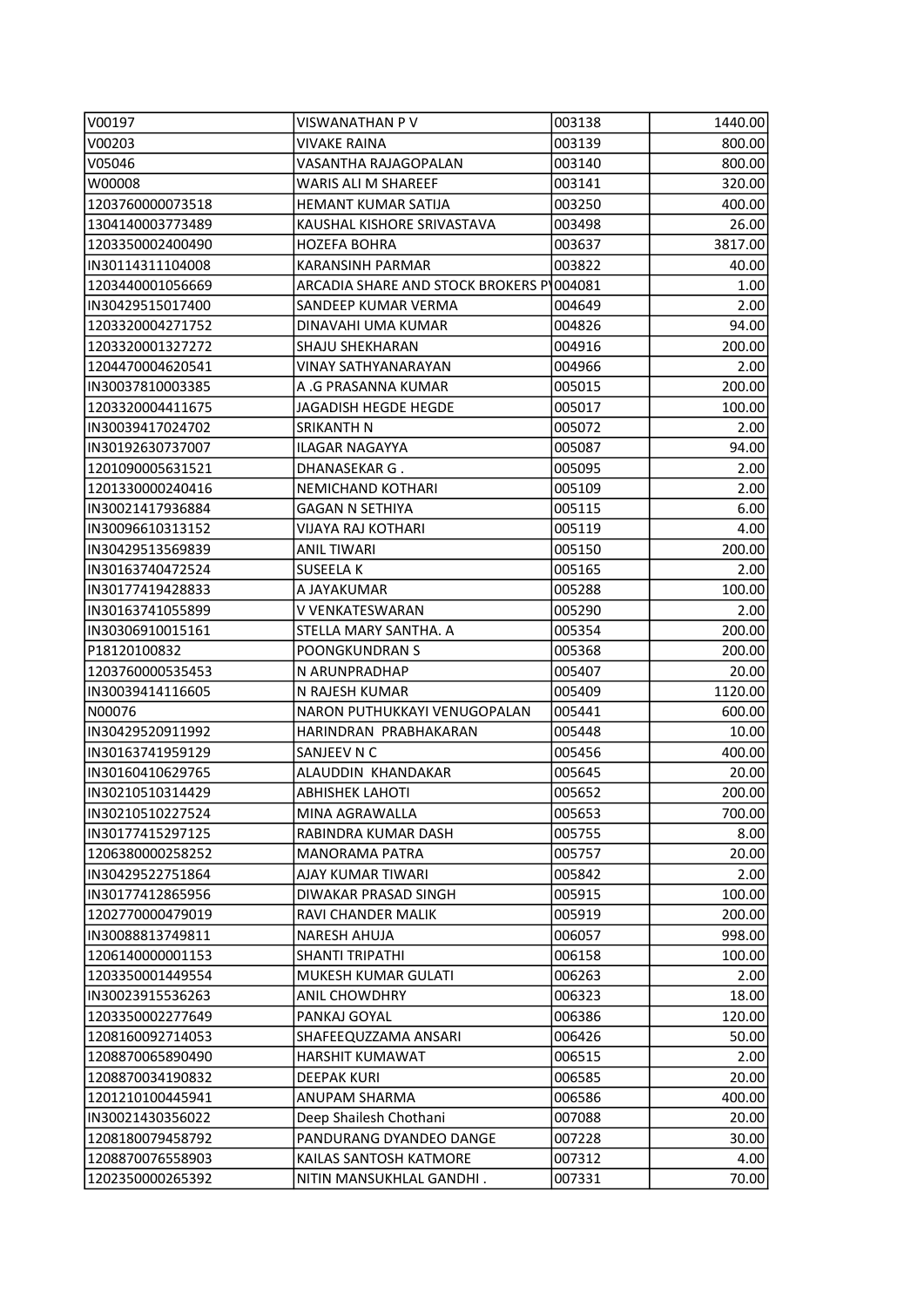| 1302190000130739  | MANJU ABHIJEET RATHI                     | 007336 | 800.00  |
|-------------------|------------------------------------------|--------|---------|
| 1202890001229166  | RAJESH KANTILAL RUNWAL                   | 007422 | 460.00  |
| 1208160015015775  | PRATIK SUNIL TOTLA                       | 007557 | 40.00   |
| 1208870093192066  | KHAN SABEEL UR RAHEMAN SHAKIL UR 1007741 |        | 20.00   |
| 1208870018173521  | ADITYA SONVE                             | 007848 | 12.00   |
| IN30039414111459  | N MURALI KRISHNA                         | 007957 | 100.00  |
| 1208160023220145  | THULASI VADDAVALLI                       | 007998 | 200.00  |
| 1208160048849359  | <b>SURIBABU AAKULA</b>                   | 008115 | 10.00   |
| K04605            | KAMARAJUGADDA VENKATA NAGENDRA008116     |        | 200.00  |
| 1204770000057521  | MADHURILATHA ONKARAM                     | 008139 | 100.00  |
| IN30113526273173  | <b>BHAMINI GOKULRAM</b>                  | 008241 | 150.00  |
| IN30051323059263  | ROHIT RAJANI                             | 008270 | 60.00   |
| 1201130000134632  | KASTHURIRANGAN MURALI                    | 008271 | 200.00  |
| IN30059710009997  | THARAKA RAMIAH N MR                      | 008435 | 20.00   |
| IN30198310298466  | <b>HEMABEN DEEPAK PAREKH</b>             | 008472 | 4.00    |
| IN30108022804501  | S VIJAYA KUMAR                           | 008498 | 100.00  |
| 1204450000502316  | <b>MAMTA JAIN</b>                        | 008552 | 200.00  |
| IN30163741607264  | NAMITHA A SAMDARIA                       | 008569 | 2.00    |
| IN30108022235032  | <b>GUDALI VENUGOPAL KRISHNAMURTHY</b>    | 008631 | 2.00    |
| 1204720025118661  | MOHAMMED IBRAHIM ABBAS                   | 008663 | 380.00  |
| M04213            | MOOHAMED KASIM A                         | 008680 | 200.00  |
| IN30017510295196  | PUSHPALATHA. A                           | 008744 | 4.00    |
| 1208870067923389  | SARASWATI SAHOO                          | 009071 | 30.00   |
| 1203350002626240  | VANDANA TIWARY                           | 009137 | 1400.00 |
| A00224            | ANITA VIDYADHAR LIMAYE                   | 009261 | 1440.00 |
| D00007            | DAMACIANO SANTANA SILVA                  | 009263 | 792.00  |
| D00135            | DR MOHD KHURSHEED AHMED PH D             | 009264 | 320.00  |
| 1202890001035098  | RAFAT MOSHARRAF                          | 009343 | 316.00  |
| IN30011810993825  | <b>SHASHI CHAUDHARY</b>                  | 009588 | 100.00  |
| IN30047610492719  | RAKESH BINDRA                            | 009797 | 316.00  |
| 1202990005441095  | RAJ KUMAR PAWAR                          | 010051 | 200.00  |
| IN30143610245576  | <b>VIJENDER KUMAR JAIN</b>               | 010104 | 2.00    |
| IN30011810675000  | ANIL KUMAR TRIVEDI                       | 010214 | 52.00   |
| IN30143610236313  | RAGHUNATH RAI BUDHRAJA                   | 010506 | 16.00   |
| 1208160009503051  | <b>MANOJ KUMAR</b>                       | 010522 | 10.00   |
| IIN30060110032567 | <b>KEWAL KRISHN THAKAR</b>               | 010598 | 100.00  |
| IN30058910210770  | AMAR NATH SHARMA                         | 010905 | 8370.00 |
| IIN30133017003546 | PATTATHIL GOVINDA MADHAVAN KUTT 011194   |        | 1440.00 |
| 1202990004290610  | Indiabulls Securities Limited            | 011364 | 181.00  |
| IN30051318104362  | AMIT SUHAG                               | 011570 | 34.00   |
| 1203350001707489  | <b>SANDEEP KUMAR</b>                     | 011822 | 100.00  |
| 1208870009606808  | <b>ROHAN GUPTA</b>                       |        | 48.00   |
|                   | JAGMOHAN SINGH NARANG                    | 012005 |         |
| IN30154914784644  |                                          | 012126 | 400.00  |
| IN30223611258662  | <b>ANISH KUMAR</b>                       | 012179 | 30.00   |
| 1203350001544008  | RAJINDER SINGH                           | 012287 | 200.00  |
| IN30223612374693  | SANDEEP SULARIA                          | 012437 | 200.00  |
| 1204720002282446  | PARUL.                                   | 012463 | 400.00  |
| IN30154919354271  | <b>MANJU BALA</b>                        | 012499 | 2.00    |
| 1204720001825372  | <b>ABHISHEK RAJ</b>                      | 012507 | 40.00   |
| IN30160410560634  | KULDIP SINGH GILL                        | 012527 | 200.00  |
| N00636            | NEENA BHALLA                             | 012712 | 300.00  |
| IN30018313487847  | SHASHI PAUL SHARMA                       | 012764 | 78.00   |
| 1202300000098558  | NEHA KALRA                               | 012798 | 10.00   |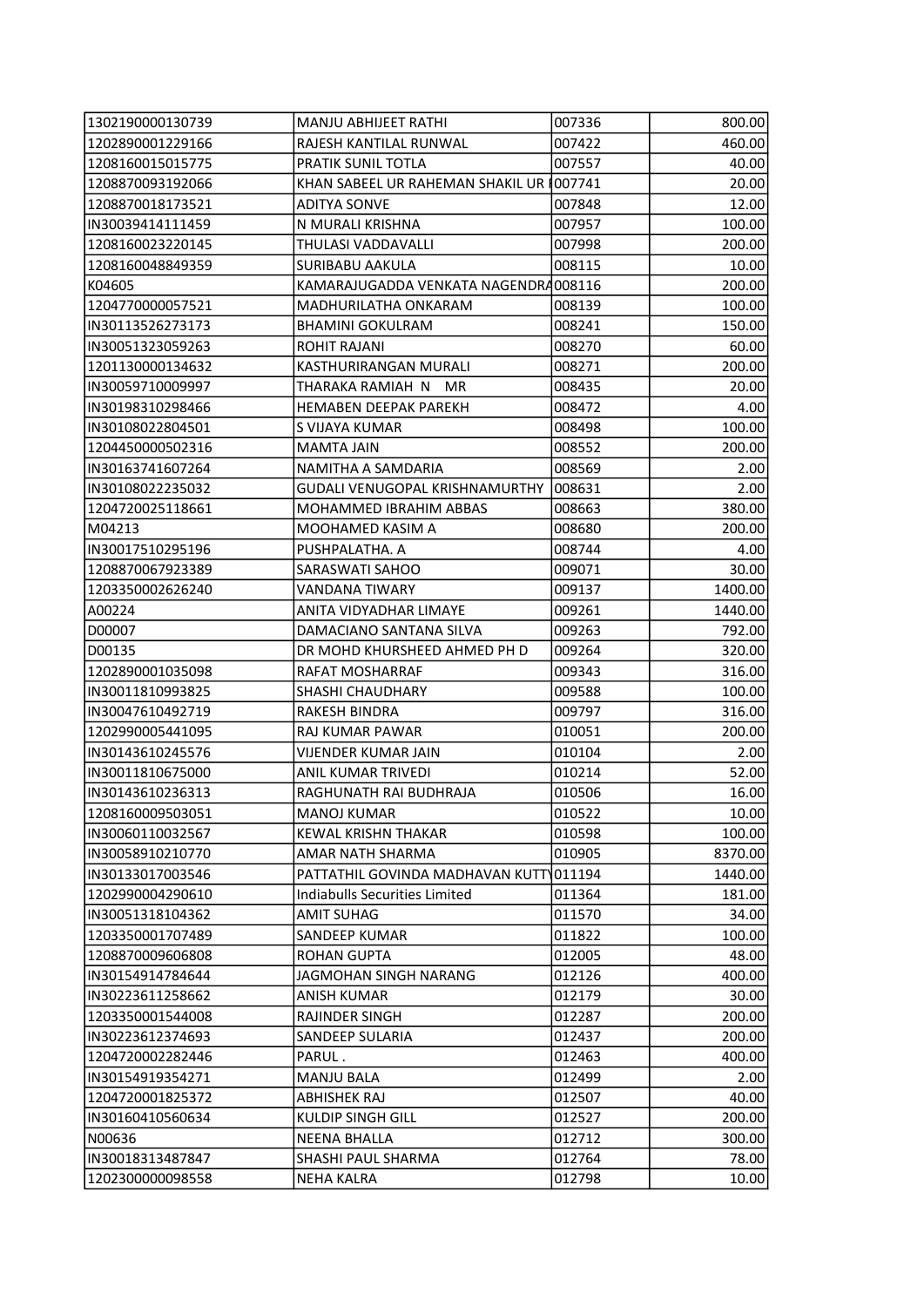| IN30302824246634                     | VARUN YADAV                                           | 013284 | 20.00   |
|--------------------------------------|-------------------------------------------------------|--------|---------|
| 1203320094699432                     | KANTA BAJAJ                                           | 013345 | 150.00  |
| 1306130000000868                     | RAJEEV BAJAJ                                          | 013359 | 60.00   |
| 1208160058591802                     | <b>SUMAN MISHRA</b>                                   | 013410 | 36.00   |
| IN30133019916855                     | SHRI RADHA KISHAN HOLDINGS PRIVATE 013422             |        | 180.00  |
| 1206120000134610                     | <b>VIVEK KUMAR GUPTA</b>                              | 013537 | 200.00  |
| 1206140000037393                     | <b>SUNIL KUMAR SINGH</b>                              | 013664 | 160.00  |
| 1201060002763405                     | SHASHI BALA                                           | 013824 | 200.00  |
| IN30051314769603                     | <b>ANCHAL MISHRA</b>                                  | 013958 | 50.00   |
| IN30051320405189                     | YOGESH TEJWANI                                        | 014010 | 2000.00 |
| 1201860000212042                     | <b>SOMIL PAWADHA</b>                                  | 014147 | 16.00   |
| 1208870020794969                     | <b>SHIVAM KUMAR</b>                                   | 014567 | 12.00   |
| 1208160093345449                     | ASHUTOSH KUMAR RAI                                    | 014761 | 2.00    |
| 1203320088806081                     | CHANDRAMANI SINGH                                     | 014801 | 10.00   |
| 1208180047005289                     | RATNESH KUMAR MISHRA                                  | 014841 | 2.00    |
| 1202920000148103                     | PREM CHAND AGRAWAL                                    | 015114 | 20.00   |
| IN30148520004333                     | SHYAM AGARWAL                                         | 015129 | 200.00  |
| IN30068510122988                     | <b>RITA MATHUR</b>                                    | 015615 | 200.00  |
| 1208870021626442                     | <b>AYUSH SHARMA</b>                                   | 015747 | 60.00   |
| 1208870042038884                     | <b>SURESH CHANDRA JAT</b>                             | 015751 | 200.00  |
| 1304140003166254                     | ANIL CHAWLA                                           | 015825 | 100.00  |
| 1208870003480483                     | <b>MANJU RAIGAR</b>                                   | 016114 | 86.00   |
| 1208180027367246                     | YOGENDAR KUMAR                                        | 016169 | 100.00  |
| 1208180043117443                     | RAMKISHAN YADAV                                       | 016170 | 700.00  |
| 1208870023076899                     | <b>VIKRAM VARMA</b>                                   | 016259 | 8.00    |
| 1201210100396430                     | RAJESH ARORA                                          | 016395 | 100.00  |
| S07261                               | <b>SUBHASH CHANDER CHOWDHRY</b>                       | 016412 | 200.00  |
| IN30018313628354                     | HANSABEN S PANCHANI                                   | 016545 | 100.00  |
| IN30021438203475                     | HATIM ABBAS DHANKOT                                   | 016547 | 40.00   |
| 1207020000985822                     | PRANAV SUNILBHAI VASANT                               | 016727 | 100.00  |
| IN30097410865421                     | MANDALIA SHYAMSUNDAR J.                               | 016737 | 60.00   |
| 1208870070751421                     | DIVYESHKUMAR KANTILAL RAKHOLIYA                       | 016783 | 20.00   |
| IN30097411492545                     | TULSIDAS ATMARAM MOTWANI                              | 016998 | 34.00   |
| 1206740000148270                     | <b>HARSHAD DOSHI</b>                                  | 017119 | 2.00    |
| 1203320059403044                     | AMIPARA PRASHANT DEVRAJBHAI                           | 017313 | 80.00   |
| 1203320070095055                     | PRATEEK BAHETI                                        | 017416 | 200.00  |
| IN30198311315977                     | SURESHKUMAR CHAMPALALJI HUNDIA                        | 017512 | 2.00    |
| IN30021411640669                     | UMESHBHAI INDRAVADAN KANSARA                          | 017626 | 50.00   |
| IN30127630511367                     | PATEL NITINKUMAR SOMABHAI                             | 018292 | 50.00   |
| 1202890000218579                     | VINODKUMAR HASMUKHBHAI VYAS                           | 018299 | 60.00   |
| IN30030210004361                     | <b>NARESH CJOSHI</b>                                  | 019211 | 50.00   |
| 1202990004984001                     | <b>BIJOY BABU</b>                                     | 019279 | 160.00  |
| IN30199111167229                     | VIKAS VITHALRAO JADHAV                                | 019294 | 10.00   |
| IN30429512945328                     | VASANI REKHA MANISH                                   | 019518 | 10.00   |
|                                      |                                                       |        |         |
| 1204150000284383                     | MANIBHAI VIRABHAI PATEL (HUF)                         | 019831 | 720.00  |
| 1207020000356407<br>1204150000669056 | MOHAMED SUFIYAN SARFARAZKHAN PA019856<br>PUNIT B SHAH | 019881 | 400.00  |
|                                      |                                                       |        | 80.00   |
| IN30197510015495                     | <b>ATUL M DHAROD</b>                                  | 020360 | 600.00  |
| IN30311614120484                     | ALBERT DSOUZA                                         | 020441 | 4000.00 |
| IN30112716103475                     | CHAMAN LAL PASRICHA                                   | 020683 | 1000.00 |
| IN30115121937348                     | <b>CHHOTU GANDHI</b>                                  | 020817 | 46.00   |
| IN30611490015774                     | STATE BANK OF INDIA.PERSONAL BANKII021166             |        | 900.00  |
| 1201090011331821                     | MOTILAL OSWAL FINANCIAL                               | 021174 | 325.00  |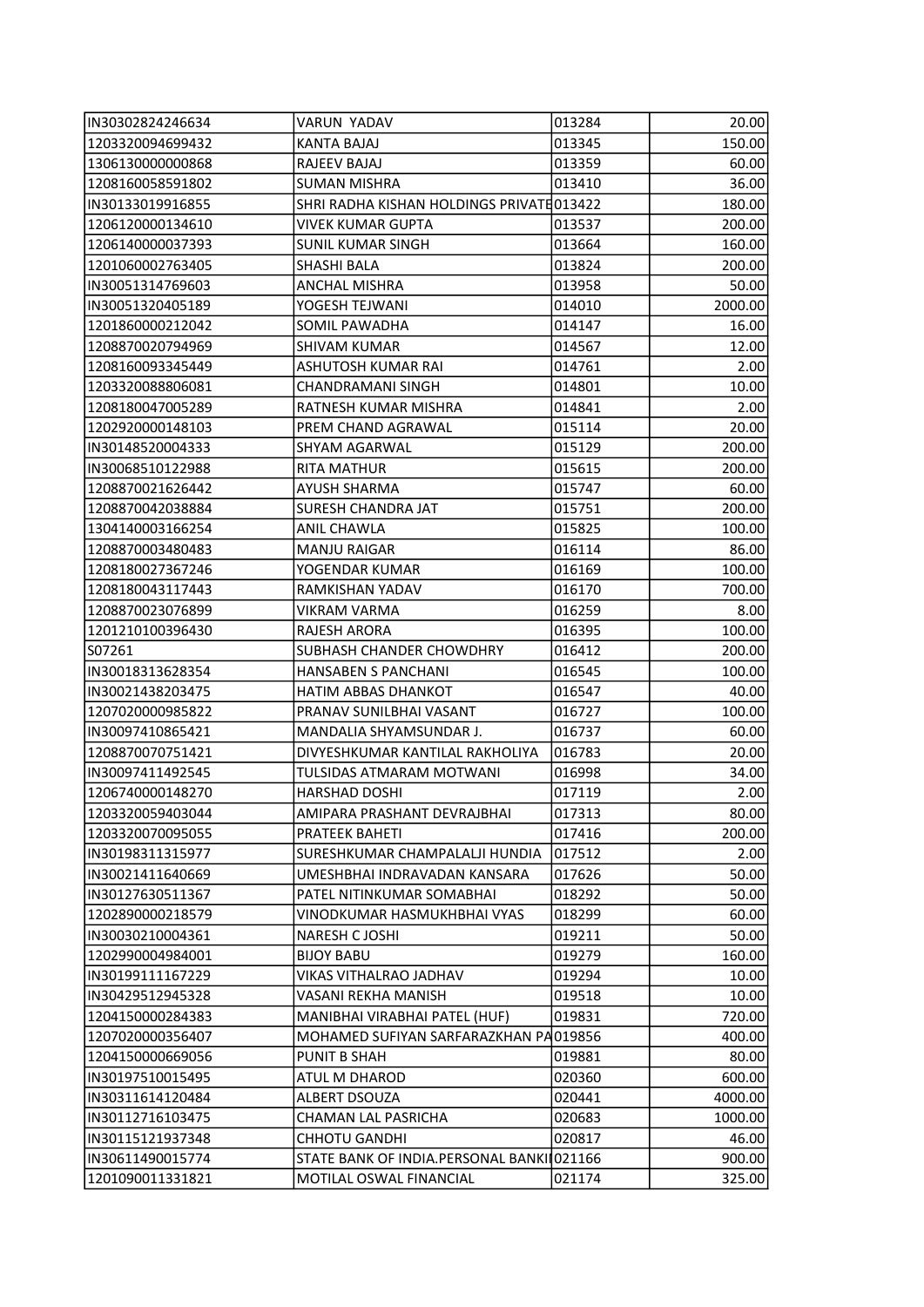| IN30014210073324 | INDIRA TRILOKCHAND PATEL              | 021221 | 400.00  |
|------------------|---------------------------------------|--------|---------|
| 1203150000065502 | SHILPA ANIRUDDHA JOSHI                | 021260 | 662.00  |
| N00606           | NEELA JAYANT KAWLI                    | 021308 | 100.00  |
| V04118           | <b>VINOD KUMAR</b>                    | 021501 | 200.00  |
| IN30014210065172 | ADI NADIRSHAW DABHOIWALLA             | 021519 | 40.00   |
| IN30051312675635 | RAMCHANDRA GOVINDRAO AVHAD            | 021574 | 90.00   |
| IN30009510689303 | Smita Madhusudhan Parab               | 021594 | 50.00   |
| 1201090020062483 | <b>KANTA BAWA</b>                     | 021618 | 100.00  |
| IN30143610249657 | SATISH VAIDYA                         | 021660 | 100.00  |
| IN30036010763035 | SHARDADEVI SANTKUMAR JHUNJHUNW 021725 |        | 100.00  |
| IN30047641044190 | <b>NARAYAN SHETTY</b>                 | 022108 | 200.00  |
| IN30051310182899 | DINESH M SHETTY                       | 022109 | 200.00  |
| IN30122510156827 | <b>GILLIAN MARY DESOUSA</b>           | 022689 | 600.00  |
| IN30197510112165 | ARUNA SANDEEP AHER                    | 022939 | 122.00  |
| IN30012611034573 | <b>VAIDYANATHAN IYER</b>              | 023031 | 200.00  |
| 1201120000193679 | SANTOSH RAJNATH DUBEY                 | 023519 | 3200.00 |
| IN30051314639209 | RAMCHANDRA SHINDE                     | 024074 | 4.00    |
| 1201090014176325 | ROSHANI KAILAS THAKARE                | 024113 | 2.00    |
| 1208360000479414 | DATTU BHIKAN SAVLE                    | 024353 | 280.00  |
| 1206220000000287 | REKHA LALIT SHARMA                    | 024481 | 100.00  |
| 1203350002786242 | RAJESHKUMAR BHUPENDRASINGH BOTH024513 |        | 50.00   |
| 1203320021414578 | RAHIMA JAINUL SHAIKH                  | 024705 | 2.00    |
| 1202990006572257 | <b>BHUPENDRA ASHOK DUBEY</b>          | 024889 | 14.00   |
| IN30039416992199 | MANOJ PRABHAKAR PALIMKAR              | 025033 | 38.00   |
| 1208160081405867 | PRIYA PRAKASH OZA                     | 025086 | 10.00   |
| IN30109810055765 | <b>STAJUDDIN</b>                      | 025235 | 100.00  |
| 1208160028827430 | DIPALI CHANDRASHEKHAR MATHAPATI       | 025609 | 100.00  |
| IN30096610809552 | <b>VILAS POPATLAL DUGAD</b>           | 025693 | 400.00  |
| IN30028010685714 | MAHESH HARILAL GANDHI                 | 025871 | 40.00   |
| IN30021410678993 | P MANIKANDAN                          | 026067 | 200.00  |
| IN30023915573341 | MONALI GAJANAN GHIWARE                | 026173 | 22.00   |
| IN30023915535750 | YOGESH YASHWANT GAIKWAD               | 026533 | 2.00    |
| 1208180072226111 | SHIVAJI MARUTI BHUJABAL               | 026570 | 20.00   |
| 1208180086108953 | VISHAL DILIP KAMBLE                   | 026617 | 6.00    |
| 1201330000875789 | MADHUKAR DATTATRAYA KADAM             | 026700 | 6.00    |
| 1203320080778431 | DEVRAJ ANNASO KAMBLE                  | 026749 | 2.00    |
| 1208180048997155 | ARSHAD DILAWAR TAMBOLI                | 026825 | 44.00   |
| IN30051322570246 | <b>BHAVANA SAGARE</b>                 | 026983 | 42.00   |
| 1203600000482850 | DESHMUKH PRASAD ANANDRAO              | 027540 | 60.00   |
| 1203320033541051 | ASHOK ANNASAHEB ADANE                 | 027870 | 10.00   |
| 1208180058352691 | <b>GANESH AMBHORE</b>                 | 027920 | 10.00   |
| 1204890000610470 | SANTOSH MOHANSING JAVHERI             | 027985 | 710.00  |
| 1208160038084227 | DNYANOBA GOVINDRAO PATIL              | 028016 | 10.00   |
| 1302310000006365 | RAMCHANDRA NARAYANDASJI MUNDH4028462  |        | 200.00  |
| IN30611440484786 | SWAPNIL BHASKARRAO BARASE             | 028570 | 2.00    |
| IN30143610484014 | NIRMAL SKI SINGH                      | 028621 | 200.00  |
| 1204720012897201 | VINEETA MANOCHA                       | 028784 | 200.00  |
| IN30021447103163 | NANHE BHAI KUSHWAHA                   | 029054 | 2.00    |
| 1203320010849465 | <b>BRIJ BHUSHAN BHARDWAJ</b>          | 029066 | 70.00   |
| 1202970000019106 | Kuldeep Kumar Verma                   | 029347 | 50.00   |
| 1204330000089631 | SANTOSH KUMAR BAGHEL                  | 029434 | 200.00  |
| 1203150000017004 | PRAVEEN K. AGARWAL                    | 029712 | 1000.00 |
| IN30287120221727 | K Bala Subrahmanyam                   | 029814 | 4.00    |
|                  |                                       |        |         |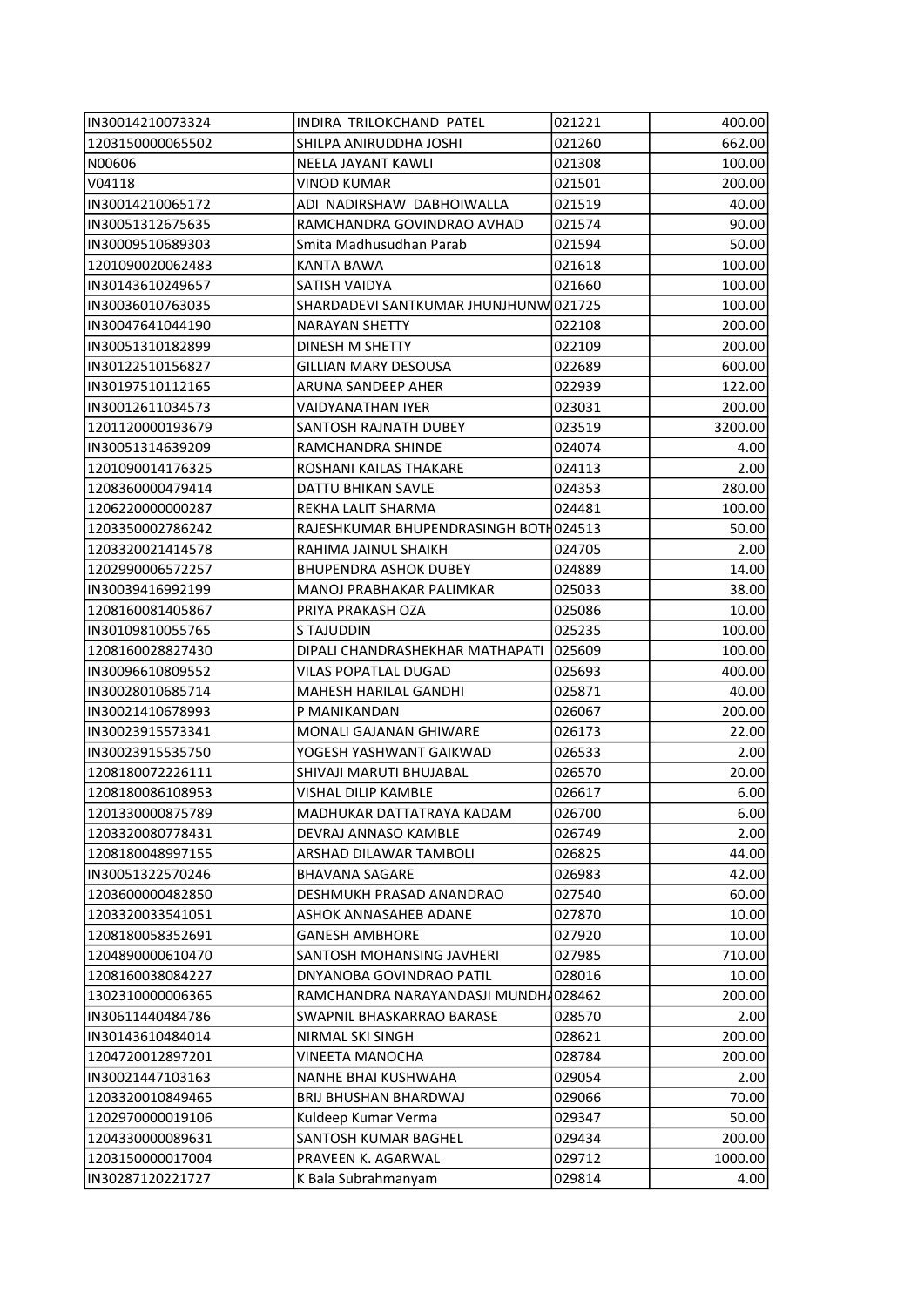| IN30169610255445  | RAVI KANTH.P                            | 029849 | 100.00  |
|-------------------|-----------------------------------------|--------|---------|
| IN30044110726296  | SHYAMALA A                              | 029950 | 200.00  |
| 1203600001204838  | RAMADURGAM PAVAN KUMAR.                 | 029962 | 20.00   |
| 1203500000196144  | MALKHPURAM MADHU                        | 029975 | 200.00  |
| IN30181110162336  | SHAIK FAHEEM                            | 030260 | 10.00   |
| IN30302853537494  | PARANDHAMA GUDLA                        | 030582 | 250.00  |
| IN30169611038412  | SRINIVASA RAGHAVAN PRATHIVADIBHA 030829 |        | 200.00  |
| IN30267934818876  | HARI KRISHNA BABBURI                    | 030990 | 20.00   |
| IN30002010859003  | VENKATESWARA RAO MARUPUDI               | 031026 | 600.00  |
| 1201910103182766  | KODANDA RAMU KANDULA                    | 031275 | 100.00  |
| IN30015910645342  | TADIKONDA GURRAJ SARMA                  | 031290 | 600.00  |
| IN30611490403341  | ROMA MAHIBUBANI                         | 031585 | 1200.00 |
| IN30023910735842  | KUMARA SWAMY K                          | 031668 | 2.00    |
| D00108            | DR AHMED ABDUL HALEEM                   | 031787 | 792.00  |
| IN30214811197896  | <b>SUNANDA KAMATH</b>                   | 031797 | 400.00  |
| IN30047640052252  | P R PADMA                               | 031913 | 100.00  |
| IN30113526082119  | R ANANDAKUMAR                           | 031917 | 150.00  |
| L01694            | LAKSHMI KANT                            | 031991 | 200.00  |
| 1208420000143241  | KAMBHAM N SRI RAGHU RAM.                | 031995 | 10.00   |
| IN30023911959438  | MALIAKKAL MATHUNNY SEVI                 | 032064 | 1000.00 |
| IN30113526327798  | M MANJULA                               | 032108 | 400.00  |
| IIN30051317667898 | ANIL KUMAR MISHRA                       | 032171 | 100.00  |
| IN30009510116787  | Sivasankara Reddy                       | 032331 | 1600.00 |
| IN30113526382503  | K GAUTAM LALWANI                        | 032420 | 10.00   |
| IN30214810883873  | RAMESH KUMAR JAIN                       | 032428 | 200.00  |
| IN30267938354202  | JITHENDRAKUMAR RATHOD                   | 032437 | 180.00  |
| IN30307710005147  | <b>GITA R RAO</b>                       | 032469 | 200.00  |
| IN30060110171487  | NIRMALA PRASAD                          | 032590 | 200.00  |
| IN30281410706337  | Mani Devi Jhunjhunwala                  | 032699 | 2.00    |
| 1204470001823679  | MANISH KUMAR AGARWAL                    | 032715 | 54.00   |
| IN30113526167627  | MOUSHUMI CHAKRAVARTTI                   | 032767 | 200.00  |
| IIN30611490440382 | MAHESH SHYAMARAO CHATTARKI              | 032853 | 200.00  |
| IN30223610031828  | PRAMOD S JOSHI                          | 032994 | 200.00  |
| 1208160029675991  | <b>MANOHAR ANANDA</b>                   | 033008 | 12.00   |
| 1208160082109602  | CHIRAG INDERCHAND                       | 033011 | 60.00   |
| IN30044110790524  | <b>JAYANT K PATTANJHETTY</b>            | 033066 | 200.00  |
| 1208670000534203  | SEETHAREDDIHALLI NARAYANNAPPA SU 033119 |        | 20.00   |
| IN30214810046685  | K S MALLYA                              | 033273 | 140.00  |
| 1208160091229997  | PRASANNA KUMAR BOMMEGOWDA               | 033358 | 2.00    |
| 1301440001853571  | DEVKANT.                                | 033412 | 6.00    |
| IN30023911175830  | SHIVARAJU .P DR                         | 033491 | 10.00   |
| 1208870066142261  | SUBHASH MANJUNATH                       | 033638 | 18.00   |
| 1201090019179663  | SATHEESH KALLADKA                       | 033776 | 4.00    |
| IN30009510046635  | Aarati G Upadhya                        | 034069 | 200.00  |
| 1203350002752977  | SEEMA P KULKARNI                        | 034234 | 200.00  |
| IN30039480046469  | RAGHAVENDRA K B .                       | 034386 | 64.00   |
| IN30039418013666  | <b>ASHIF R HADAGALI</b>                 | 034394 | 30.00   |
| IN30192630568598  | RAGHAVENDRA M KULKARNI                  | 034437 | 90.00   |
| IN30267936602373  | R PARTHASARATHY                         | 035244 | 200.00  |
| IN30061010605525  | <b>KAMLESH JAIN</b>                     | 035293 | 200.00  |
| 1201330000240361  | <b>DILIP KOTHARI</b>                    | 035366 | 2.00    |
| 1205670000143658  | DILIP KOTHARI.                          | 035422 | 2.00    |
| IN30169611140158  | VENKAT D                                | 035518 | 2.00    |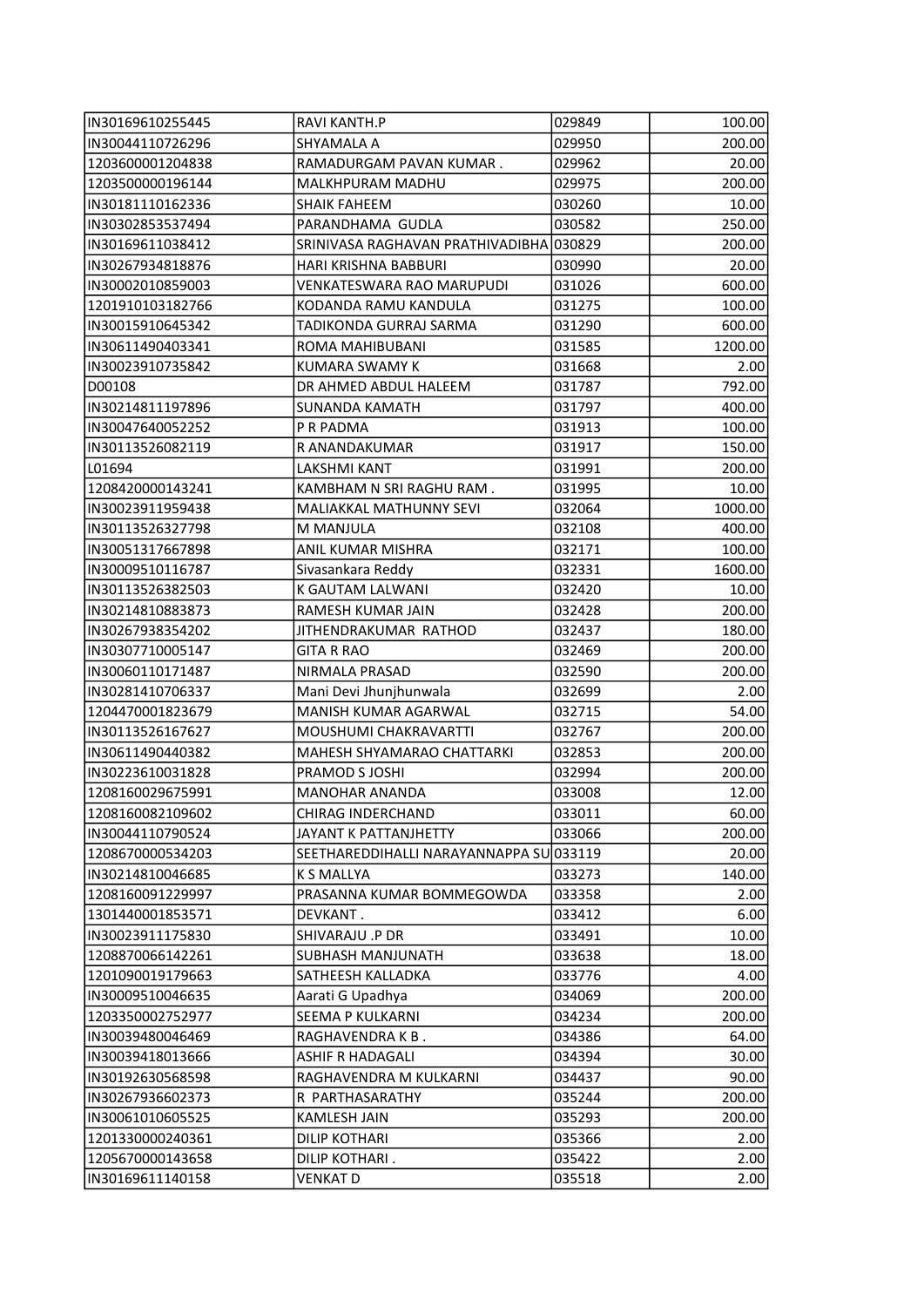| IN30047640412747  | V V A AGENCIES PVT LTD                 | 035569 | 1800.00 |
|-------------------|----------------------------------------|--------|---------|
| IN30018311434445  | <b>VASANTHA RANGAMANI</b>              | 035627 | 400.00  |
| IIN30044110978472 | <b>MANIMEGALA T</b>                    | 035738 | 200.00  |
| IN30131320942561  | <b>MANOHARMAL JAIN K</b>               | 035742 | 390.00  |
| J00500            | JAYARAM RAMESH BABU                    | 035859 | 100.00  |
| IN30177418587416  | <b>UMAMAHESWARI E</b>                  | 035893 | 2.00    |
| S00769            | S SENTHILNATHAN                        | 036199 | 100.00  |
| 1201090001366024  | UMADEVI SUDARSAN.                      | 036286 | 2.00    |
| IN30131320293520  | <b>MAYTHINI G E</b>                    | 036487 | 600.00  |
| IIN30131320630759 | <b>BASKARAN R</b>                      | 036542 | 400.00  |
| P06915            | PARVATHY MOORTHY                       |        |         |
|                   |                                        | 036560 | 200.00  |
| IN30131320584654  | MUTHUKRISHNAN M                        | 036673 | 200.00  |
| IN30039416666476  | <b>SUMAN KUMBHAT</b>                   | 036708 | 2.00    |
| IN30611490864724  | K.ANBUVALLI                            | 036734 | 1000.00 |
| 1201910103812491  | SRIDHAR BHIMA RAO GOPALSWAMY           | 036736 | 52.00   |
| 1203840000913676  | H KRISHNAN.                            | 036747 | 2.00    |
| IN30051311225990  | LAKSHMI MURALIDHARAN                   | 036948 | 200.00  |
| IN30163741047410  | M H NIRMALA                            | 036961 | 20.00   |
| IN30059710066819  | <b>MAHENDRAN R</b>                     | 036980 | 6.00    |
| IN30039416442663  | <b>ISHITA CHAKRABORTY</b>              | 037011 | 200.00  |
| 1203330000810011  | DINESH JAIN P                          | 037077 | 34.00   |
| IN30169610896813  | SARDAR MEHTA                           | 037450 | 10.00   |
| IN30169610903585  | <b>VIMALA MEHTA</b>                    | 037451 | 2.00    |
| V00377            | V VASUDEVAN                            | 037658 | 100.00  |
| IN30154917118748  | <b>BEENA J THOMAS</b>                  | 037763 | 200.00  |
| IN30307710144243  | <b>DILIP KOTHARI</b>                   | 037780 | 2.00    |
| IN30131320080793  | KRISHNAMURTHY N                        | 037928 | 200.00  |
| IN30060110098003  | DEGA SADHANA REDDY                     | 038178 | 200.00  |
| 1204010000005035  | THEMBAVANI MATTOO.                     | 038583 | 100.00  |
| IN30282210354152  | MUTHUKUMARAN N                         | 038871 | 26.00   |
| IIN30136410220576 | SINDHUJA L                             | 039006 | 2.00    |
| 1208870006151510  | SANDHIYA.                              | 039050 | 50.00   |
| IIN30037810088539 | K VENU GOPAL                           | 039078 | 34.00   |
| 1302080000297825  | AMIRTHALINGAM NAGASUBRAMANIAN 039098   |        | 200.00  |
| IN30177412465568  | SAI DINAKAR GIRI                       | 039105 | 40.00   |
| 1208530001204520  | SRINIVASAN ARUN KUMAR KUMAR            | 039509 | 2.00    |
| 1204550000577535  | VIGNESH.                               | 039559 | 2.00    |
| 1208160007249021  | SUNDARARAJ JAGANATHAN                  | 040022 | 400.00  |
| P17070057400      | JAYASEELAN S D                         | 040065 | 200.00  |
| IN30051312664374  | KARTHIKEYAN S                          | 040122 | 10.00   |
| 1202300000723418  | SELVABALAJI SK                         | 040152 | 40.00   |
| 1601480000296184  | K S SAMPATH.                           | 040623 | 200.00  |
|                   |                                        |        | 32.00   |
| IN30220110415299  | R RAVIKUMAR                            | 040871 |         |
| 1206300000012736  | P SETHU RAMALINGAM                     | 041368 | 50.00   |
| IN30017510638086  | <b>MANOJKUMAR V</b>                    | 041369 | 10.00   |
| IN30311612411790  | RAVICHANDRAN M                         | 041533 | 200.00  |
| IN30267937415542  | HAREESH K                              | 041707 | 50.00   |
| 1204370001358240  | PANIKKERKANDY DAYANANDAN RAVIPR 041723 |        | 100.00  |
| C00078            | CHEMBRA GOVINDAN                       | 041985 | 400.00  |
| IN30151610024869  | K A KURUVILA                           | 042082 | 200.00  |
| IN30023915889051  | JOHNY PELIKIS                          | 042214 | 400.00  |
| 1203280000144774  | MARY SEEMA THOMAS.                     | 042336 | 600.00  |
| S00009            | SADANANDAN DAMODARAN                   | 042478 | 633.00  |